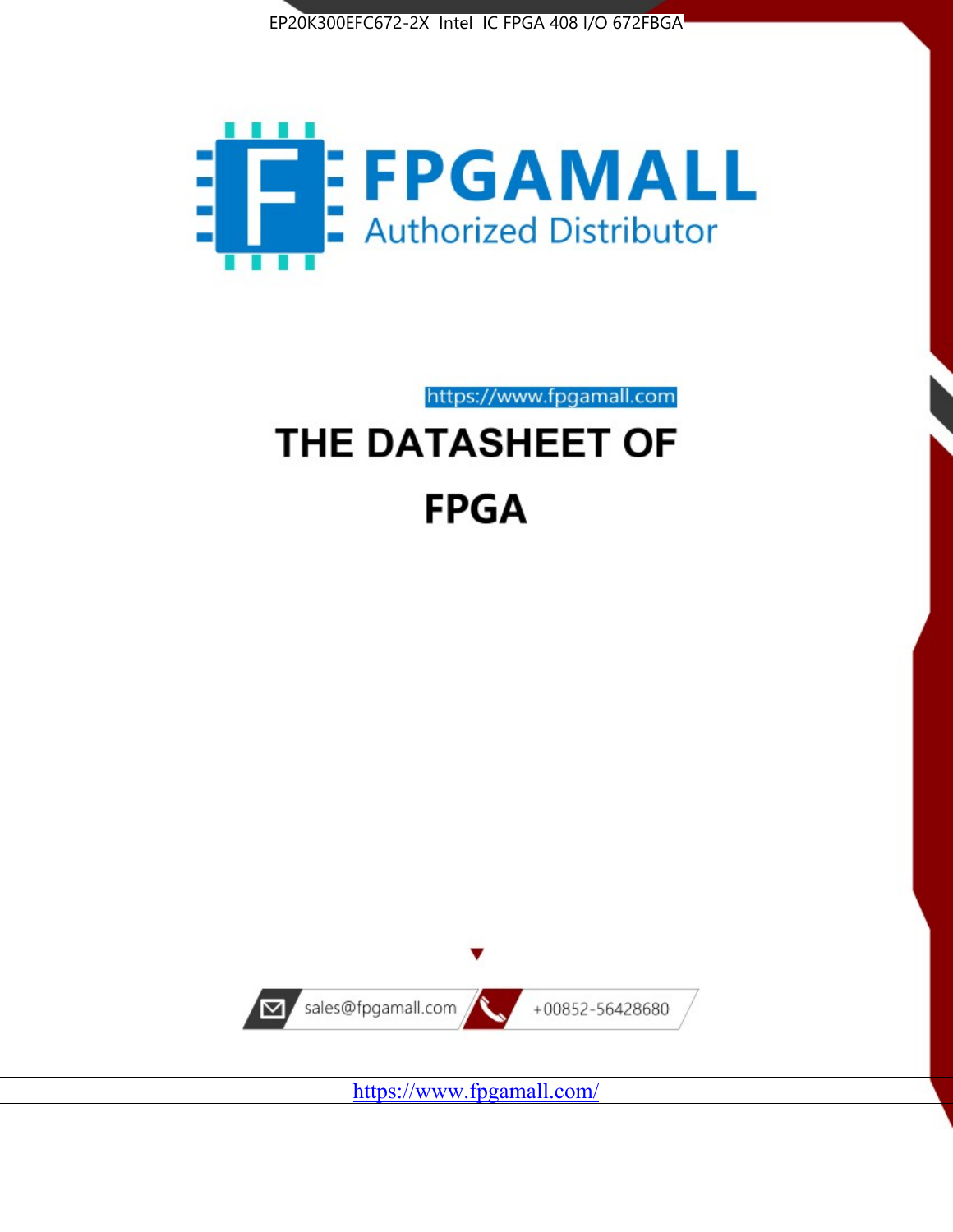#### EP20K300EFC672-2X Intel IC FPGA 408 I/O 672FBGA



## **APEX 20K**

**Programmable Logic Device Family**

#### **March 2004, ver. 5.1 Data Sheet**

- **Features ■** Industry's first programmable logic device (PLD) incorporating system-on-a-programmable-chip (SOPC) integration
	- MultiCore™ architecture integrating look-up table (LUT) logic, product-term logic, and embedded memory
	- LUT logic used for register-intensive functions
	- Embedded system block (ESB) used to implement memory functions, including first-in first-out (FIFO) buffers, dual-port RAM, and content-addressable memory (CAM)
	- ESB implementation of product-term logic used for combinatorial-intensive functions
	- High density
		- 30,000 to 1.5 million typical gates (see Tables 1 and 2)
		- Up to 51,840 logic elements (LEs)
		- Up to 442,368 RAM bits that can be used without reducing available logic
		- Up to 3,456 product-term-based macrocells

|                             | Table 1. APEX 20K Device Features<br>Note $(1)$ |                 |                 |                  |                  |                 |                  |  |  |
|-----------------------------|-------------------------------------------------|-----------------|-----------------|------------------|------------------|-----------------|------------------|--|--|
| <b>Feature</b>              | <b>EP20K30E</b>                                 | <b>EP20K60E</b> | <b>EP20K100</b> | <b>EP20K100E</b> | <b>EP20K160E</b> | <b>EP20K200</b> | <b>EP20K200E</b> |  |  |
| Maximum<br>system<br>gates  | 113,000                                         | 162,000         | 263.000         | 263,000          | 404.000          | 526,000         | 526,000          |  |  |
| Typical<br>gates            | 30,000                                          | 60,000          | 100,000         | 100,000          | 160,000          | 200,000         | 200,000          |  |  |
| <b>LEs</b>                  | 1,200                                           | 2,560           | 4,160           | 4,160            | 6.400            | 8,320           | 8,320            |  |  |
| <b>ESBs</b>                 | $12 \overline{ }$                               | 16              | 26              | 26               | 40               | 52              | 52               |  |  |
| Maximum<br><b>RAM</b> bits  | 24,576                                          | 32,768          | 53,248          | 53,248           | 81,920           | 106,496         | 106,496          |  |  |
| Maximum<br>macrocells       | 192                                             | 256             | 416             | 416              | 640              | 832             | 832              |  |  |
| Maximum<br>user I/O<br>pins | 128                                             | 196             | 252             | 246              | 316              | 382             | 376              |  |  |

#### **Altera Corporation 1**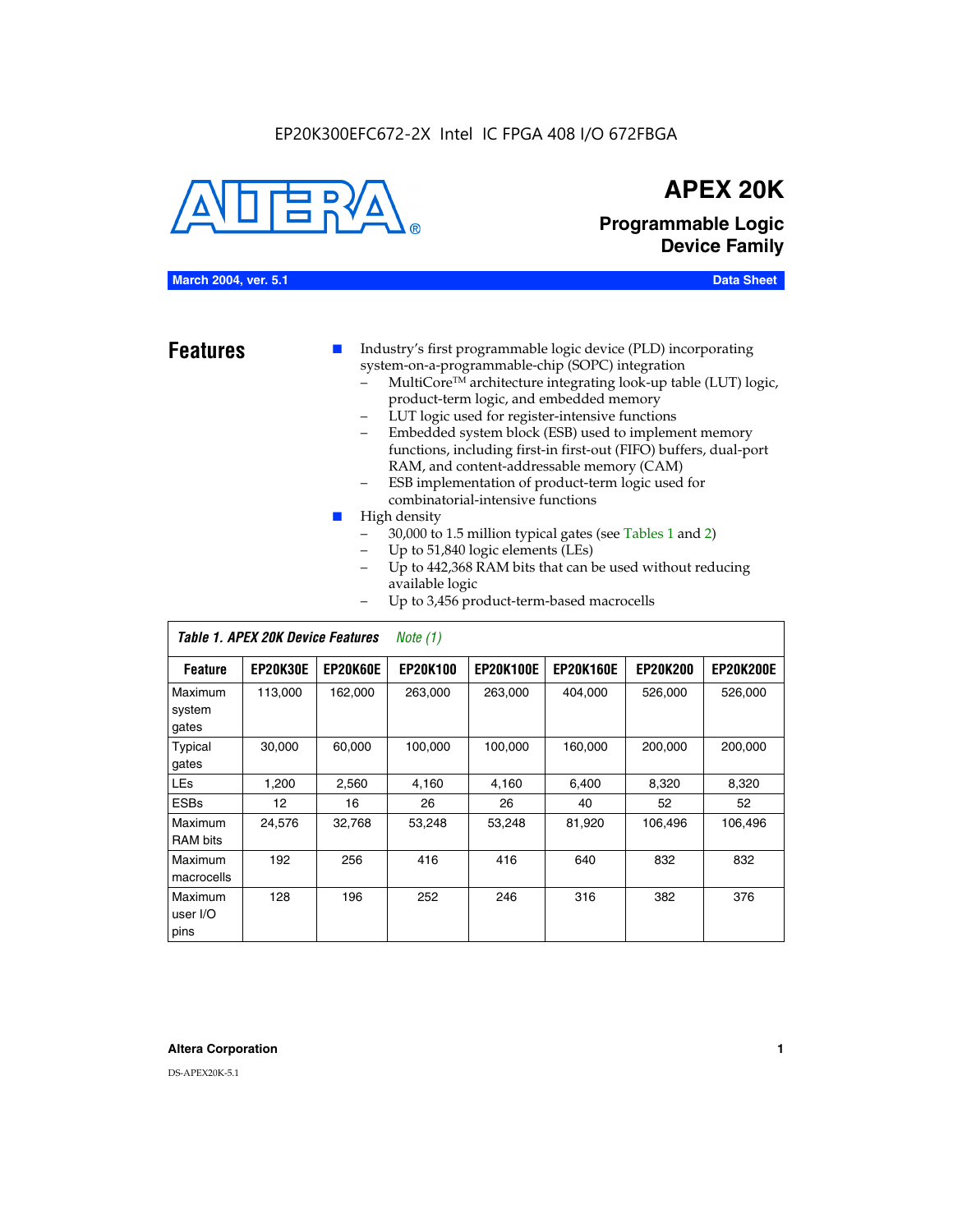| Table 2. Additional APEX 20K Device Features |                  |                 | Note $(1)$       |                  |                   |                   |
|----------------------------------------------|------------------|-----------------|------------------|------------------|-------------------|-------------------|
| <b>Feature</b>                               | <b>EP20K300E</b> | <b>EP20K400</b> | <b>EP20K400E</b> | <b>EP20K600E</b> | <b>EP20K1000E</b> | <b>EP20K1500E</b> |
| Maximum system<br>gates                      | 728,000          | 1,052,000       | 1,052,000        | 1,537,000        | 1,772,000         | 2,392,000         |
| <b>Typical gates</b>                         | 300,000          | 400,000         | 400,000          | 600,000          | 1,000,000         | 1,500,000         |
| <b>LEs</b>                                   | 11,520           | 16.640          | 16.640           | 24,320           | 38,400            | 51,840            |
| <b>ESBs</b>                                  | 72               | 104             | 104              | 152              | 160               | 216               |
| Maximum<br><b>RAM bits</b>                   | 147,456          | 212,992         | 212,992          | 311,296          | 327,680           | 442.368           |
| Maximum<br>macrocells                        | 1,152            | 1,664           | 1,664            | 2.432            | 2,560             | 3,456             |
| Maximum user I/O<br>pins                     | 408              | 502             | 488              | 588              | 708               | 808               |

#### *Note to Tables 1 and 2:*

(1) The embedded IEEE Std. 1149.1 Joint Test Action Group (JTAG) boundary-scan circuitry contributes up to 57,000 additional gates.

**Additional Features**

- Designed for low-power operation
	- 1.8-V and 2.5-V supply voltage (see Table 3)
	- $-$  MultiVolt<sup>TM</sup> I/O interface support to interface with 1.8-V, 2.5-V, 3.3-V, and 5.0-V devices (see Table 3)
	- ESB offering programmable power-saving mode

| <b>Table 3. APEX 20K Supply Voltages</b>                                       |                                                       |                                                                                                                                                                          |  |  |  |  |  |  |
|--------------------------------------------------------------------------------|-------------------------------------------------------|--------------------------------------------------------------------------------------------------------------------------------------------------------------------------|--|--|--|--|--|--|
| <b>Feature</b>                                                                 | <b>Device</b>                                         |                                                                                                                                                                          |  |  |  |  |  |  |
|                                                                                | <b>EP20K100</b><br><b>EP20K200</b><br><b>EP20K400</b> | EP20K30E<br>EP20K60E<br><b>EP20K100E</b><br><b>EP20K160E</b><br>EP20K200E<br><b>EP20K300E</b><br><b>EP20K400E</b><br>EP20K600E<br><b>EP20K1000E</b><br><b>EP20K1500E</b> |  |  |  |  |  |  |
| Internal supply voltage (V <sub>CCINT</sub> )                                  | 2.5V                                                  | 1.8V                                                                                                                                                                     |  |  |  |  |  |  |
| MultiVolt I/O interface voltage levels $(V_{\text{CCIO}})$ 2.5 V, 3.3 V, 5.0 V |                                                       | 1.8 V, 2.5 V, 3.3 V, 5.0 V $(1)$                                                                                                                                         |  |  |  |  |  |  |

#### *Note to Table 3:*

(1) APEX 20KE devices can be 5.0-V tolerant by using an external resistor.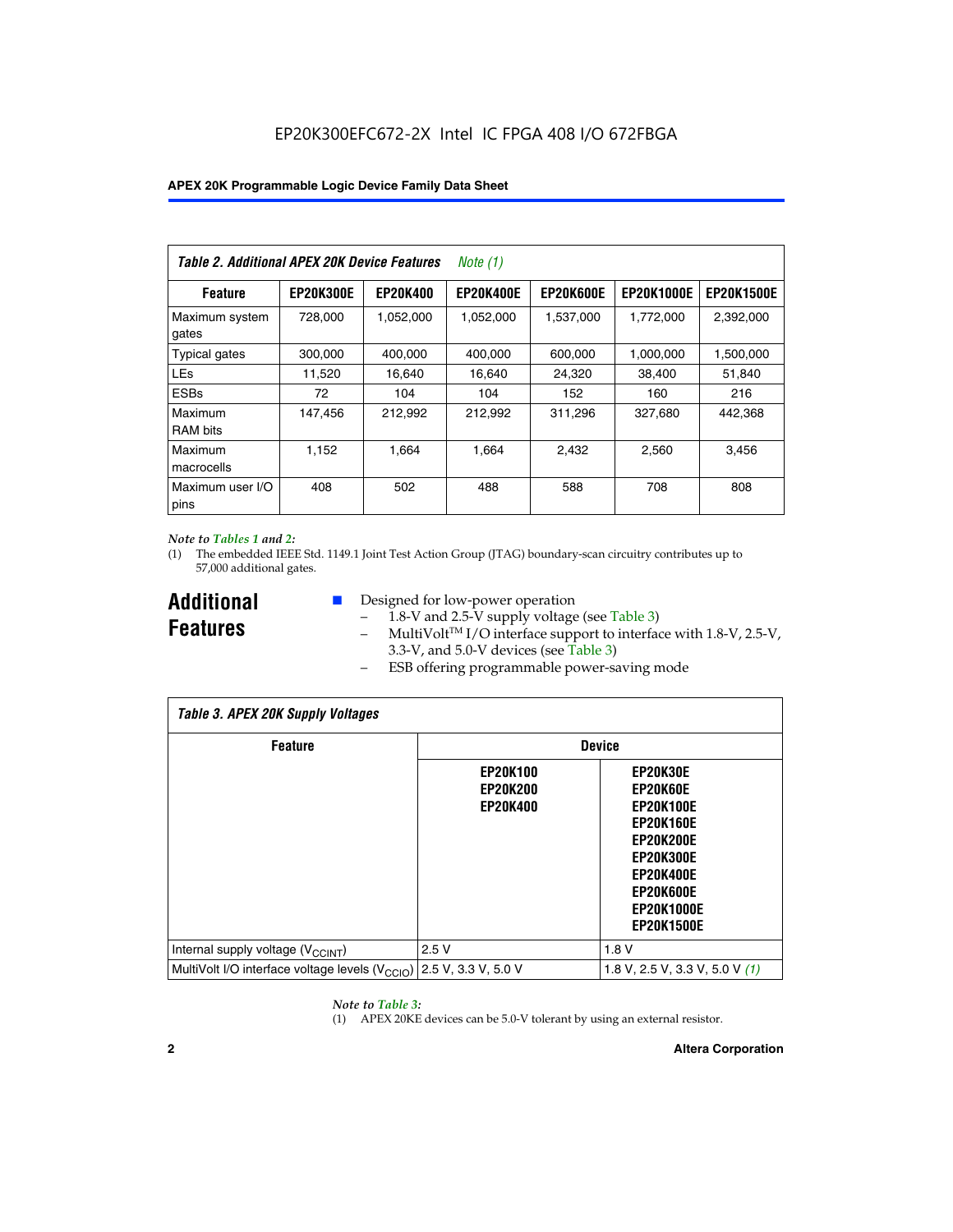### EP20K300EFC672-2X Intel IC FPGA 408 I/O 672FBGA

#### **APEX 20K Programmable Logic Device Family Data Sheet**

- Flexible clock management circuitry with up to four phase-locked loops (PLLs)
	- Built-in low-skew clock tree
	- Up to eight global clock signals
	- $ClockLock^{\circledR}$  feature reducing clock delay and skew
	- $ClockBoost^{\circledR}$  feature providing clock multiplication and division
	- ClockShiftTM programmable clock phase and delay shifting
- Powerful I/O features
	- Compliant with peripheral component interconnect Special Interest Group (PCI SIG) *PCI Local Bus Specification, Revision 2.2* for 3.3-V operation at 33 or 66 MHz and 32 or 64 bits
	- Support for high-speed external memories, including DDR SDRAM and ZBT SRAM (ZBT is a trademark of Integrated Device Technology, Inc.)
	- Bidirectional I/O performance  $(t_{CO} + t_{SU})$  up to 250 MHz
	- LVDS performance up to 840 Mbits per channel
	- Direct connection from I/O pins to local interconnect providing fast  $t_{CO}$  and  $t_{SU}$  times for complex logic
	- MultiVolt I/O interface support to interface with 1.8-V, 2.5-V, 3.3-V, and 5.0-V devices (see Table 3)
	- Programmable clamp to  $V_{\text{C}CD}$
	- Individual tri-state output enable control for each pin
	- Programmable output slew-rate control to reduce switching noise
	- Support for advanced I/O standards, including low-voltage differential signaling (LVDS), LVPECL, PCI-X, AGP, CTT, stubseries terminated logic (SSTL-3 and SSTL-2), Gunning transceiver logic plus (GTL+), and high-speed terminated logic (HSTL Class I)
	- Pull-up on I/O pins before and during configuration
- Advanced interconnect structure
	- Four-level hierarchical FastTrack® Interconnect structure providing fast, predictable interconnect delays
	- Dedicated carry chain that implements arithmetic functions such as fast adders, counters, and comparators (automatically used by software tools and megafunctions)
	- Dedicated cascade chain that implements high-speed, high-fan-in logic functions (automatically used by software tools and megafunctions)
	- Interleaved local interconnect allows one LE to drive 29 other LEs through the fast local interconnect
- Advanced packaging options
	- Available in a variety of packages with 144 to 1,020 pins (see Tables 4 through 7)
	- FineLine BGA® packages maximize board space efficiency
- Advanced software support
	- Software design support and automatic place-and-route provided by the Altera® Quartus® II development system for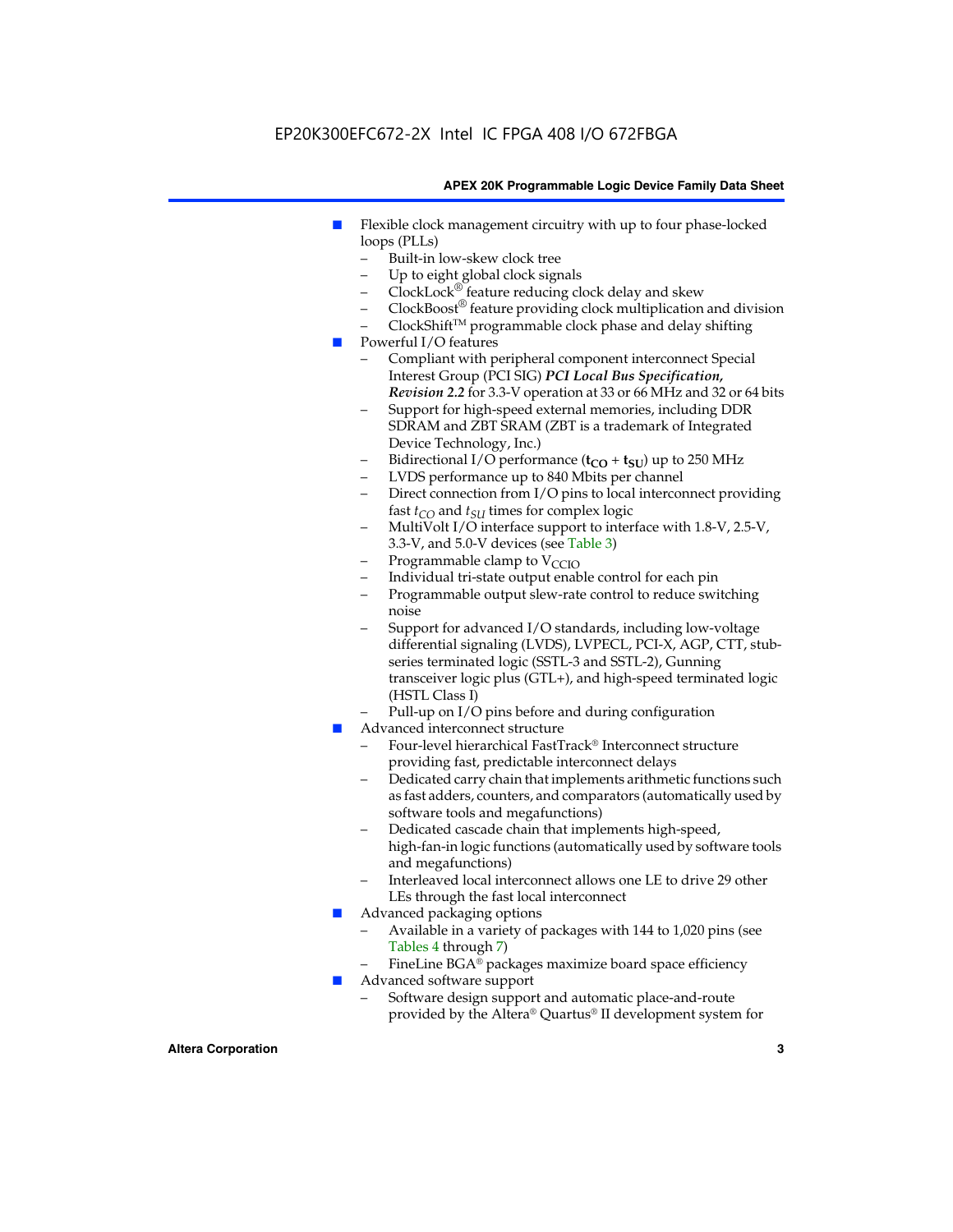Windows-based PCs, Sun SPARCstations, and HP 9000 Series 700/800 workstations

- Altera MegaCore® functions and Altera Megafunction Partners Program (AMPP<sup>SM</sup>) megafunctions
- NativeLink™ integration with popular synthesis, simulation, and timing analysis tools
- Quartus II SignalTap® embedded logic analyzer simplifies in-system design evaluation by giving access to internal nodes during device operation
- Supports popular revision-control software packages including PVCS, Revision Control System (RCS), and Source Code Control System (SCCS )

#### *Table 4. APEX 20K QFP, BGA & PGA Package Options & I/O Count Notes (1), (2)*

| <b>Device</b>   | 144-Pin<br><b>TQFP</b> | 208-Pin<br><b>PQFP</b><br><b>ROFP</b> | 240-Pin<br><b>PQFP</b><br><b>ROFP</b> |     | 356-Pin BGA   652-Pin BGA | 655-Pin PGA |
|-----------------|------------------------|---------------------------------------|---------------------------------------|-----|---------------------------|-------------|
| EP20K30E        | 92                     | 125                                   |                                       |     |                           |             |
| <b>EP20K60E</b> | 92                     | 148                                   | 151                                   | 196 |                           |             |
| EP20K100        | 101                    | 159                                   | 189                                   | 252 |                           |             |
| EP20K100E       | 92                     | 151                                   | 183                                   | 246 |                           |             |
| EP20K160E       | 88                     | 143                                   | 175                                   | 271 |                           |             |
| EP20K200        |                        | 144                                   | 174                                   | 277 |                           |             |
| EP20K200E       |                        | 136                                   | 168                                   | 271 | 376                       |             |
| EP20K300E       |                        |                                       | 152                                   |     | 408                       |             |
| EP20K400        |                        |                                       |                                       |     | 502                       | 502         |
| EP20K400E       |                        |                                       |                                       |     | 488                       |             |
| EP20K600E       |                        |                                       |                                       |     | 488                       |             |
| EP20K1000E      |                        |                                       |                                       |     | 488                       |             |
| EP20K1500E      |                        |                                       |                                       |     | 488                       |             |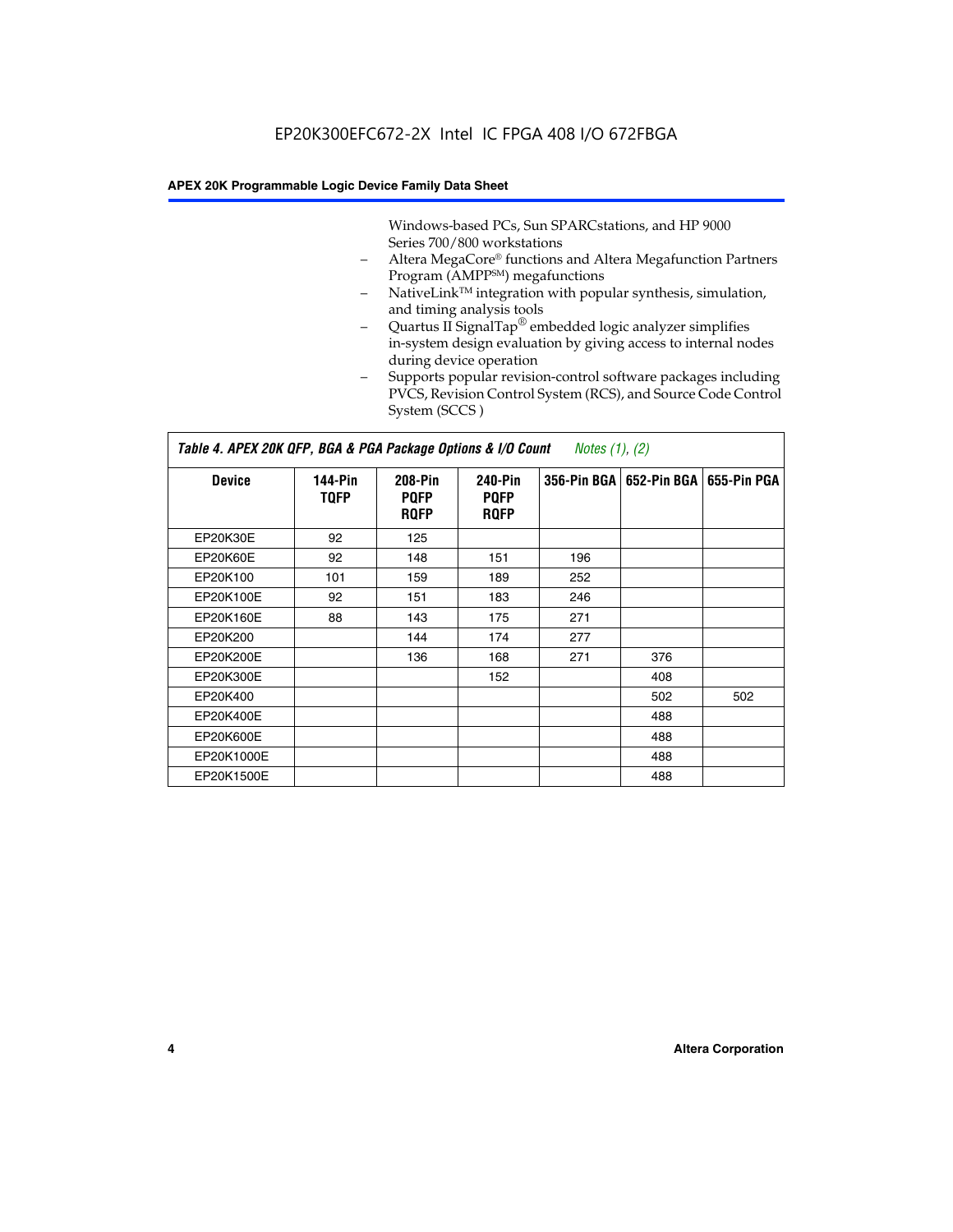| Table 5. APEX 20K FineLine BGA Package Options & I/O Count<br>Notes $(1)$ , $(2)$ |                |                |                |           |           |  |  |  |
|-----------------------------------------------------------------------------------|----------------|----------------|----------------|-----------|-----------|--|--|--|
| <b>Device</b>                                                                     | <b>144 Pin</b> | <b>324 Pin</b> | <b>484 Pin</b> | 672 Pin   | 1,020 Pin |  |  |  |
| EP20K30E                                                                          | 93             | 128            |                |           |           |  |  |  |
| <b>EP20K60E</b>                                                                   | 93             | 196            |                |           |           |  |  |  |
| EP20K100                                                                          |                | 252            |                |           |           |  |  |  |
| EP20K100E                                                                         | 93             | 246            |                |           |           |  |  |  |
| EP20K160E                                                                         |                |                | 316            |           |           |  |  |  |
| EP20K200                                                                          |                |                | 382            |           |           |  |  |  |
| EP20K200E                                                                         |                |                | 376            | 376       |           |  |  |  |
| EP20K300E                                                                         |                |                |                | 408       |           |  |  |  |
| EP20K400                                                                          |                |                |                | 502(3)    |           |  |  |  |
| EP20K400E                                                                         |                |                |                | 488 $(3)$ |           |  |  |  |
| EP20K600E                                                                         |                |                |                | 508 $(3)$ | 588       |  |  |  |
| EP20K1000E                                                                        |                |                |                | 508 $(3)$ | 708       |  |  |  |
| EP20K1500E                                                                        |                |                |                |           | 808       |  |  |  |

#### *Notes to Tables 4 and 5:*

 $\Gamma$ 

(1) I/O counts include dedicated input and clock pins.

(2) APEX 20K device package types include thin quad flat pack (TQFP), plastic quad flat pack (PQFP), power quad flat pack (RQFP), 1.27-mm pitch ball-grid array (BGA), 1.00-mm pitch FineLine BGA, and pin-grid array (PGA) packages.

(3) This device uses a thermally enhanced package, which is taller than the regular package. Consult the *Altera Device Package Information Data Sheet* for detailed package size information.

| Table 6. APEX 20K QFP, BGA & PGA Package Sizes                                                           |                |                    |                    |                |                |                    |  |  |  |
|----------------------------------------------------------------------------------------------------------|----------------|--------------------|--------------------|----------------|----------------|--------------------|--|--|--|
| 144-Pin TQFP<br>240-Pin QFP<br>356-Pin BGA   652-Pin BGA<br>208-Pin QFP<br>655-Pin PGA<br><b>Feature</b> |                |                    |                    |                |                |                    |  |  |  |
| Pitch (mm)                                                                                               | 0.50           | 0.50               | 0.50               | 1.27           | 1.27           |                    |  |  |  |
| Area $(mm^2)$                                                                                            | 484            | 924                | 1.218              | 1.225          | 2.025          | 3,906              |  |  |  |
| Length $\times$ Width<br>$(mm \times mm)$                                                                | $22 \times 22$ | $30.4 \times 30.4$ | $34.9 \times 34.9$ | $35 \times 35$ | $45 \times 45$ | $62.5 \times 62.5$ |  |  |  |

| Table 7. APEX 20K FineLine BGA Package Sizes                                                                                     |      |      |      |      |       |  |  |  |
|----------------------------------------------------------------------------------------------------------------------------------|------|------|------|------|-------|--|--|--|
| <b>324 Pin</b><br><b>1,020 Pin</b><br>144 Pin<br>672 Pin<br>484 Pin<br><b>Feature</b>                                            |      |      |      |      |       |  |  |  |
| Pitch (mm)                                                                                                                       | 1.00 | 1.00 | 1.00 | 1.00 | 1.00  |  |  |  |
| Area ( $mm2$ )                                                                                                                   | 169  | 361  | 529  | 729  | 1,089 |  |  |  |
| $33 \times 33$<br>Length $\times$ Width (mm $\times$ mm)<br>$27 \times 27$<br>$13 \times 13$<br>$23 \times 23$<br>$19 \times 19$ |      |      |      |      |       |  |  |  |

٦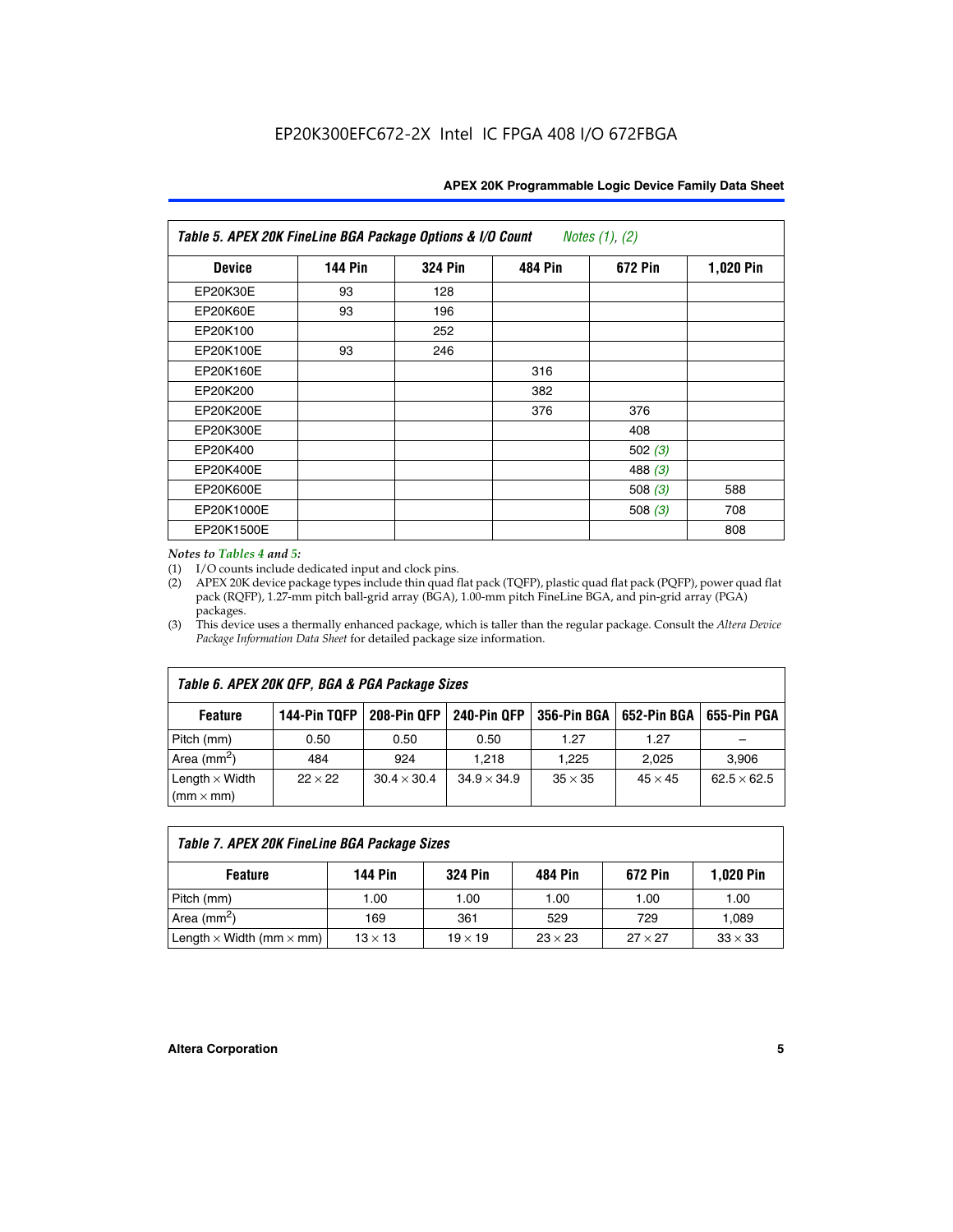## **General Description**

APEXTM 20K devices are the first PLDs designed with the MultiCore architecture, which combines the strengths of LUT-based and productterm-based devices with an enhanced memory structure. LUT-based logic provides optimized performance and efficiency for data-path, registerintensive, mathematical, or digital signal processing (DSP) designs. Product-term-based logic is optimized for complex combinatorial paths, such as complex state machines. LUT- and product-term-based logic combined with memory functions and a wide variety of MegaCore and AMPP functions make the APEX 20K device architecture uniquely suited for system-on-a-programmable-chip designs. Applications historically requiring a combination of LUT-, product-term-, and memory-based devices can now be integrated into one APEX 20K device.

APEX 20KE devices are a superset of APEX 20K devices and include additional features such as advanced I/O standard support, CAM, additional global clocks, and enhanced ClockLock clock circuitry. In addition, APEX 20KE devices extend the APEX 20K family to 1.5 million gates. APEX 20KE devices are denoted with an "E" suffix in the device name (e.g., the EP20K1000E device is an APEX 20KE device). Table 8 compares the features included in APEX 20K and APEX 20KE devices.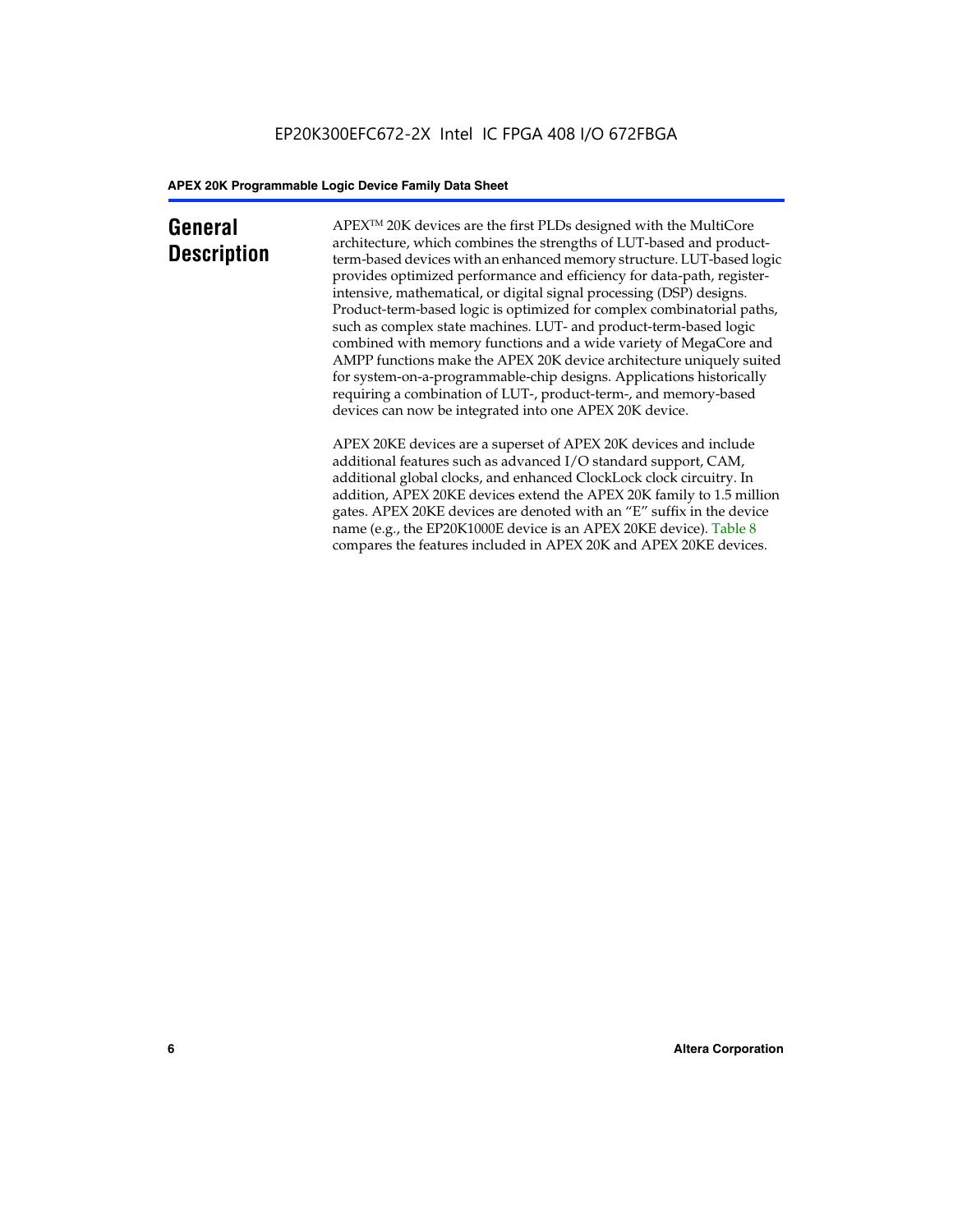| Table 8. Comparison of APEX 20K & APEX 20KE Features |                                                                                                                                                                     |                                                                                                                                                                                                                                                                                                                                                                                                                                                                                              |  |  |  |  |  |
|------------------------------------------------------|---------------------------------------------------------------------------------------------------------------------------------------------------------------------|----------------------------------------------------------------------------------------------------------------------------------------------------------------------------------------------------------------------------------------------------------------------------------------------------------------------------------------------------------------------------------------------------------------------------------------------------------------------------------------------|--|--|--|--|--|
| <b>Feature</b>                                       | <b>APEX 20K Devices</b>                                                                                                                                             | <b>APEX 20KE Devices</b>                                                                                                                                                                                                                                                                                                                                                                                                                                                                     |  |  |  |  |  |
| MultiCore system integration                         | Full support                                                                                                                                                        | Full support                                                                                                                                                                                                                                                                                                                                                                                                                                                                                 |  |  |  |  |  |
| SignalTap logic analysis                             | Full support                                                                                                                                                        | Full support                                                                                                                                                                                                                                                                                                                                                                                                                                                                                 |  |  |  |  |  |
| 32/64-Bit, 33-MHz PCI                                | Full compliance in -1, -2 speed<br>grades                                                                                                                           | Full compliance in -1, -2 speed grades                                                                                                                                                                                                                                                                                                                                                                                                                                                       |  |  |  |  |  |
| 32/64-Bit, 66-MHz PCI                                |                                                                                                                                                                     | Full compliance in -1 speed grade                                                                                                                                                                                                                                                                                                                                                                                                                                                            |  |  |  |  |  |
| MultiVolt I/O                                        | 2.5-V or 3.3-V V <sub>CCIO</sub><br>V <sub>CCIO</sub> selected for device<br>Certain devices are 5.0-V tolerant                                                     | 1.8-V, 2.5-V, or 3.3-V V <sub>CCIO</sub><br>V <sub>CCIO</sub> selected block-by-block<br>5.0-V tolerant with use of external resistor                                                                                                                                                                                                                                                                                                                                                        |  |  |  |  |  |
| ClockLock support                                    | Clock delay reduction<br>$2\times$ and $4\times$ clock multiplication                                                                                               | Clock delay reduction<br>$m/(n \times v)$ or $m/(n \times k)$ clock multiplication<br>Drive ClockLock output off-chip<br>External clock feedback<br><b>ClockShift</b><br>LVDS support<br>Up to four PLLs<br>ClockShift, clock phase adjustment                                                                                                                                                                                                                                               |  |  |  |  |  |
| Dedicated clock and input pins                       | Six                                                                                                                                                                 | Eight                                                                                                                                                                                                                                                                                                                                                                                                                                                                                        |  |  |  |  |  |
| I/O standard support                                 | 2.5-V, 3.3-V, 5.0-V I/O<br>3.3-V PCI<br>Low-voltage complementary<br>metal-oxide semiconductor<br>(LVCMOS)<br>Low-voltage transistor-to-transistor<br>logic (LVTTL) | 1.8-V, 2.5-V, 3.3-V, 5.0-V I/O<br>2.5-V I/O<br>3.3-V PCI and PCI-X<br>3.3-V Advanced Graphics Port (AGP)<br>Center tap terminated (CTT)<br>$GTL+$<br><b>LVCMOS</b><br><b>LVTTL</b><br>True-LVDS and LVPECL data pins<br>(in EP20K300E and larger devices)<br>LVDS and LVPECL signaling (in all BGA<br>and FineLine BGA devices)<br>LVDS and LVPECL data pins up to<br>156 Mbps (in -1 speed grade devices)<br><b>HSTL Class I</b><br>PCI-X<br>SSTL-2 Class I and II<br>SSTL-3 Class I and II |  |  |  |  |  |
| Memory support                                       | Dual-port RAM<br><b>FIFO</b><br><b>RAM</b><br><b>ROM</b>                                                                                                            | CAM<br>Dual-port RAM<br><b>FIFO</b><br>RAM<br><b>ROM</b>                                                                                                                                                                                                                                                                                                                                                                                                                                     |  |  |  |  |  |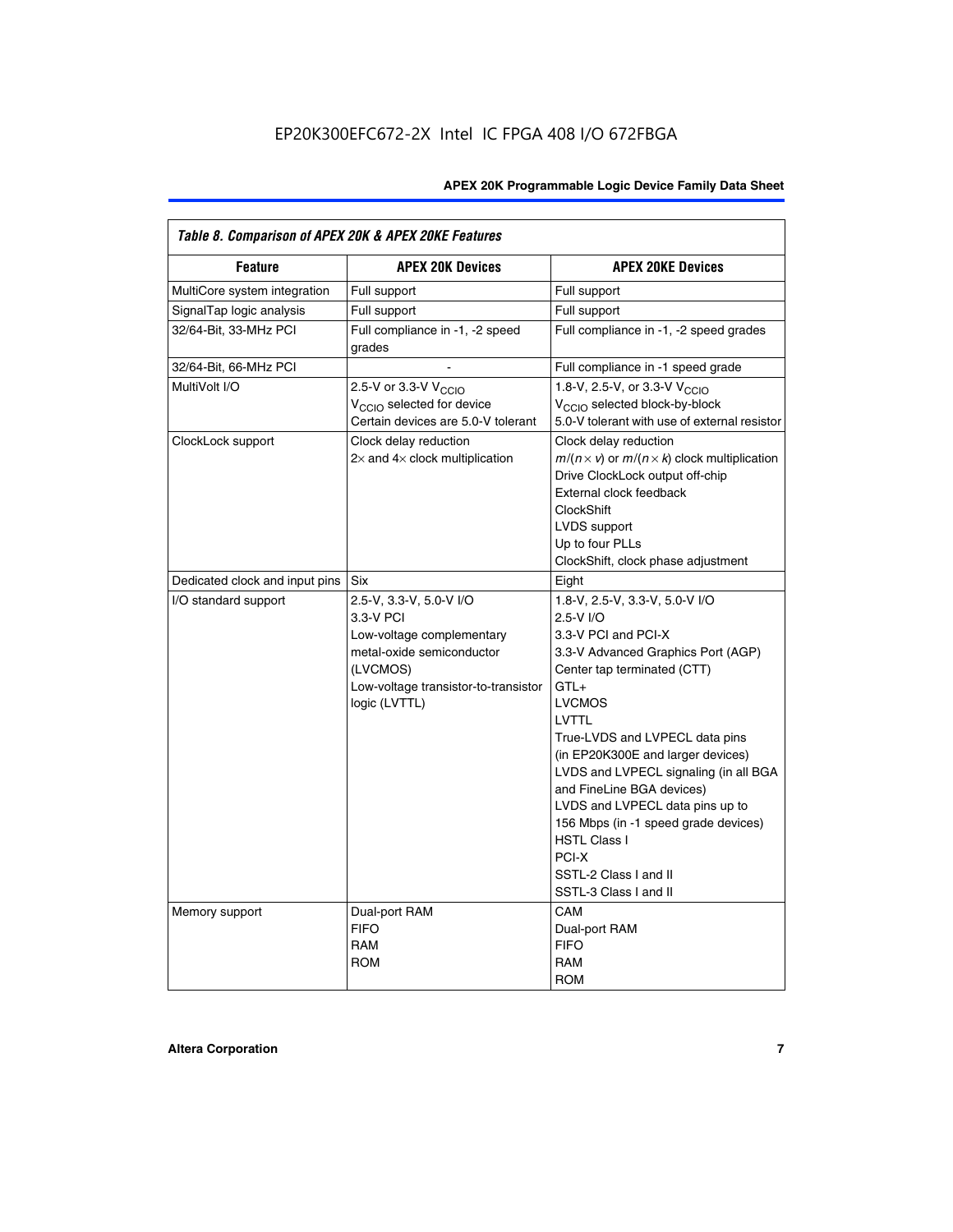All APEX 20K devices are reconfigurable and are 100% tested prior to shipment. As a result, test vectors do not have to be generated for fault coverage purposes. Instead, the designer can focus on simulation and design verification. In addition, the designer does not need to manage inventories of different application-specific integrated circuit (ASIC) designs; APEX 20K devices can be configured on the board for the specific functionality required.

APEX 20K devices are configured at system power-up with data stored in an Altera serial configuration device or provided by a system controller. Altera offers in-system programmability (ISP)-capable EPC1, EPC2, and EPC16 configuration devices, which configure APEX 20K devices via a serial data stream. Moreover, APEX 20K devices contain an optimized interface that permits microprocessors to configure APEX 20K devices serially or in parallel, and synchronously or asynchronously. The interface also enables microprocessors to treat APEX 20K devices as memory and configure the device by writing to a virtual memory location, making reconfiguration easy.

After an APEX 20K device has been configured, it can be reconfigured in-circuit by resetting the device and loading new data. Real-time changes can be made during system operation, enabling innovative reconfigurable computing applications.

APEX 20K devices are supported by the Altera Quartus II development system, a single, integrated package that offers HDL and schematic design entry, compilation and logic synthesis, full simulation and worst-case timing analysis, SignalTap logic analysis, and device configuration. The Quartus II software runs on Windows-based PCs, Sun SPARCstations, and HP 9000 Series 700/800 workstations.

The Quartus II software provides NativeLink interfaces to other industrystandard PC- and UNIX workstation-based EDA tools. For example, designers can invoke the Quartus II software from within third-party design tools. Further, the Quartus II software contains built-in optimized synthesis libraries; synthesis tools can use these libraries to optimize designs for APEX 20K devices. For example, the Synopsys Design Compiler library, supplied with the Quartus II development system, includes DesignWare functions optimized for the APEX 20K architecture.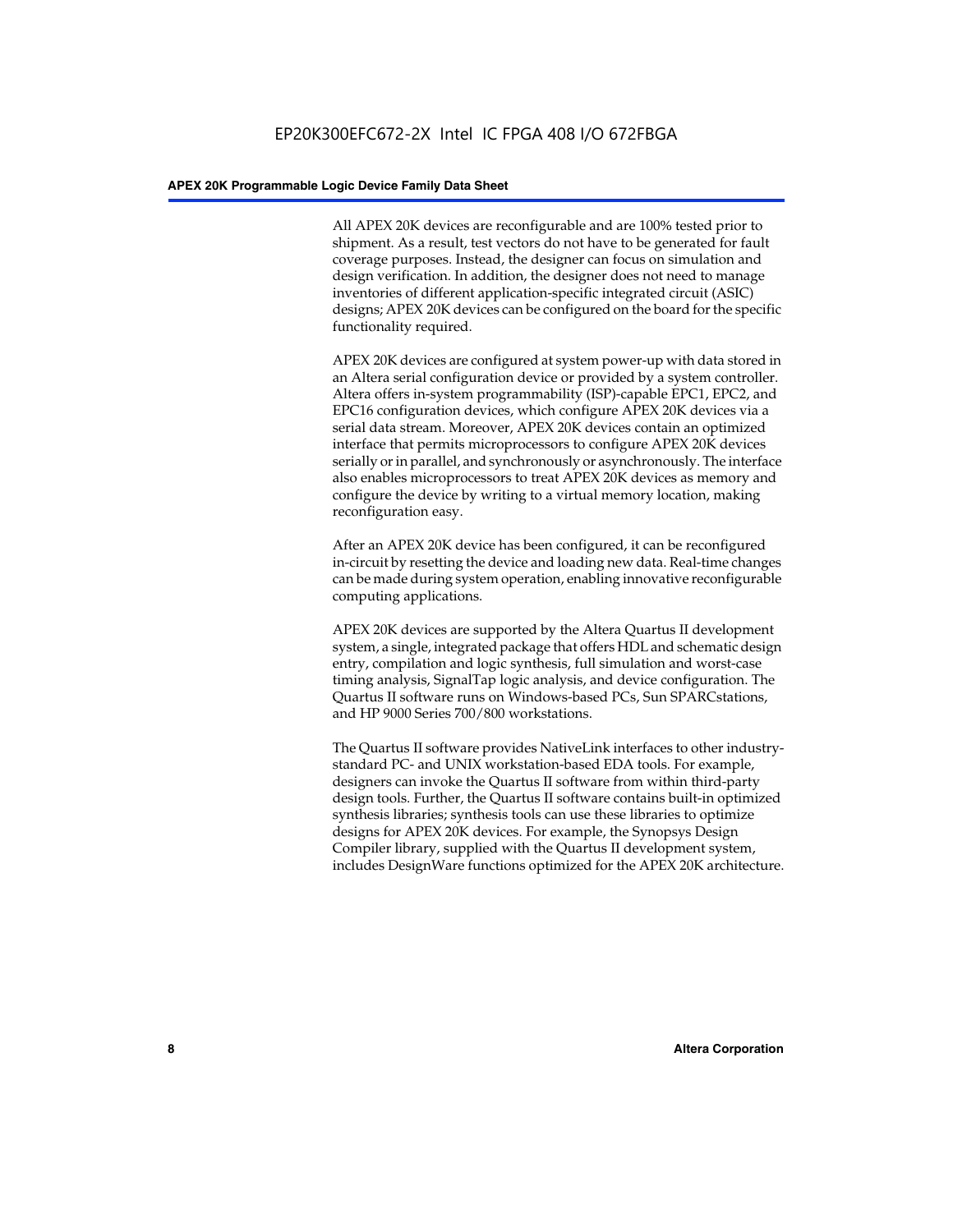| <b>Functional</b><br><b>Description</b> | APEX 20K devices incorporate LUT-based logic, product-term-based<br>logic, and memory into one device. Signal interconnections within<br>APEX 20K devices (as well as to and from device pins) are provided by the<br>FastTrack <sup>®</sup> Interconnect—a series of fast, continuous row and column<br>channels that run the entire length and width of the device.                                                                                                                                                                                                                                                                                                                                                                                              |
|-----------------------------------------|--------------------------------------------------------------------------------------------------------------------------------------------------------------------------------------------------------------------------------------------------------------------------------------------------------------------------------------------------------------------------------------------------------------------------------------------------------------------------------------------------------------------------------------------------------------------------------------------------------------------------------------------------------------------------------------------------------------------------------------------------------------------|
|                                         | Each I/O pin is fed by an I/O element (IOE) located at the end of each row<br>and column of the FastTrack Interconnect. Each IOE contains a<br>bidirectional I/O buffer and a register that can be used as either an input<br>or output register to feed input, output, or bidirectional signals. When<br>used with a dedicated clock pin, these registers provide exceptional<br>performance. IOEs provide a variety of features, such as 3.3-V, 64-bit,<br>66-MHz PCI compliance; JTAG BST support; slew-rate control; and<br>tri-state buffers. APEX 20KE devices offer enhanced I/O support,<br>including support for 1.8-V I/O, 2.5-V I/O, LVCMOS, LVTTL, LVPECL,<br>3.3-V PCI, PCI-X, LVDS, GTL+, SSTL-2, SSTL-3, HSTL, CTT, and 3.3-V<br>AGP I/O standards. |
|                                         | The ESB can implement a variety of memory functions, including CAM,<br>RAM, dual-port RAM, ROM, and FIFO functions. Embedding the<br>memory directly into the die improves performance and reduces die area<br>compared to distributed-RAM implementations. Moreover, the<br>abundance of cascadable ESBs ensures that the APEX 20K device can<br>implement multiple wide memory blocks for high-density designs. The<br>ESB's high speed ensures it can implement small memory blocks without<br>any speed penalty. The abundance of ESBs ensures that designers can                                                                                                                                                                                              |



create as many different-sized memory blocks as the system requires.

Figure 1 shows an overview of the APEX 20K device.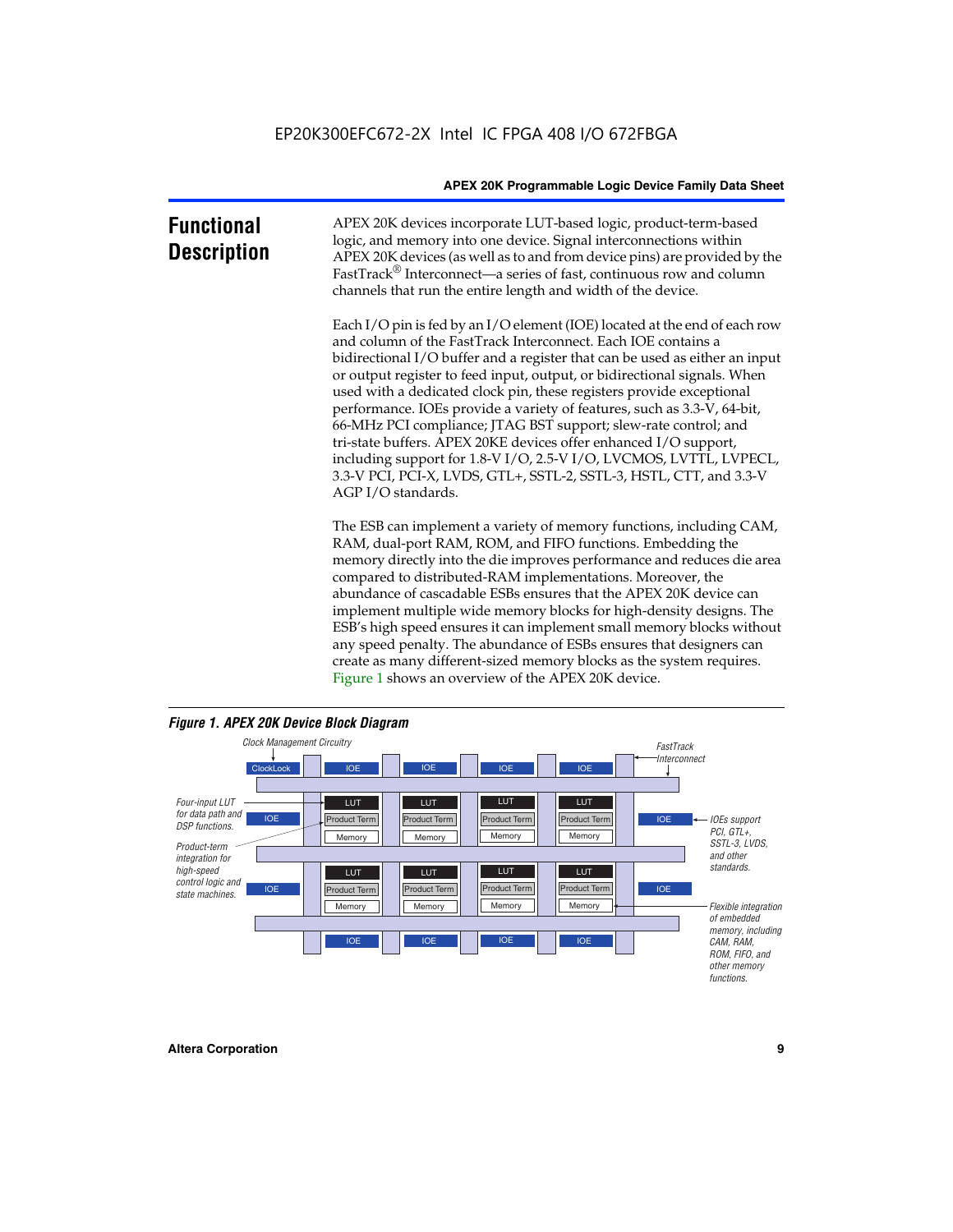APEX 20K devices provide two dedicated clock pins and four dedicated input pins that drive register control inputs. These signals ensure efficient distribution of high-speed, low-skew control signals. These signals use dedicated routing channels to provide short delays and low skews. Four of the dedicated inputs drive four global signals. These four global signals can also be driven by internal logic, providing an ideal solution for a clock divider or internally generated asynchronous clear signals with high fan-out. The dedicated clock pins featured on the APEX 20K devices can also feed logic. The devices also feature ClockLock and ClockBoost clock management circuitry. APEX 20KE devices provide two additional dedicated clock pins, for a total of four dedicated clock pins.

#### **MegaLAB Structure**

APEX 20K devices are constructed from a series of MegaLAB<sup>™</sup> structures. Each MegaLAB structure contains a group of logic array blocks (LABs), one ESB, and a MegaLAB interconnect, which routes signals within the MegaLAB structure. The EP20K30E device has 10 LABs, EP20K60E through EP20K600E devices have 16 LABs, and the EP20K1000E and EP20K1500E devices have 24 LABs. Signals are routed between MegaLAB structures and I/O pins via the FastTrack Interconnect. In addition, edge LABs can be driven by I/O pins through the local interconnect. Figure 2 shows the MegaLAB structure.



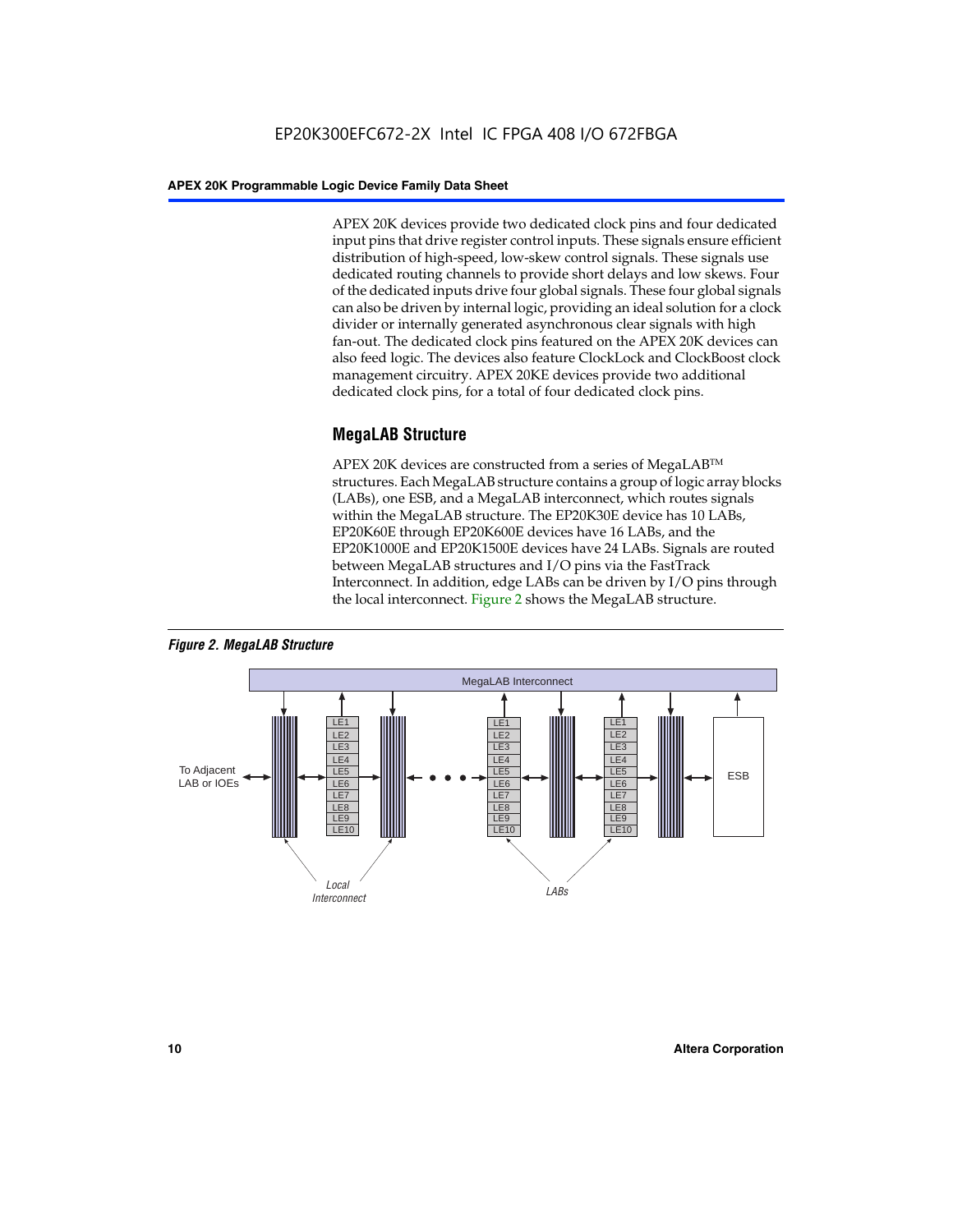#### **Logic Array Block**

Each LAB consists of 10 LEs, the LEs' associated carry and cascade chains, LAB control signals, and the local interconnect. The local interconnect transfers signals between LEs in the same or adjacent LABs, IOEs, or ESBs. The Quartus II Compiler places associated logic within an LAB or adjacent LABs, allowing the use of a fast local interconnect for high performance. Figure 3 shows the APEX 20K LAB.

APEX 20K devices use an interleaved LAB structure. This structure allows each LE to drive two local interconnect areas. This feature minimizes use of the MegaLAB and FastTrack interconnect, providing higher performance and flexibility. Each LE can drive 29 other LEs through the fast local interconnect.

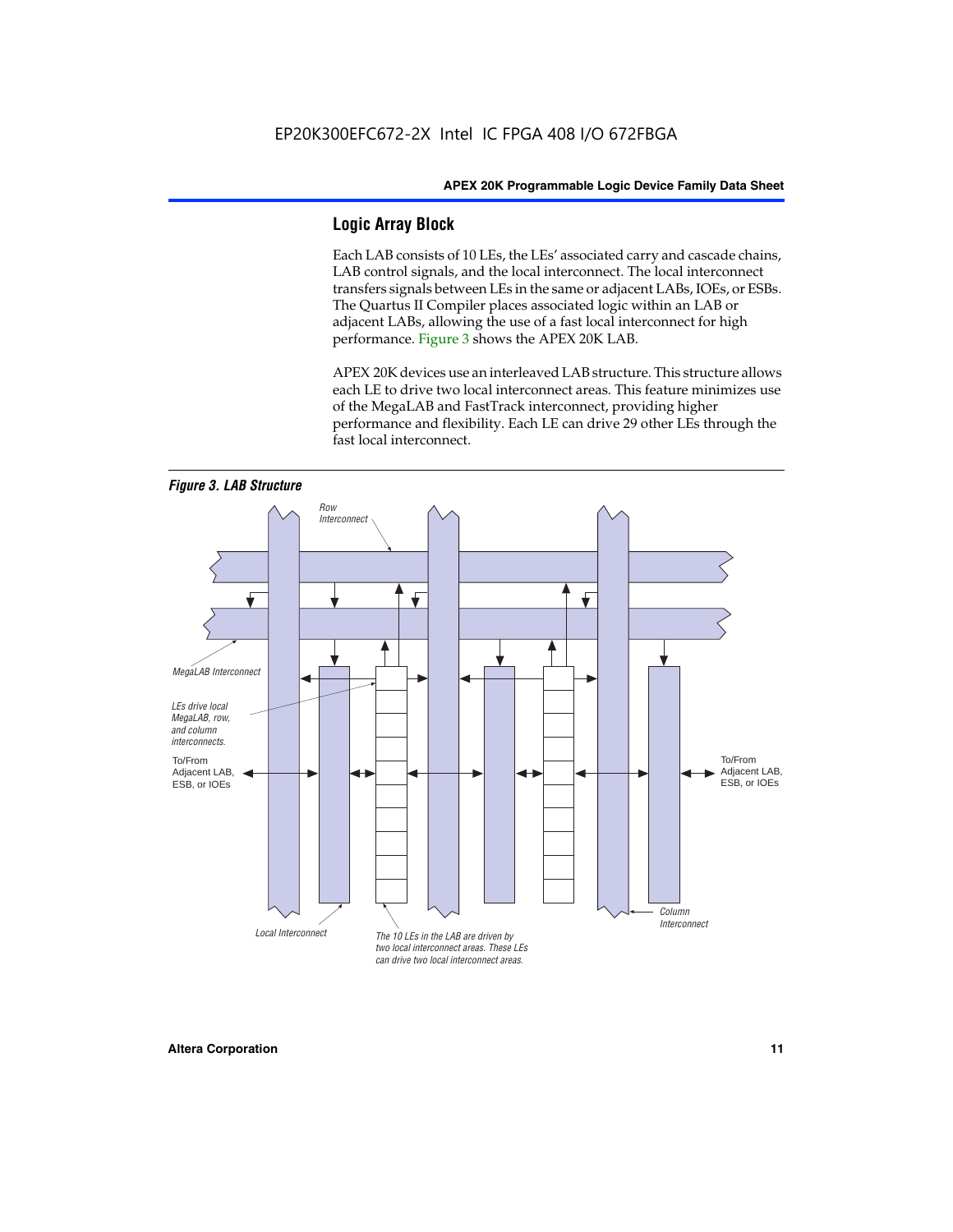Each LAB contains dedicated logic for driving control signals to its LEs and ESBs. The control signals include clock, clock enable, asynchronous clear, asynchronous preset, asynchronous load, synchronous clear, and synchronous load signals. A maximum of six control signals can be used at a time. Although synchronous load and clear signals are generally used when implementing counters, they can also be used with other functions.

Each LAB can use two clocks and two clock enable signals. Each LAB's clock and clock enable signals are linked (e.g., any LE in a particular LAB using CLK1 will also use CLKENA1). LEs with the same clock but different clock enable signals either use both clock signals in one LAB or are placed into separate LABs.

If both the rising and falling edges of a clock are used in a LAB, both LABwide clock signals are used.

The LAB-wide control signals can be generated from the LAB local interconnect, global signals, and dedicated clock pins. The inherent low skew of the FastTrack Interconnect enables it to be used for clock distribution. Figure 4 shows the LAB control signal generation circuit.



#### *Figure 4. LAB Control Signal Generation*

#### *Notes to Figure 4:*

- (1) APEX 20KE devices have four dedicated clocks.
- (2) The LABCLR1 and LABCLR2 signals also control asynchronous load and asynchronous preset for LEs within the LAB.
- (3) The SYNCCLR signal can be generated by the local interconnect or global signals.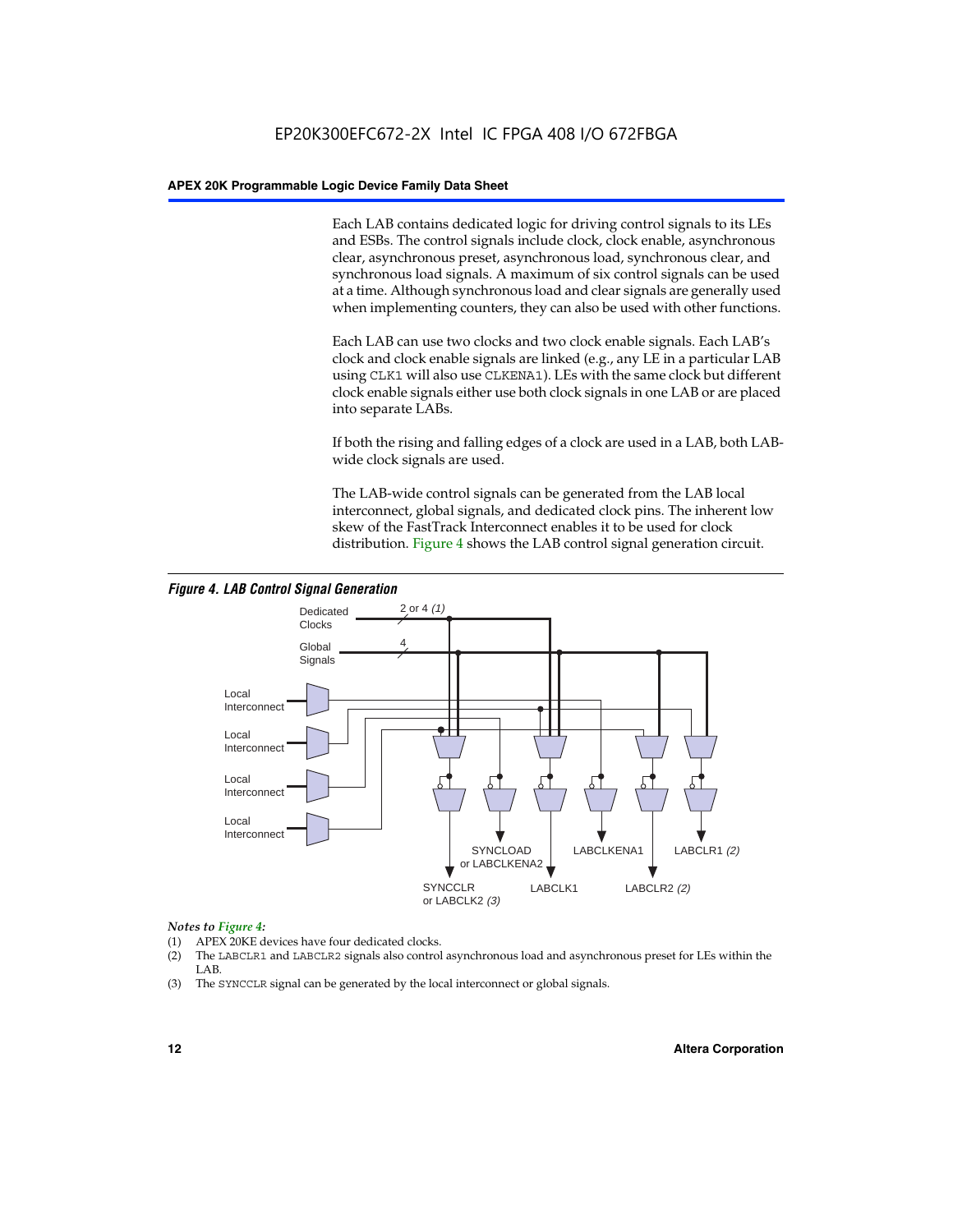#### **Logic Element**

The LE, the smallest unit of logic in the APEX 20K architecture, is compact and provides efficient logic usage. Each LE contains a four-input LUT, which is a function generator that can quickly implement any function of four variables. In addition, each LE contains a programmable register and carry and cascade chains. Each LE drives the local interconnect, MegaLAB interconnect, and FastTrack Interconnect routing structures. See Figure 5.



*Figure 5. APEX 20K Logic Element*

Each LE's programmable register can be configured for D, T, JK, or SR operation. The register's clock and clear control signals can be driven by global signals, general-purpose I/O pins, or any internal logic. For combinatorial functions, the register is bypassed and the output of the LUT drives the outputs of the LE.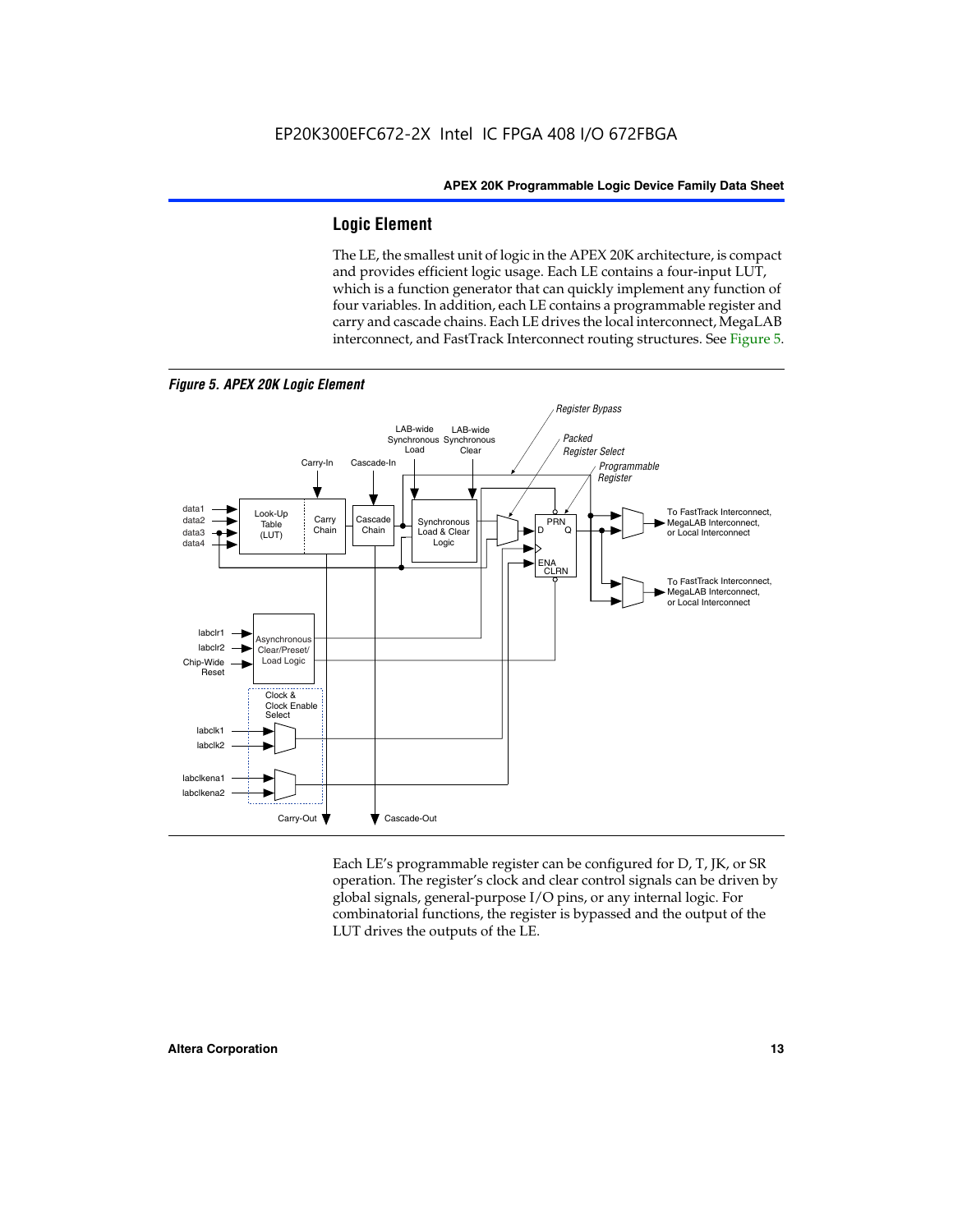Each LE has two outputs that drive the local, MegaLAB, or FastTrack Interconnect routing structure. Each output can be driven independently by the LUT's or register's output. For example, the LUT can drive one output while the register drives the other output. This feature, called register packing, improves device utilization because the register and the LUT can be used for unrelated functions. The LE can also drive out registered and unregistered versions of the LUT output.

The APEX 20K architecture provides two types of dedicated high-speed data paths that connect adjacent LEs without using local interconnect paths: carry chains and cascade chains. A carry chain supports high-speed arithmetic functions such as counters and adders, while a cascade chain implements wide-input functions such as equality comparators with minimum delay. Carry and cascade chains connect LEs 1 through 10 in an LAB and all LABs in the same MegaLAB structure.

#### *Carry Chain*

The carry chain provides a very fast carry-forward function between LEs. The carry-in signal from a lower-order bit drives forward into the higherorder bit via the carry chain, and feeds into both the LUT and the next portion of the carry chain. This feature allows the APEX 20K architecture to implement high-speed counters, adders, and comparators of arbitrary width. Carry chain logic can be created automatically by the Quartus II software Compiler during design processing, or manually by the designer during design entry. Parameterized functions such as library of parameterized modules (LPM) and DesignWare functions automatically take advantage of carry chains for the appropriate functions.

The Quartus II software Compiler creates carry chains longer than ten LEs by linking LABs together automatically. For enhanced fitting, a long carry chain skips alternate LABs in a MegaLAB<sup>™</sup> structure. A carry chain longer than one LAB skips either from an even-numbered LAB to the next evennumbered LAB, or from an odd-numbered LAB to the next oddnumbered LAB. For example, the last LE of the first LAB in the upper-left MegaLAB structure carries to the first LE of the third LAB in the MegaLAB structure.

Figure 6 shows how an *n*-bit full adder can be implemented in *n* + 1 LEs with the carry chain. One portion of the LUT generates the sum of two bits using the input signals and the carry-in signal; the sum is routed to the output of the LE. The register can be bypassed for simple adders or used for accumulator functions. Another portion of the LUT and the carry chain logic generates the carry-out signal, which is routed directly to the carryin signal of the next-higher-order bit. The final carry-out signal is routed to an LE, where it is driven onto the local, MegaLAB, or FastTrack Interconnect routing structures.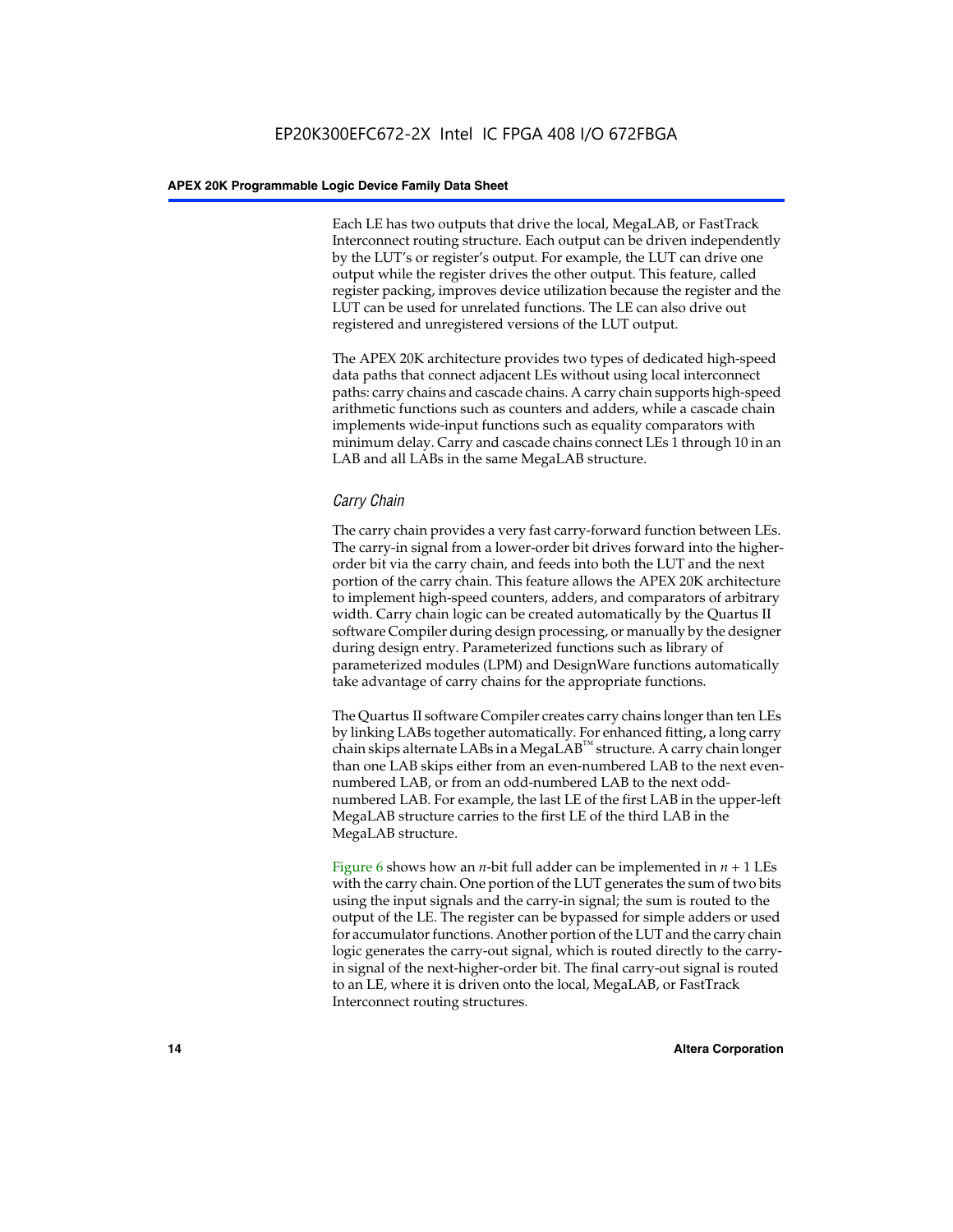

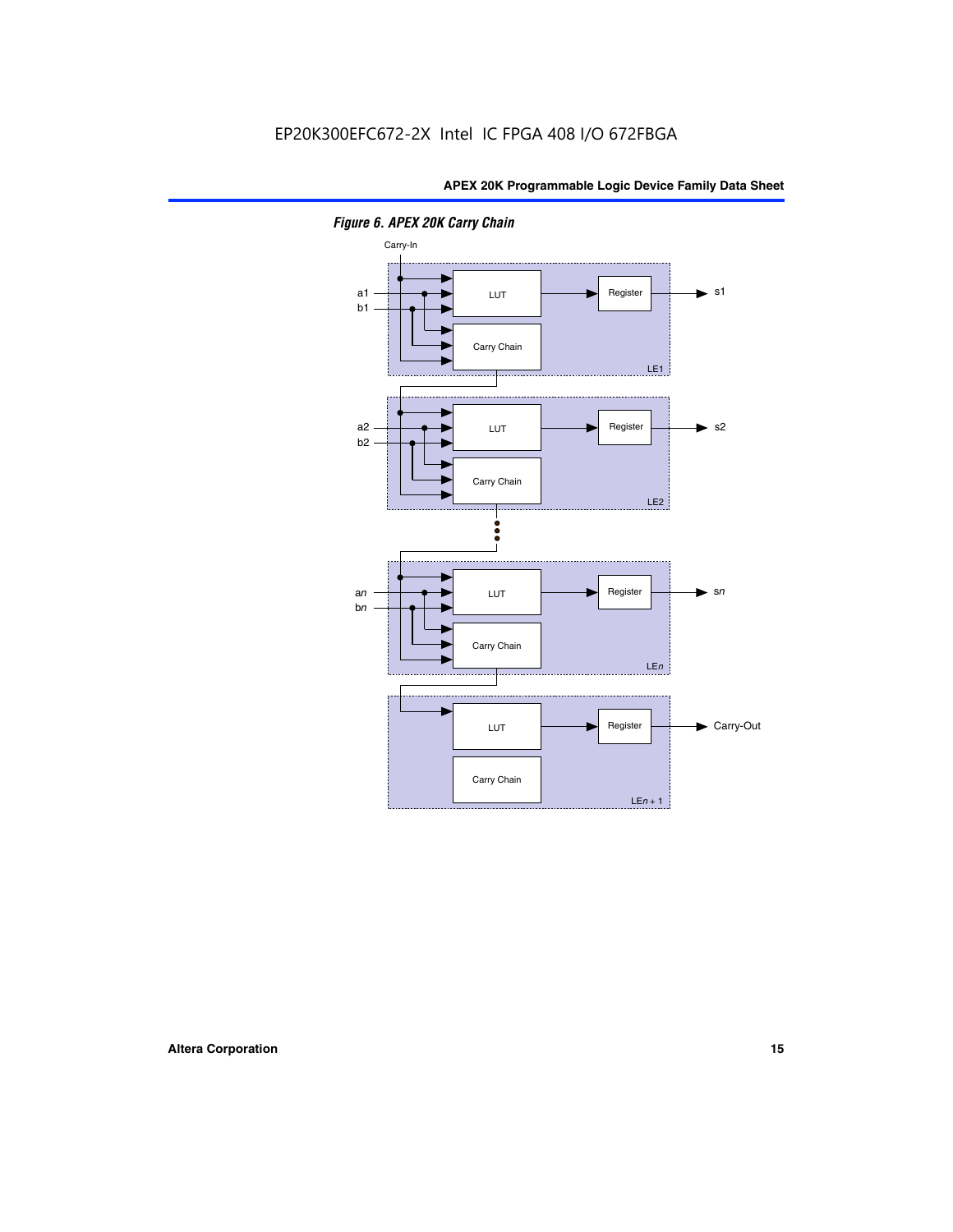#### *Cascade Chain*

With the cascade chain, the APEX 20K architecture can implement functions with a very wide fan-in. Adjacent LUTs can compute portions of a function in parallel; the cascade chain serially connects the intermediate values. The cascade chain can use a logical AND or logical OR (via De Morgan's inversion) to connect the outputs of adjacent LEs. Each additional LE provides four more inputs to the effective width of a function, with a short cascade delay. Cascade chain logic can be created automatically by the Quartus II software Compiler during design processing, or manually by the designer during design entry.

Cascade chains longer than ten LEs are implemented automatically by linking LABs together. For enhanced fitting, a long cascade chain skips alternate LABs in a MegaLAB structure. A cascade chain longer than one LAB skips either from an even-numbered LAB to the next even-numbered LAB, or from an odd-numbered LAB to the next odd-numbered LAB. For example, the last LE of the first LAB in the upper-left MegaLAB structure carries to the first LE of the third LAB in the MegaLAB structure. Figure 7 shows how the cascade function can connect adjacent LEs to form functions with a wide fan-in.



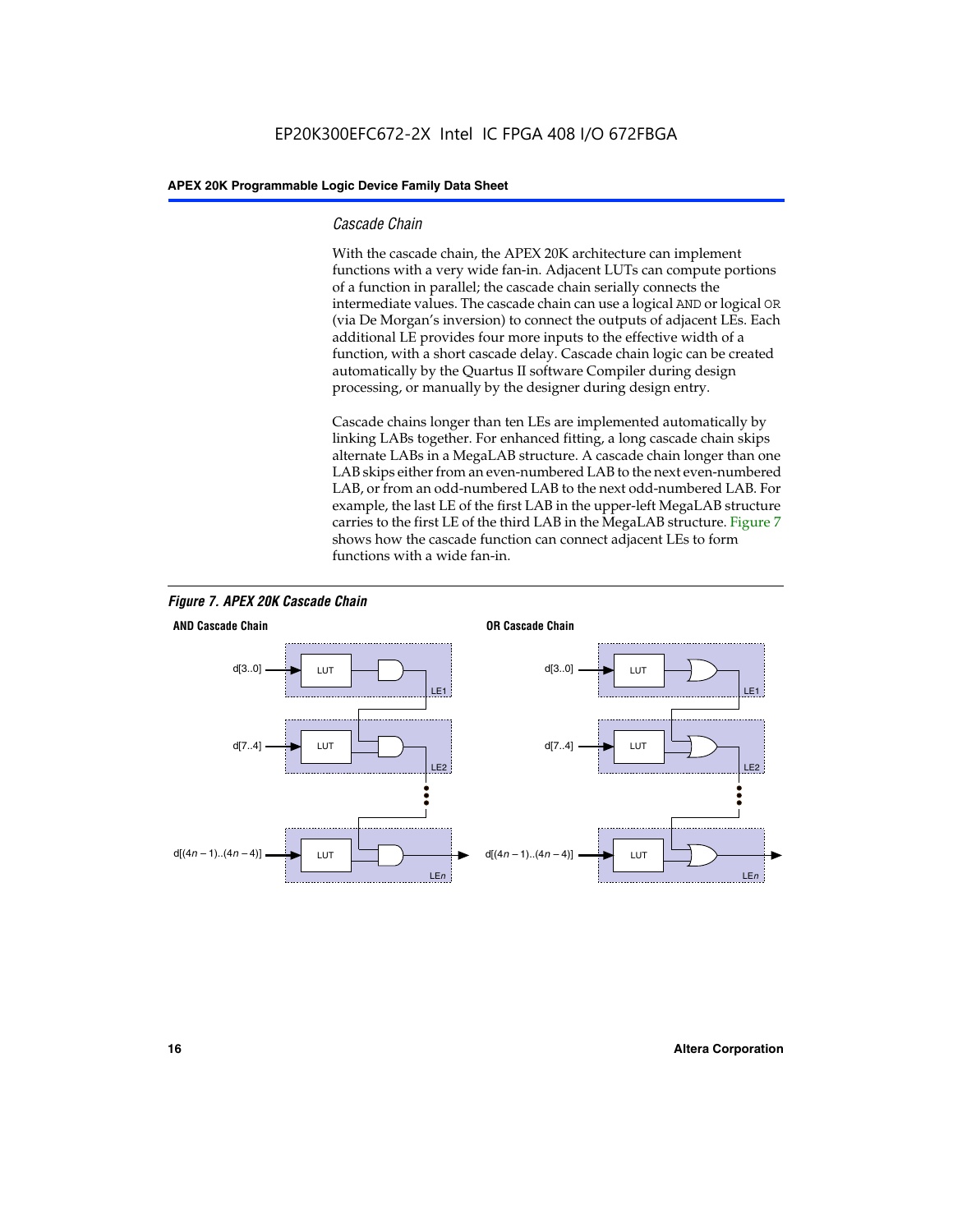#### *LE Operating Modes*

The APEX 20K LE can operate in one of the following three modes:

- Normal mode
- Arithmetic mode
- Counter mode

Each mode uses LE resources differently. In each mode, seven available inputs to the LE—the four data inputs from the LAB local interconnect, the feedback from the programmable register, and the carry-in and cascade-in from the previous LE—are directed to different destinations to implement the desired logic function. LAB-wide signals provide clock, asynchronous clear, asynchronous preset, asynchronous load, synchronous clear, synchronous load, and clock enable control for the register. These LAB-wide signals are available in all LE modes.

The Quartus II software, in conjunction with parameterized functions such as LPM and DesignWare functions, automatically chooses the appropriate mode for common functions such as counters, adders, and multipliers. If required, the designer can also create special-purpose functions that specify which LE operating mode to use for optimal performance. Figure 8 shows the LE operating modes.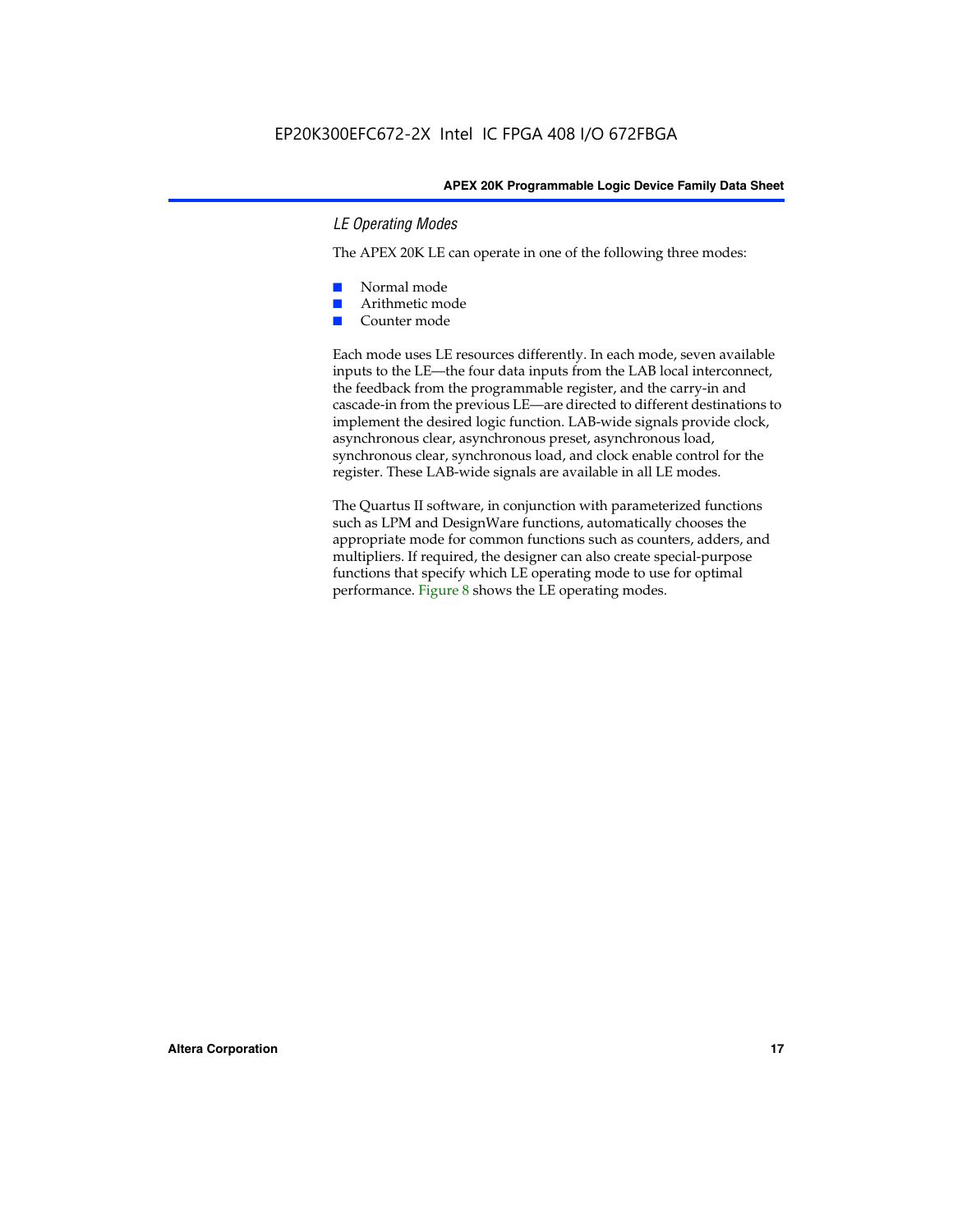#### *Figure 8. APEX 20K LE Operating Modes*



#### *Notes to Figure 8:*

- (1) LEs in normal mode support register packing.
- (2) There are two LAB-wide clock enables per LAB.
- (3) When using the carry-in in normal mode, the packed register feature is unavailable.
- (4) A register feedback multiplexer is available on LE1 of each LAB.
- (5) The DATA1 and DATA2 input signals can supply counter enable, up or down control, or register feedback signals for LEs other than the second LE in an LAB.
- (6) The LAB-wide synchronous clear and LAB wide synchronous load affect all registers in an LAB.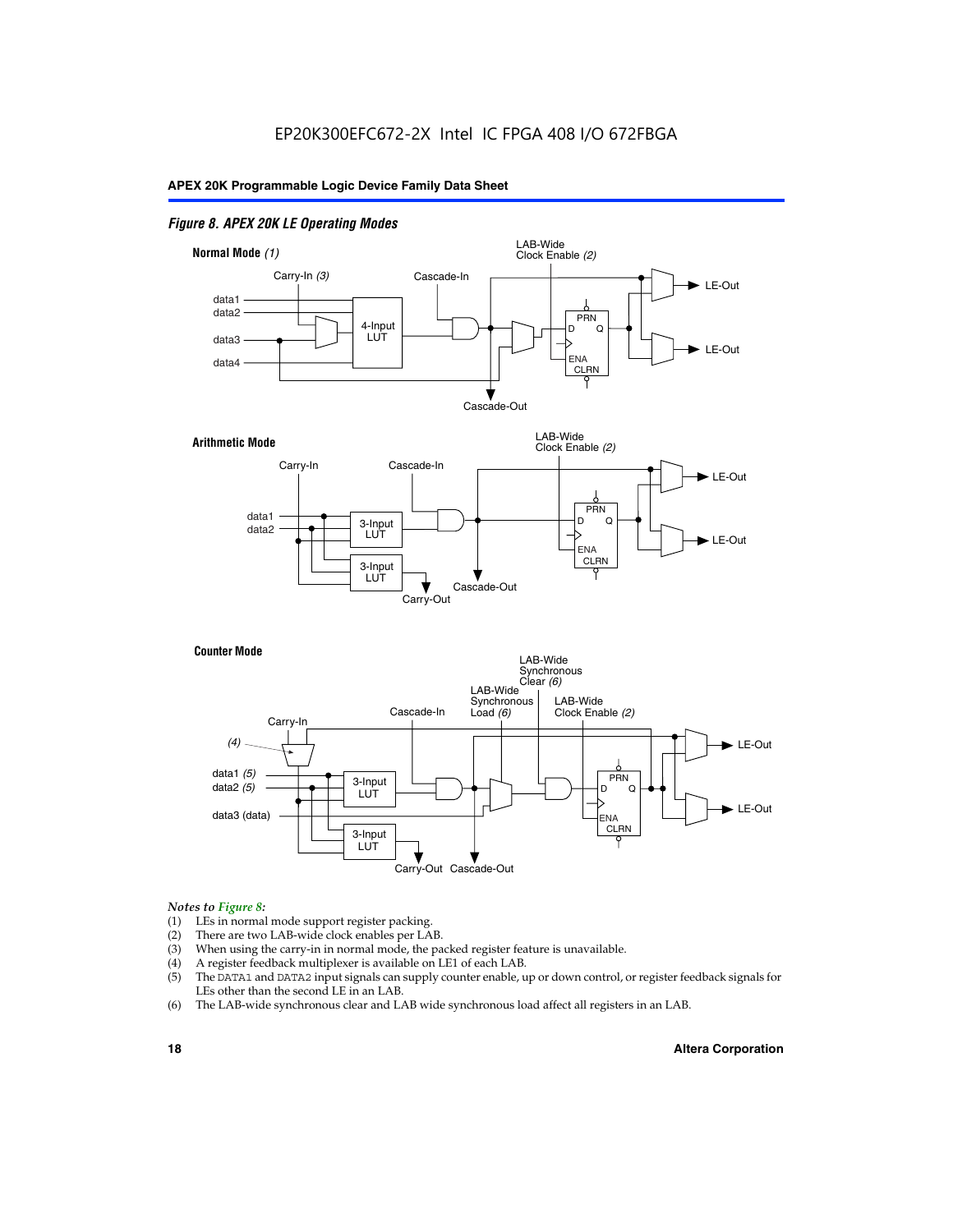#### **Normal Mode**

The normal mode is suitable for general logic applications, combinatorial functions, or wide decoding functions that can take advantage of a cascade chain. In normal mode, four data inputs from the LAB local interconnect and the carry-in are inputs to a four-input LUT. The Quartus II software Compiler automatically selects the carry-in or the DATA3 signal as one of the inputs to the LUT. The LUT output can be combined with the cascade-in signal to form a cascade chain through the cascade-out signal. LEs in normal mode support packed registers.

#### **Arithmetic Mode**

The arithmetic mode is ideal for implementing adders, accumulators, and comparators. An LE in arithmetic mode uses two 3-input LUTs. One LUT computes a three-input function; the other generates a carry output. As shown in Figure 8, the first LUT uses the carry-in signal and two data inputs from the LAB local interconnect to generate a combinatorial or registered output. For example, when implementing an adder, this output is the sum of three signals: DATA1, DATA2, and carry-in. The second LUT uses the same three signals to generate a carry-out signal, thereby creating a carry chain. The arithmetic mode also supports simultaneous use of the cascade chain. LEs in arithmetic mode can drive out registered and unregistered versions of the LUT output.

The Quartus II software implements parameterized functions that use the arithmetic mode automatically where appropriate; the designer does not need to specify how the carry chain will be used.

#### **Counter Mode**

The counter mode offers clock enable, counter enable, synchronous up/down control, synchronous clear, and synchronous load options. The counter enable and synchronous up/down control signals are generated from the data inputs of the LAB local interconnect. The synchronous clear and synchronous load options are LAB-wide signals that affect all registers in the LAB. Consequently, if any of the LEs in an LAB use the counter mode, other LEs in that LAB must be used as part of the same counter or be used for a combinatorial function. The Quartus II software automatically places any registers that are not used by the counter into other LABs.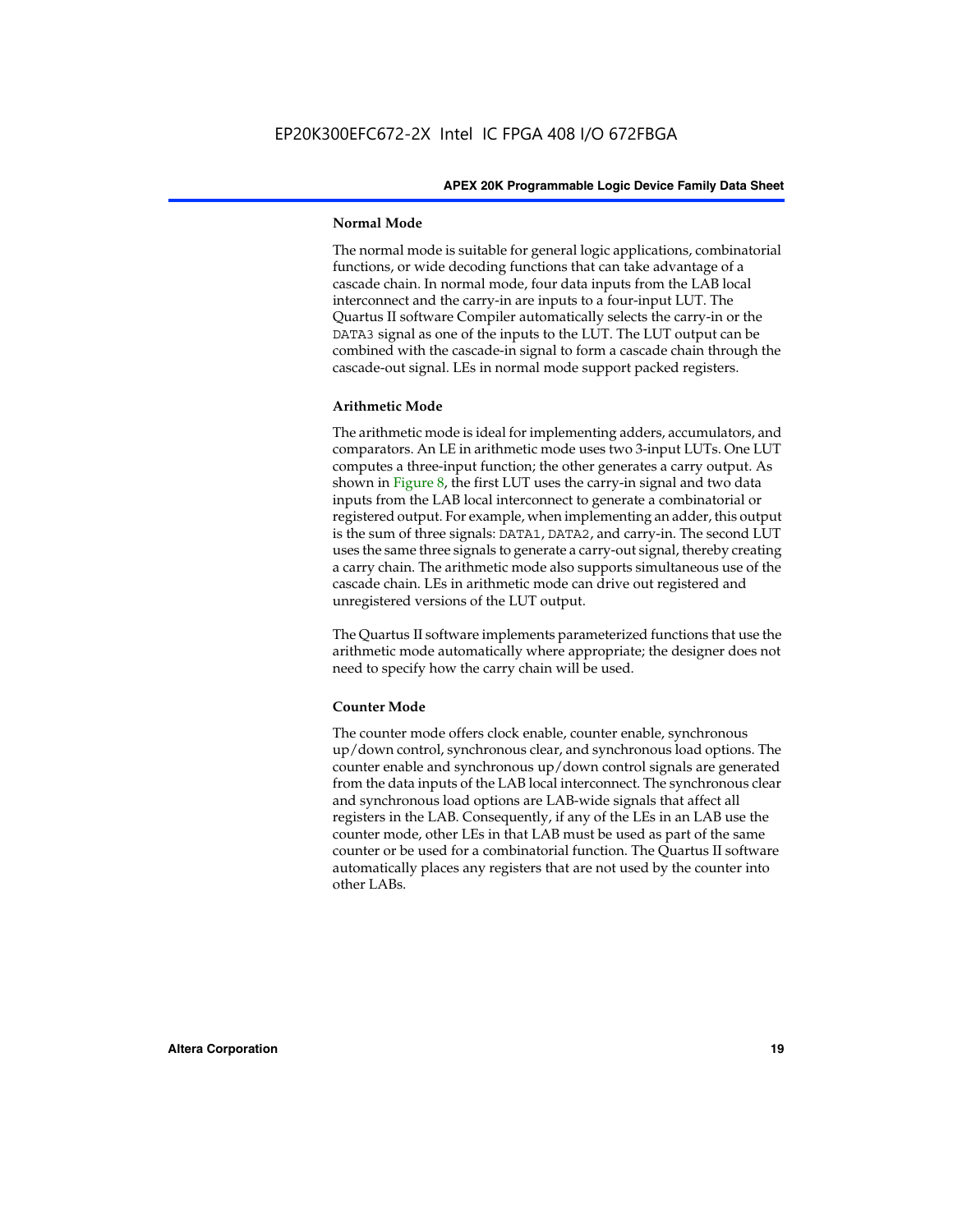The counter mode uses two three-input LUTs: one generates the counter data, and the other generates the fast carry bit. A 2-to-1 multiplexer provides synchronous loading, and another AND gate provides synchronous clearing. If the cascade function is used by an LE in counter mode, the synchronous clear or load overrides any signal carried on the cascade chain. The synchronous clear overrides the synchronous load. LEs in arithmetic mode can drive out registered and unregistered versions of the LUT output.

#### *Clear & Preset Logic Control*

Logic for the register's clear and preset signals is controlled by LAB-wide signals. The LE directly supports an asynchronous clear function. The Quartus II software Compiler can use a NOT-gate push-back technique to emulate an asynchronous preset. Moreover, the Quartus II software Compiler can use a programmable NOT-gate push-back technique to emulate simultaneous preset and clear or asynchronous load. However, this technique uses three additional LEs per register. All emulation is performed automatically when the design is compiled. Registers that emulate simultaneous preset and load will enter an unknown state upon power-up or when the chip-wide reset is asserted.

In addition to the two clear and preset modes, APEX 20K devices provide a chip-wide reset pin (DEV\_CLRn) that resets all registers in the device. Use of this pin is controlled through an option in the Quartus II software that is set before compilation. The chip-wide reset overrides all other control signals. Registers using an asynchronous preset are preset when the chip-wide reset is asserted; this effect results from the inversion technique used to implement the asynchronous preset.

#### **FastTrack Interconnect**

In the APEX 20K architecture, connections between LEs, ESBs, and I/O pins are provided by the FastTrack Interconnect. The FastTrack Interconnect is a series of continuous horizontal and vertical routing channels that traverse the device. This global routing structure provides predictable performance, even in complex designs. In contrast, the segmented routing in FPGAs requires switch matrices to connect a variable number of routing paths, increasing the delays between logic resources and reducing performance.

The FastTrack Interconnect consists of row and column interconnect channels that span the entire device. The row interconnect routes signals throughout a row of MegaLAB structures; the column interconnect routes signals throughout a column of MegaLAB structures. When using the row and column interconnect, an LE, IOE, or ESB can drive any other LE, IOE, or ESB in a device. See Figure 9.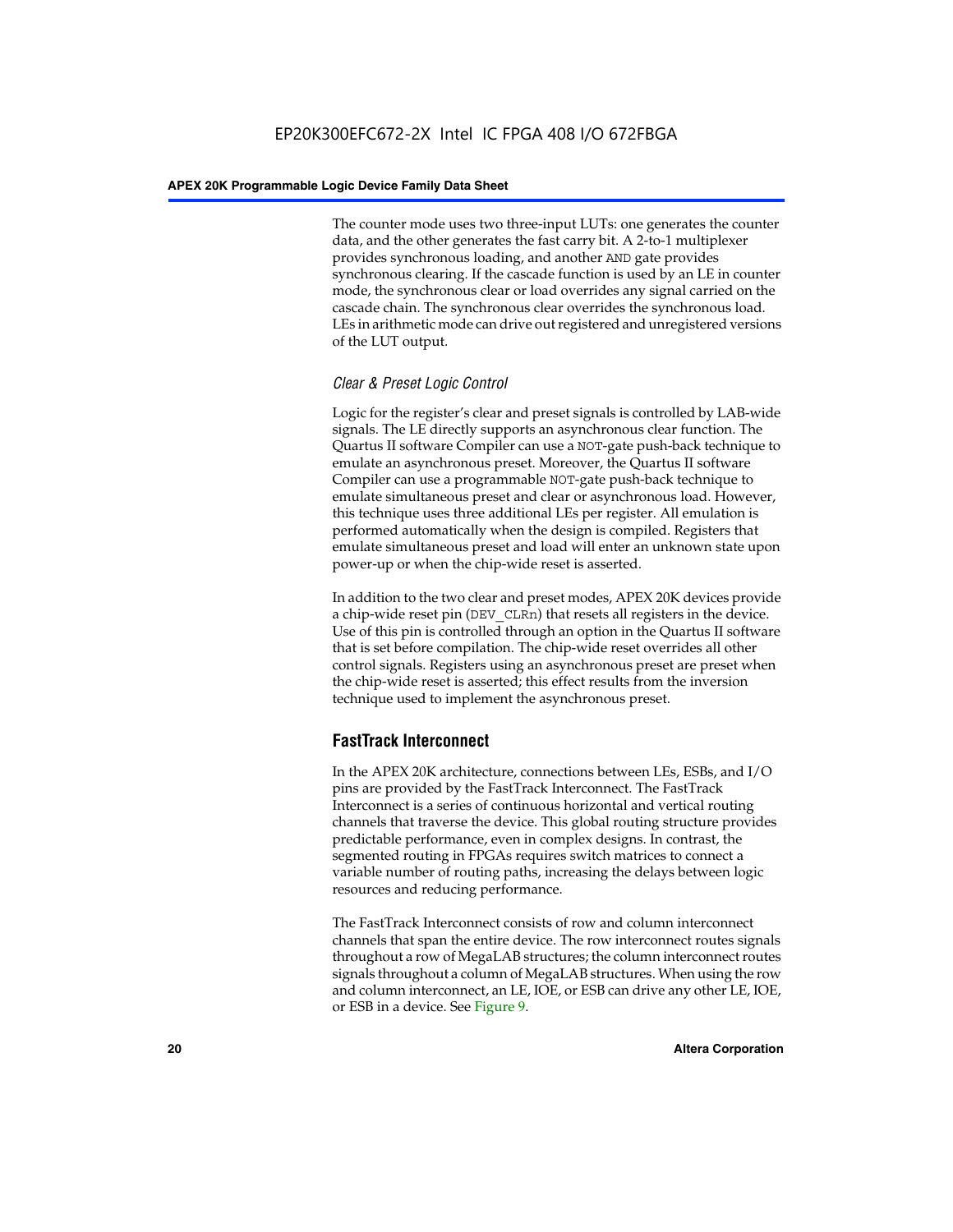

#### *Figure 9. APEX 20K Interconnect Structure*

A row line can be driven directly by LEs, IOEs, or ESBs in that row. Further, a column line can drive a row line, allowing an LE, IOE, or ESB to drive elements in a different row via the column and row interconnect. The row interconnect drives the MegaLAB interconnect to drive LEs, IOEs, or ESBs in a particular MegaLAB structure.

A column line can be directly driven by LEs, IOEs, or ESBs in that column. A column line on a device's left or right edge can also be driven by row IOEs. The column line is used to route signals from one row to another. A column line can drive a row line; it can also drive the MegaLAB interconnect directly, allowing faster connections between rows.

Figure 10 shows how the FastTrack Interconnect uses the local interconnect to drive LEs within MegaLAB structures.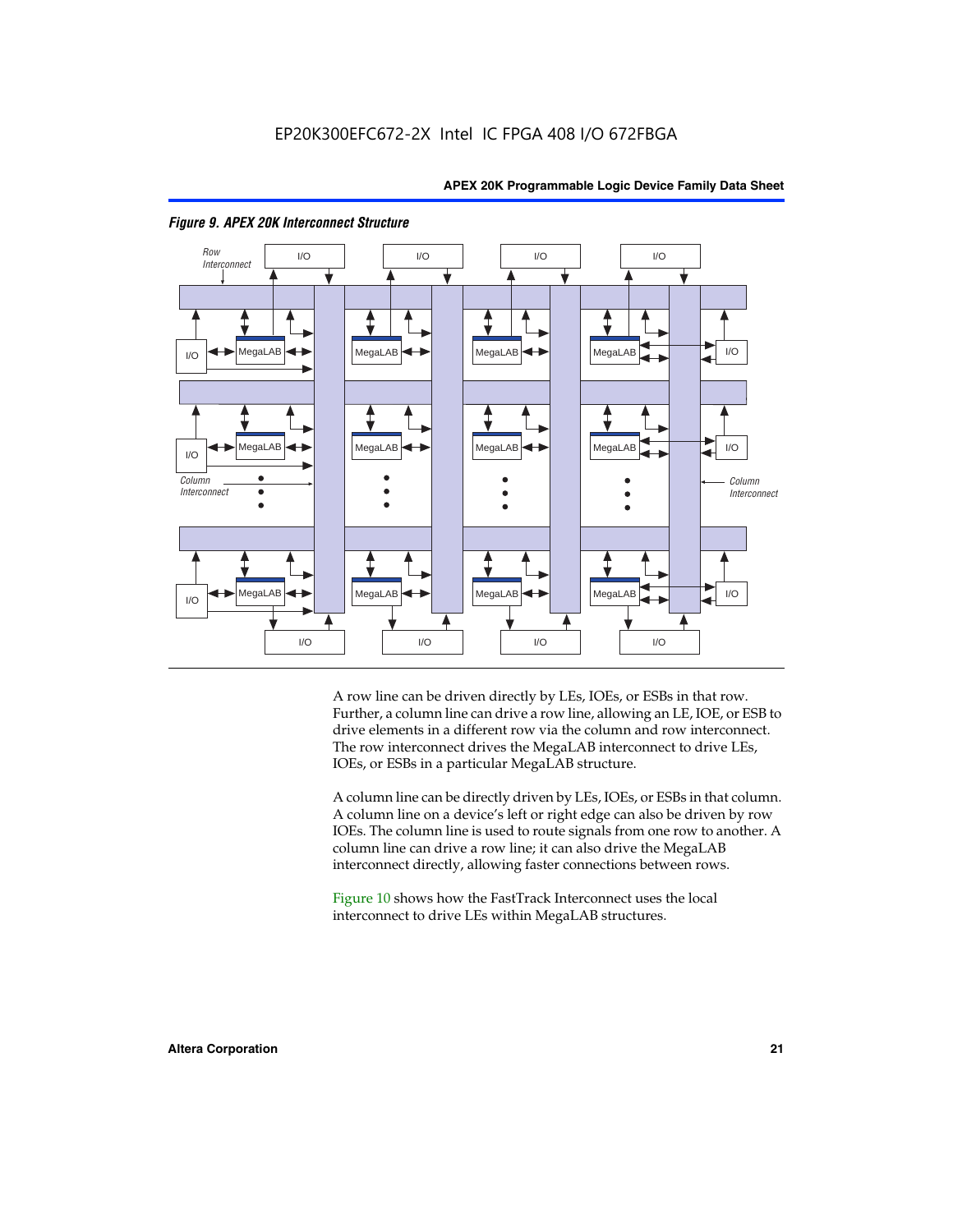

*Figure 10. FastTrack Connection to Local Interconnect*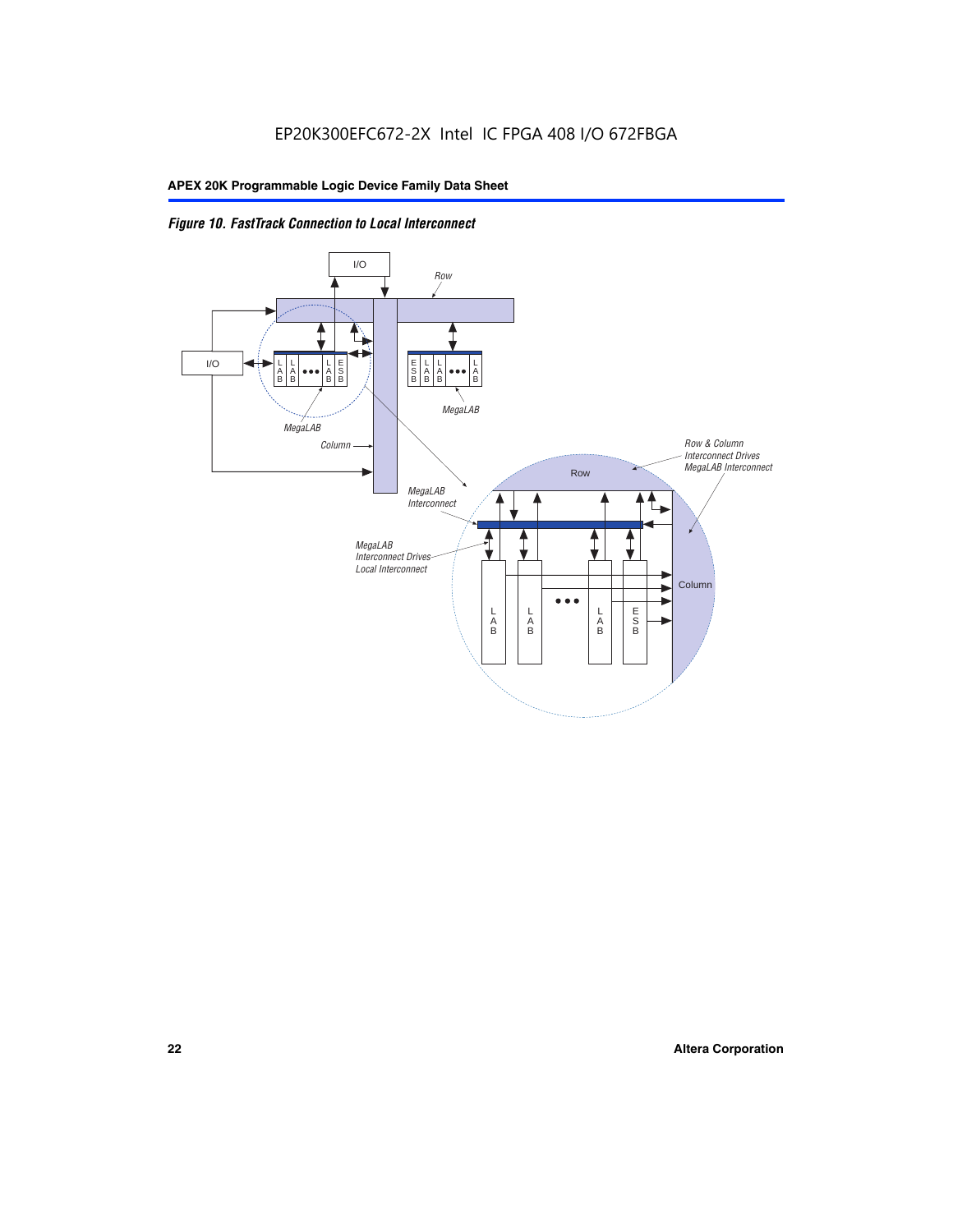Figure 11 shows the intersection of a row and column interconnect, and how these forms of interconnects and LEs drive each other.





APEX 20KE devices include an enhanced interconnect structure for faster routing of input signals with high fan-out. Column I/O pins can drive the FastRow<sup>™</sup> interconnect, which routes signals directly into the local interconnect without having to drive through the MegaLAB interconnect. FastRow lines traverse two MegaLAB structures. Also, these pins can drive the local interconnect directly for fast setup times. On EP20K300E and larger devices, the FastRow interconnect drives the two MegaLABs in the top left corner, the two MegaLABs in the top right corner, the two MegaLABS in the bottom left corner, and the two MegaLABs in the bottom right corner. On EP20K200E and smaller devices, FastRow interconnect drives the two MegaLABs on the top and the two MegaLABs on the bottom of the device. On all devices, the FastRow interconnect drives all local interconnect in the appropriate MegaLABs except the local interconnect on the side of the MegaLAB opposite the ESB. Pins using the FastRow interconnect achieve a faster set-up time, as the signal does not need to use a MegaLAB interconnect line to reach the destination LE. Figure 12 shows the FastRow interconnect.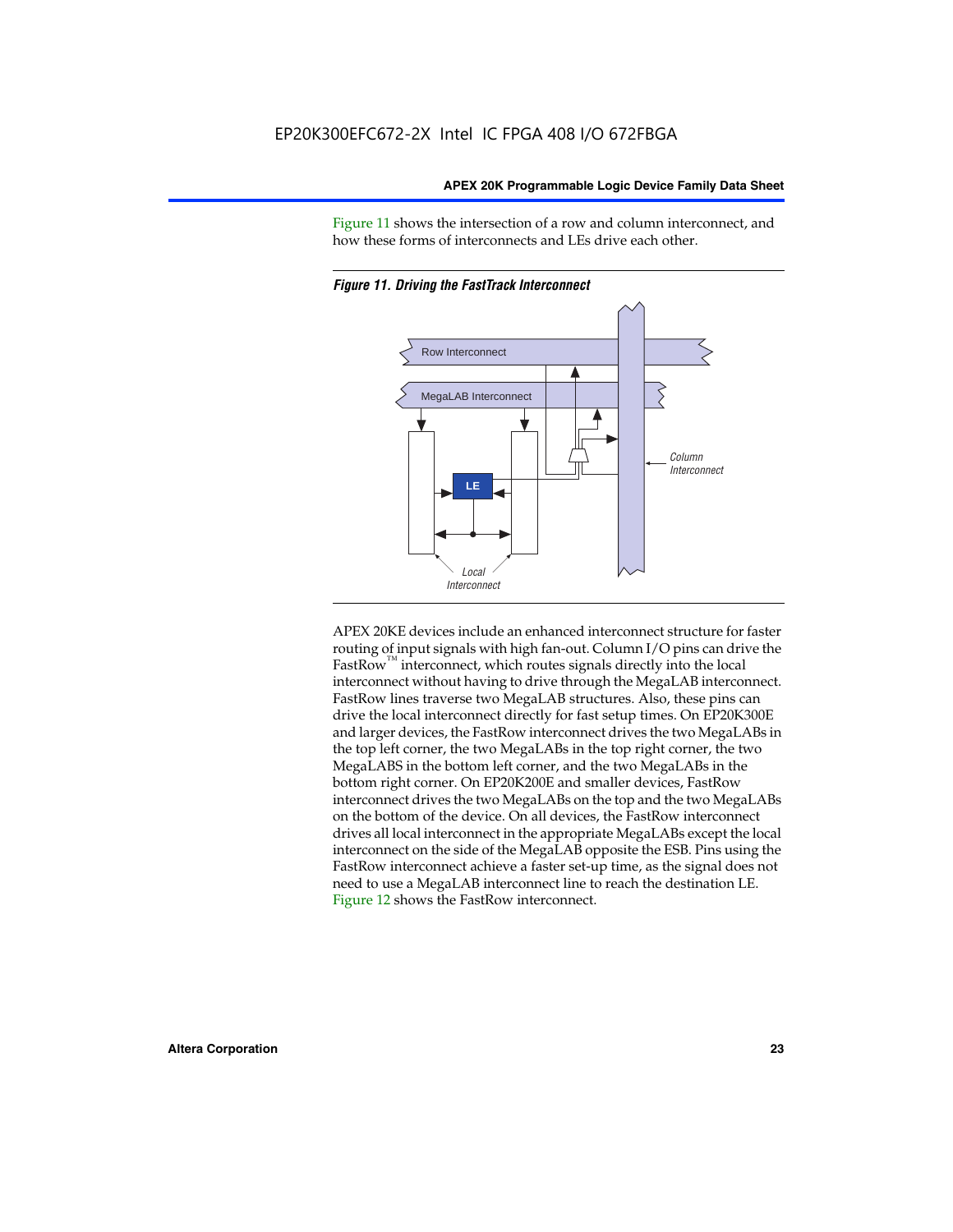

Table 9 summarizes how various elements of the APEX 20K architecture drive each other.

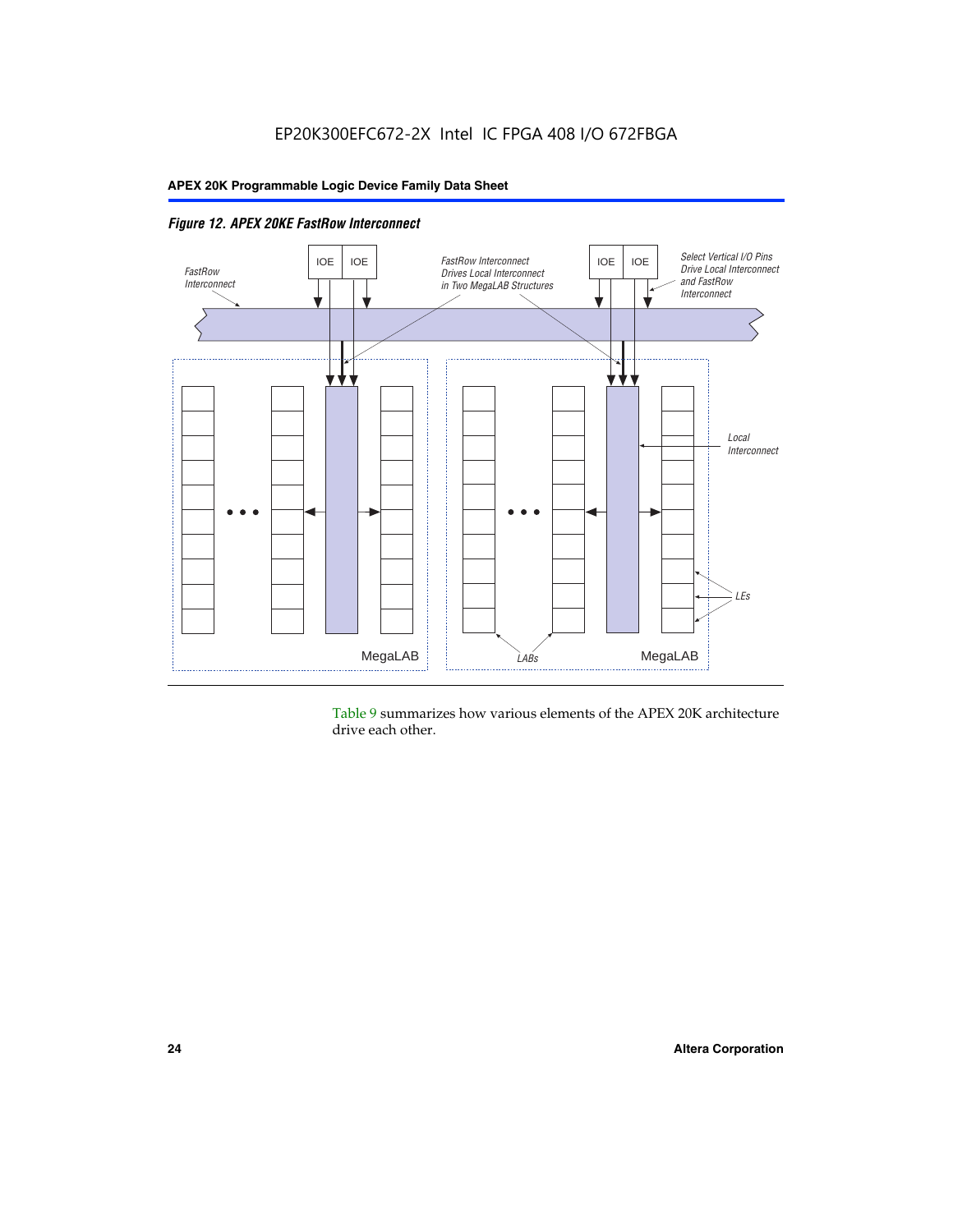| <b>Table 9. APEX 20K Routing Scheme</b> |                    |                      |              |              |                       |                                |                                                       |                                            |                                |
|-----------------------------------------|--------------------|----------------------|--------------|--------------|-----------------------|--------------------------------|-------------------------------------------------------|--------------------------------------------|--------------------------------|
| <b>Source</b>                           | <b>Destination</b> |                      |              |              |                       |                                |                                                       |                                            |                                |
|                                         | Row<br>$I/O P$ in  | Column<br>$I/O P$ in | LE           | <b>ESB</b>   | Local<br>Interconnect | <b>MegaLAB</b><br>Interconnect | <b>Row</b><br><b>FastTrack</b><br><b>Interconnect</b> | Column<br><b>FastTrack</b><br>Interconnect | <b>FastRow</b><br>Interconnect |
| Row I/O Pin                             |                    |                      |              |              | $\checkmark$          | $\checkmark$                   | $\checkmark$                                          | $\checkmark$                               |                                |
| Column I/O<br>Pin                       |                    |                      |              |              |                       |                                |                                                       |                                            | $\checkmark$<br>(1)            |
| LE                                      |                    |                      |              |              | $\checkmark$          | $\checkmark$                   | $\checkmark$                                          | $\checkmark$                               |                                |
| <b>ESB</b>                              |                    |                      |              |              | $\checkmark$          | $\checkmark$                   | $\checkmark$                                          | $\checkmark$                               |                                |
| Local<br>Interconnect                   | $\checkmark$       | $\checkmark$         | $\checkmark$ | $\checkmark$ |                       |                                |                                                       |                                            |                                |
| MegaLAB<br>Interconnect                 |                    |                      |              |              | $\checkmark$          |                                |                                                       |                                            |                                |
| Row<br>FastTrack<br>Interconnect        |                    |                      |              |              |                       | $\checkmark$                   |                                                       | $\checkmark$                               |                                |
| Column<br>FastTrack<br>Interconnect     |                    |                      |              |              |                       | $\checkmark$                   | $\checkmark$                                          |                                            |                                |
| FastRow<br>Interconnect                 |                    |                      |              |              | $\checkmark$<br>(1)   |                                |                                                       |                                            |                                |

#### *Note to Table 9:*

(1) This connection is supported in APEX 20KE devices only.

#### **Product-Term Logic**

The product-term portion of the MultiCore architecture is implemented with the ESB. The ESB can be configured to act as a block of macrocells on an ESB-by-ESB basis. Each ESB is fed by 32 inputs from the adjacent local interconnect; therefore, it can be driven by the MegaLAB interconnect or the adjacent LAB. Also, nine ESB macrocells feed back into the ESB through the local interconnect for higher performance. Dedicated clock pins, global signals, and additional inputs from the local interconnect drive the ESB control signals.

In product-term mode, each ESB contains 16 macrocells. Each macrocell consists of two product terms and a programmable register. Figure 13 shows the ESB in product-term mode.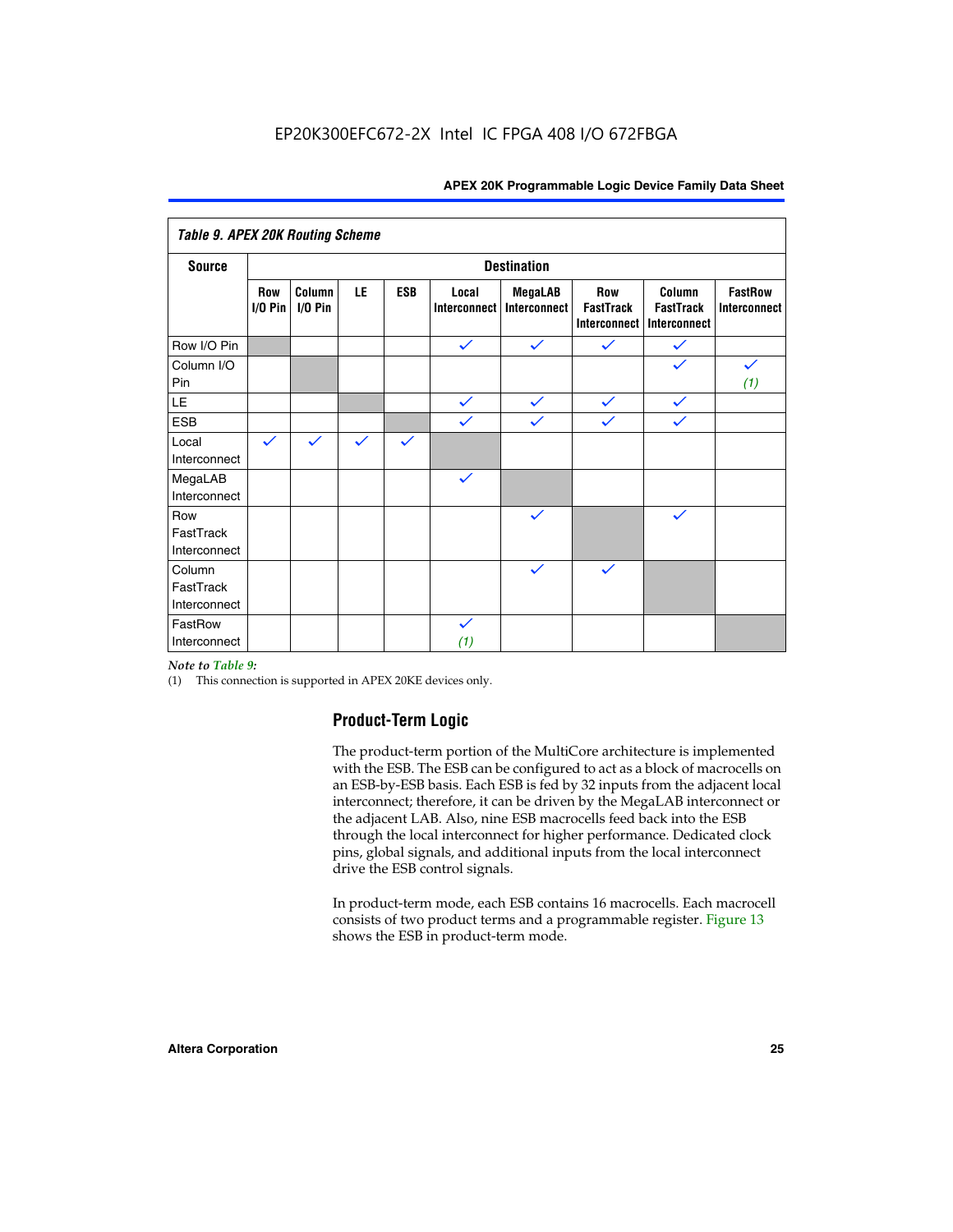#### *Figure 13. Product-Term Logic in ESB*



(1) APEX 20KE devices have four dedicated clocks.

#### *Macrocells*

APEX 20K macrocells can be configured individually for either sequential or combinatorial logic operation. The macrocell consists of three functional blocks: the logic array, the product-term select matrix, and the programmable register.

Combinatorial logic is implemented in the product terms. The productterm select matrix allocates these product terms for use as either primary logic inputs (to the OR and XOR gates) to implement combinatorial functions, or as parallel expanders to be used to increase the logic available to another macrocell. One product term can be inverted; the Quartus II software uses this feature to perform DeMorgan's inversion for more efficient implementation of wide OR functions. The Quartus II software Compiler can use a NOT-gate push-back technique to emulate an asynchronous preset. Figure 14 shows the APEX 20K macrocell.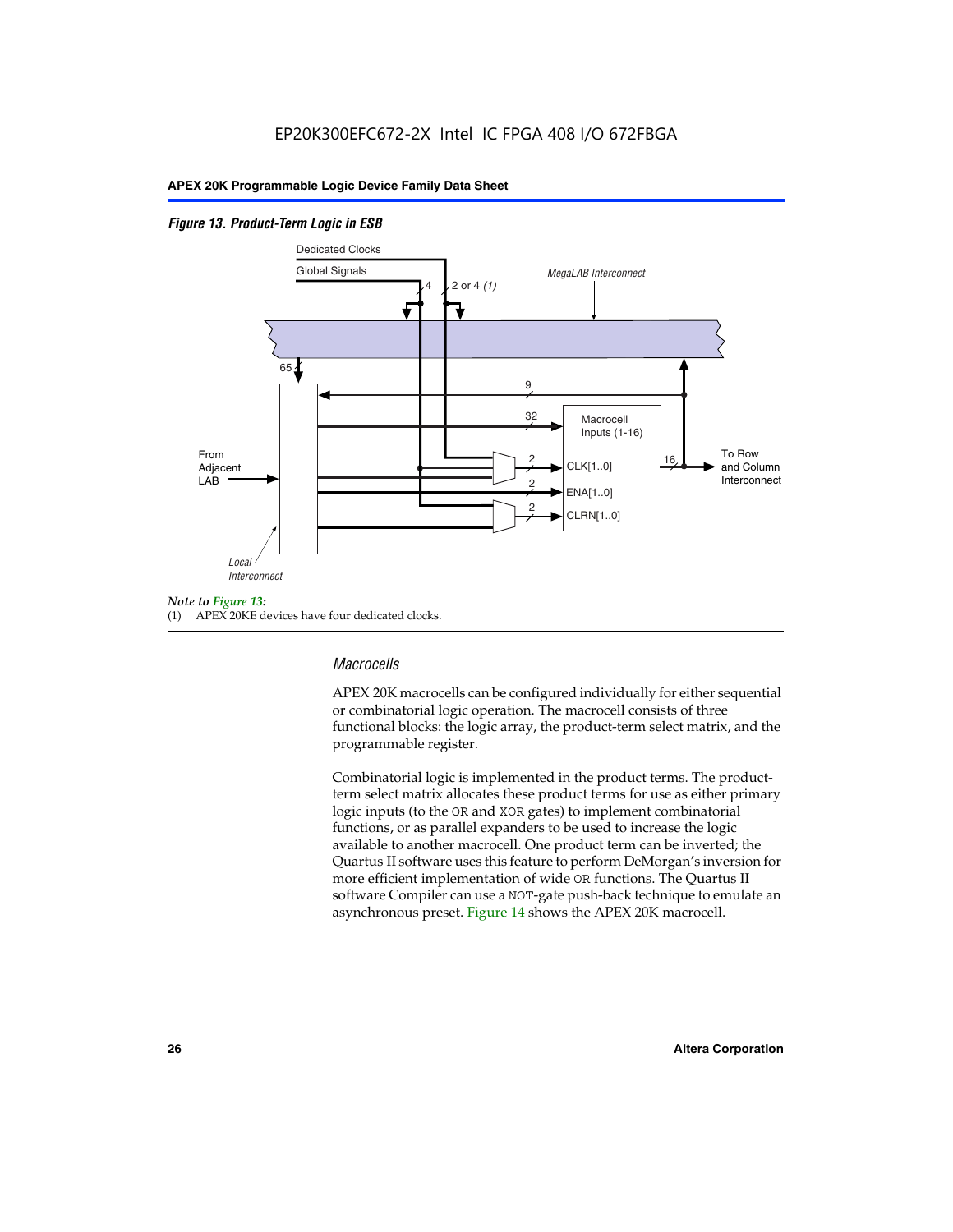

#### *Figure 14. APEX 20K Macrocell*

For registered functions, each macrocell register can be programmed individually to implement D, T, JK, or SR operation with programmable clock control. The register can be bypassed for combinatorial operation. During design entry, the designer specifies the desired register type; the Quartus II software then selects the most efficient register operation for each registered function to optimize resource utilization. The Quartus II software or other synthesis tools can also select the most efficient register operation automatically when synthesizing HDL designs.

Each programmable register can be clocked by one of two ESB-wide clocks. The ESB-wide clocks can be generated from device dedicated clock pins, global signals, or local interconnect. Each clock also has an associated clock enable, generated from the local interconnect. The clock and clock enable signals are related for a particular ESB; any macrocell using a clock also uses the associated clock enable.

If both the rising and falling edges of a clock are used in an ESB, both ESB-wide clock signals are used.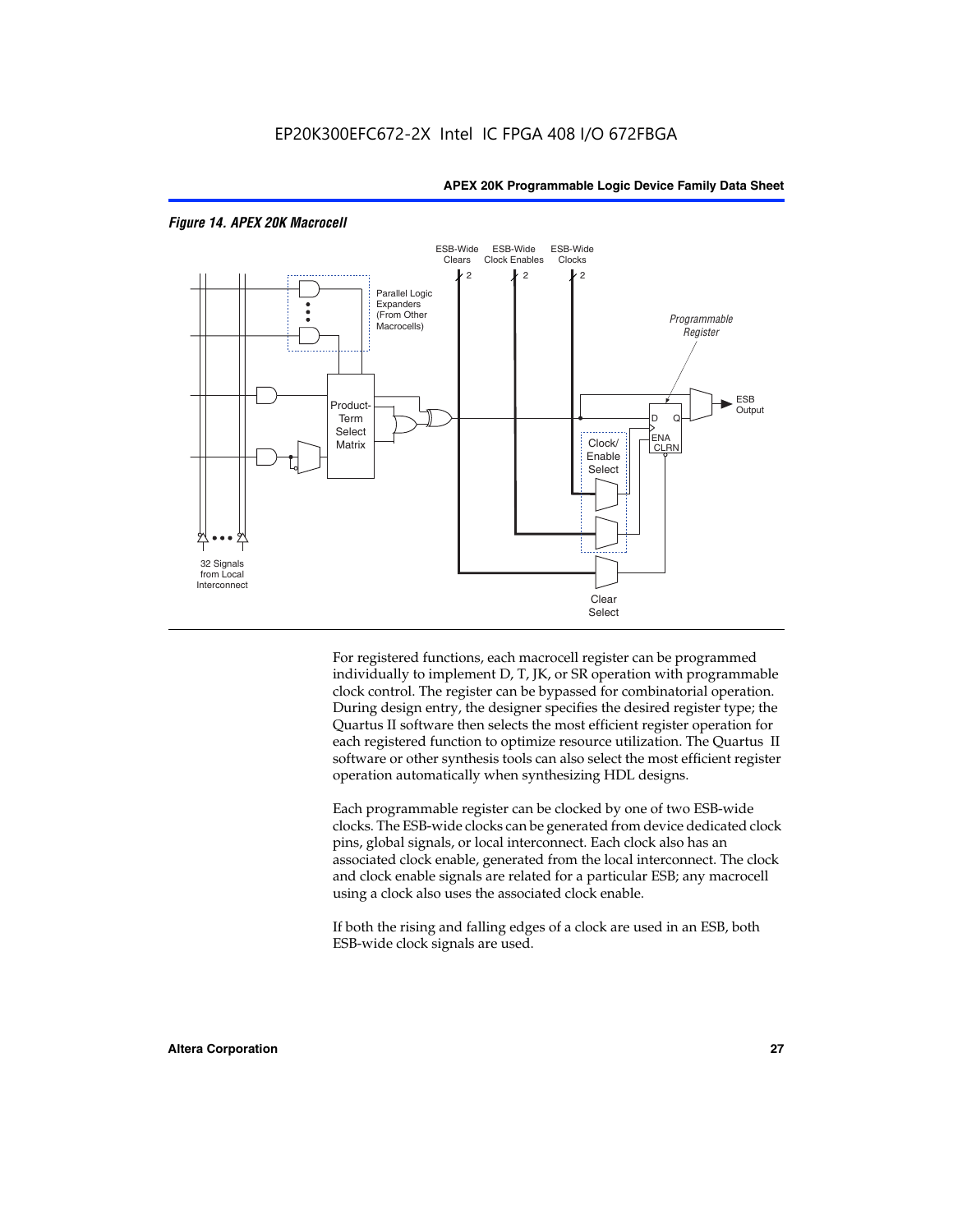The programmable register also supports an asynchronous clear function. Within the ESB, two asynchronous clears are generated from global signals and the local interconnect. Each macrocell can either choose between the two asynchronous clear signals or choose to not be cleared. Either of the two clear signals can be inverted within the ESB. Figure 15 shows the ESB control logic when implementing product-terms.





(1) APEX 20KE devices have four dedicated clocks.

#### *Parallel Expanders*

Parallel expanders are unused product terms that can be allocated to a neighboring macrocell to implement fast, complex logic functions. Parallel expanders allow up to 32 product terms to feed the macrocell OR logic directly, with two product terms provided by the macrocell and 30 parallel expanders provided by the neighboring macrocells in the ESB.

The Quartus II software Compiler can allocate up to 15 sets of up to two parallel expanders per set to the macrocells automatically. Each set of two parallel expanders incurs a small, incremental timing delay. Figure 16 shows the APEX 20K parallel expanders.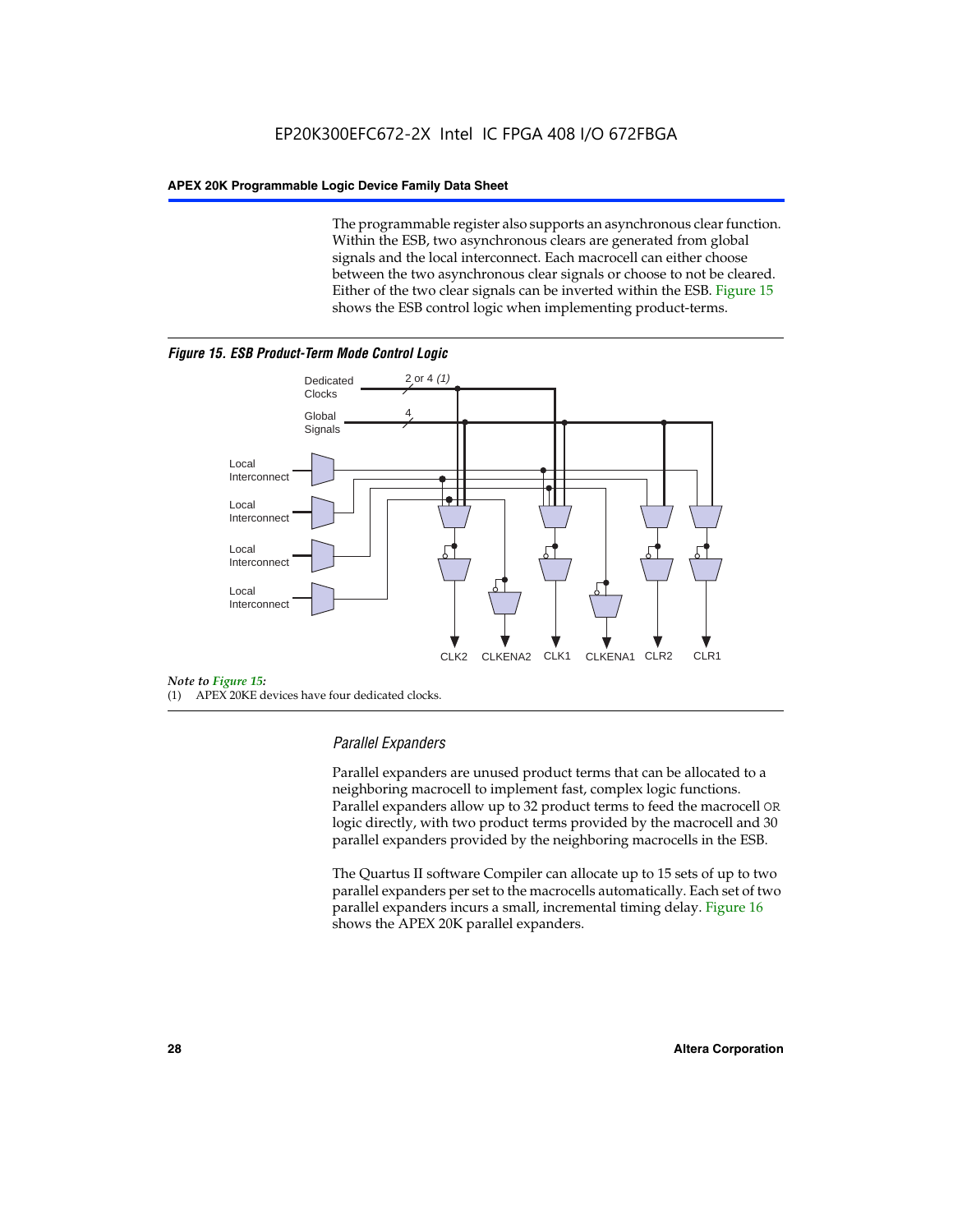



## **Embedded System Block**

The ESB can implement various types of memory blocks, including dual-port RAM, ROM, FIFO, and CAM blocks. The ESB includes input and output registers; the input registers synchronize writes, and the output registers can pipeline designs to improve system performance. The ESB offers a dual-port mode, which supports simultaneous reads and writes at two different clock frequencies. Figure 17 shows the ESB block diagram.



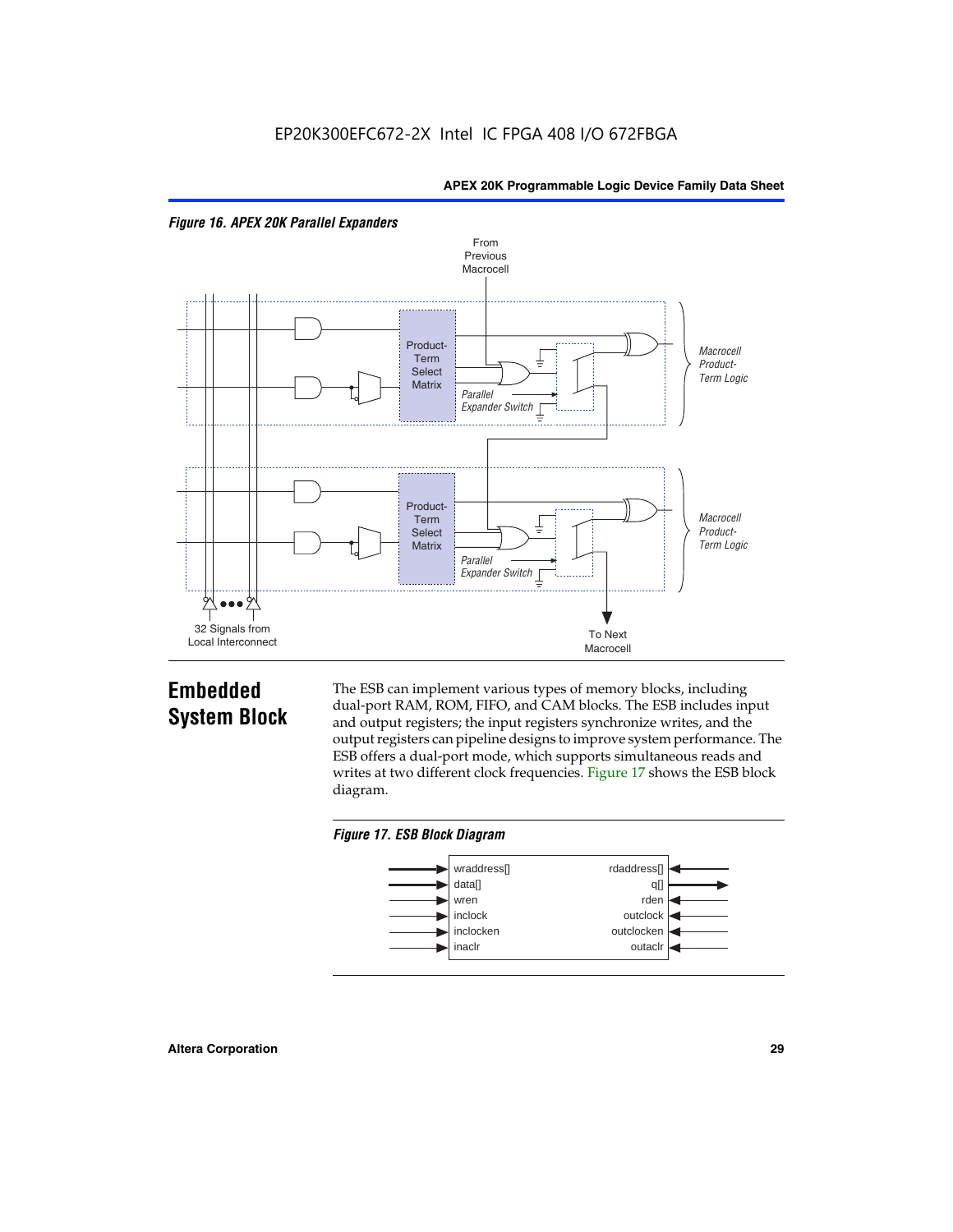ESBs can implement synchronous RAM, which is easier to use than asynchronous RAM. A circuit using asynchronous RAM must generate the RAM write enable (WE) signal, while ensuring that its data and address signals meet setup and hold time specifications relative to the WE signal. In contrast, the ESB's synchronous RAM generates its own WE signal and is self-timed with respect to the global clock. Circuits using the ESB's selftimed RAM must only meet the setup and hold time specifications of the global clock.

ESB inputs are driven by the adjacent local interconnect, which in turn can be driven by the MegaLAB or FastTrack Interconnect. Because the ESB can be driven by the local interconnect, an adjacent LE can drive it directly for fast memory access. ESB outputs drive the MegaLAB and FastTrack Interconnect. In addition, ten ESB outputs, nine of which are unique output lines, drive the local interconnect for fast connection to adjacent LEs or for fast feedback product-term logic.

When implementing memory, each ESB can be configured in any of the following sizes:  $128 \times 16$ ,  $256 \times 8$ ,  $512 \times 4$ ,  $1,024 \times 2$ , or  $2,048 \times 1$ . By combining multiple ESBs, the Quartus II software implements larger memory blocks automatically. For example, two  $128 \times 16$  RAM blocks can be combined to form a  $128 \times 32$  RAM block, and two  $512 \times 4$  RAM blocks can be combined to form a  $512 \times 8$  RAM block. Memory performance does not degrade for memory blocks up to 2,048 words deep. Each ESB can implement a 2,048-word-deep memory; the ESBs are used in parallel, eliminating the need for any external control logic and its associated delays.

To create a high-speed memory block that is more than 2,048 words deep, ESBs drive tri-state lines. Each tri-state line connects all ESBs in a column of MegaLAB structures, and drives the MegaLAB interconnect and row and column FastTrack Interconnect throughout the column. Each ESB incorporates a programmable decoder to activate the tri-state driver appropriately. For instance, to implement 8,192-word-deep memory, four ESBs are used. Eleven address lines drive the ESB memory, and two more drive the tri-state decoder. Depending on which 2,048-word memory page is selected, the appropriate ESB driver is turned on, driving the output to the tri-state line. The Quartus II software automatically combines ESBs with tri-state lines to form deeper memory blocks. The internal tri-state control logic is designed to avoid internal contention and floating lines. See Figure 18.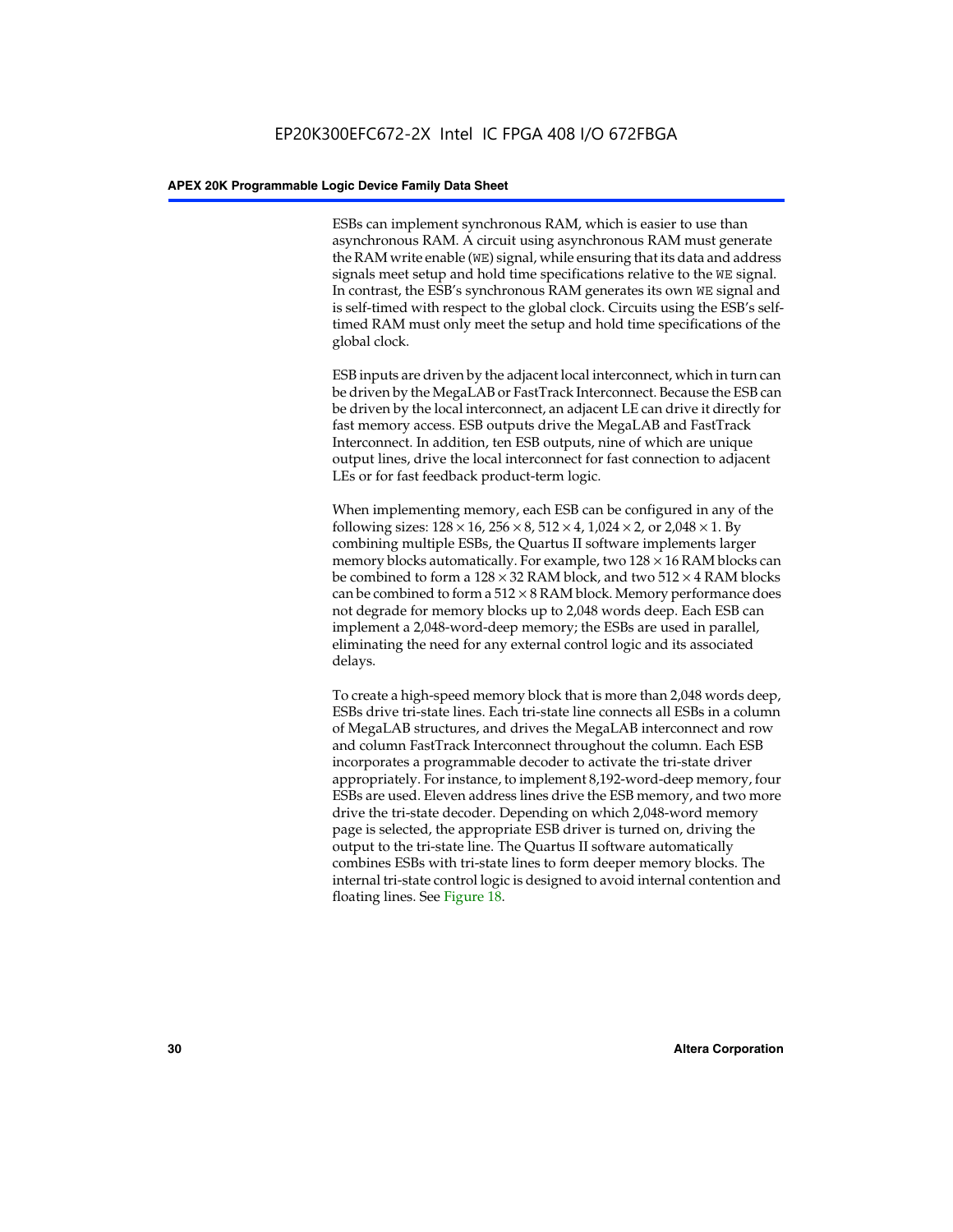

*Figure 18. Deep Memory Block Implemented with Multiple ESBs*

The ESB implements two forms of dual-port memory: read/write clock mode and input/output clock mode. The ESB can also be used for bidirectional, dual-port memory applications in which two ports read or write simultaneously. To implement this type of dual-port memory, two or four ESBs are used to support two simultaneous reads or writes. This functionality is shown in Figure 19.

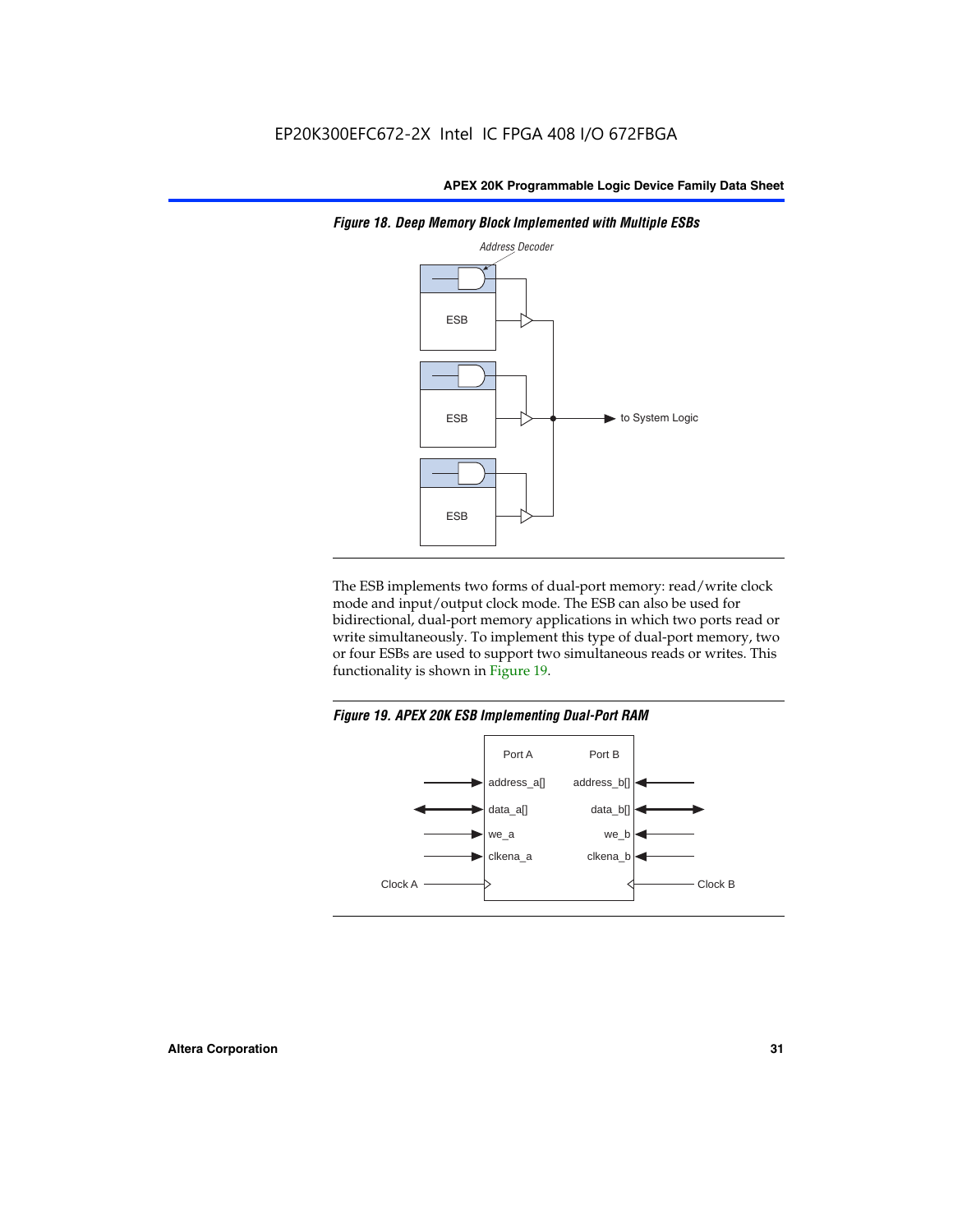#### **Read/Write Clock Mode**

The read/write clock mode contains two clocks. One clock controls all registers associated with writing: data input, WE, and write address. The other clock controls all registers associated with reading: read enable (RE), read address, and data output. The ESB also supports clock enable and asynchronous clear signals; these signals also control the read and write registers independently. Read/write clock mode is commonly used for applications where reads and writes occur at different system frequencies. Figure 20 shows the ESB in read/write clock mode.



## *Notes to Figure 20:*

- (1) All registers can be cleared asynchronously by ESB local interconnect signals, global signals, or the chip-wide reset.
- (2) APEX 20KE devices have four dedicated clocks.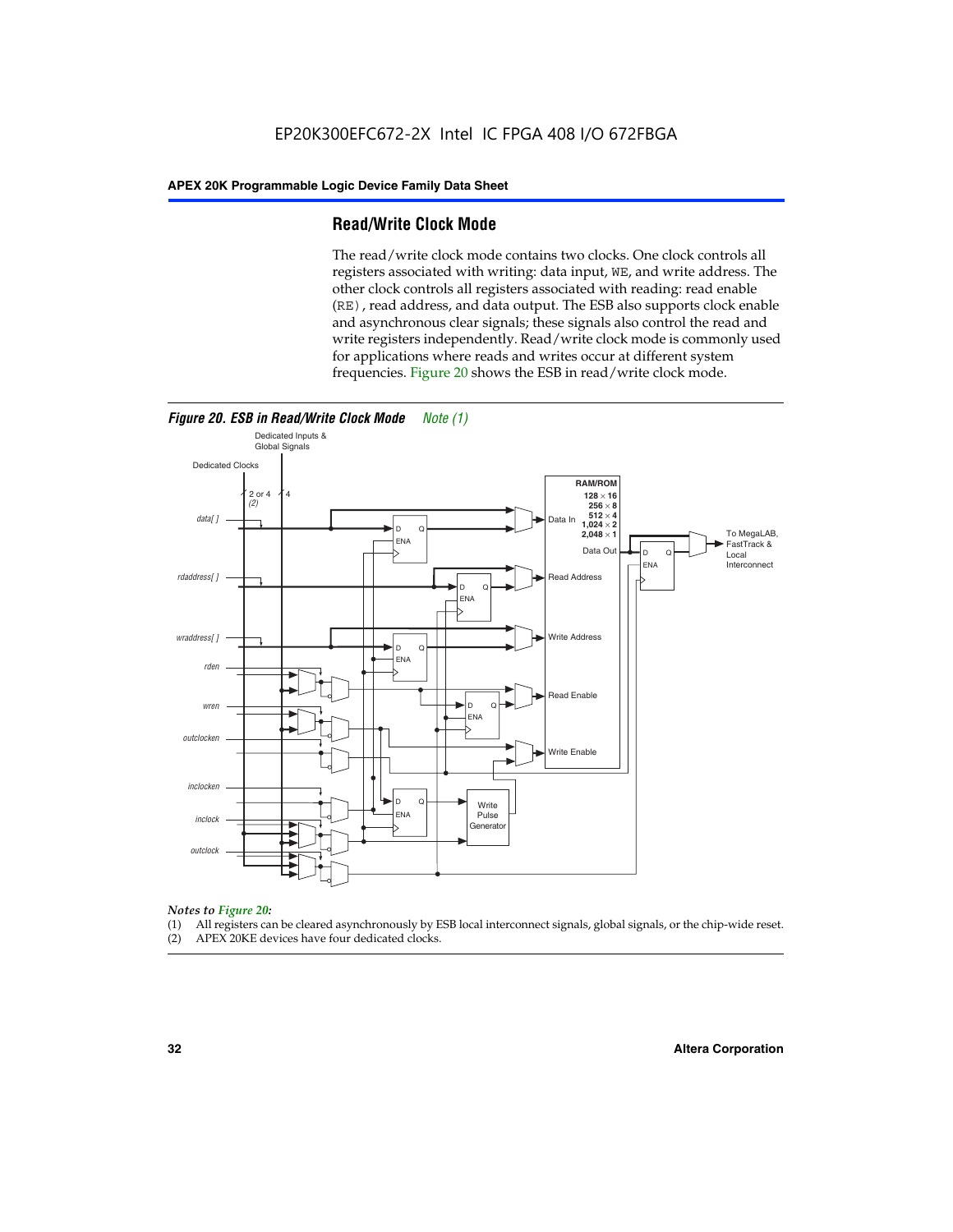#### **Input/Output Clock Mode**

The input/output clock mode contains two clocks. One clock controls all registers for inputs into the ESB: data input, WE, RE, read address, and write address. The other clock controls the ESB data output registers. The ESB also supports clock enable and asynchronous clear signals; these signals also control the reading and writing of registers independently. Input/output clock mode is commonly used for applications where the reads and writes occur at the same system frequency, but require different clock enable signals for the input and output registers. Figure 21 shows the ESB in input/output clock mode.



#### *Figure 21. ESB in Input/Output Clock Mode Note (1)*

#### *Notes to Figure 21:*

(1) All registers can be cleared asynchronously by ESB local interconnect signals, global signals, or the chip-wide reset. (2) APEX 20KE devices have four dedicated clocks.

## **Single-Port Mode**

The APEX 20K ESB also supports a single-port mode, which is used when simultaneous reads and writes are not required. See Figure 22.

#### **Altera Corporation 33**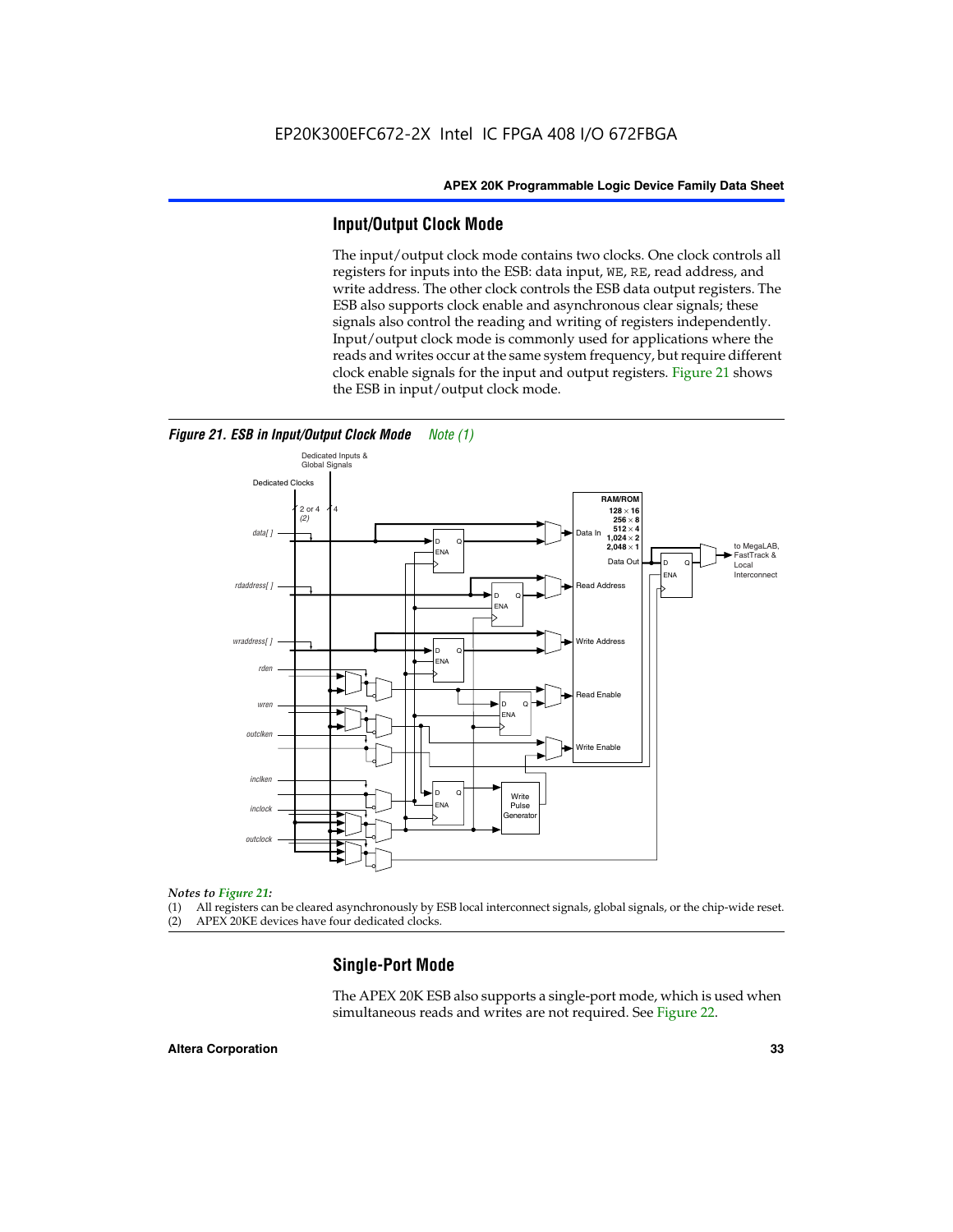#### *Figure 22. ESB in Single-Port Mode Note (1)*



#### *Notes to Figure 22:*

(1) All registers can be asynchronously cleared by ESB local interconnect signals, global signals, or the chip-wide reset.

(2) APEX 20KE devices have four dedicated clocks.

#### **Content-Addressable Memory**

In APEX 20KE devices, the ESB can implement CAM. CAM can be thought of as the inverse of RAM. When read, RAM outputs the data for a given address. Conversely, CAM outputs an address for a given data word. For example, if the data FA12 is stored in address 14, the CAM outputs 14 when FA12 is driven into it.

CAM is used for high-speed search operations. When searching for data within a RAM block, the search is performed serially. Thus, finding a particular data word can take many cycles. CAM searches all addresses in parallel and outputs the address storing a particular word. When a match is found, a match flag is set high. Figure 23 shows the CAM block diagram.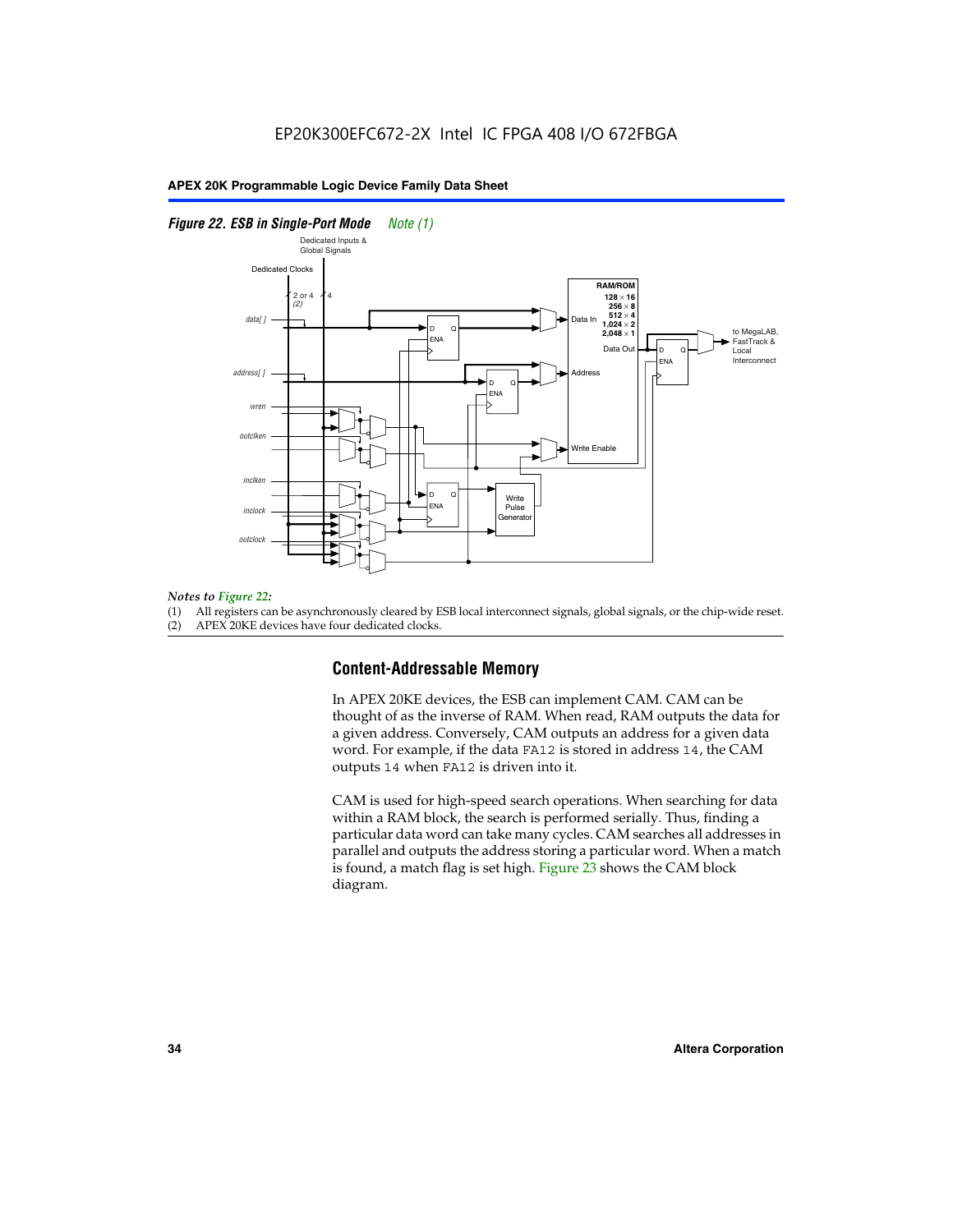

#### *Figure 23. APEX 20KE CAM Block Diagram*

CAM can be used in any application requiring high-speed searches, such as networking, communications, data compression, and cache management.

The APEX 20KE on-chip CAM provides faster system performance than traditional discrete CAM. Integrating CAM and logic into the APEX 20KE device eliminates off-chip and on-chip delays, improving system performance.

When in CAM mode, the ESB implements 32-word, 32-bit CAM. Wider or deeper CAM can be implemented by combining multiple CAMs with some ancillary logic implemented in LEs. The Quartus II software combines ESBs and LEs automatically to create larger CAMs.

CAM supports writing "don't care" bits into words of the memory. The "don't-care" bit can be used as a mask for CAM comparisons; any bit set to "don't-care" has no effect on matches.

The output of the CAM can be encoded or unencoded. When encoded, the ESB outputs an encoded address of the data's location. For instance, if the data is located in address 12, the ESB output is 12. When unencoded, the ESB uses its 16 outputs to show the location of the data over two clock cycles. In this case, if the data is located in address 12, the 12th output line goes high. When using unencoded outputs, two clock cycles are required to read the output because a 16-bit output bus is used to show the status of 32 words.

The encoded output is better suited for designs that ensure duplicate data is not written into the CAM. If duplicate data is written into two locations, the CAM's output will be incorrect. If the CAM may contain duplicate data, the unencoded output is a better solution; CAM with unencoded outputs can distinguish multiple data locations.

CAM can be pre-loaded with data during configuration, or it can be written during system operation. In most cases, two clock cycles are required to write each word into CAM. When "don't-care" bits are used, a third clock cycle is required.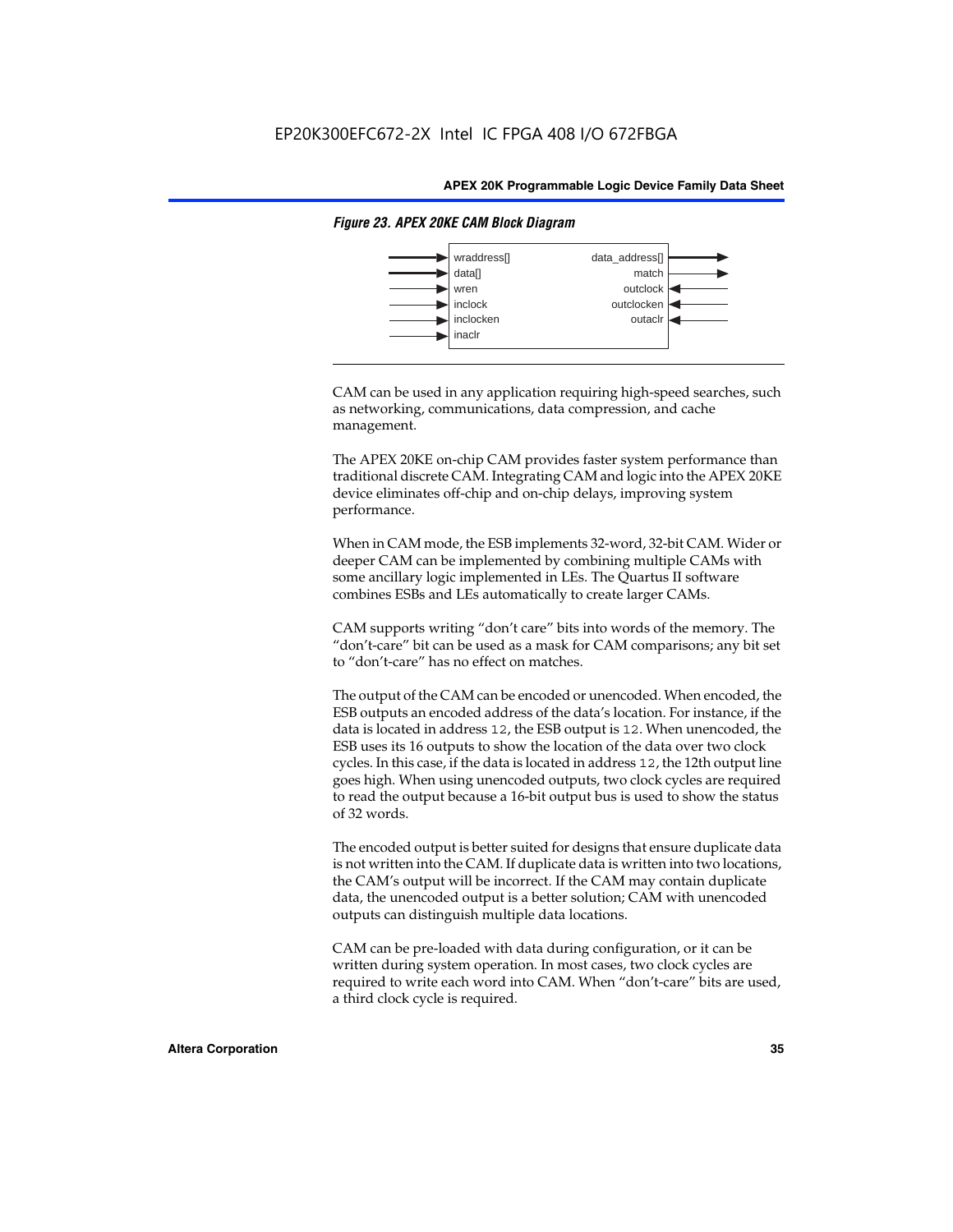

For more information on APEX 20KE devices and CAM, see *Application Note 119 (Implementing High-Speed Search Applications with APEX CAM).*

# **Driving Signals to the ESB**

ESBs provide flexible options for driving control signals. Different clocks can be used for the ESB inputs and outputs. Registers can be inserted independently on the data input, data output, read address, write address, WE, and RE signals. The global signals and the local interconnect can drive the WE and RE signals. The global signals, dedicated clock pins, and local interconnect can drive the ESB clock signals. Because the LEs drive the local interconnect, the LEs can control the WE and RE signals and the ESB clock, clock enable, and asynchronous clear signals. Figure 24 shows the ESB control signal generation logic.





#### *Note to Figure 24:*

(1) APEX 20KE devices have four dedicated clocks.

An ESB is fed by the local interconnect, which is driven by adjacent LEs (for high-speed connection to the ESB) or the MegaLAB interconnect. The ESB can drive the local, MegaLAB, or FastTrack Interconnect routing structure to drive LEs and IOEs in the same MegaLAB structure or anywhere in the device.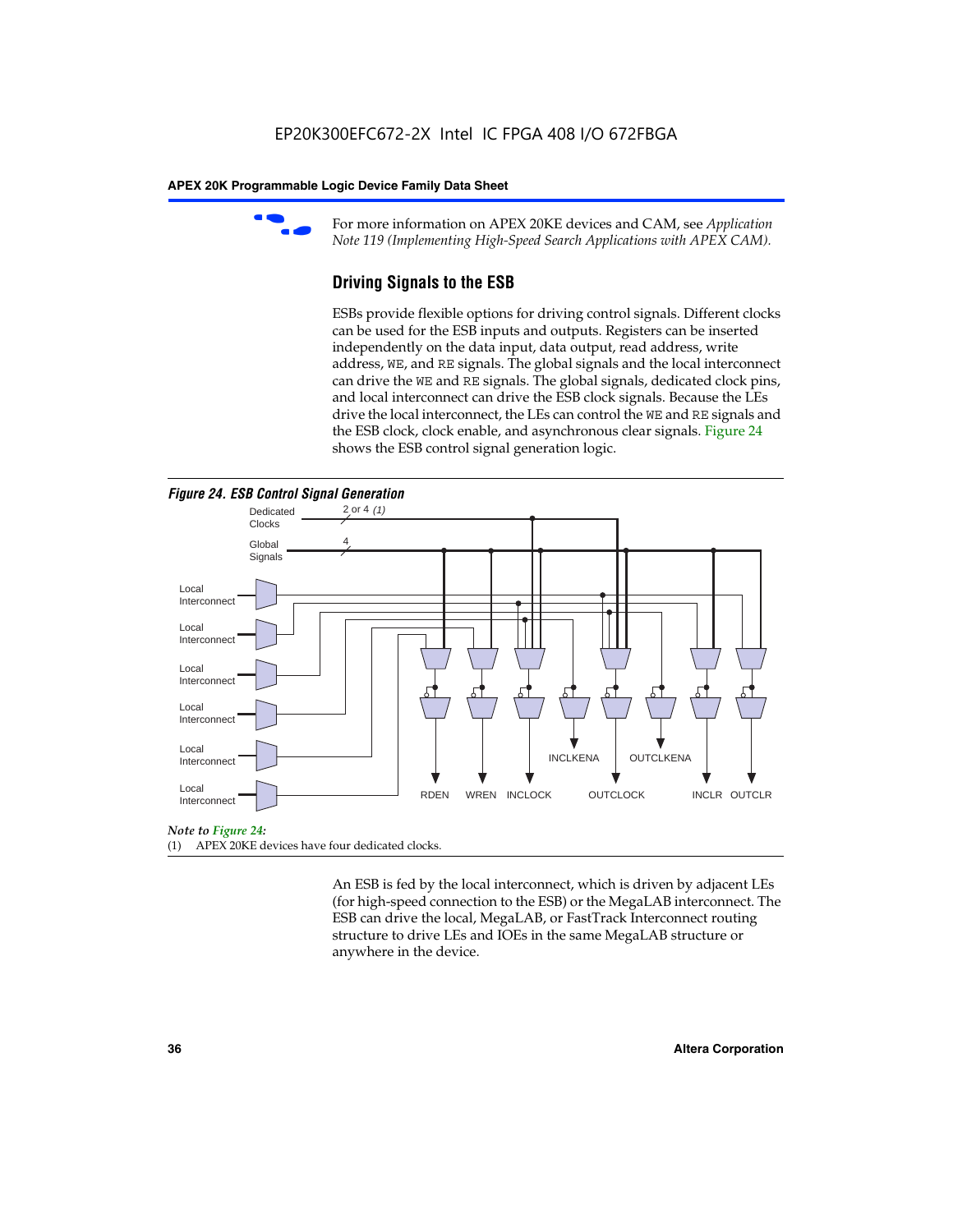# **Implementing Logic in ROM**

In addition to implementing logic with product terms, the ESB can implement logic functions when it is programmed with a read-only pattern during configuration, creating a large LUT. With LUTs, combinatorial functions are implemented by looking up the results, rather than by computing them. This implementation of combinatorial functions can be faster than using algorithms implemented in general logic, a performance advantage that is further enhanced by the fast access times of ESBs. The large capacity of ESBs enables designers to implement complex functions in one logic level without the routing delays associated with linked LEs or distributed RAM blocks. Parameterized functions such as LPM functions can take advantage of the ESB automatically. Further, the Quartus II software can implement portions of a design with ESBs where appropriate.

# **Programmable Speed/Power Control**

APEX 20K ESBs offer a high-speed mode that supports very fast operation on an ESB-by-ESB basis. When high speed is not required, this feature can be turned off to reduce the ESB's power dissipation by up to 50%. ESBs that run at low power incur a nominal timing delay adder. This Turbo  $Bit^{TM}$  option is available for ESBs that implement product-term logic or memory functions. An ESB that is not used will be powered down so that it does not consume DC current.

Designers can program each ESB in the APEX 20K device for either high-speed or low-power operation. As a result, speed-critical paths in the design can run at high speed, while the remaining paths operate at reduced power.

**I/O Structure** The APEX 20K IOE contains a bidirectional I/O buffer and a register that can be used either as an input register for external data requiring fast setup times, or as an output register for data requiring fast clock-to-output performance. IOEs can be used as input, output, or bidirectional pins. For fast bidirectional I/O timing, LE registers using local routing can improve setup times and OE timing. The Quartus II software Compiler uses the programmable inversion option to invert signals from the row and column interconnect automatically where appropriate. Because the APEX 20K IOE offers one output enable per pin, the Quartus II software Compiler can emulate open-drain operation efficiently.

> The APEX 20K IOE includes programmable delays that can be activated to ensure zero hold times, minimum clock-to-output times, input IOE register-to-core register transfers, or core-to-output IOE register transfers. A path in which a pin directly drives a register may require the delay to ensure zero hold time, whereas a path in which a pin drives a register through combinatorial logic may not require the delay.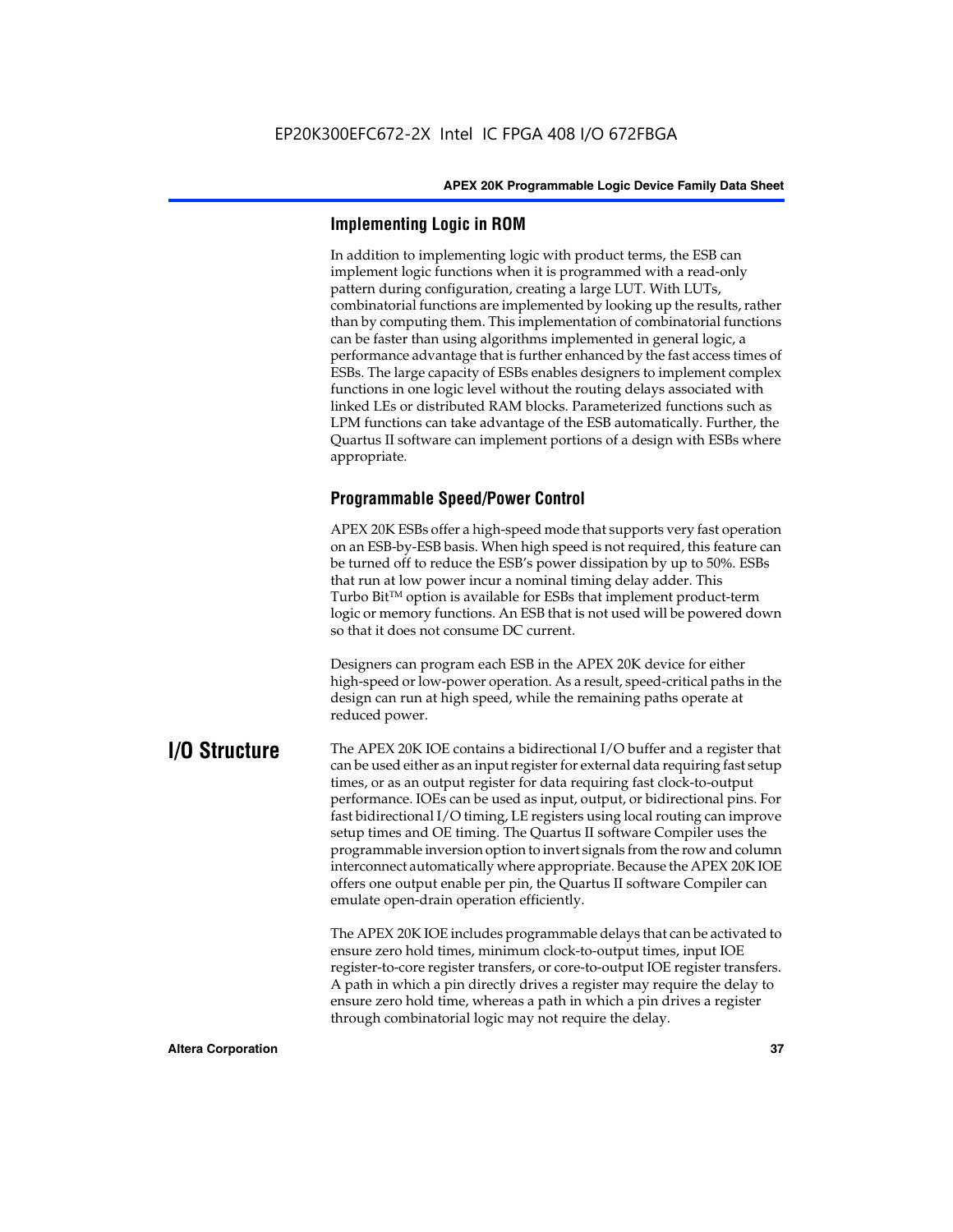Table 10 describes the APEX 20K programmable delays and their logic options in the Quartus II software.

| Table 10. APEX 20K Programmable Delay Chains |                                         |  |  |
|----------------------------------------------|-----------------------------------------|--|--|
| <b>Programmable Delays</b>                   | <b>Quartus II Logic Option</b>          |  |  |
| Input pin to core delay                      | Decrease input delay to internal cells  |  |  |
| Input pin to input register delay            | Decrease input delay to input register  |  |  |
| Core to output register delay                | Decrease input delay to output register |  |  |
| Output register $t_{\rm CO}$ delay           | Increase delay to output pin            |  |  |

The Quartus II software compiler can program these delays automatically to minimize setup time while providing a zero hold time. Figure 25 shows how fast bidirectional I/Os are implemented in APEX 20K devices.

The register in the APEX 20K IOE can be programmed to power-up high or low after configuration is complete. If it is programmed to power-up low, an asynchronous clear can control the register. If it is programmed to power-up high, the register cannot be asynchronously cleared or preset. This feature is useful for cases where the APEX 20K device controls an active-low input or another device; it prevents inadvertent activation of the input upon power-up.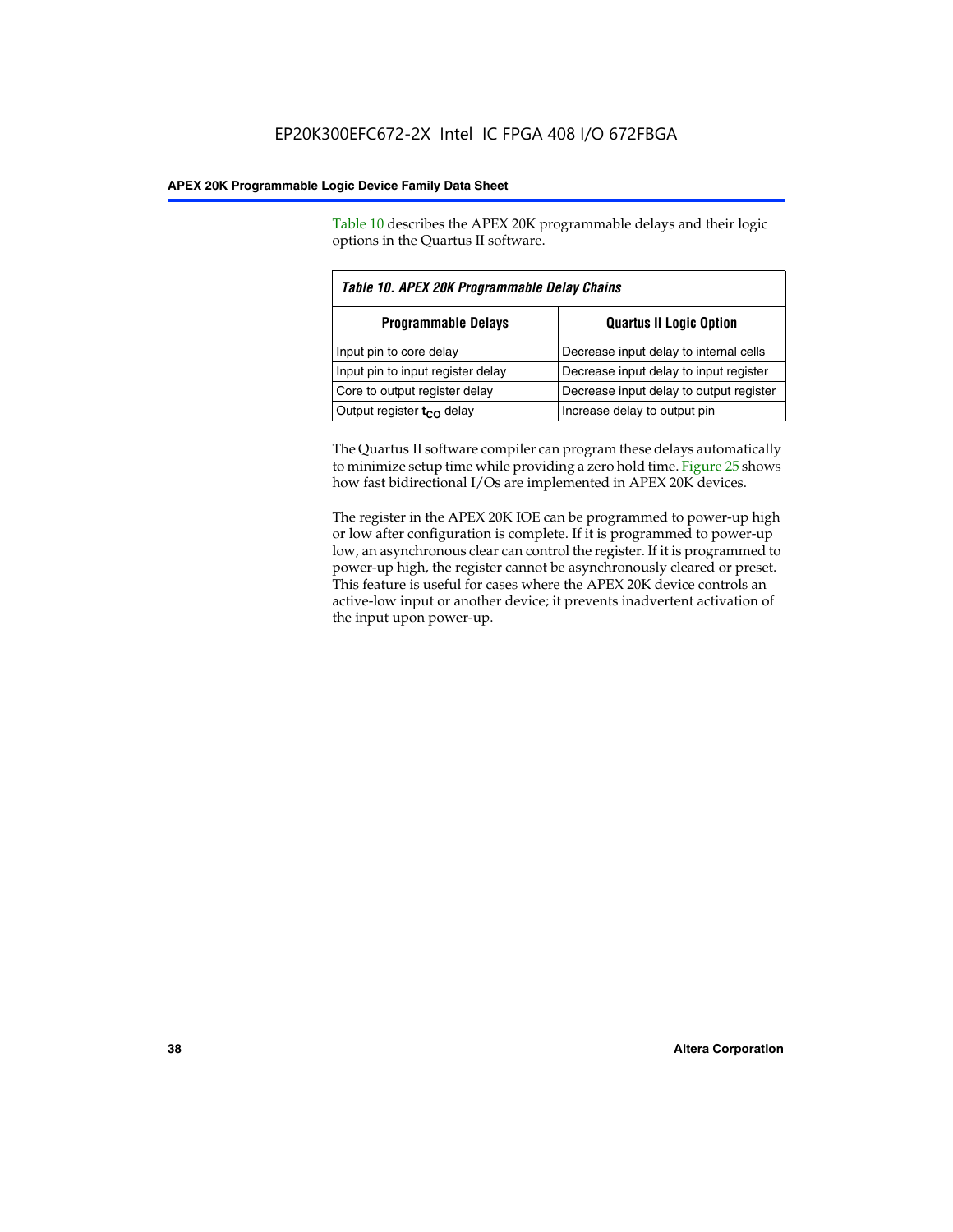

# *Figure 25. APEX 20K Bidirectional I/O Registers Note (1)*



#### **Altera Corporation 39**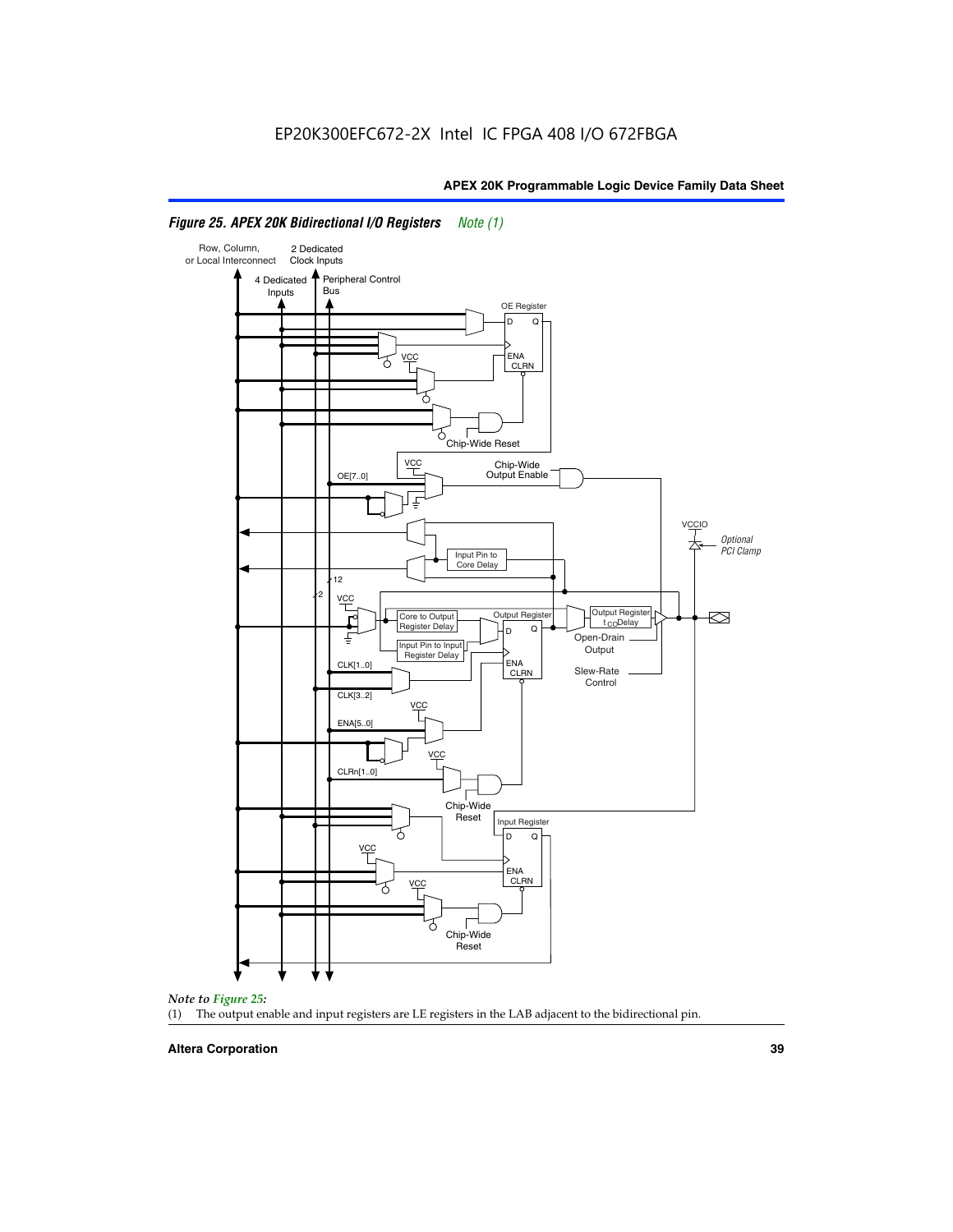APEX 20KE devices include an enhanced IOE, which drives the FastRow interconnect. The FastRow interconnect connects a column I/O pin directly to the LAB local interconnect within two MegaLAB structures. This feature provides fast setup times for pins that drive high fan-outs with complex logic, such as PCI designs. For fast bidirectional I/O timing, LE registers using local routing can improve setup times and OE timing. The APEX 20KE IOE also includes direct support for open-drain operation, giving faster clock-to-output for open-drain signals. Some programmable delays in the APEX 20KE IOE offer multiple levels of delay to fine-tune setup and hold time requirements. The Quartus II software compiler can set these delays automatically to minimize setup time while providing a zero hold time.

Table 11 describes the APEX 20KE programmable delays and their logic options in the Quartus II software.

| Table 11. APEX 20KE Programmable Delay Chains |                                         |  |  |  |
|-----------------------------------------------|-----------------------------------------|--|--|--|
| <b>Programmable Delays</b>                    | <b>Quartus II Logic Option</b>          |  |  |  |
| Input Pin to Core Delay                       | Decrease input delay to internal cells  |  |  |  |
| Input Pin to Input Register Delay             | Decrease input delay to input registers |  |  |  |
| Core to Output Register Delay                 | Decrease input delay to output register |  |  |  |
| Output Register t <sub>CO</sub> Delay         | Increase delay to output pin            |  |  |  |
| <b>Clock Enable Delay</b>                     | Increase clock enable delay             |  |  |  |

The register in the APEX 20KE IOE can be programmed to power-up high or low after configuration is complete. If it is programmed to power-up low, an asynchronous clear can control the register. If it is programmed to power-up high, an asynchronous preset can control the register. Figure 26 shows how fast bidirectional I/O pins are implemented in APEX 20KE devices. This feature is useful for cases where the APEX 20KE device controls an active-low input or another device; it prevents inadvertent activation of the input upon power-up.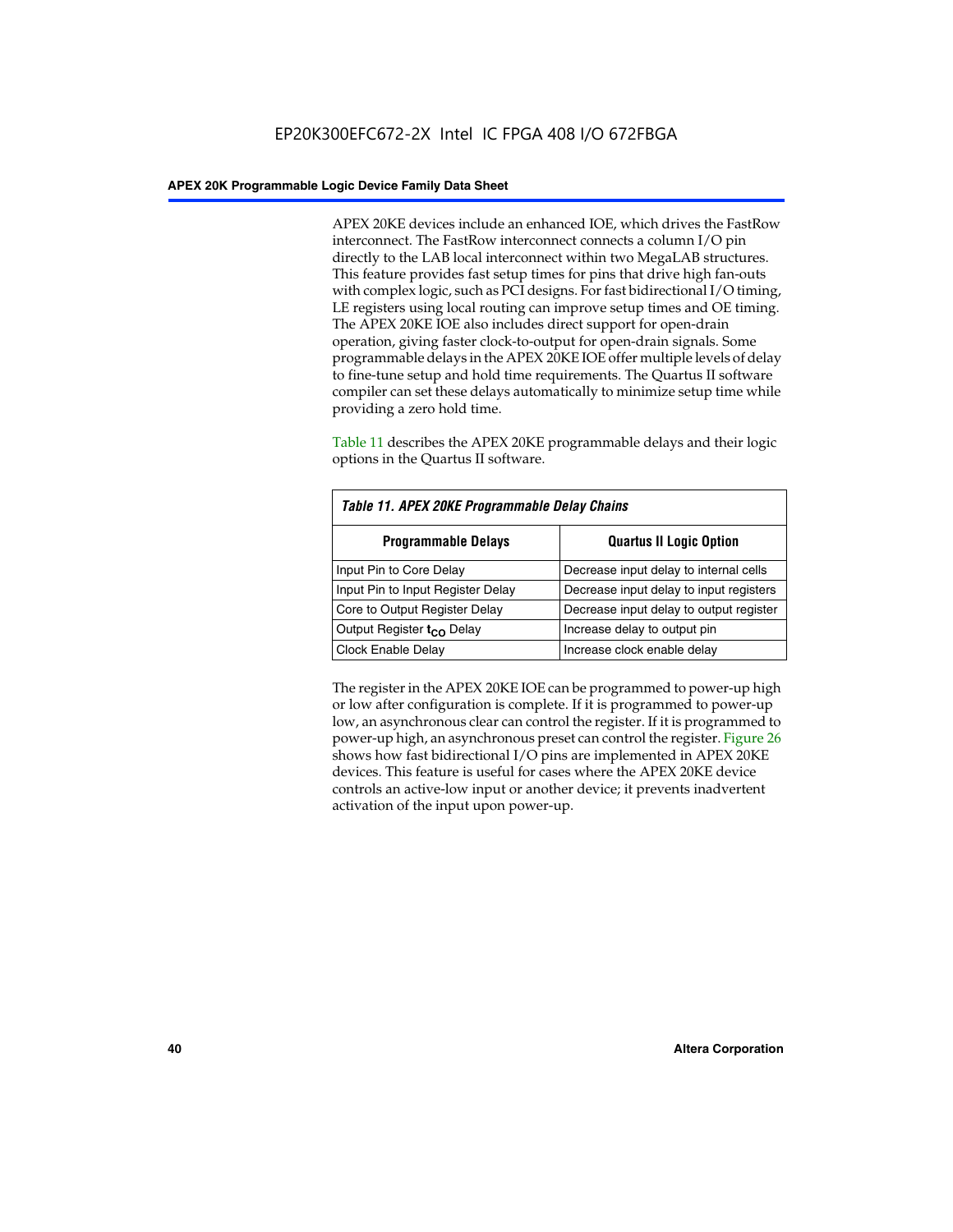#### Row, Column, FastRow, 4 Dedicated or Local Interconnect Clock Inputs Peripheral Control 4 Dedicated **Bus** Inputs OE Register D Q ENA VCC CLRN 7 Chip-Wide Reset vcc Chip-Wide Output Enable OE[7..0] VC Input Pin to **Optional** Core Delay (1) PCI Clamp Input Pin to Core Delay (1) 12 4 **VCC** Output Register **Output Registe**  $\approx$ Core to Output | Output Hegister | Durbut Tropieding | Contput Tropieding | Durbut Tropieding | Output Tropied<br>Register Delay | Durbut Tropieding | Contput Tropieding | Contput Tropieding | O t<sub>CO</sub>Delay  $D$  Q ŧ Open-Drain Input Pin to Input **Output** Register Delay ENA CLK[1..0] CLRN/ Slew-Rate PR<sub>N</sub> Control CLK[3..0] VCC ENA[5..0] Clock Enable Delay (1) VCC CLRn[1..0] Chip-Wide Input Pin to Core Delay (1) Reset Input Register D Q <u>vcc</u> .<br>ENA CLRN **VCC** Chip-Wide Reset

# *Figure 26. APEX 20KE Bidirectional I/O Registers Notes (1), (2)*

#### *Notes to Figure 26:*

- (1) This programmable delay has four settings: off and three levels of delay.<br>(2) The output enable and input registers are LE registers in the LAB adjacer
- The output enable and input registers are LE registers in the LAB adjacent to the bidirectional pin.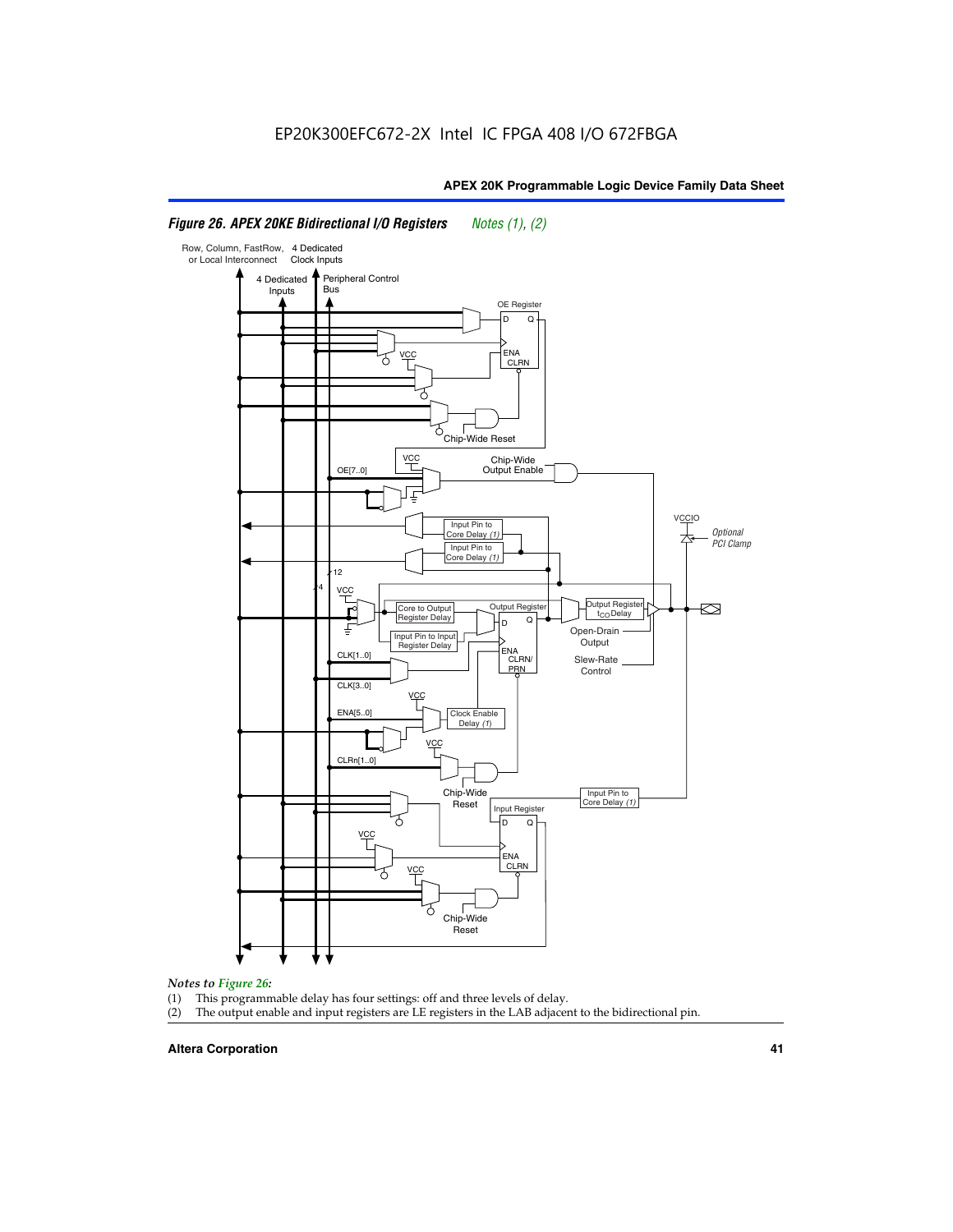Each IOE drives a row, column, MegaLAB, or local interconnect when used as an input or bidirectional pin. A row IOE can drive a local, MegaLAB, row, and column interconnect; a column IOE can drive the column interconnect. Figure 27 shows how a row IOE connects to the interconnect.

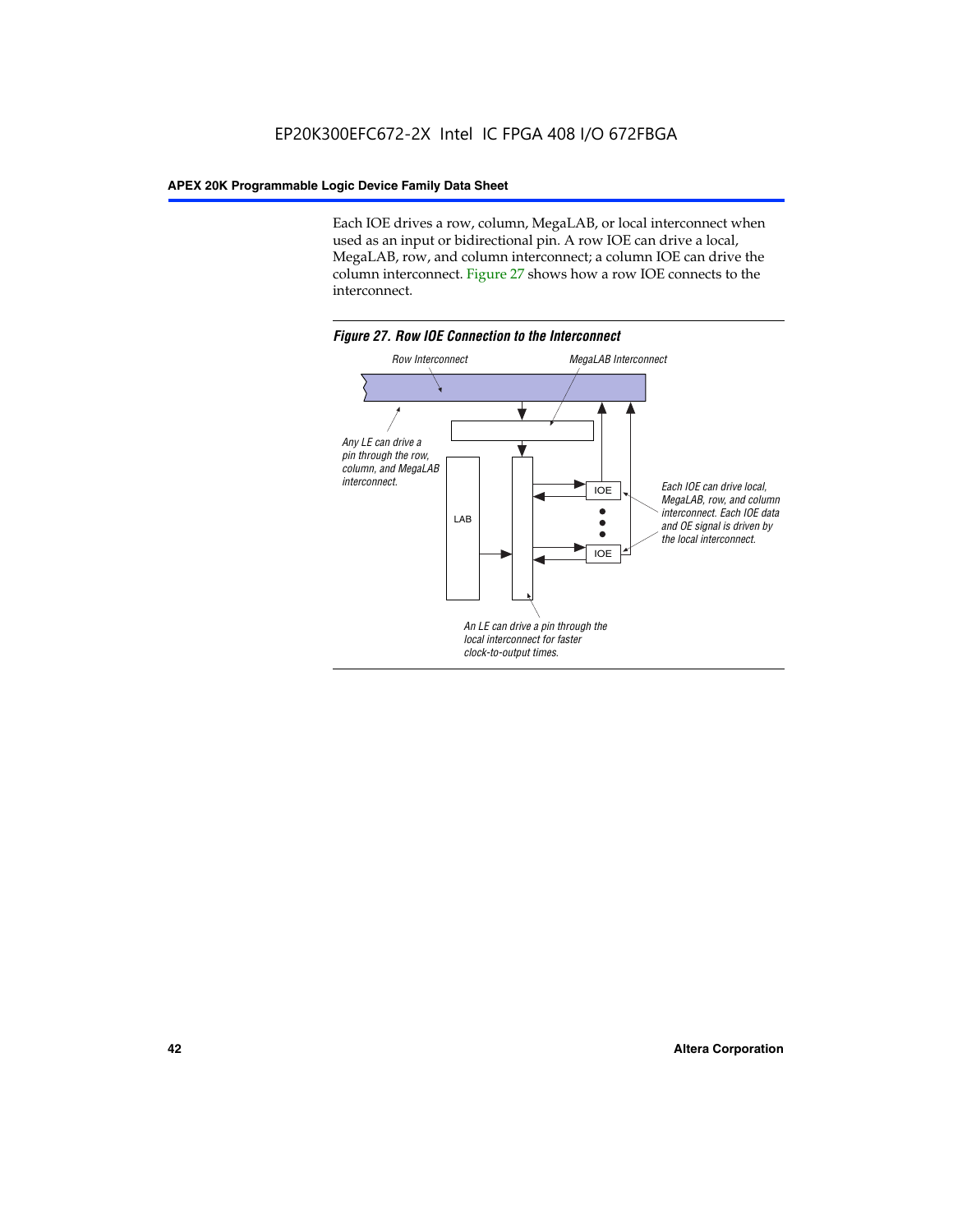Figure 28 shows how a column IOE connects to the interconnect.

# *Figure 28. Column IOE Connection to the Interconnect*



# **Dedicated Fast I/O Pins**

APEX 20KE devices incorporate an enhancement to support bidirectional pins with high internal fanout such as PCI control signals. These pins are called Dedicated Fast I/O pins (FAST1, FAST2, FAST3, and FAST4) and replace dedicated inputs. These pins can be used for fast clock, clear, or high fanout logic signal distribution. They also can drive out. The Dedicated Fast I/O pin data output and tri-state control are driven by local interconnect from the adjacent MegaLAB for high speed.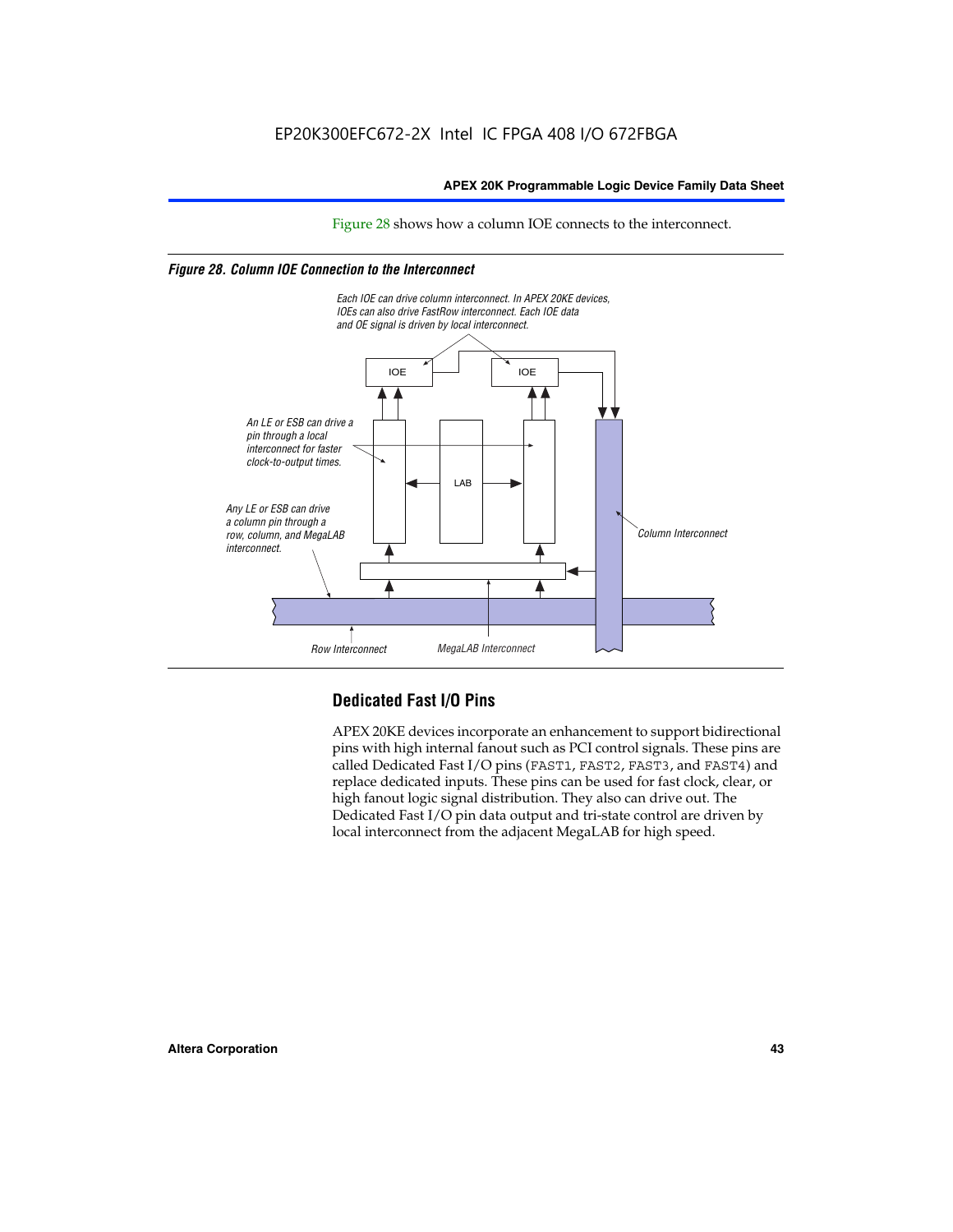# **Advanced I/O Standard Support**

APEX 20KE IOEs support the following I/O standards: LVTTL, LVCMOS, 1.8-V I/O, 2.5-V I/O, 3.3-V PCI, PCI-X, 3.3-V AGP, LVDS, LVPECL, GTL+, CTT, HSTL Class I, SSTL-3 Class I and II, and SSTL-2 Class I and II.



For more information on I/O standards supported by APEX 20KE devices, see *Application Note 117 (Using Selectable I/O Standards in Altera Devices)*.

The APEX 20KE device contains eight I/O banks. In QFP packages, the banks are linked to form four I/O banks. The I/O banks directly support all standards except LVDS and LVPECL. All I/O banks can support LVDS and LVPECL with the addition of external resistors. In addition, one block within a bank contains circuitry to support high-speed True-LVDS and LVPECL inputs, and another block within a particular bank supports high-speed True-LVDS and LVPECL outputs. The LVDS blocks support all of the I/O standards. Each I/O bank has its own VCCIO pins. A single device can support 1.8-V, 2.5-V, and 3.3-V interfaces; each bank can support a different standard independently. Each bank can also use a separate  $V_{\text{REF}}$  level so that each bank can support any of the terminated standards (such as SSTL-3) independently. Within a bank, any one of the terminated standards can be supported. EP20K300E and larger APEX 20KE devices support the LVDS interface for data pins (smaller devices support LVDS clock pins, but not data pins). All EP20K300E and larger devices support the LVDS interface for data pins up to 155 Mbit per channel; EP20K400E devices and larger with an X-suffix on the ordering code add a serializer/deserializer circuit and PLL for higher-speed support.

Each bank can support multiple standards with the same VCCIO for output pins. Each bank can support one voltage-referenced I/O standard, but it can support multiple I/O standards with the same VCCIO voltage level. For example, when VCCIO is 3.3 V, a bank can support LVTTL, LVCMOS, 3.3-V PCI, and SSTL-3 for inputs and outputs.

When the LVDS banks are not used as LVDS I/O banks, they support all of the other I/O standards. Figure 29 shows the arrangement of the APEX 20KE I/O banks.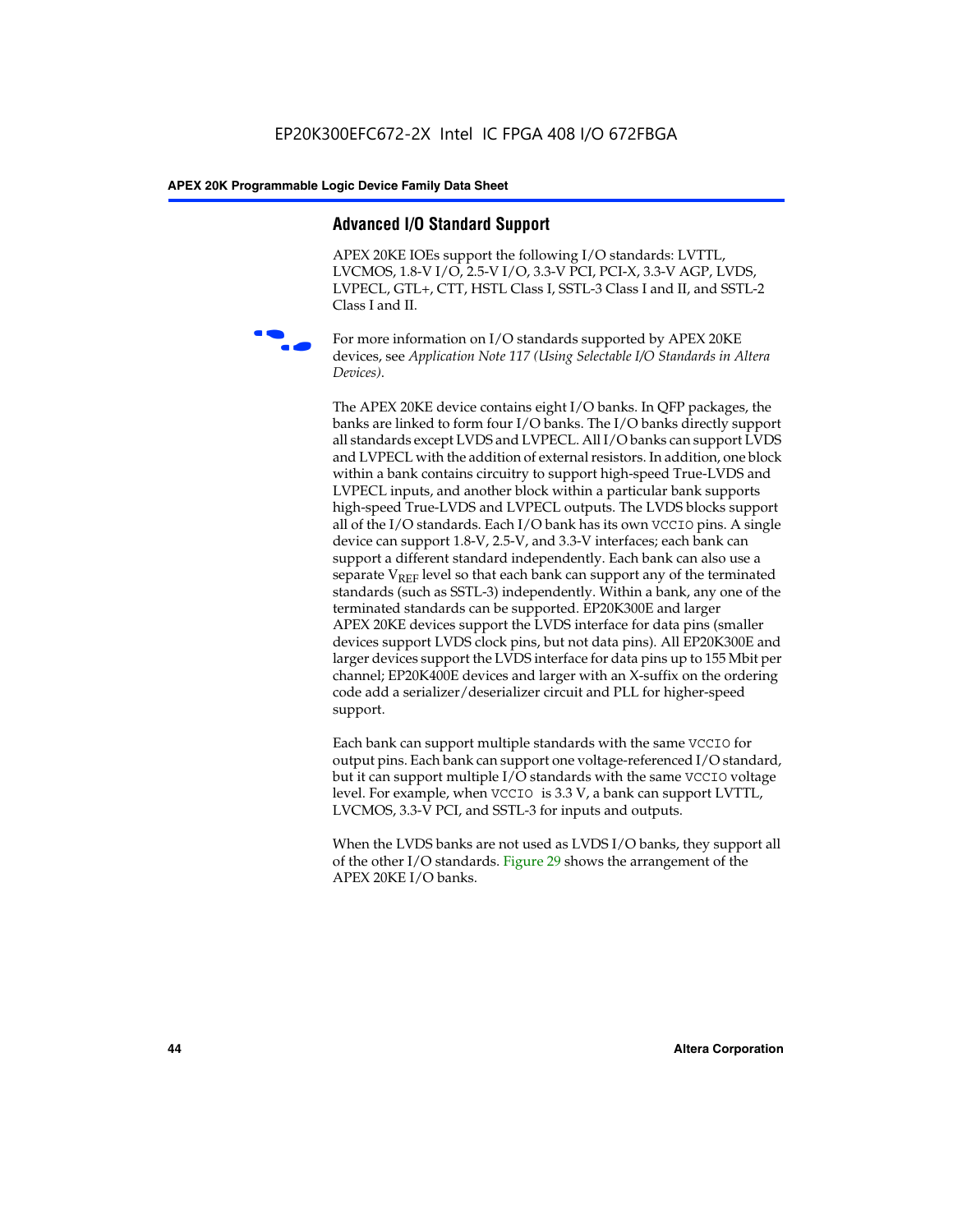

# *Figure 29. APEX 20KE I/O Banks*

#### *Notes to Figure 29:*

- (1) For more information on placing I/O pins in LVDS blocks, refer to the *Guidelines for Using LVDS Blocks* section in *Application Note 120 (Using LVDS in APEX 20KE Devices*).
- (2) If the LVDS input and output blocks are not used for LVDS, they can support all of the I/O standards and can be used as input, output, or bidirectional pins with  $V_{\text{C} \cap \text{O}}$  set to 3.3 V, 2.5 V, or 1.8 V.

# **Power Sequencing & Hot Socketing**

Because APEX 20K and APEX 20KE devices can be used in a mixedvoltage environment, they have been designed specifically to tolerate any possible power-up sequence. Therefore, the  $V_{\text{CCIO}}$  and  $V_{\text{CCINT}}$  power supplies may be powered in any order.

For more information, please refer to the "Power Sequencing Considerations" section in the *Configuring APEX 20KE & APEX 20KC Devices* chapter of the *Configuration Devices Handbook*.

Signals can be driven into APEX 20K devices before and during power-up without damaging the device. In addition, APEX 20K devices do not drive out during power-up. Once operating conditions are reached and the device is configured, APEX 20K and APEX 20KE devices operate as specified by the user.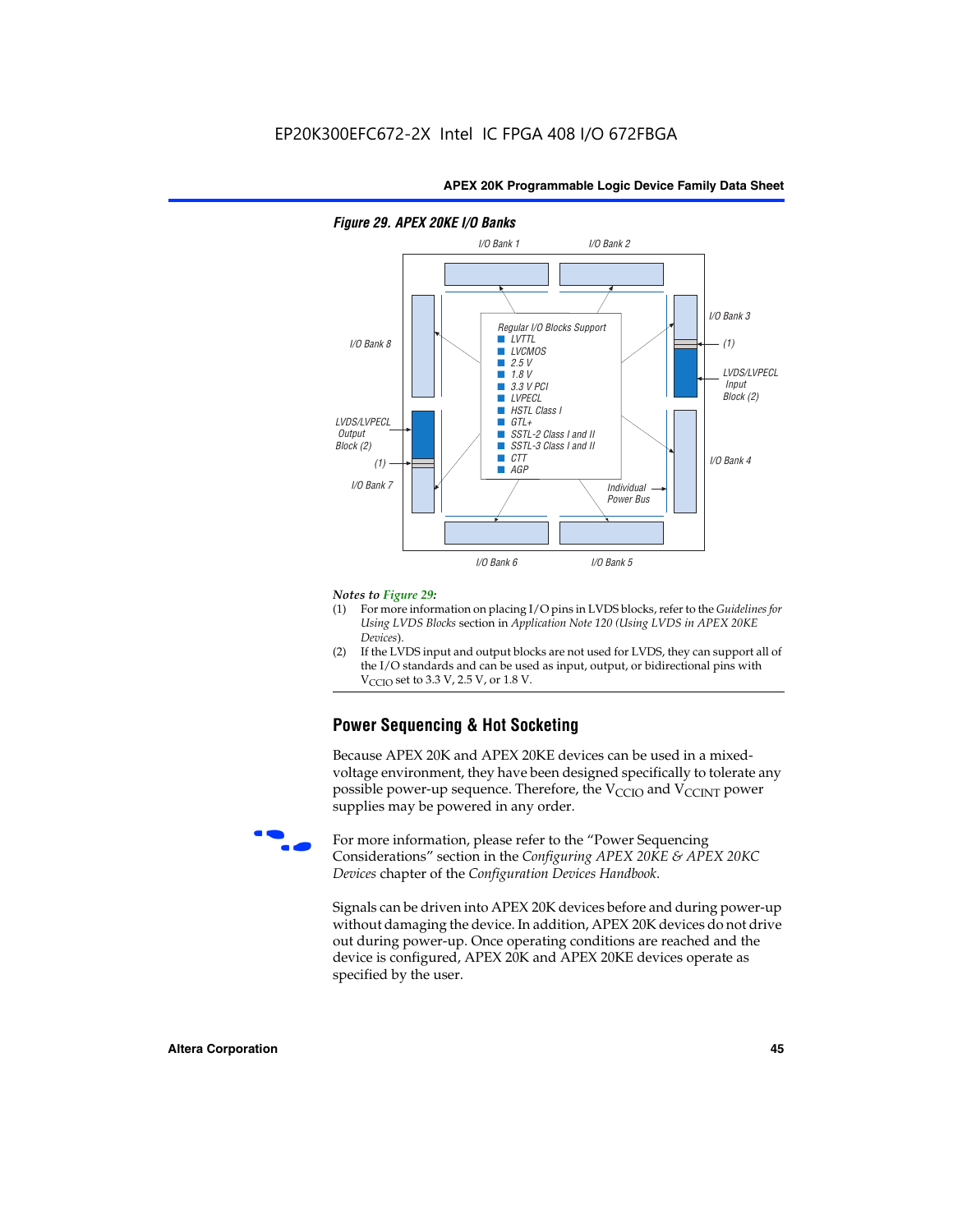Under hot socketing conditions, APEX 20KE devices will not sustain any damage, but the I/O pins will drive out.

# **MultiVolt I/O Interface**

The APEX device architecture supports the MultiVolt I/O interface feature, which allows APEX devices in all packages to interface with systems of different supply voltages. The devices have one set of VCC pins for internal operation and input buffers (VCCINT), and another set for I/O output drivers (VCCIO).

The APEX 20K VCCINT pins must always be connected to a 2.5 V power supply. With a 2.5-V  $V_{\text{CCMT}}$  level, input pins are 2.5-V, 3.3-V, and 5.0-V tolerant. The VCCIO pins can be connected to either a 2.5-V or 3.3-V power supply, depending on the output requirements. When VCCIO pins are connected to a 2.5-V power supply, the output levels are compatible with 2.5-V systems. When the VCCIO pins are connected to a 3.3-V power supply, the output high is 3.3 V and is compatible with 3.3-V or 5.0-V systems.

| Table 12. 5.0-V Tolerant APEX 20K MultiVolt I/O Support |                                                |                  |     |     |     |     |
|---------------------------------------------------------|------------------------------------------------|------------------|-----|-----|-----|-----|
| $V_{\text{CCIO}}(V)$                                    | Input Signals (V)<br><b>Output Signals (V)</b> |                  |     |     |     |     |
|                                                         | 2.5                                            | 3.3              | 5.0 | 2.5 | 3.3 | 5.0 |
| 2.5                                                     |                                                | $\checkmark$ (1) |     |     |     |     |
| 3.3                                                     |                                                |                  |     |     |     |     |

Table 12 summarizes 5.0-V tolerant APEX 20K MultiVolt I/O support.

#### *Notes to Table 12:*

- (1) The PCI clamping diode must be disabled to drive an input with voltages higher than  $V_{CCIO}$ .
- (2) When  $V_{CCIO} = 3.3 V$ , an APEX 20K device can drive a 2.5-V device with 3.3-V tolerant inputs.

Open-drain output pins on 5.0-V tolerant APEX 20K devices (with a pullup resistor to the 5.0-V supply) can drive 5.0-V CMOS input pins that require a  $V_{IH}$  of 3.5 V. When the pin is inactive, the trace will be pulled up to 5.0 V by the resistor. The open-drain pin will only drive low or tri-state; it will never drive high. The rise time is dependent on the value of the pullup resistor and load impedance. The  $I_{OI}$  current specification should be considered when selecting a pull-up resistor.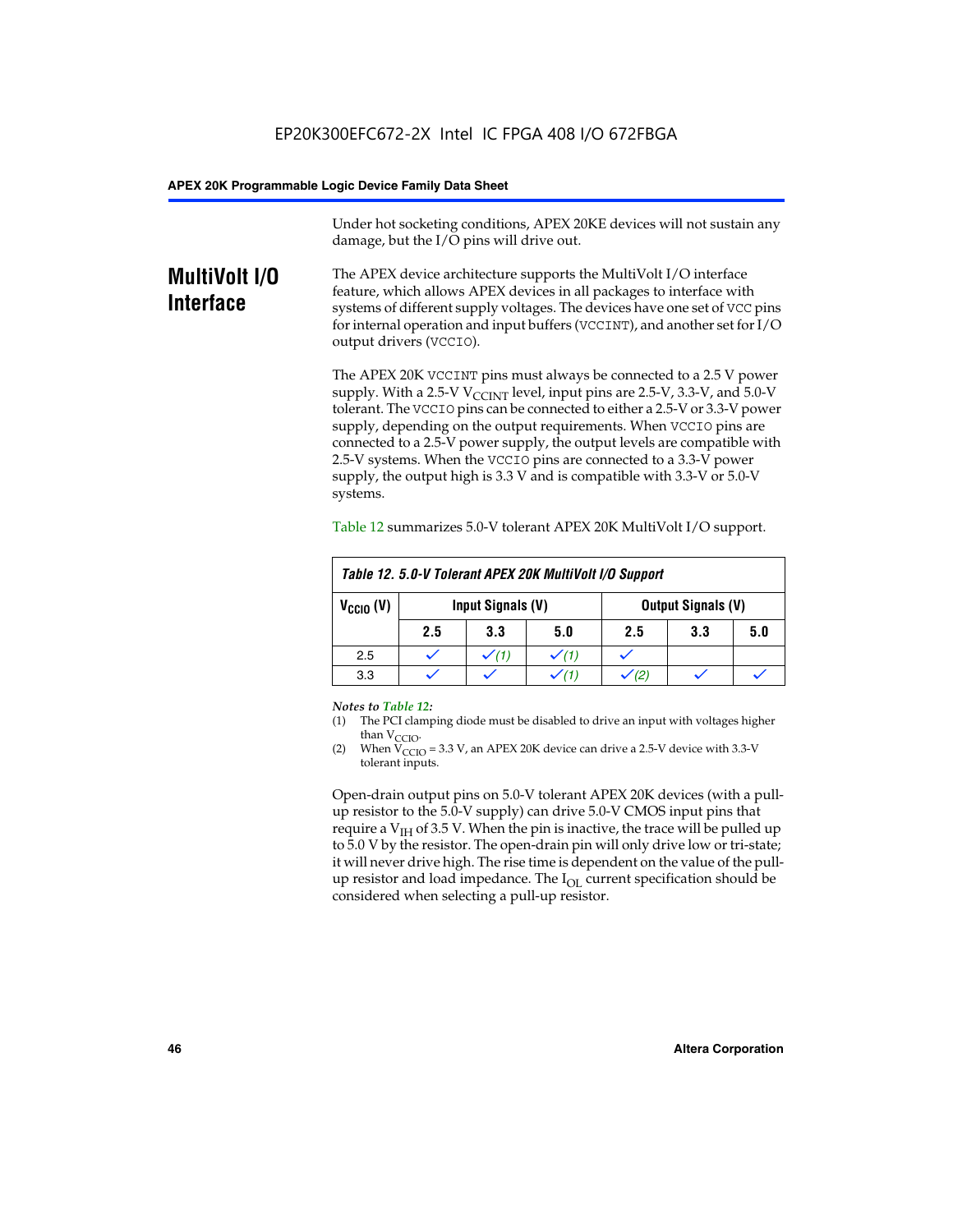APEX 20KE devices also support the MultiVolt I/O interface feature. The APEX 20KE VCCINT pins must always be connected to a 1.8-V power supply. With a 1.8-V  $V_{\text{CCINT}}$  level, input pins are 1.8-V, 2.5-V, and 3.3-V tolerant. The VCCIO pins can be connected to either a 1.8-V, 2.5-V, or 3.3-V power supply, depending on the I/O standard requirements. When the VCCIO pins are connected to a 1.8-V power supply, the output levels are compatible with 1.8-V systems. When VCCIO pins are connected to a 2.5-V power supply, the output levels are compatible with 2.5-V systems. When VCCIO pins are connected to a 3.3-V power supply, the output high is 3.3 V and compatible with 3.3-V or 5.0-V systems. An APEX 20KE device is 5.0-V tolerant with the addition of a resistor.

# Table 13 summarizes APEX 20KE MultiVolt I/O support.

|                                                  | Table 13. APEX 20KE MultiVolt I/O Support<br><i>Note</i> $(1)$ |     |     |     |     |                           |     |     |
|--------------------------------------------------|----------------------------------------------------------------|-----|-----|-----|-----|---------------------------|-----|-----|
| $V_{\text{CCIO}}(V)$<br><b>Input Signals (V)</b> |                                                                |     |     |     |     | <b>Output Signals (V)</b> |     |     |
|                                                  | 1.8                                                            | 2.5 | 3.3 | 5.0 | 1.8 | 2.5                       | 3.3 | 5.0 |
| 1.8                                              |                                                                |     |     |     |     |                           |     |     |
| 2.5                                              |                                                                |     |     |     |     |                           |     |     |
| 3.3                                              |                                                                |     |     | (2, |     |                           | (3) |     |

## *Notes to Table 13:*

(1) The PCI clamping diode must be disabled to drive an input with voltages higher than  $V_{CCIO}$ , except for the 5.0-V input case.

(2) An APEX 20KE device can be made 5.0-V tolerant with the addition of an external resistor. You also need a PCI clamp and series resistor.

(3) When  $V_{\text{CCIO}} = 3.3$  V, an APEX 20KE device can drive a 2.5-V device with 3.3-V tolerant inputs.

# **ClockLock & ClockBoost Features**

APEX 20K devices support the ClockLock and ClockBoost clock management features, which are implemented with PLLs. The ClockLock circuitry uses a synchronizing PLL that reduces the clock delay and skew within a device. This reduction minimizes clock-to-output and setup times while maintaining zero hold times. The ClockBoost circuitry, which provides a clock multiplier, allows the designer to enhance device area efficiency by sharing resources within the device. The ClockBoost circuitry allows the designer to distribute a low-speed clock and multiply that clock on-device. APEX 20K devices include a high-speed clock tree; unlike ASICs, the user does not have to design and optimize the clock tree. The ClockLock and ClockBoost features work in conjunction with the APEX 20K device's high-speed clock to provide significant improvements in system performance and band-width. Devices with an X-suffix on the ordering code include the ClockLock circuit.

The ClockLock and ClockBoost features in APEX 20K devices are enabled through the Quartus II software. External devices are not required to use these features.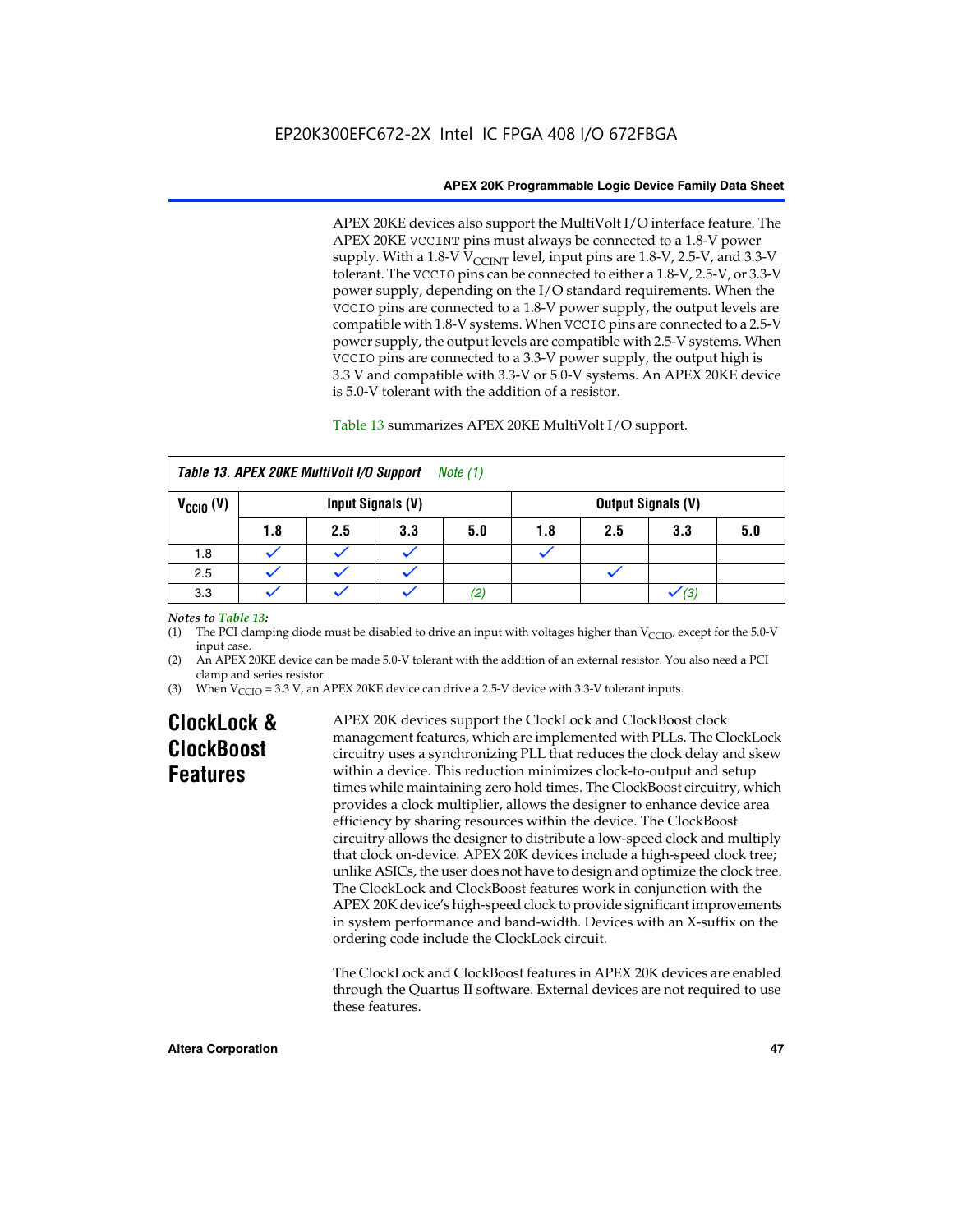For designs that require both a multiplied and non-multiplied clock, the clock trace on the board can be connected to CLK2p. Table 14 shows the combinations supported by the ClockLock and ClockBoost circuitry. The CLK2p pin can feed both the ClockLock and ClockBoost circuitry in the APEX 20K device. However, when both circuits are used, the other clock pin (CLK1p) cannot be used.

| <b>Table 14. Multiplication Factor Combinations</b> |                    |  |
|-----------------------------------------------------|--------------------|--|
| Clock 1                                             | Clock <sub>2</sub> |  |
| $\times$ 1                                          | ×1                 |  |
| $\times$ 1, $\times$ 2                              | $\times 2$         |  |
| $\times$ 1, $\times$ 2, $\times$ 4                  | ×4                 |  |

# **APEX 20KE ClockLock Feature**

APEX 20KE devices include an enhanced ClockLock feature set. These devices include up to four PLLs, which can be used independently. Two PLLs are designed for either general-purpose use or LVDS use (on devices that support LVDS I/O pins). The remaining two PLLs are designed for general-purpose use. The EP20K200E and smaller devices have two PLLs; the EP20K300E and larger devices have four PLLs.

The following sections describe some of the features offered by the APEX 20KE PLLs.

# *External PLL Feedback*

The ClockLock circuit's output can be driven off-chip to clock other devices in the system; further, the feedback loop of the PLL can be routed off-chip. This feature allows the designer to exercise fine control over the I/O interface between the APEX 20KE device and another high-speed device, such as SDRAM.

# *Clock Multiplication*

The APEX 20KE ClockBoost circuit can multiply or divide clocks by a programmable number. The clock can be multiplied by *m*/(*n* × *k*) or  $m/(n \times v)$ , where *m* and *k* range from 2 to 160, and *n* and *v* range from 1 to 16. Clock multiplication and division can be used for time-domain multiplexing and other functions, which can reduce design LE requirements.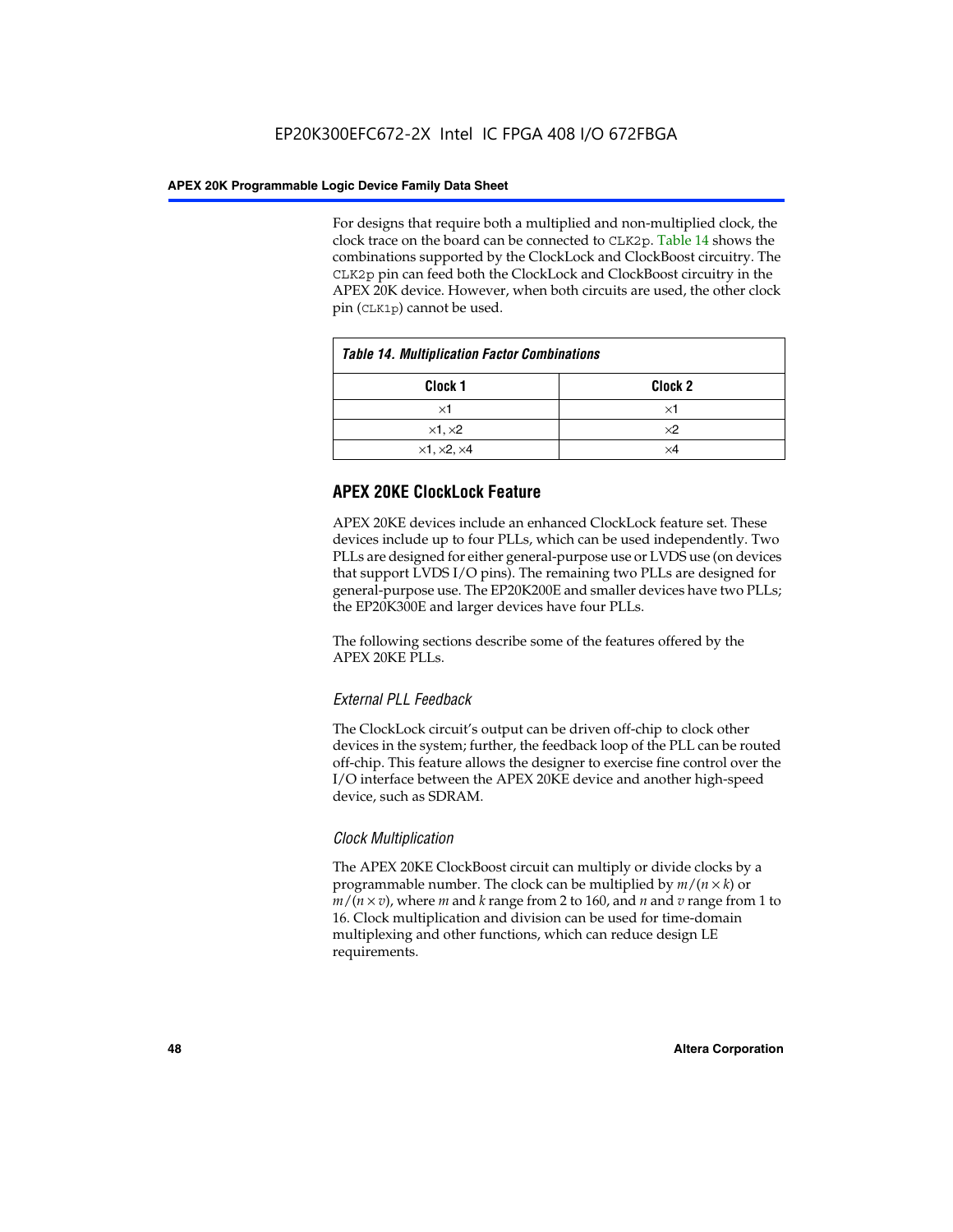# *Clock Phase & Delay Adjustment*

The APEX 20KE ClockShift feature allows the clock phase and delay to be adjusted. The clock phase can be adjusted by 90° steps. The clock delay can be adjusted to increase or decrease the clock delay by an arbitrary amount, up to one clock period.

# *LVDS Support*

Two PLLs are designed to support the LVDS interface. When using LVDS, the I/O clock runs at a slower rate than the data transfer rate. Thus, PLLs are used to multiply the I/O clock internally to capture the LVDS data. For example, an I/O clock may run at 105 MHz to support 840 megabits per second (Mbps) LVDS data transfer. In this example, the PLL multiplies the incoming clock by eight to support the high-speed data transfer. You can use PLLs in EP20K400E and larger devices for high-speed LVDS interfacing.

# *Lock Signals*

The APEX 20KE ClockLock circuitry supports individual LOCK signals. The LOCK signal drives high when the ClockLock circuit has locked onto the input clock. The LOCK signals are optional for each ClockLock circuit; when not used, they are I/O pins.

# **ClockLock & ClockBoost Timing Parameters**

For the ClockLock and ClockBoost circuitry to function properly, the incoming clock must meet certain requirements. If these specifications are not met, the circuitry may not lock onto the incoming clock, which generates an erroneous clock within the device. The clock generated by the ClockLock and ClockBoost circuitry must also meet certain specifications. If the incoming clock meets these requirements during configuration, the APEX 20K ClockLock and ClockBoost circuitry will lock onto the clock during configuration. The circuit will be ready for use immediately after configuration. In APEX 20KE devices, the clock input standard is programmable, so the PLL cannot respond to the clock until the device is configured. The PLL locks onto the input clock as soon as configuration is complete. Figure 30 shows the incoming and generated clock specifications.

 $\mathbb{I} \mathcal{F}$  For more information on ClockLock and ClockBoost circuitry, see *Application Note 115: Using the ClockLock and ClockBoost PLL Features in APEX Devices*.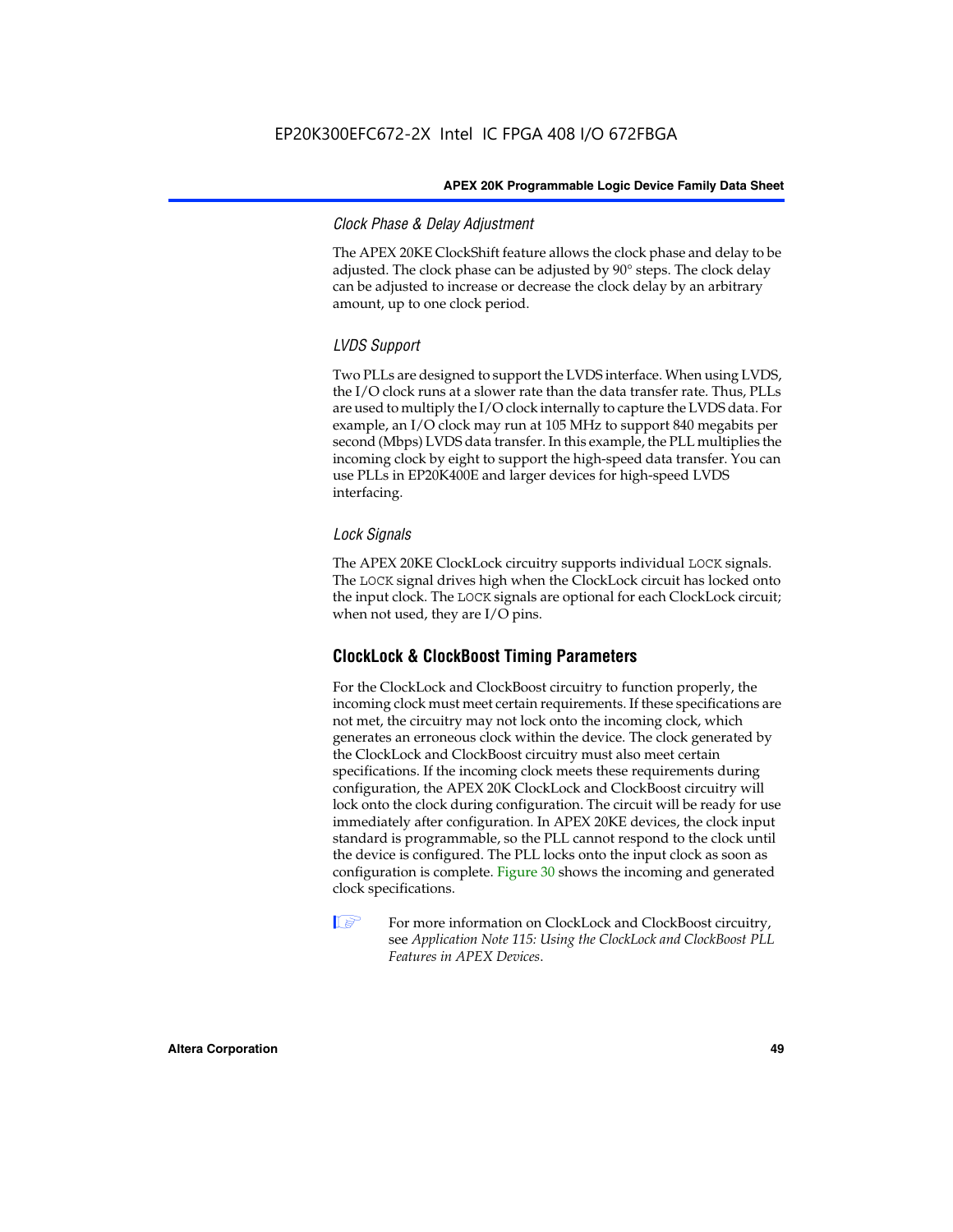

# *Figure 30. Specifications for the Incoming & Generated Clocks Note (1)*

# *Note to Figure 30:*

The tI parameter refers to the nominal input clock period; the tO parameter refers to the nominal output clock period.

Table 15 summarizes the APEX 20K ClockLock and ClockBoost parameters for -1 speed-grade devices.

| Symbol                    | Table 15. APEX 20K ClockLock & ClockBoost Parameters for -1 Speed-Grade Devices (Part 1 of 2)<br><b>Parameter</b>                | Min | Max       | <b>Unit</b> |
|---------------------------|----------------------------------------------------------------------------------------------------------------------------------|-----|-----------|-------------|
| $f_{OUT}$                 | Output frequency                                                                                                                 | 25  | 180       | MHz         |
| $f_{CLK1}$ $(1)$          | Input clock frequency (ClockBoost clock<br>multiplication factor equals 1)                                                       | 25  | 180 $(1)$ | <b>MHz</b>  |
| $f_{CLK2}$                | Input clock frequency (ClockBoost clock<br>multiplication factor equals 2)                                                       | 16  | 90        | <b>MHz</b>  |
| $f_{CLK4}$                | Input clock frequency (ClockBoost clock<br>multiplication factor equals 4)                                                       | 10  | 48        | <b>MHz</b>  |
| toutputy                  | Duty cycle for ClockLock/ClockBoost-generated<br>clock                                                                           | 40  | 60        | %           |
| <b>f<sub>CLKDEV</sub></b> | Input deviation from user specification in the<br>Quartus II software (ClockBoost clock<br>multiplication factor equals 1) $(2)$ |     | 25,000(3) | <b>PPM</b>  |
| $t_{\mathsf{R}}$          | Input rise time                                                                                                                  |     | 5         | ns          |
| $t_{\text{F}}$            | Input fall time                                                                                                                  |     | 5         | ns          |
| <sup>t</sup> LOCK         | Time required for ClockLock/ClockBoost to<br>acquire lock (4)                                                                    |     | 10        | μs          |

 $\mathsf I$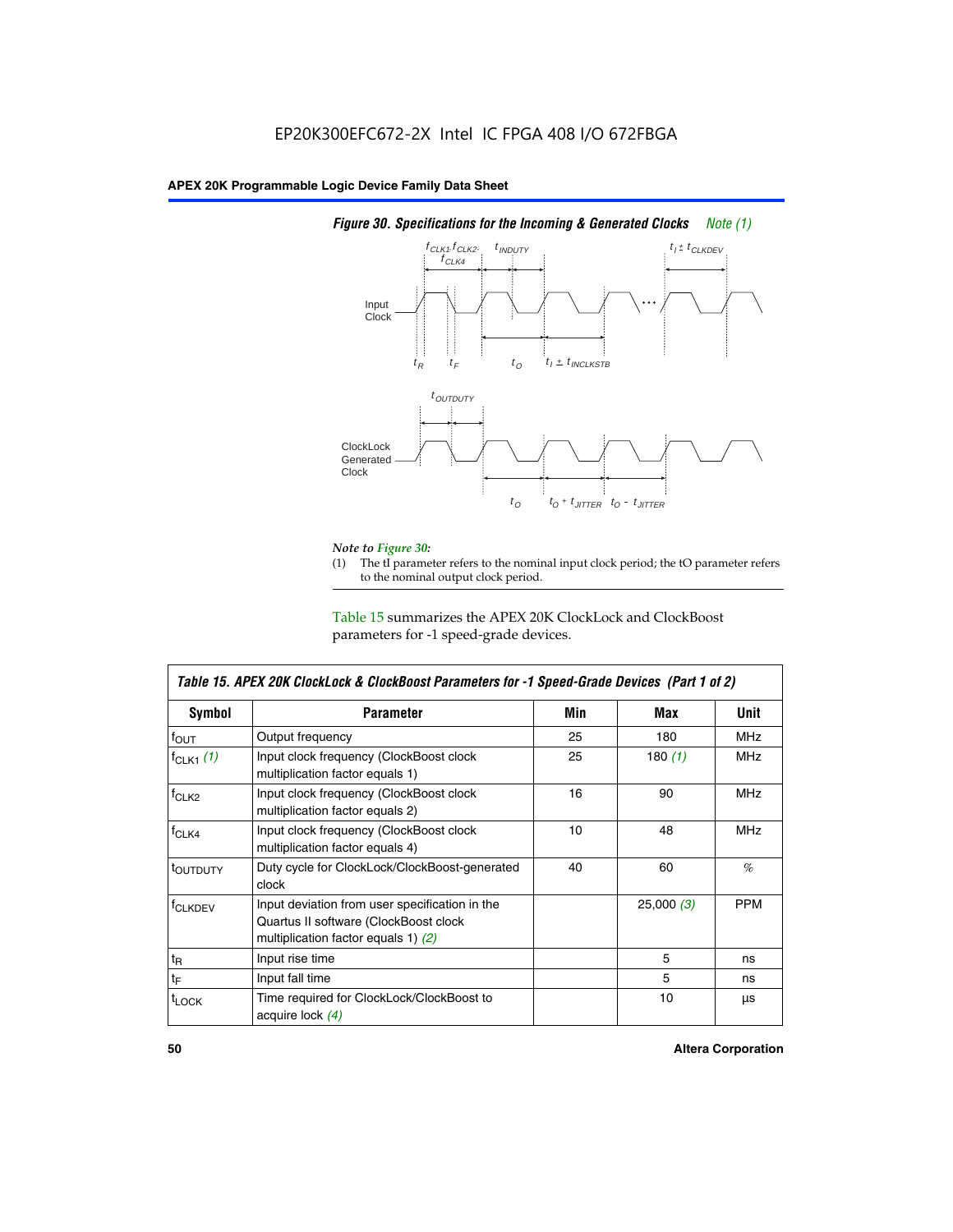| Table 15. APEX 20K ClockLock & ClockBoost Parameters for -1 Speed-Grade Devices (Part 2 of 2) |                                                                     |     |     |      |
|-----------------------------------------------------------------------------------------------|---------------------------------------------------------------------|-----|-----|------|
| <b>Symbol</b>                                                                                 | <b>Parameter</b>                                                    | Min | Max | Unit |
| t <sub>SKEW</sub>                                                                             | Skew delay between related<br>ClockLock/ClockBoost-generated clocks |     | 500 | ps   |
| <b>UITTER</b>                                                                                 | Jitter on ClockLock/ClockBoost-generated clock<br>(5)               |     | 200 | ps   |
| <b>INCLKSTB</b>                                                                               | Input clock stability (measured between adjacent<br>clocks)         |     | 50  | ps   |

*Notes to Table 15:*

- (1) The PLL input frequency range for the EP20K100-1X device for 1x multiplication is 25 MHz to 175 MHz.
- (2) All input clock specifications must be met. The PLL may not lock onto an incoming clock if the clock specifications are not met, creating an erroneous clock within the device.
- (3) During device configuration, the ClockLock and ClockBoost circuitry is configured first. If the incoming clock is supplied during configuration, the ClockLock and ClockBoost circuitry locks during configuration, because the lock time is less than the configuration time.
- (4) The jitter specification is measured under long-term observation.
- (5) If the input clock stability is 100 ps, *tJITTER* is 250 ps.

# Table 16 summarizes the APEX 20K ClockLock and ClockBoost parameters for -2 speed grade devices.

| Symbol                | <b>Parameter</b>                                                                                                                   | Min | Max       | Unit       |
|-----------------------|------------------------------------------------------------------------------------------------------------------------------------|-----|-----------|------------|
| $f_{OUT}$             | Output frequency                                                                                                                   | 25  | 170       | <b>MHz</b> |
| $t$ CLK <sub>1</sub>  | Input clock frequency (ClockBoost clock multiplication<br>factor equals 1)                                                         | 25  | 170       | <b>MHz</b> |
| $f_{CLK2}$            | Input clock frequency (ClockBoost clock multiplication<br>factor equals 2)                                                         | 16  | 80        | <b>MHz</b> |
| $f_{CLK4}$            | Input clock frequency (ClockBoost clock multiplication<br>factor equals 4)                                                         | 10  | 34        | <b>MHz</b> |
| <sup>τ</sup> ουτρυτγ  | Duty cycle for ClockLock/ClockBoost-generated clock                                                                                | 40  | 60        | $\%$       |
| <sup>T</sup> CLKDEV   | Input deviation from user specification in the Quartus II<br>software (ClockBoost clock multiplication factor equals<br>one) $(1)$ |     | 25,000(2) | <b>PPM</b> |
| $t_{\mathsf{R}}$      | Input rise time                                                                                                                    |     | 5         | ns         |
| $t_F$                 | Input fall time                                                                                                                    |     | 5         | ns         |
| $t_{\text{LOCK}}$     | Time required for ClockLock/ ClockBoost to acquire<br>lock $(3)$                                                                   |     | 10        | μs         |
| t <sub>SKEW</sub>     | Skew delay between related ClockLock/ ClockBoost-<br>generated clock                                                               | 500 | 500       | ps         |
| <sup>t</sup> JITTER   | Jitter on ClockLock/ ClockBoost-generated clock (4)                                                                                |     | 200       | ps         |
| <sup>I</sup> INCLKSTB | Input clock stability (measured between adjacent<br>clocks)                                                                        |     | 50        | ps         |

# *Table 16. APEX 20K ClockLock & ClockBoost Parameters for -2 Speed Grade Devices*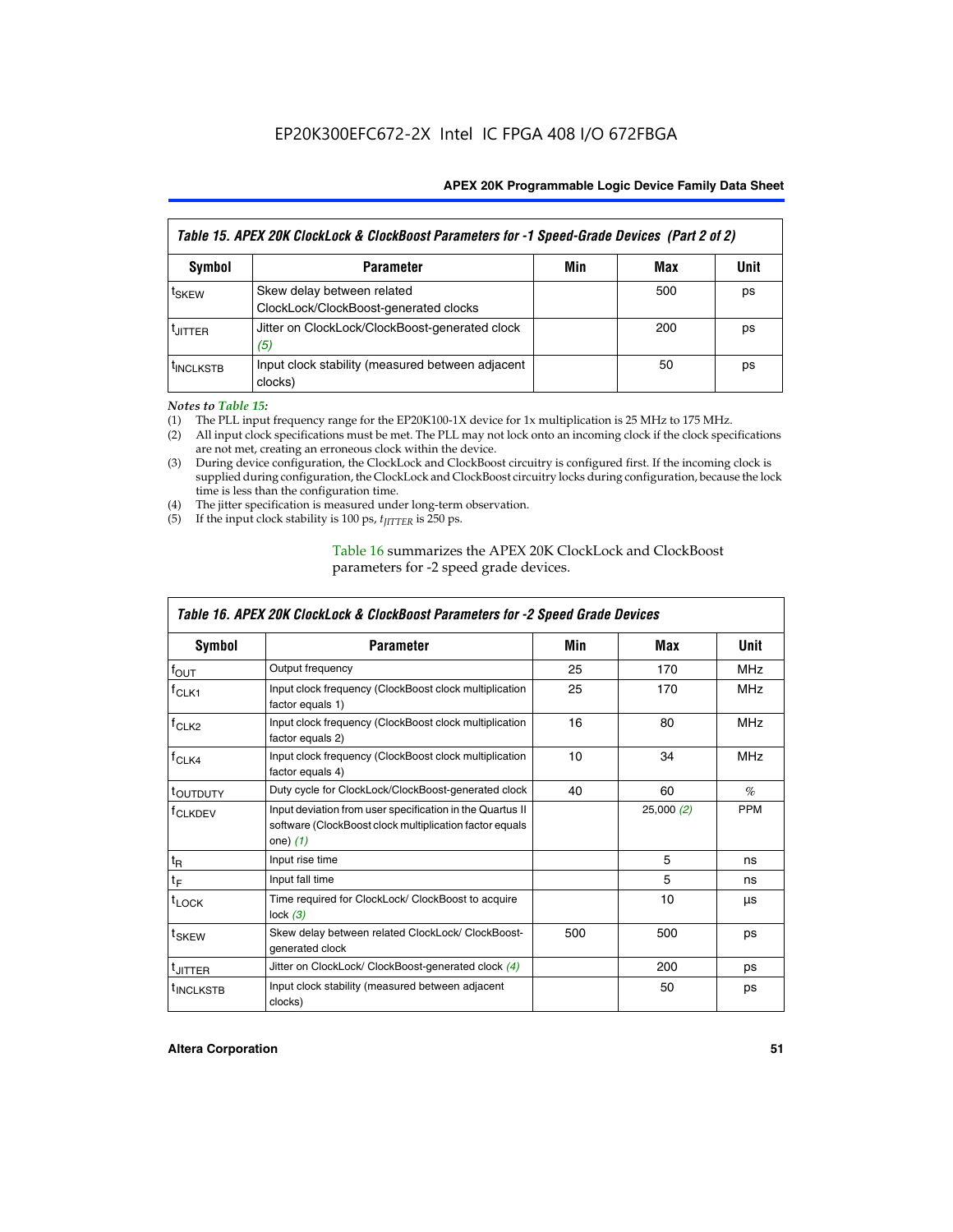- *Notes to Table 16:* (1) To implement the ClockLock and ClockBoost circuitry with the Quartus II software, designers must specify the input frequency. The Quartus II software tunes the PLL in the ClockLock and ClockBoost circuitry to this frequency. The *f<sub>CLKDEV</sub>* parameter specifies how much the incoming clock can differ from the specified frequency during device operation. Simulation does not reflect this parameter.
- (2) Twenty-five thousand parts per million (PPM) equates to 2.5% of input clock period.
- (3) During device configuration, the ClockLock and ClockBoost circuitry is configured before the rest of the device. If the incoming clock is supplied during configuration, the ClockLock and ClockBoost circuitry locks during configuration because the  $t_{LOCK}$  value is less than the time required for configuration.
- (4) The  $t_{\text{ITTTER}}$  specification is measured under long-term observation.

Tables 17 and 18 summarize the ClockLock and ClockBoost parameters for APEX 20KE devices.

|                            | Table 17. APEX 20KE ClockLock & ClockBoost Parameters        |                   | Note (1) |     |                             |                  |
|----------------------------|--------------------------------------------------------------|-------------------|----------|-----|-----------------------------|------------------|
| Symbol                     | <b>Parameter</b>                                             | <b>Conditions</b> | Min      | Typ | Max                         | Unit             |
| $t_{R}$                    | Input rise time                                              |                   |          |     | 5                           | ns               |
| tF                         | Input fall time                                              |                   |          |     | 5                           | ns               |
| <sup>t</sup> INDUTY        | Input duty cycle                                             |                   | 40       |     | 60                          | %                |
| <sup>t</sup> INJITTER      | Input jitter peak-to-peak                                    |                   |          |     | 2% of input<br>period       | peak-to-<br>peak |
| <sup>t</sup> OUTJITTER     | Jitter on ClockLock or ClockBoost-<br>generated clock        |                   |          |     | $0.35%$ of<br>output period | <b>RMS</b>       |
| t <sub>outputy</sub>       | Duty cycle for ClockLock or<br>ClockBoost-generated clock    |                   | 45       |     | 55                          | $\%$             |
| $t_{\text{LOCK}}$ (2), (3) | Time required for ClockLock or<br>ClockBoost to acquire lock |                   |          |     | 40                          | μs               |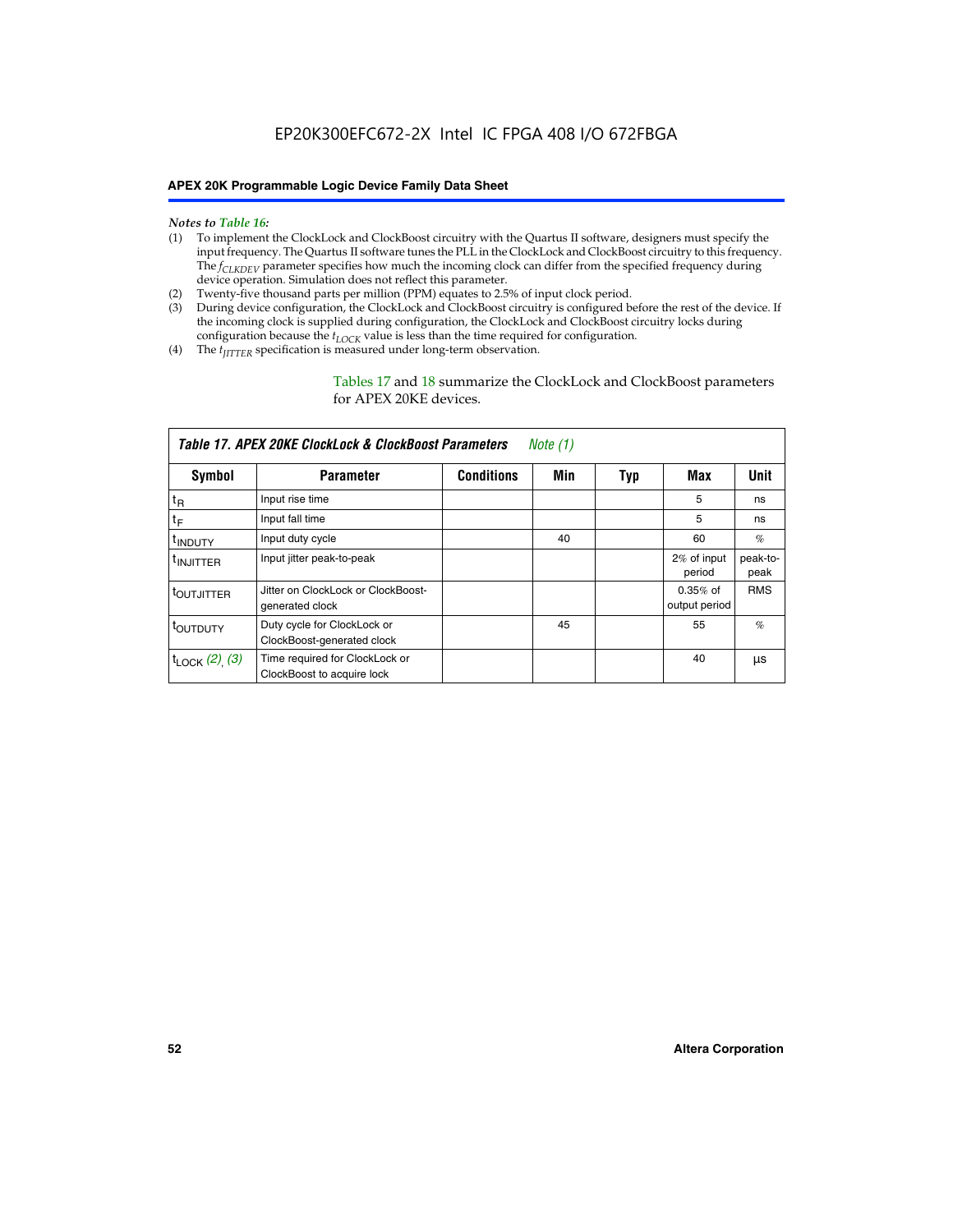| Symbol                  | <b>Parameter</b>                                 | I/O Standard      |     | -1X Speed Grade | -2X Speed Grade |     | <b>Units</b> |
|-------------------------|--------------------------------------------------|-------------------|-----|-----------------|-----------------|-----|--------------|
|                         |                                                  |                   | Min | <b>Max</b>      | Min             | Max |              |
| $f_{VCO}$ (4)           | Voltage controlled oscillator<br>operating range |                   | 200 | 500             | 200             | 500 | <b>MHz</b>   |
| f <sub>CLOCK0</sub>     | Clock0 PLL output frequency<br>for internal use  |                   | 1.5 | 335             | 1.5             | 200 | MHz          |
| f <sub>CLOCK1</sub>     | Clock1 PLL output frequency<br>for internal use  |                   | 20  | 335             | 20              | 200 | MHz          |
| f <sub>CLOCK0_EXT</sub> | Output clock frequency for                       | 3.3-V LVTTL       | 1.5 | 245             | 1.5             | 226 | <b>MHz</b>   |
|                         | external clock0 output                           | 2.5-V LVTTL       | 1.5 | 234             | 1.5             | 221 | MHz          |
|                         |                                                  | 1.8-V LVTTL       | 1.5 | 223             | 1.5             | 216 | <b>MHz</b>   |
|                         |                                                  | $GTL+$            | 1.5 | 205             | 1.5             | 193 | MHz          |
|                         |                                                  | SSTL-2 Class<br>I | 1.5 | 158             | 1.5             | 157 | <b>MHz</b>   |
|                         |                                                  | SSTL-2 Class<br>Ш | 1.5 | 142             | 1.5             | 142 | <b>MHz</b>   |
|                         |                                                  | SSTL-3 Class<br>L | 1.5 | 166             | 1.5             | 162 | <b>MHz</b>   |
|                         |                                                  | SSTL-3 Class<br>Ш | 1.5 | 149             | 1.5             | 146 | <b>MHz</b>   |
|                         |                                                  | <b>LVDS</b>       | 1.5 | 420             | 1.5             | 350 | <b>MHz</b>   |
| f <sub>CLOCK1_EXT</sub> | Output clock frequency for                       | 3.3-V LVTTL       | 20  | 245             | 20              | 226 | <b>MHz</b>   |
|                         | external clock1 output                           | 2.5-V LVTTL       | 20  | 234             | 20              | 221 | <b>MHz</b>   |
|                         |                                                  | 1.8-V LVTTL       | 20  | 223             | 20              | 216 | MHz          |
|                         |                                                  | $GTL+$            | 20  | 205             | 20              | 193 | <b>MHz</b>   |
|                         |                                                  | SSTL-2 Class<br>L | 20  | 158             | 20              | 157 | <b>MHz</b>   |
|                         |                                                  | SSTL-2 Class<br>Ш | 20  | 142             | 20              | 142 | <b>MHz</b>   |
|                         |                                                  | SSTL-3 Class      | 20  | 166             | 20              | 162 | MHz          |
|                         |                                                  | SSTL-3 Class<br>Ш | 20  | 149             | 20              | 146 | <b>MHz</b>   |
|                         |                                                  | <b>LVDS</b>       | 20  | 420             | 20              | 350 | MHz          |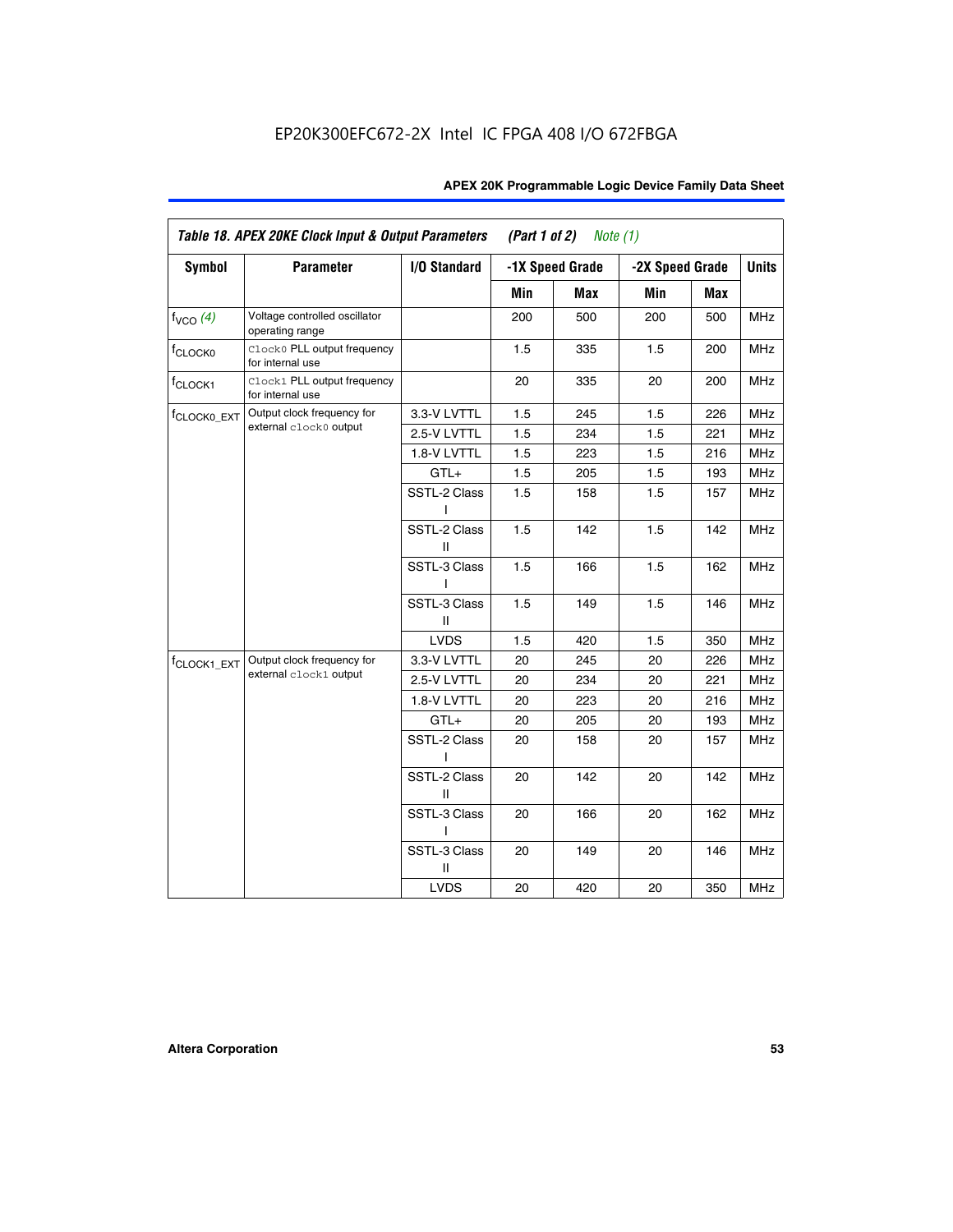|               | Table 18. APEX 20KE Clock Input & Output Parameters<br>(Part 2 of 2)<br>Note (1) |                   |                 |     |     |                 |            |
|---------------|----------------------------------------------------------------------------------|-------------------|-----------------|-----|-----|-----------------|------------|
| <b>Symbol</b> | <b>Parameter</b>                                                                 | I/O Standard      | -1X Speed Grade |     |     | -2X Speed Grade |            |
|               |                                                                                  |                   | Min             | Max | Min | Max             |            |
| $f_{IN}$      | Input clock frequency                                                            | 3.3-V LVTTL       | 1.5             | 290 | 1.5 | 257             | <b>MHz</b> |
|               | 2.5-V LVTTL                                                                      | 1.5               | 281             | 1.5 | 250 | <b>MHz</b>      |            |
|               |                                                                                  | 1.8-V LVTTL       | 1.5             | 272 | 1.5 | 243             | <b>MHz</b> |
|               |                                                                                  | $GTL+$            | 1.5             | 303 | 1.5 | 261             | <b>MHz</b> |
|               | SSTL-2 Class                                                                     | 1.5               | 291             | 1.5 | 253 | <b>MHz</b>      |            |
|               |                                                                                  | SSTL-2 Class<br>Ш | 1.5             | 291 | 1.5 | 253             | <b>MHz</b> |
|               |                                                                                  | SSTL-3 Class      | 1.5             | 300 | 1.5 | 260             | <b>MHz</b> |
|               |                                                                                  | SSTL-3 Class<br>Ш | 1.5             | 300 | 1.5 | 260             | <b>MHz</b> |
|               |                                                                                  | <b>LVDS</b>       | 1.5             | 420 | 1.5 | 350             | <b>MHz</b> |

#### *Notes to Tables 17 and 18:*

(1) All input clock specifications must be met. The PLL may not lock onto an incoming clock if the clock specifications are not met, creating an erroneous clock within the device.

- (2) The maximum lock time is 40 µs or 2000 input clock cycles, whichever occurs first.
- (3) Before configuration, the PLL circuits are disable and powered down. During configuration, the PLLs are still disabled. The PLLs begin to lock once the device is in the user mode. If the clock enable feature is used, lock begins once the CLKLK\_ENA pin goes high in user mode.
- (4) The PLL VCO operating range is 200 MHz  $\eth$  f<sub>VCO</sub>  $\eth$  840 MHz for LVDS mode.

# **SignalTap Embedded Logic Analyzer**

APEX 20K devices include device enhancements to support the SignalTap embedded logic analyzer. By including this circuitry, the APEX 20K device provides the ability to monitor design operation over a period of time through the IEEE Std. 1149.1 (JTAG) circuitry; a designer can analyze internal logic at speed without bringing internal signals to the I/O pins. This feature is particularly important for advanced packages such as FineLine BGA packages because adding a connection to a pin during the debugging process can be difficult after a board is designed and manufactured.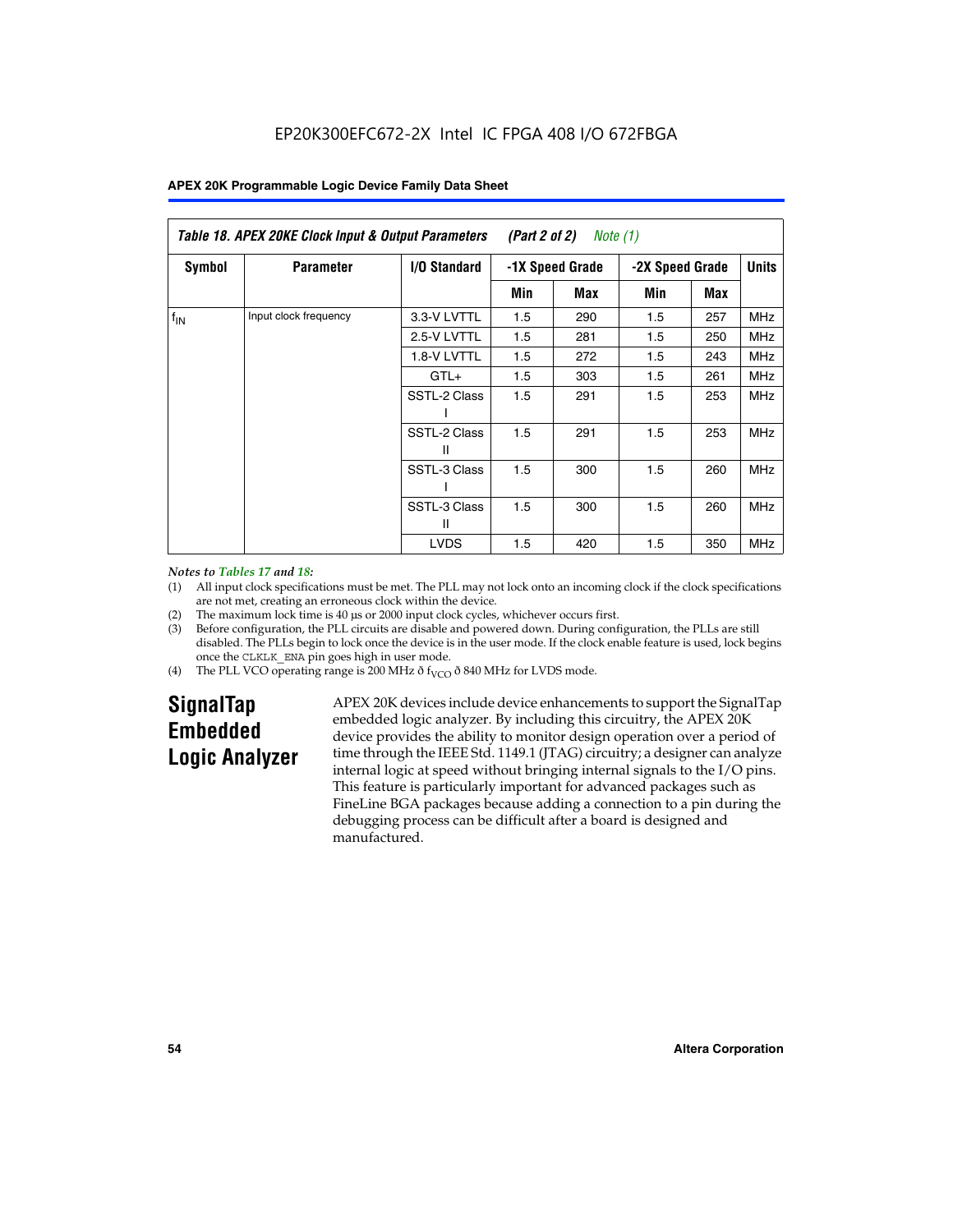# **IEEE Std. 1149.1 (JTAG) Boundary-Scan Support**

All APEX 20K devices provide JTAG BST circuitry that complies with the IEEE Std. 1149.1-1990 specification. JTAG boundary-scan testing can be performed before or after configuration, but not during configuration. APEX 20K devices can also use the JTAG port for configuration with the Quartus II software or with hardware using either Jam Files (**.jam**) or Jam Byte-Code Files (**.jbc**). Finally, APEX 20K devices use the JTAG port to monitor the logic operation of the device with the SignalTap embedded logic analyzer. APEX 20K devices support the JTAG instructions shown in Table 19. Although EP20K1500E devices support the JTAG BYPASS and SignalTap instructions, they do not support boundary-scan testing or the use of the JTAG port for configuration.

| <i><b>Table 19. APEX 20K JTAG Instructions</b></i> |                                                                                                                                                                                                                                            |  |  |  |
|----------------------------------------------------|--------------------------------------------------------------------------------------------------------------------------------------------------------------------------------------------------------------------------------------------|--|--|--|
| <b>JTAG Instruction</b>                            | <b>Description</b>                                                                                                                                                                                                                         |  |  |  |
| SAMPLE/PRELOAD                                     | Allows a snapshot of signals at the device pins to be captured and examined during<br>normal device operation, and permits an initial data pattern to be output at the device<br>pins. Also used by the SignalTap embedded logic analyzer. |  |  |  |
| <b>EXTEST</b>                                      | Allows the external circuitry and board-level interconnections to be tested by forcing a<br>test pattern at the output pins and capturing test results at the input pins.                                                                  |  |  |  |
| BYPASS (1)                                         | Places the 1-bit bypass register between the TDI and TDO pins, which allows the BST<br>data to pass synchronously through selected devices to adjacent devices during<br>normal device operation.                                          |  |  |  |
| <b>USERCODE</b>                                    | Selects the 32-bit USERCODE register and places it between the TDI and TDO pins,<br>allowing the USERCODE to be serially shifted out of TDO.                                                                                               |  |  |  |
| <b>IDCODE</b>                                      | Selects the IDCODE register and places it between TDI and TDO, allowing the<br>IDCODE to be serially shifted out of TDO.                                                                                                                   |  |  |  |
| <b>ICR Instructions</b>                            | Used when configuring an APEX 20K device via the JTAG port with a MasterBlaster™<br>or ByteBlasterMV™ download cable, or when using a Jam File or Jam Byte-Code File<br>via an embedded processor.                                         |  |  |  |
| SignalTap Instructions<br>(1)                      | Monitors internal device operation with the SignalTap embedded logic analyzer.                                                                                                                                                             |  |  |  |

 $\overline{\phantom{a}}$ 

# *Note to Table 19:*

(1) The EP20K1500E device supports the JTAG BYPASS instruction and the SignalTap instructions.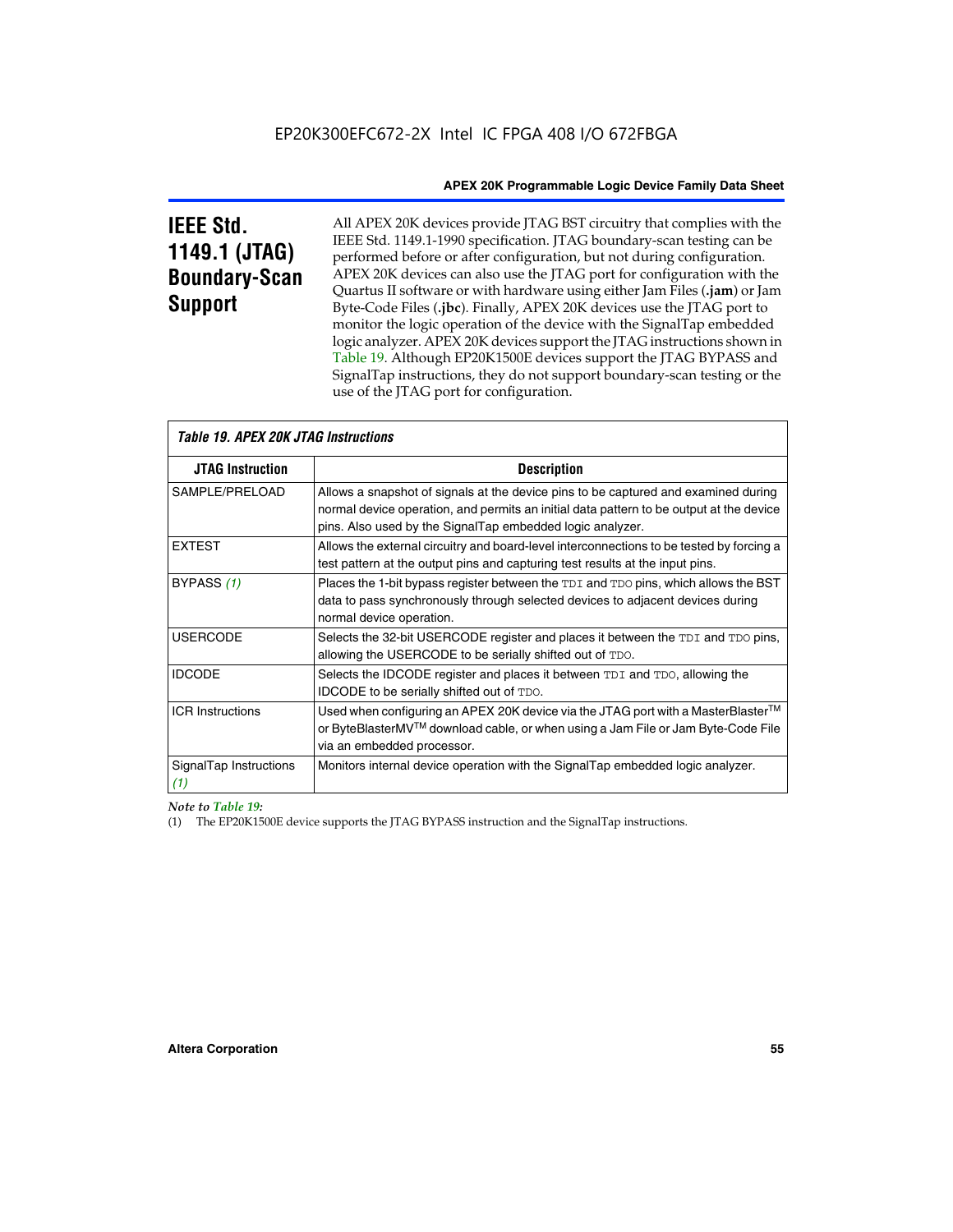The APEX 20K device instruction register length is 10 bits. The APEX 20K device USERCODE register length is 32 bits. Tables 20 and 21 show the boundary-scan register length and device IDCODE information for APEX 20K devices.

| Table 20. APEX 20K Boundary-Scan Register Length |                                      |  |  |  |
|--------------------------------------------------|--------------------------------------|--|--|--|
| <b>Device</b>                                    | <b>Boundary-Scan Register Length</b> |  |  |  |
| EP20K30E                                         | 420                                  |  |  |  |
| EP20K60E                                         | 624                                  |  |  |  |
| EP20K100                                         | 786                                  |  |  |  |
| EP20K100E                                        | 774                                  |  |  |  |
| EP20K160E                                        | 984                                  |  |  |  |
| EP20K200                                         | 1,176                                |  |  |  |
| EP20K200E                                        | 1,164                                |  |  |  |
| EP20K300E                                        | 1,266                                |  |  |  |
| EP20K400                                         | 1,536                                |  |  |  |
| EP20K400E                                        | 1,506                                |  |  |  |
| EP20K600E                                        | 1,806                                |  |  |  |
| EP20K1000E                                       | 2,190                                |  |  |  |
| EP20K1500E                                       | 1 $(1)$                              |  |  |  |

#### *Note to Table 20:*

(1) This device does not support JTAG boundary scan testing.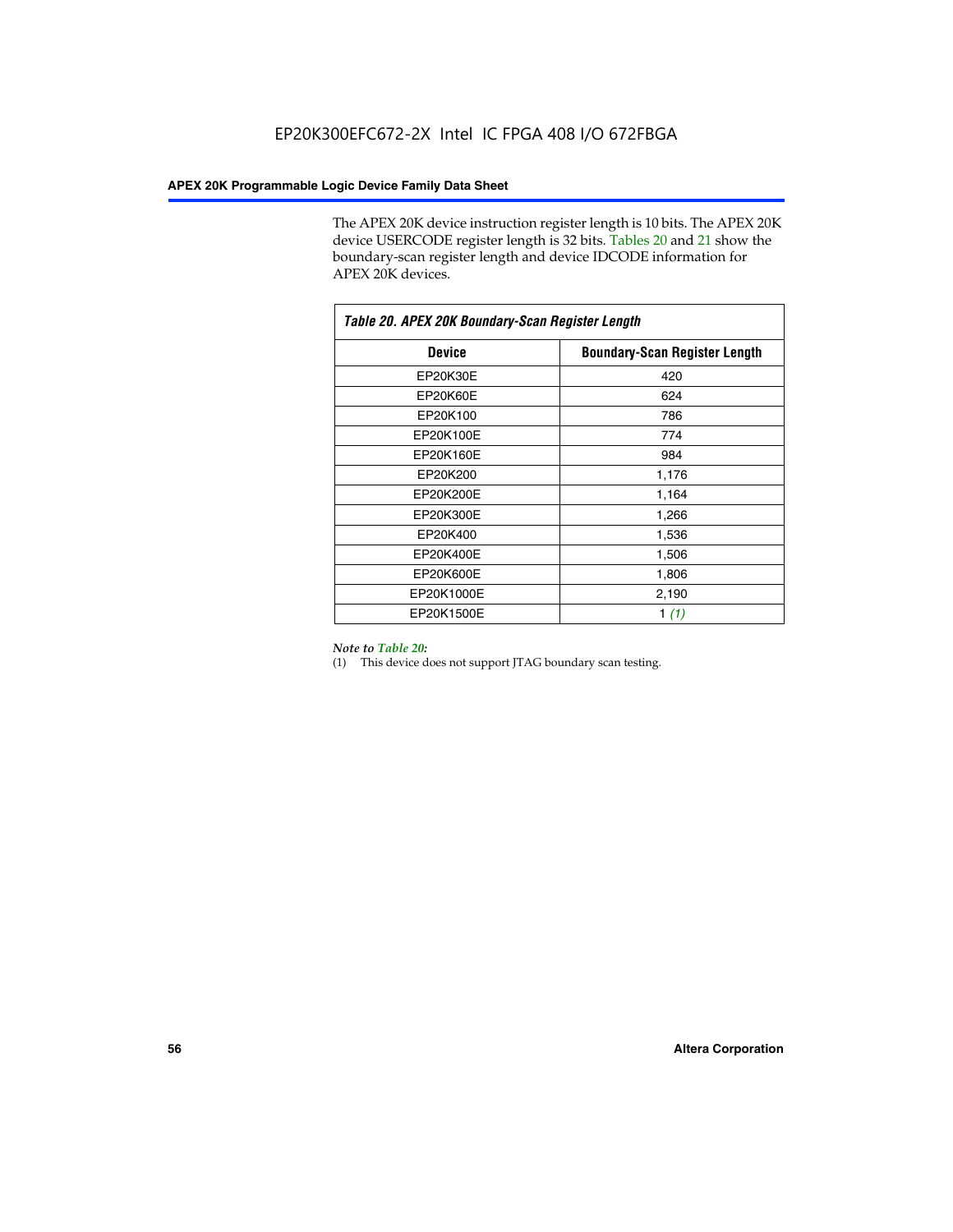| Table 21, 32-Bit APEX 20K Device IDCODE |                                          |                               |                                                  |                  |  |
|-----------------------------------------|------------------------------------------|-------------------------------|--------------------------------------------------|------------------|--|
| <b>Device</b>                           | <b>IDCODE (32 Bits) <math>(1)</math></b> |                               |                                                  |                  |  |
|                                         | Version<br>(4 Bits)                      | Part Number (16 Bits)         | <b>Manufacturer</b><br><b>Identity (11 Bits)</b> | 1 (1 Bit)<br>(2) |  |
| EP20K30E                                | 0000                                     | 0011 0000<br>1000<br>0000     | 0110 1110<br>000                                 | 1                |  |
| EP20K60E                                | 0000                                     | 0000<br>0110<br>0000<br>1000  | 0110 1110<br>000                                 | 1                |  |
| EP20K100                                | 0000                                     | 0000<br>0100<br>0001 0110     | 000<br>0110 1110                                 | 1                |  |
| EP20K100E                               | 0000                                     | 1000<br>0001<br>. 0000 . 0000 | 0110 1110<br>000                                 | 1                |  |
| EP20K160E                               | 0000                                     | 0001<br>0110<br>1000<br>0000  | 0110 1110<br>000                                 | 1                |  |
| EP20K200                                | 0000                                     | 1000<br>0011 0010<br>0000     | 0110 1110<br>000                                 | 1                |  |
| EP20K200E                               | 0000                                     | 0010<br>0000<br>0000<br>1000  | 0110 1110<br>000                                 | 1                |  |
| EP20K300E                               | 0000                                     | 0011<br>0000 0000<br>1000     | 0110 1110<br>000                                 | 1                |  |
| EP20K400                                | 0000                                     | 0110<br>0110<br>0100<br>0001  | 0110 1110<br>000                                 | 1                |  |
| EP20K400E                               | 0000                                     | 0100<br>0000<br>0000<br>1000  | 0110 1110<br>000                                 | 1                |  |
| EP20K600E                               | 0000                                     | 0110<br>0000<br>0000<br>1000  | 0110 1110<br>000                                 | 1                |  |
| EP20K1000E                              | 0000                                     | 0000<br>0000 0000<br>1001     | 000<br>0110 1110                                 | 1                |  |

*Notes to Table 21:*

The most significant bit (MSB) is on the left.

(2) The IDCODE's least significant bit (LSB) is always 1.

# Figure 31 shows the timing requirements for the JTAG signals.



*Figure 31. APEX 20K JTAG Waveforms*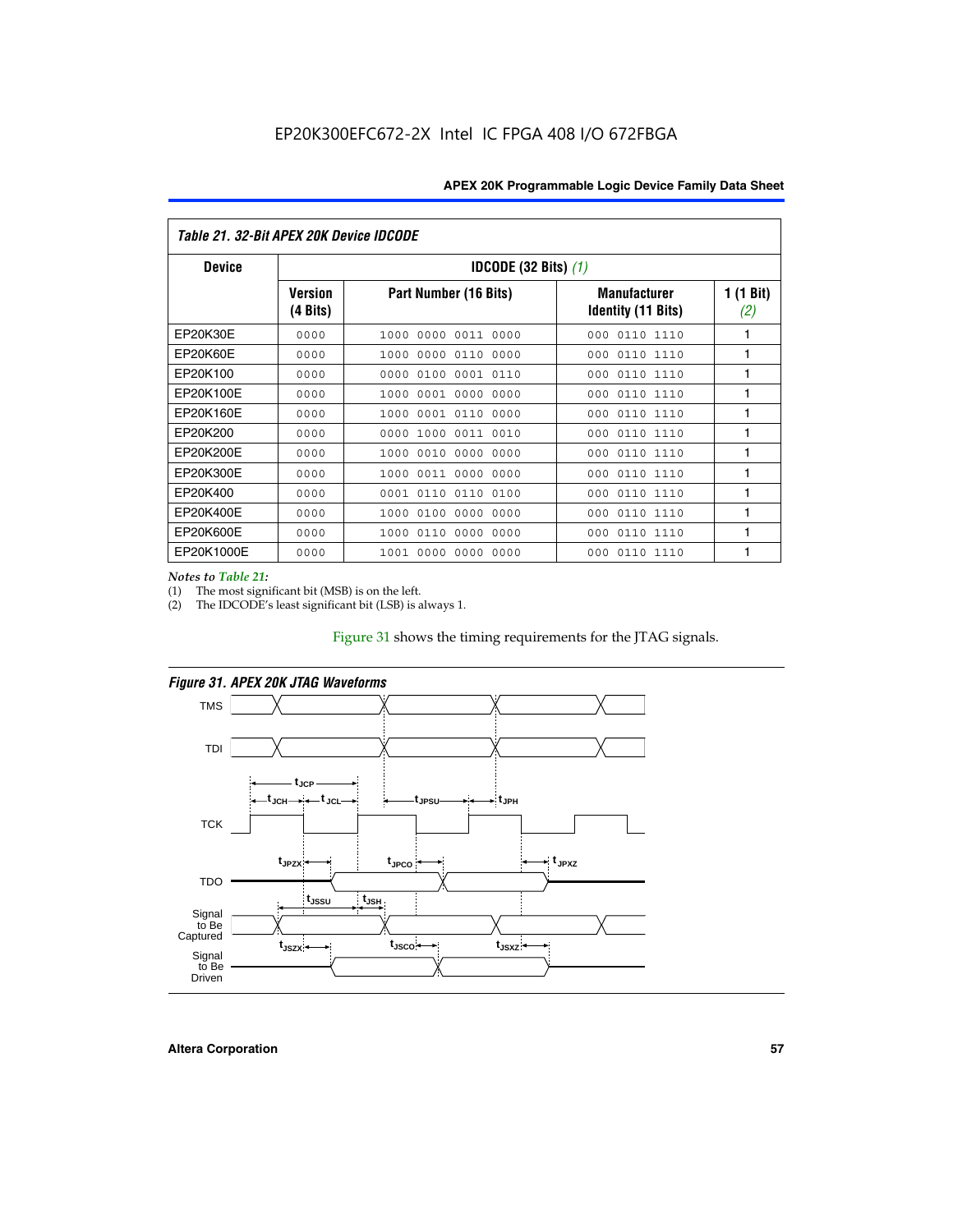Table 22 shows the JTAG timing parameters and values for APEX 20K devices.

|                   | TADIG LL. AF LA LUN JTAU THIIHIY FAIAHIGIGIS & VAIUGS |     |     |      |
|-------------------|-------------------------------------------------------|-----|-----|------|
| Symbol            | Parameter                                             | Min | Max | Unit |
| $t_{JCP}$         | <b>TCK clock period</b>                               | 100 |     | ns   |
| $t_{\text{JCH}}$  | TCK clock high time                                   | 50  |     | ns   |
| $t_{JCL}$         | TCK clock low time                                    | 50  |     | ns   |
| t <sub>JPSU</sub> | JTAG port setup time                                  | 20  |     | ns   |
| $t_{\rm JPH}$     | JTAG port hold time                                   | 45  |     | ns   |
| <sup>t</sup> JPCO | JTAG port clock to output                             |     | 25  | ns   |
| t <sub>JPZX</sub> | JTAG port high impedance to valid output              |     | 25  | ns   |
| t <sub>JPXZ</sub> | JTAG port valid output to high impedance              |     | 25  | ns   |
| tussu             | Capture register setup time                           | 20  |     | ns   |
| $t_{\rm JSH}$     | Capture register hold time                            | 45  |     | ns   |
| t <sub>JSCO</sub> | Update register clock to output                       |     | 35  | ns   |
| t <sub>JSZX</sub> | Update register high impedance to valid output        |     | 35  | ns   |
| t <sub>JSXZ</sub> | Update register valid output to high impedance        |     | 35  | ns   |

*Table 22. APEX 20K JTAG Timing Parameters & Values*

For more information, see the following documents:

- *Application Note 39 (IEEE Std. 1149.1 (JTAG) Boundary-Scan Testing in Altera Devices)*
- Jam Programming & Test Language Specification

**Generic Testing** Each APEX 20K device is functionally tested. Complete testing of each configurable static random access memory (SRAM) bit and all logic functionality ensures 100% yield. AC test measurements for APEX 20K devices are made under conditions equivalent to those shown in Figure 32. Multiple test patterns can be used to configure devices during all stages of the production flow.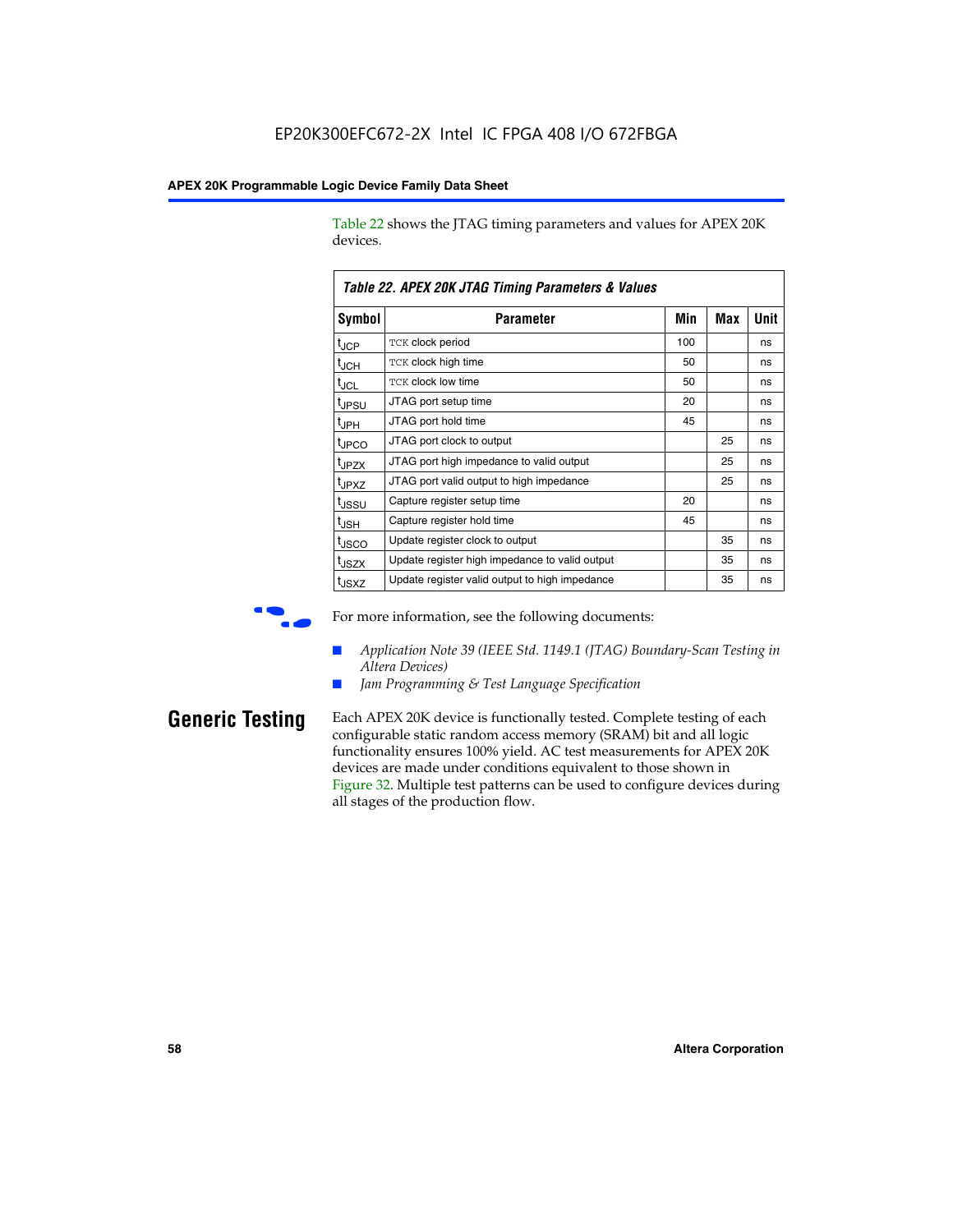

#### *Note to Figure 32:*

(1) Power supply transients can affect AC measurements. Simultaneous transitions of multiple outputs should be avoided for accurate measurement. Threshold tests must not be performed under AC conditions. Large-amplitude, fast-groundcurrent transients normally occur as the device outputs discharge the load capacitances. When these transients flow through the parasitic inductance between the device ground pin and the test system ground, significant reductions in observable noise immunity can result.

# **Operating Conditions**

Tables 23 through 26 provide information on absolute maximum ratings, recommended operating conditions, DC operating conditions, and capacitance for 2.5-V APEX 20K devices.

|                           |                            | TAVIG LJ. MELA LUN J.U-V TUIGIAIN DGVILG MUSUIULG MAAIIIIUIII NAUIIIUS | $100103$ (1), (2) |      |              |
|---------------------------|----------------------------|------------------------------------------------------------------------|-------------------|------|--------------|
| Symbol                    | <b>Parameter</b>           | <b>Conditions</b>                                                      | Min               | Max  | Unit         |
| <b>V<sub>CCINT</sub></b>  | Supply voltage             | With respect to ground $(3)$                                           | $-0.5$            | 3.6  | $\vee$       |
| V <sub>CCIO</sub>         |                            |                                                                        | $-0.5$            | 4.6  | v            |
| $V_{\perp}$               | DC input voltage           |                                                                        | $-2.0$            | 5.75 | v            |
| $I_{OUT}$                 | DC output current, per pin |                                                                        | $-25$             | 25   | mA           |
| $\mathsf{T}_{\text{STG}}$ | Storage temperature        | No bias                                                                | $-65$             | 150  | $^{\circ}$ C |
| Т <sub>АМВ</sub>          | Ambient temperature        | Under bias                                                             | $-65$             | 135  | $^{\circ}$ C |
| $T_{\rm J}$               | Junction temperature       | PQFP, RQFP, TQFP, and BGA packages,<br>under bias                      |                   | 135  | $^{\circ}$ C |
|                           |                            | Ceramic PGA packages, under bias                                       |                   | 150  | $^{\circ}$ C |

| <b>Table 23. APEX 20K 5.0-V Tolerant Device Absolute Maximum Ratings</b> Notes (1), (2) |  |
|-----------------------------------------------------------------------------------------|--|
|-----------------------------------------------------------------------------------------|--|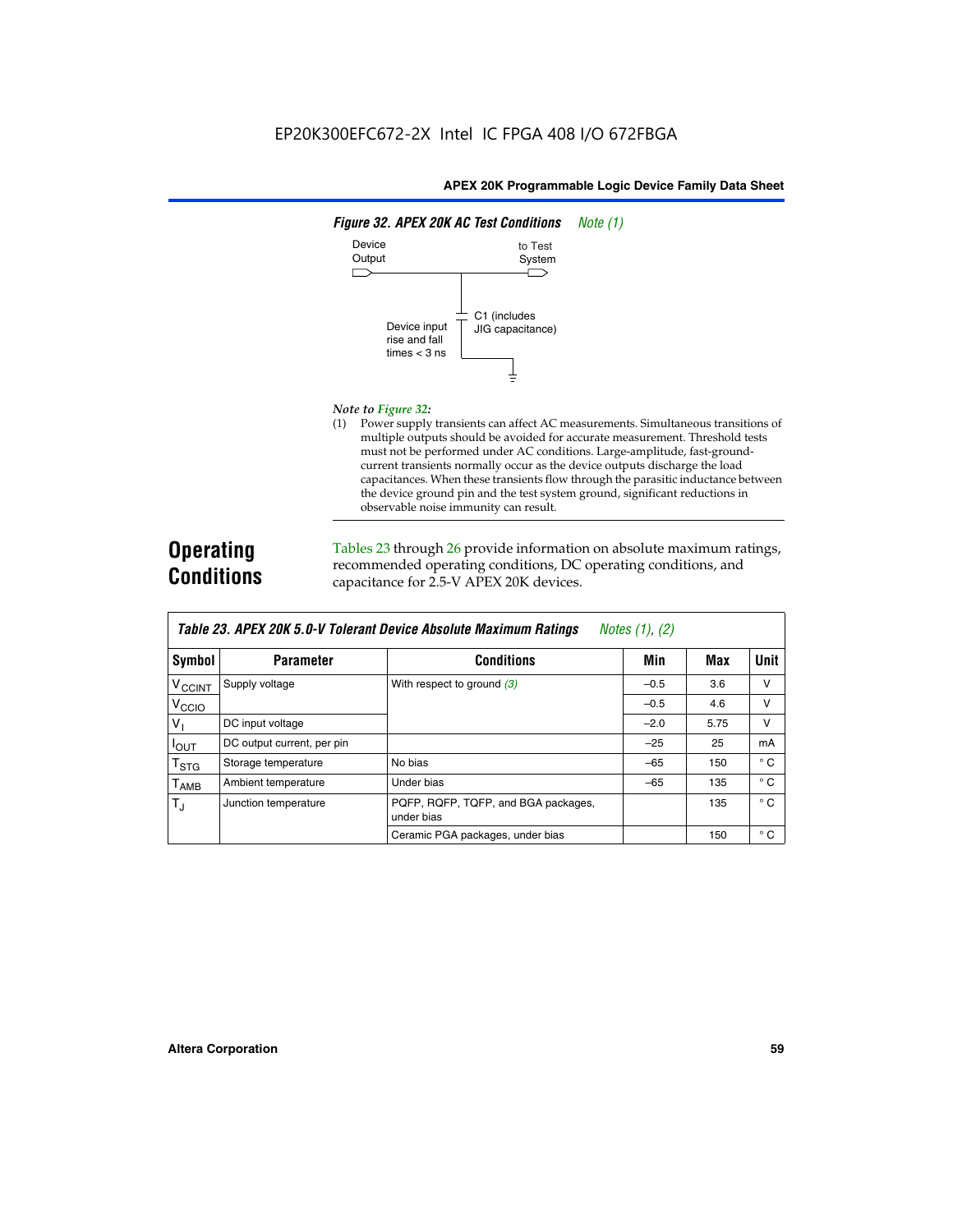# EP20K300EFC672-2X Intel IC FPGA 408 I/O 672FBGA

# **APEX 20K Programmable Logic Device Family Data Sheet**

|                          | Table 24. APEX 20K 5.0-V Tolerant Device Recommended Operating Conditions<br>Note $(2)$ |                    |                  |                   |              |  |
|--------------------------|-----------------------------------------------------------------------------------------|--------------------|------------------|-------------------|--------------|--|
| Symbol                   | <b>Parameter</b>                                                                        | <b>Conditions</b>  | Min              | Max               | <b>Unit</b>  |  |
| <b>V<sub>CCINT</sub></b> | Supply voltage for internal logic<br>and input buffers                                  | $(4)$ , $(5)$      | 2.375<br>(2.375) | 2.625<br>(2.625)  | $\vee$       |  |
| V <sub>CCIO</sub>        | Supply voltage for output buffers,<br>3.3-V operation                                   | (4), (5)           | 3.00(3.00)       | 3.60(3.60)        | $\vee$       |  |
|                          | Supply voltage for output buffers,<br>2.5-V operation                                   | (4), (5)           | 2.375<br>(2.375) | 2.625<br>(2.625)  | $\vee$       |  |
| $V_1$                    | Input voltage                                                                           | (3), (6)           | $-0.5$           | 5.75              | $\vee$       |  |
| $V_{\rm O}$              | Output voltage                                                                          |                    | $\Omega$         | V <sub>CCIO</sub> | $\vee$       |  |
| $T_{\rm J}$              | Junction temperature                                                                    | For commercial use | $\Omega$         | 85                | $^{\circ}$ C |  |
|                          |                                                                                         | For industrial use | $-40$            | 100               | $^{\circ}$ C |  |
| $t_{R}$                  | Input rise time                                                                         |                    |                  | 40                | ns           |  |
| $t_{\mathsf{F}}$         | Input fall time                                                                         |                    |                  | 40                | ns           |  |

|                 | Table 25. APEX 20K 5.0-V Tolerant Device DC Operating Conditions (Part 1 of 2) Notes (2), (7), (8) |                                                                                       |                                          |     |                                          |              |  |
|-----------------|----------------------------------------------------------------------------------------------------|---------------------------------------------------------------------------------------|------------------------------------------|-----|------------------------------------------|--------------|--|
| Symbol          | <b>Parameter</b>                                                                                   | <b>Conditions</b>                                                                     | Min                                      | Typ | Max                                      | Unit         |  |
| $V_{\text{IH}}$ | High-level input voltage                                                                           |                                                                                       | 1.7, $0.5 \times V_{\text{CCIO}}$<br>(9) |     | 5.75                                     | $\vee$       |  |
| $V_{IL}$        | Low-level input voltage                                                                            |                                                                                       | $-0.5$                                   |     | 0.8, $0.3 \times V_{\text{CCIO}}$<br>(9) | $\vee$       |  |
| V <sub>OH</sub> | 3.3-V high-level TTL output<br>voltage                                                             | $I_{OH} = -8$ mA DC,<br>$V_{\text{CCIO}} = 3.00 \text{ V} (10)$                       | 2.4                                      |     |                                          | $\vee$       |  |
|                 | 3.3-V high-level CMOS output<br>voltage                                                            | $I_{\text{OH}} = -0.1 \text{ mA DC},$<br>$V_{\text{CCIO}} = 3.00 \text{ V} (10)$      | $V_{CClO}$ – 0.2                         |     |                                          | $\vee$       |  |
|                 | 3.3-V high-level PCI output voltage                                                                | $I_{OH} = -0.5$ mA DC,<br>$V_{\text{CCIO}} = 3.00 \text{ to } 3.60 \text{ V}$<br>(10) | $0.9 \times V_{\text{CCIO}}$             |     |                                          | $\vee$       |  |
|                 | 2.5-V high-level output voltage                                                                    | $I_{\text{OH}} = -0.1 \text{ mA DC},$<br>$V_{\text{CCIO}} = 2.30 \text{ V} (10)$      | 2.1                                      |     |                                          | $\mathsf{V}$ |  |
|                 |                                                                                                    | $I_{\cap H}$ = -1 mA DC,<br>$V_{\text{CCIO}} = 2.30 V (10)$                           | 2.0                                      |     |                                          | $\vee$       |  |
|                 |                                                                                                    | $I_{OH} = -2$ mA DC,<br>$V_{\text{CCIO}} = 2.30 V (10)$                               | 1.7                                      |     |                                          | v            |  |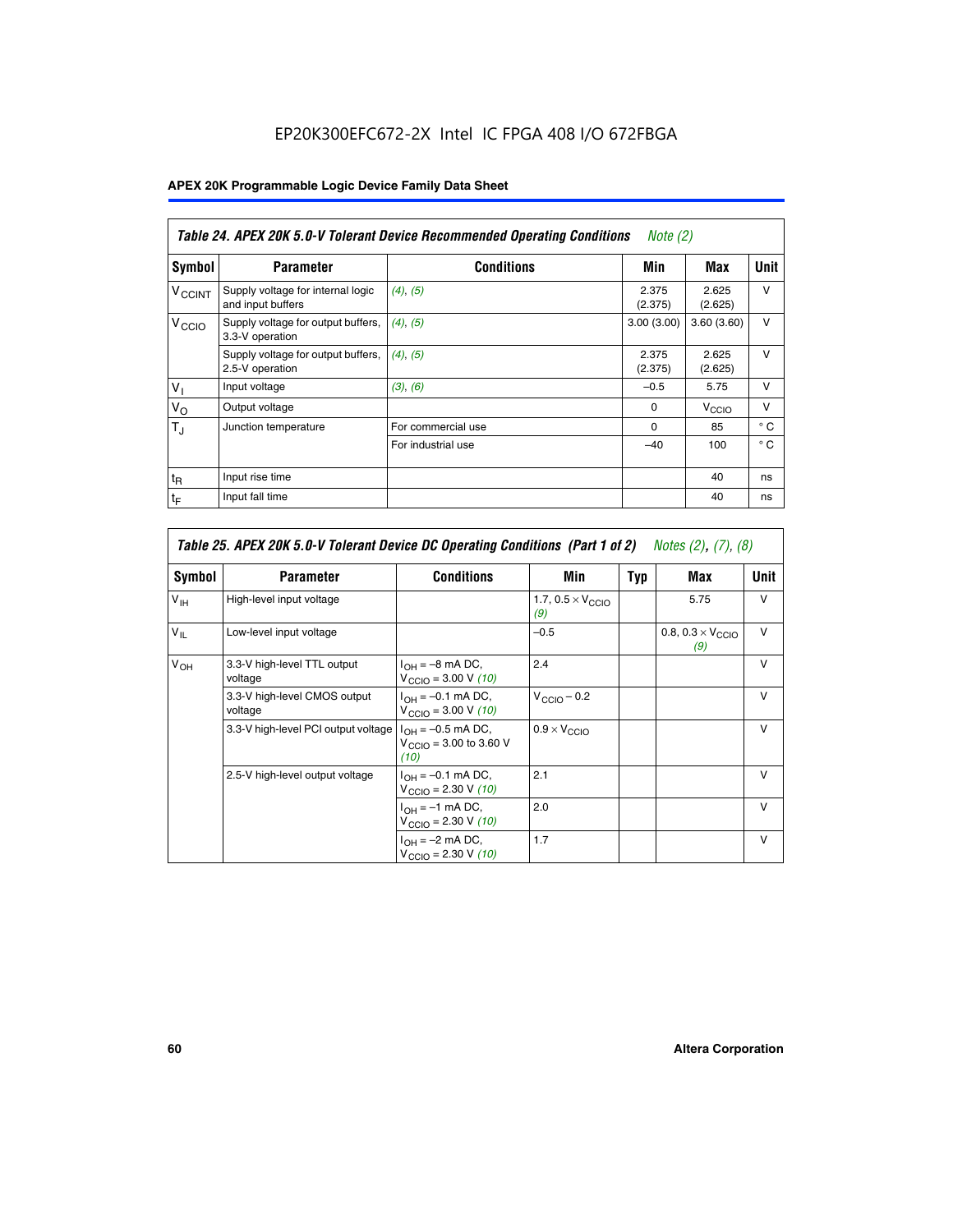|                   | Table 25. APEX 20K 5.0-V Tolerant Device DC Operating Conditions (Part 2 of 2) Notes (2), (7), (8) |                                                                                    |       |     |                              |        |  |
|-------------------|----------------------------------------------------------------------------------------------------|------------------------------------------------------------------------------------|-------|-----|------------------------------|--------|--|
| Symbol            | <b>Parameter</b>                                                                                   | <b>Conditions</b>                                                                  | Min   | Typ | Max                          | Unit   |  |
| $V_{OL}$          | 3.3-V low-level TTL output voltage                                                                 | $I_{\Omega}$ = 12 mA DC,<br>$V_{\text{CCIO}} = 3.00 V (11)$                        |       |     | 0.45                         | $\vee$ |  |
|                   | 3.3-V low-level CMOS output<br>voltage                                                             | $I_{\Omega I} = 0.1$ mA DC,<br>$V_{\text{CCIO}} = 3.00 V (11)$                     |       |     | 0.2                          | $\vee$ |  |
|                   | 3.3-V low-level PCI output voltage                                                                 | $I_{\Omega}$ = 1.5 mA DC,<br>$V_{CClO}$ = 3.00 to 3.60 V<br>(11)                   |       |     | $0.1 \times V_{\text{CCLO}}$ | $\vee$ |  |
|                   | 2.5-V low-level output voltage                                                                     | $I_{\Omega I} = 0.1$ mA DC,<br>$V_{\text{CCIO}} = 2.30 V (11)$                     |       |     | 0.2                          | $\vee$ |  |
|                   |                                                                                                    | $I_{\Omega}$ = 1 mA DC,<br>$V_{\text{CCIO}} = 2.30 V (11)$                         |       |     | 0.4                          | $\vee$ |  |
|                   |                                                                                                    | $I_{\Omega}$ = 2 mA DC,<br>$V_{\text{CCIO}} = 2.30 V (11)$                         |       |     | 0.7                          | $\vee$ |  |
| Τ,                | Input pin leakage current                                                                          | $V_1 = 5.75$ to $-0.5$ V                                                           | $-10$ |     | 10                           | μA     |  |
| $I_{OZ}$          | Tri-stated I/O pin leakage current                                                                 | $V_{\Omega}$ = 5.75 to -0.5 V                                                      | $-10$ |     | 10                           | μA     |  |
| $I_{CC0}$         | $V_{CC}$ supply current (standby)<br>(All ESBs in power-down mode)                                 | $V_1$ = ground, no load, no<br>toggling inputs, -1 speed<br>grade $(12)$           |       | 10  |                              | mA     |  |
|                   |                                                                                                    | $V_1$ = ground, no load, no<br>toggling inputs,<br>$-2$ , $-3$ speed grades $(12)$ |       | 5   |                              | mA     |  |
| R <sub>CONF</sub> | Value of I/O pin pull-up resistor                                                                  | $V_{\text{CCIO}} = 3.0 V (13)$                                                     | 20    |     | 50                           | W      |  |
|                   | before and during configuration                                                                    | $V_{\text{CCIO}} = 2.375 \text{ V} (13)$                                           | 30    |     | 80                           | W      |  |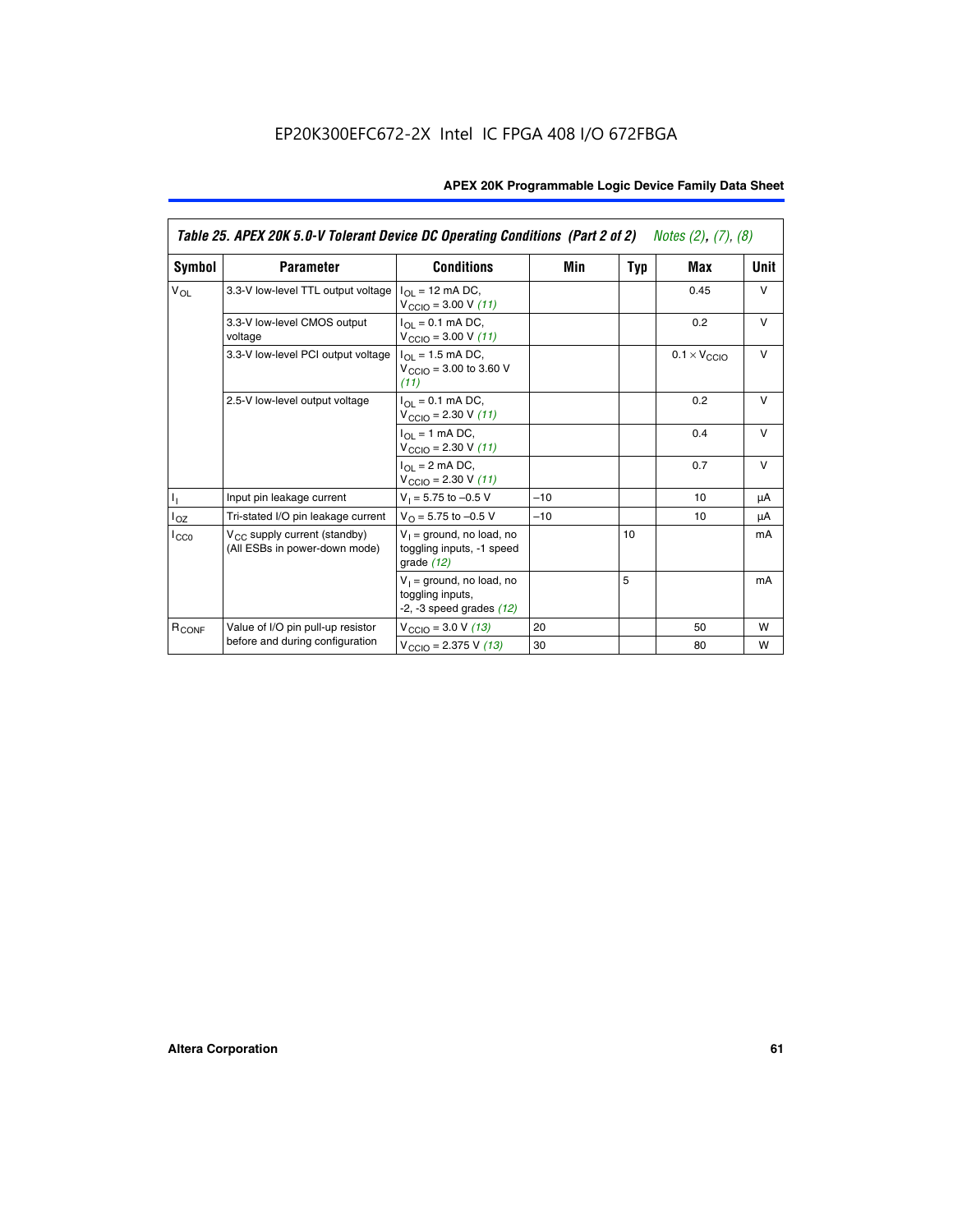|                    | Table 26. APEX 20K 5.0-V Tolerant Device Capacitance<br>Notes (2), (14) |                               |     |     |      |  |
|--------------------|-------------------------------------------------------------------------|-------------------------------|-----|-----|------|--|
| Symbol             | <b>Parameter</b>                                                        | <b>Conditions</b>             | Min | Max | Unit |  |
| $C_{IN}$           | Input capacitance                                                       | $V_{IN} = 0 V$ , f = 1.0 MHz  |     | 8   | pF   |  |
| C <sub>INCLK</sub> | Input capacitance on dedicated<br>clock pin                             | $V_{IN} = 0 V$ , f = 1.0 MHz  |     | 12  | pF   |  |
| $C_{OUT}$          | Output capacitance                                                      | $V_{OUIT} = 0 V, f = 1.0 MHz$ |     | 8   | pF   |  |

#### *Notes to Tables 23 through 26:*

- (1) See the *Operating Requirements for Altera Devices Data Sheet*.
- (2) All APEX 20K devices are 5.0-V tolerant.
- (3) Minimum DC input is –0.5 V. During transitions, the inputs may undershoot to –2.0 V or overshoot to 5.75 V for input currents less than 100 mA and periods shorter than 20 ns.
- (4) Numbers in parentheses are for industrial-temperature-range devices.
- (5) Maximum  $V_{CC}$  rise time is 100 ms, and  $V_{CC}$  must rise monotonically.<br>(6) All pins, including dedicated inputs, clock I/O, and JTAG pins, may b
- All pins, including dedicated inputs, clock I/O, and JTAG pins, may be driven before  $V_{\text{CCINT}}$  and  $V_{\text{CCIO}}$  are powered.
- (7) Typical values are for  $T_A = 25^\circ$  C, V<sub>CCINT</sub> = 2.5 V, and V<sub>CCIO</sub> = 2.5 or 3.3 V.<br>(8) These values are specified in the APEX 20K device recommended operat
- These values are specified in the APEX 20K device recommended operating conditions, shown in Table 26 on page 62.
- (9) The APEX 20K input buffers are compatible with 2.5-V and 3.3-V (LVTTL and LVCMOS) signals. Additionally, the input buffers are 3.3-V PCI compliant when  $V_{\text{CCIO}}$  and  $V_{\text{CCINI}}$  meet the relationship shown in Figure 33 on page 68.
- (10) The  $I<sub>OH</sub>$  parameter refers to high-level TTL, PCI or CMOS output current.
- (11) The I<sub>OL</sub> parameter refers to low-level TTL, PCI, or CMOS output current. This parameter applies to open-drain pins as well as output pins.
- (12) This value is specified for normal device operation. The value may vary during power-up.
- (13) Pin pull-up resistance values will be lower if an external source drives the pin higher than  $V_{\text{CCIO}}$ .
- (14) Capacitance is sample-tested only.

Tables 27 through 30 provide information on absolute maximum ratings, recommended operating conditions, DC operating conditions, and capacitance for 1.8-V APEX 20KE devices.

|                             | Table 27. APEX 20KE Device Absolute Maximum Ratings<br>Note (1) |                                                   |        |     |              |  |  |
|-----------------------------|-----------------------------------------------------------------|---------------------------------------------------|--------|-----|--------------|--|--|
| Symbol                      | <b>Parameter</b>                                                | <b>Conditions</b>                                 | Min    | Max | Unit         |  |  |
| $V_{\text{CCINT}}$          | Supply voltage                                                  | With respect to ground (2)                        | $-0.5$ | 2.5 | v            |  |  |
| V <sub>CCIO</sub>           |                                                                 |                                                   | $-0.5$ | 4.6 | v            |  |  |
| $V_{1}$                     | DC input voltage                                                |                                                   | $-0.5$ | 4.6 | $\vee$       |  |  |
| $I_{OUT}$                   | DC output current, per pin                                      |                                                   | $-25$  | 25  | mA           |  |  |
| $\mathsf{T}_{\texttt{STG}}$ | Storage temperature                                             | No bias                                           | $-65$  | 150 | $^{\circ}$ C |  |  |
| Т <sub>АМВ</sub>            | Ambient temperature                                             | Under bias                                        | $-65$  | 135 | $^{\circ}$ C |  |  |
| $\mathsf{T}_{\text{d}}$     | Junction temperature                                            | PQFP, RQFP, TQFP, and BGA packages,<br>under bias |        | 135 | $^{\circ}$ C |  |  |
|                             |                                                                 | Ceramic PGA packages, under bias                  |        | 150 | $^{\circ}$ C |  |  |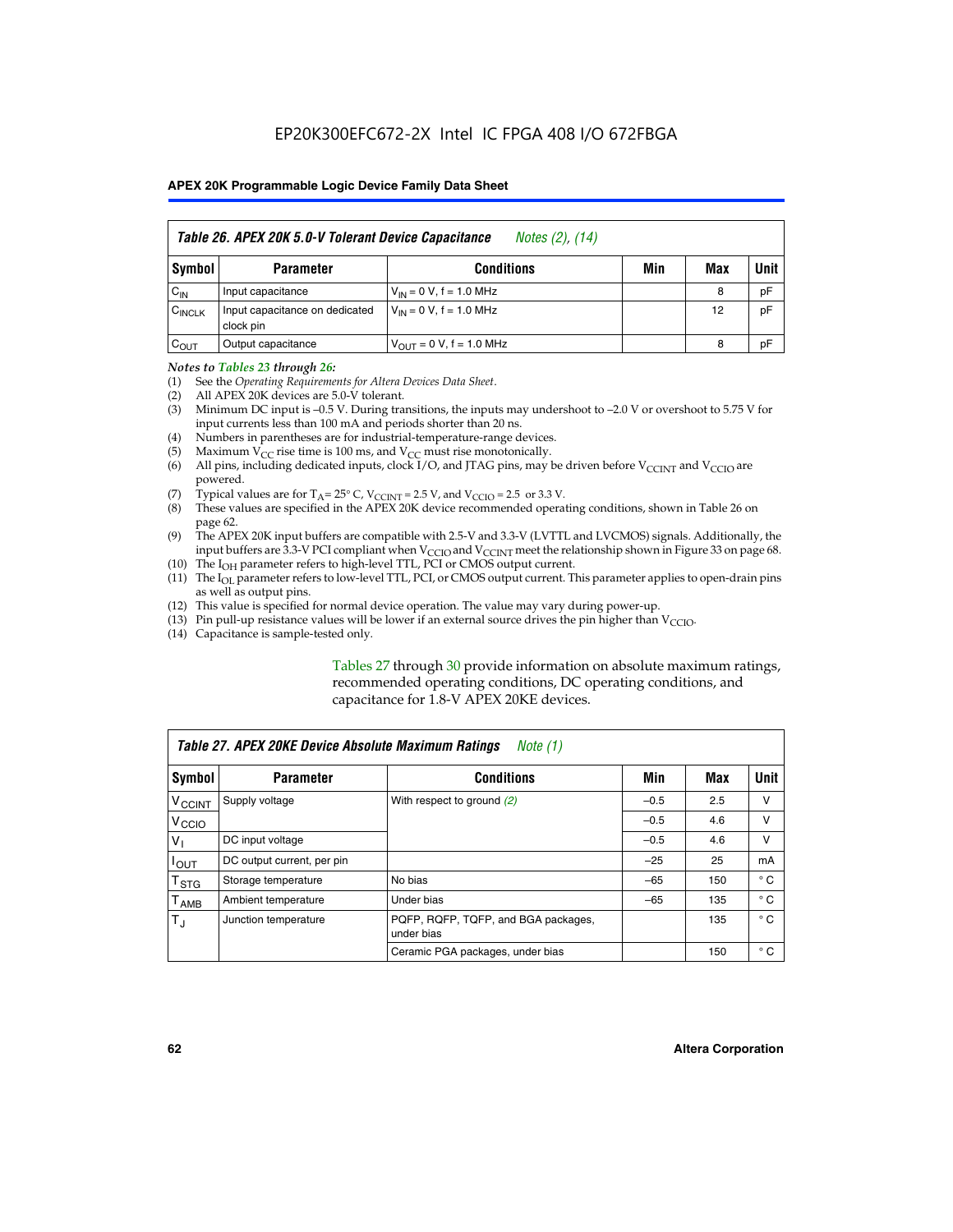|                             | <b>Table 28. APEX 20KE Device Recommended Operating Conditions</b> |                    |                  |                   |              |  |  |
|-----------------------------|--------------------------------------------------------------------|--------------------|------------------|-------------------|--------------|--|--|
| <b>Symbol</b>               | <b>Parameter</b>                                                   | <b>Conditions</b>  | Min              | Max               | <b>Unit</b>  |  |  |
| <b>V<sub>CCINT</sub></b>    | Supply voltage for internal logic and<br>input buffers             | (3), (4)           | 1.71(1.71)       | 1.89(1.89)        | $\vee$       |  |  |
| V <sub>CCIO</sub>           | Supply voltage for output buffers, 3.3-V<br>operation              | (3), (4)           | 3.00(3.00)       | 3.60(3.60)        | $\vee$       |  |  |
|                             | Supply voltage for output buffers, 2.5-V<br>operation              | (3), (4)           | 2.375<br>(2.375) | 2.625<br>(2.625)  | $\vee$       |  |  |
|                             | Supply voltage for output buffers, 1.8-V<br>operation              | (3), (4)           | 1.71(1.71)       | 1.89(1.89)        | $\vee$       |  |  |
| $V_1$                       | Input voltage                                                      | (5), (6)           | $-0.5$           | 4.0               | $\vee$       |  |  |
| $V_{\rm O}$                 | Output voltage                                                     |                    | $\Omega$         | V <sub>CCIO</sub> | v            |  |  |
| $T_{\rm J}$                 | Junction temperature                                               | For commercial use | $\Omega$         | 85                | $^{\circ}$ C |  |  |
|                             |                                                                    | For industrial use | $-40$            | 100               | $^{\circ}$ C |  |  |
| $t_{R}$                     | Input rise time                                                    |                    |                  | 40                | ns           |  |  |
| $\mathfrak{t}_{\mathsf{F}}$ | Input fall time                                                    |                    |                  | 40                | ns           |  |  |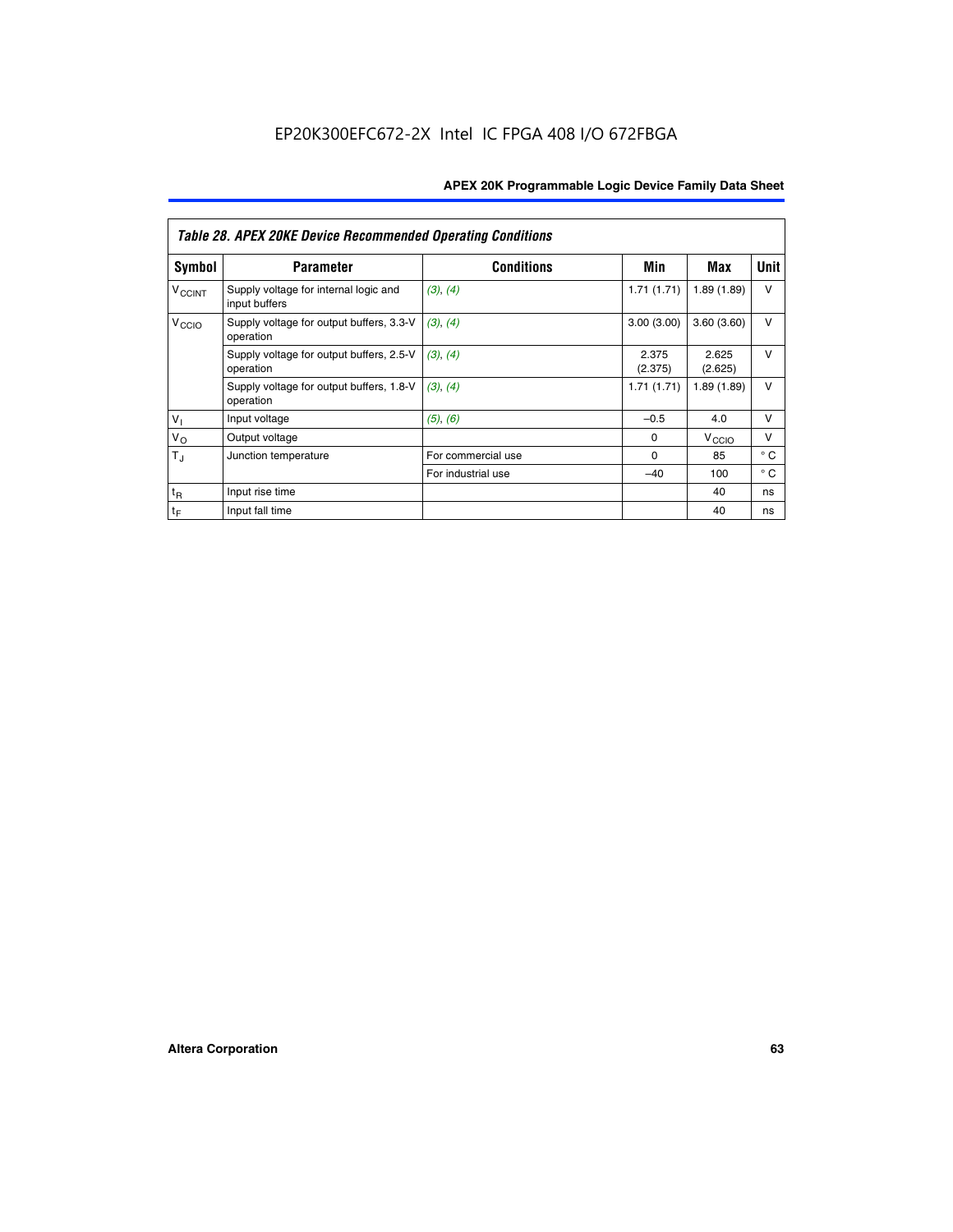# EP20K300EFC672-2X Intel IC FPGA 408 I/O 672FBGA

# **APEX 20K Programmable Logic Device Family Data Sheet**

| Symbol            | <b>Parameter</b>                                                          | <b>Conditions</b>                                                                        | Min                                       | <b>Typ</b> | Max                                       | Unit      |
|-------------------|---------------------------------------------------------------------------|------------------------------------------------------------------------------------------|-------------------------------------------|------------|-------------------------------------------|-----------|
| $V_{\text{IH}}$   | High-level LVTTL, CMOS, or 3.3-V<br>PCI input voltage                     |                                                                                          | 1.7, $0.5 \times V_{\text{CCIO}}$<br>(10) |            | 4.1                                       | V         |
| $V_{IL}$          | Low-level LVTTL, CMOS, or 3.3-V<br>PCI input voltage                      |                                                                                          | $-0.5$                                    |            | 0.8, $0.3 \times V_{\text{CCIO}}$<br>(10) | $\vee$    |
| $V_{OH}$          | 3.3-V high-level LVTTL output<br>voltage                                  | $I_{OH} = -12$ mA DC,<br>$V_{\text{CCIO}} = 3.00 V (11)$                                 | 2.4                                       |            |                                           | v         |
|                   | 3.3-V high-level LVCMOS output<br>voltage                                 | $I_{OH} = -0.1$ mA DC,<br>$V_{\text{CCIO}} = 3.00 V (11)$                                | $V_{\text{CGIO}} - 0.2$                   |            |                                           | v         |
|                   | 3.3-V high-level PCI output voltage $I_{OH} = -0.5$ mA DC,                | $V_{\text{CGIO}} = 3.00$ to 3.60 V<br>(11)                                               | $0.9 \times V_{\text{CCIO}}$              |            |                                           | $\vee$    |
|                   | 2.5-V high-level output voltage                                           | $I_{OH} = -0.1$ mA DC,<br>$V_{\text{CCIO}} = 2.30 V (11)$                                | 2.1                                       |            |                                           | v         |
|                   |                                                                           | $I_{OH} = -1$ mA DC,<br>$V_{\text{CCIO}} = 2.30 V (11)$                                  | 2.0                                       |            |                                           | $\vee$    |
|                   |                                                                           | $I_{OH} = -2$ mA DC,<br>$V_{\text{CCIO}}$ = 2.30 V (11)                                  | 1.7                                       |            |                                           | v         |
| $V_{OL}$          | 3.3-V low-level LVTTL output<br>voltage                                   | $I_{OL}$ = 12 mA DC,<br>$V_{\text{CCIO}} = 3.00 V (12)$                                  |                                           |            | 0.4                                       | v         |
|                   | 3.3-V low-level LVCMOS output<br>voltage                                  | $I_{\Omega} = 0.1$ mA DC,<br>$V_{\text{CCIO}} = 3.00 V (12)$                             |                                           |            | 0.2                                       | $\vee$    |
|                   | 3.3-V low-level PCI output voltage                                        | $I_{\Omega}$ = 1.5 mA DC,<br>$V_{\text{CGIQ}} = 3.00 \text{ to } 3.60 \text{ V}$<br>(12) |                                           |            | $0.1 \times V_{\text{CCIO}}$              | V         |
|                   | 2.5-V low-level output voltage                                            | $I_{OL} = 0.1$ mA DC,<br>$V_{\text{CCIO}}$ = 2.30 V (12)                                 |                                           |            | 0.2                                       | v         |
|                   |                                                                           | $I_{\Omega}$ = 1 mA DC,<br>$V_{\text{CCIO}} = 2.30 V (12)$                               |                                           |            | 0.4                                       | v         |
|                   |                                                                           | $I_{\Omega} = 2 \text{ mA DC},$<br>$V_{\text{CCIO}} = 2.30 V (12)$                       |                                           |            | 0.7                                       | v         |
| Ъ.                | Input pin leakage current                                                 | $V_1 = 4.1$ to -0.5 V (13)                                                               | $-10$                                     |            | 10                                        | μA        |
| $I_{OZ}$          | Tri-stated I/O pin leakage current                                        | $V_{\Omega}$ = 4.1 to -0.5 V (13)                                                        | $-10$                                     |            | 10                                        | μA        |
| ICCO              | V <sub>CC</sub> supply current (standby)<br>(All ESBs in power-down mode) | $V_1$ = ground, no load, no<br>toggling inputs, -1 speed<br>grade                        |                                           | 10         |                                           | mA        |
|                   |                                                                           | $V_1$ = ground, no load, no<br>toggling inputs,<br>-2, -3 speed grades                   |                                           | 5          |                                           | mA        |
| R <sub>CONF</sub> | Value of I/O pin pull-up resistor                                         | $V_{\text{CCIO}} = 3.0 V (14)$                                                           | 20                                        |            | 50                                        | $k\Omega$ |
|                   | before and during configuration                                           | $V_{\text{CCIO}} = 2.375 V (14)$                                                         | 30                                        |            | 80                                        | kΩ        |
|                   |                                                                           | $V_{\text{CCIO}} = 1.71 V (14)$                                                          | 60                                        |            | 150                                       | $k\Omega$ |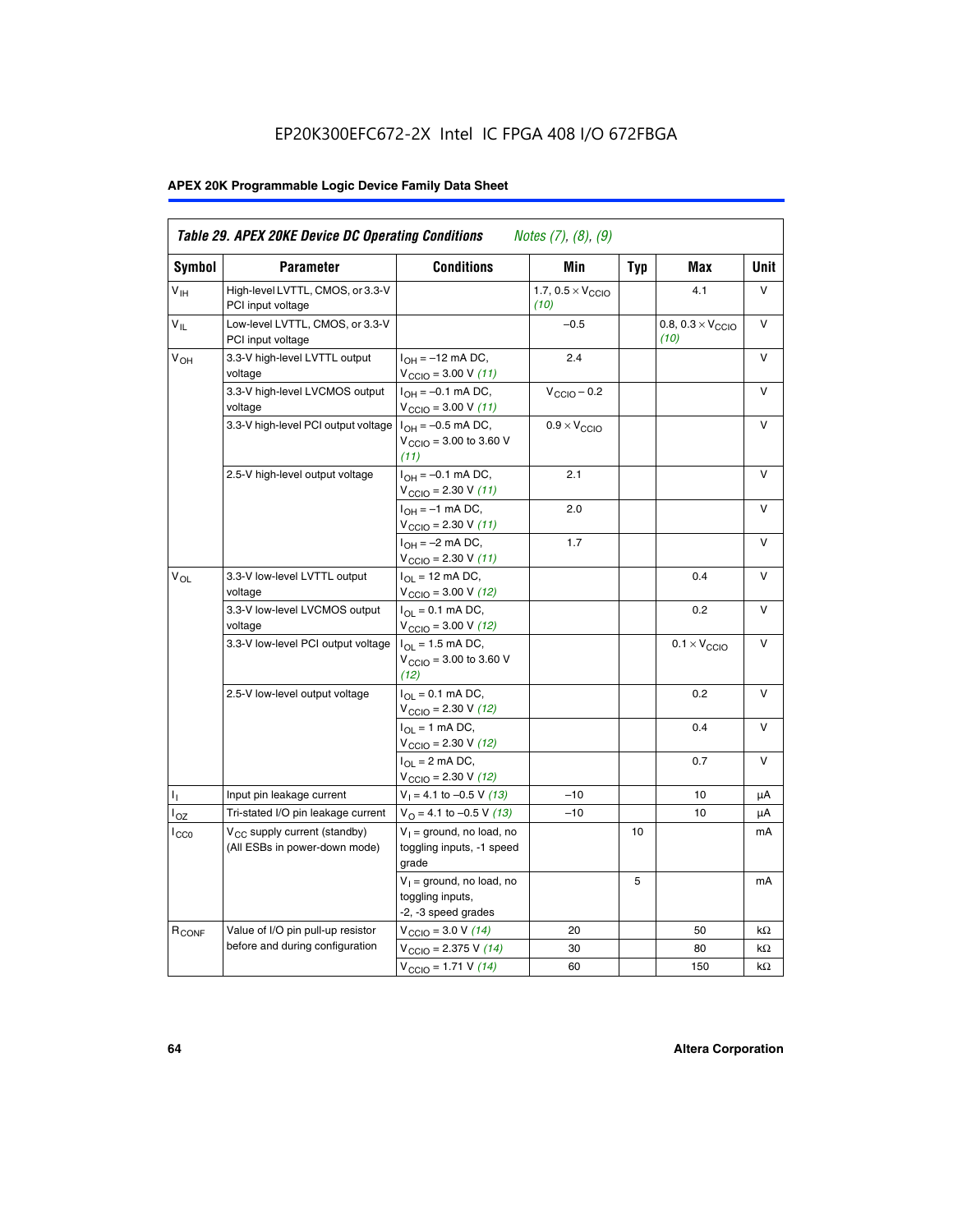**1 For DC Operating Specifications on APEX 20KE I/O standards,** please refer to *Application Note 117 (Using Selectable I/O Standards in Altera Devices).*

| Table 30. APEX 20KE Device Capacitance<br><i>Note</i> (15) |                                             |                                |     |     |      |  |
|------------------------------------------------------------|---------------------------------------------|--------------------------------|-----|-----|------|--|
| Symbol                                                     | <b>Parameter</b>                            | <b>Conditions</b>              | Min | Max | Unit |  |
| $C_{IN}$                                                   | Input capacitance                           | $V_{IN} = 0 V$ , f = 1.0 MHz   |     | 8   | рF   |  |
| $C_{\text{INCLK}}$                                         | Input capacitance on<br>dedicated clock pin | $V_{IN} = 0 V$ , f = 1.0 MHz   |     | 12  | pF   |  |
| $C_{\text{OUT}}$                                           | Output capacitance                          | $V_{OUIT} = 0 V$ , f = 1.0 MHz |     | 8   | рF   |  |

#### *Notes to Tables 27 through 30:*

- (1) See the *Operating Requirements for Altera Devices Data Sheet*.
- (2) Minimum DC input is –0.5 V. During transitions, the inputs may undershoot to –2.0 V or overshoot to 5.75 V for input currents less than 100 mA and periods shorter than 20 ns.
- (3) Numbers in parentheses are for industrial-temperature-range devices.
- (4) Maximum  $V_{CC}$  rise time is 100 ms, and  $V_{CC}$  must rise monotonically.<br>(5) Minimum DC input is -0.5 V. During transitions, the inputs may und
- Minimum DC input is  $-0.5$  V. During transitions, the inputs may undershoot to  $-2.0$  V or overshoot to the voltage shown in the following table based on input duty cycle for input currents less than 100 mA. The overshoot is dependent upon duty cycle of the signal. The DC case is equivalent to 100% duty cycle.

| Vin  | Max. Duty Cycle |
|------|-----------------|
| 4.0V | 100% (DC)       |
| 4.1  | 90%             |
| 4.2  | 50%             |
| 4.3  | 30%             |
| . .  |                 |

- 4.4  $17\%$ <br>4.5  $10\%$
- 10%
- (6) All pins, including dedicated inputs, clock, I/O, and JTAG pins, may be driven before  $V_{\text{CCINT}}$  and  $V_{\text{CCIO}}$  are powered.
- (7) Typical values are for  $T_A = 25^\circ$  C, V<sub>CCINT</sub> = 1.8 V, and V<sub>CCIO</sub> = 1.8 V, 2.5 V or 3.3 V.
- (8) These values are specified under the APEX 20KE device recommended operating conditions, shown in Table 24 on page 60.
- (9) Refer to *Application Note 117 (Using Selectable I/O Standards in Altera Devices)* for the V<sub>IH</sub>, V<sub>IL</sub>, V<sub>OH</sub>, V<sub>OL</sub>, and I<sub>I</sub> parameters when VCCIO = 1.8 V.
- (10) The APEX 20KE input buffers are compatible with 1.8-V, 2.5-V and 3.3-V (LVTTL and LVCMOS) signals. Additionally, the input buffers are 3.3-V PCI compliant. Input buffers also meet specifications for GTL+, CTT, AGP, SSTL-2, SSTL-3, and HSTL.
- (11) The  $I_{OH}$  parameter refers to high-level TTL, PCI, or CMOS output current.
- (12) The I<sub>OL</sub> parameter refers to low-level TTL, PCI, or CMOS output current. This parameter applies to open-drain pins as well as output pins.
- (13) This value is specified for normal device operation. The value may vary during power-up.
- (14) Pin pull-up resistance values will be lower if an external source drives the pin higher than  $V_{CCIO}$ .
- (15) Capacitance is sample-tested only.

Figure 33 shows the relationship between  $V_{\text{CCIO}}$  and  $V_{\text{CCINT}}$  for 3.3-V PCI compliance on APEX 20K devices.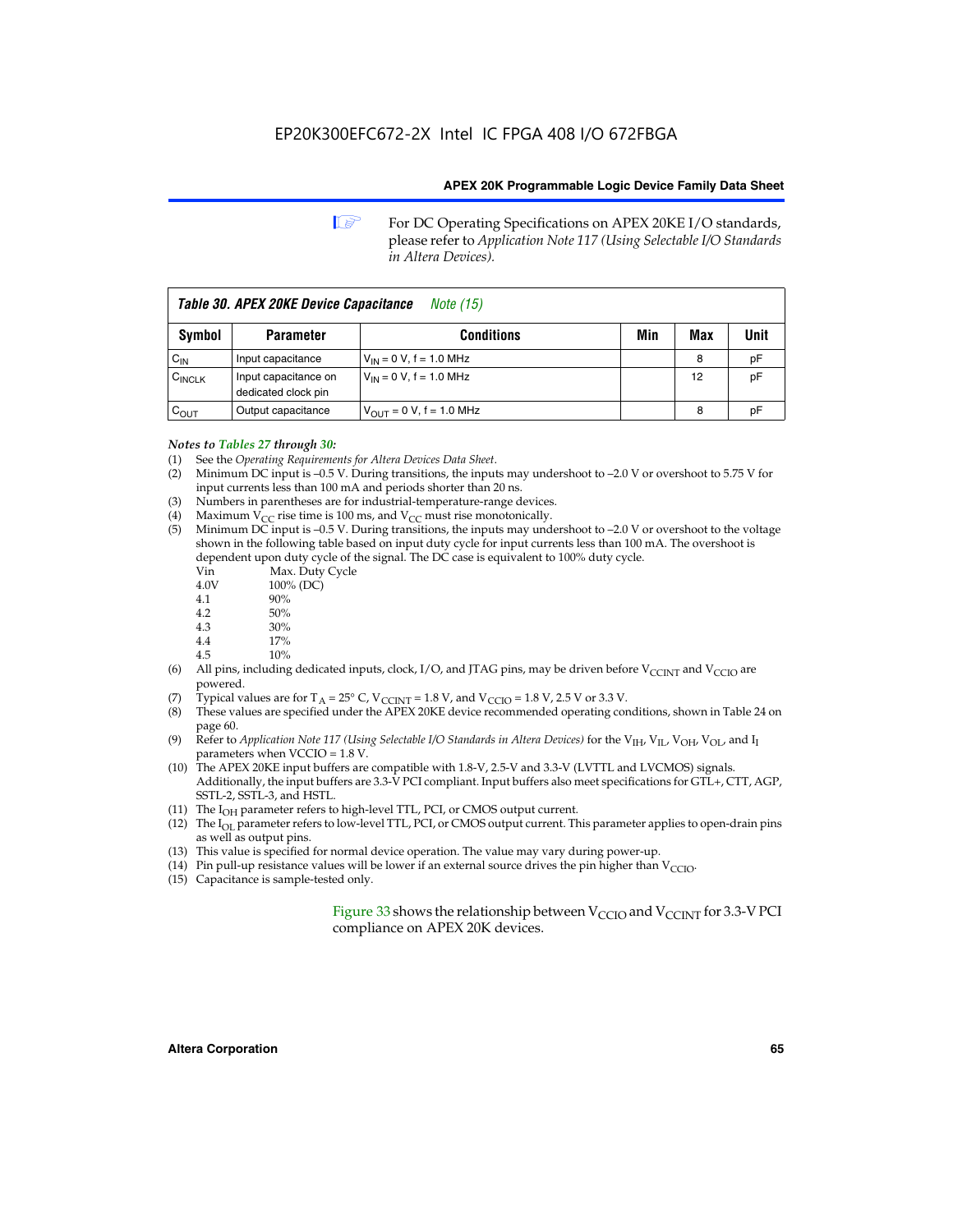

Figure 34 shows the typical output drive characteristics of APEX 20K devices with 3.3-V and 2.5-V V<sub>CCIO</sub>. The output driver is compatible with the 3.3-V *PCI Local Bus Specification, Revision 2.2* (when VCCIO pins are connected to 3.3 V). 5-V tolerant APEX 20K devices in the -1 speed grade are 5-V PCI compliant over all operating conditions.







**66 Altera Corporation**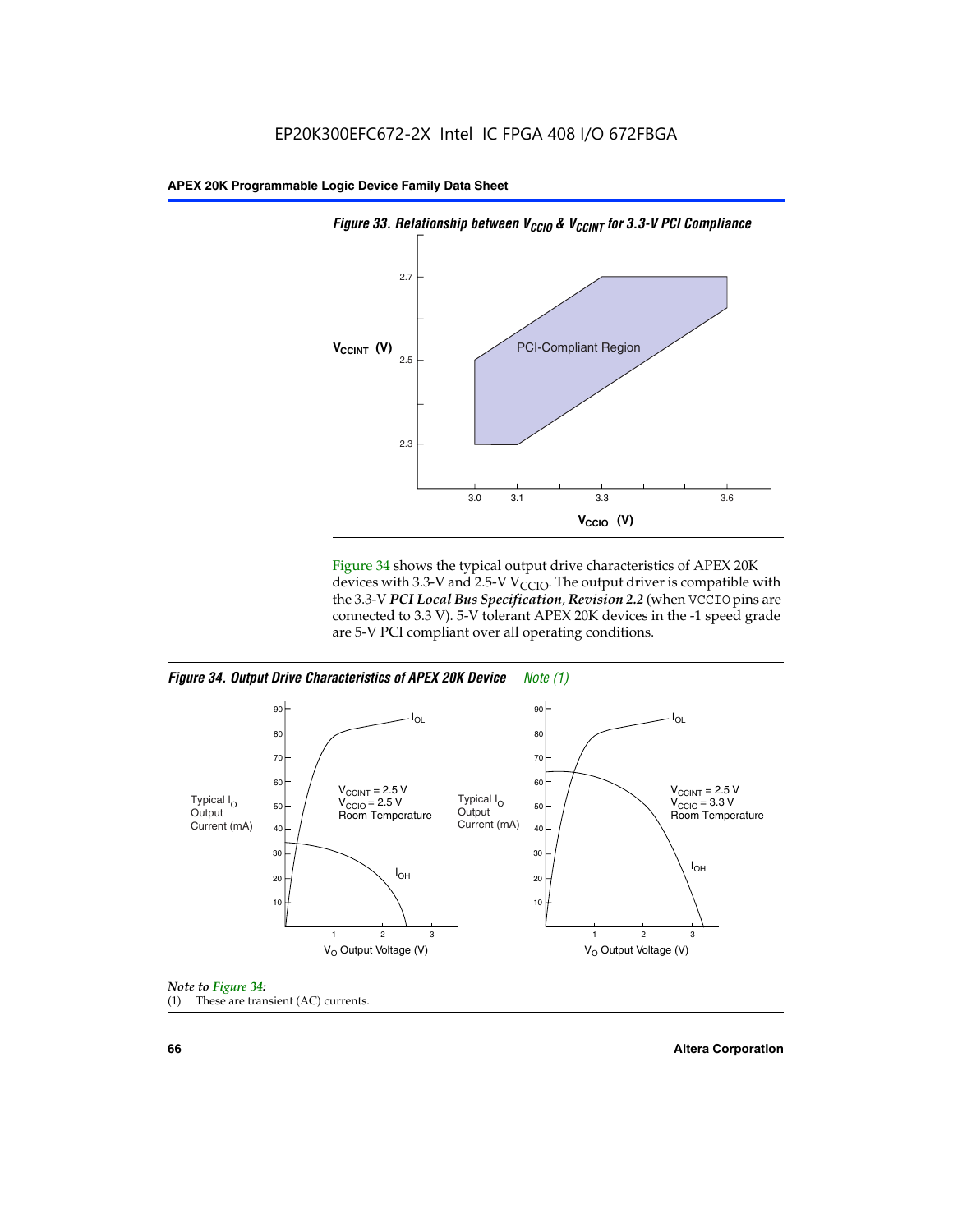

Figure 35 shows the output drive characteristics of APEX 20KE devices.

*Note to Figure 35:* (1) These are transient (AC) currents.

**Timing Model** The high-performance FastTrack and MegaLAB interconnect routing resources ensure predictable performance, accurate simulation, and accurate timing analysis. This predictable performance contrasts with that of FPGAs, which use a segmented connection scheme and therefore have unpredictable performance.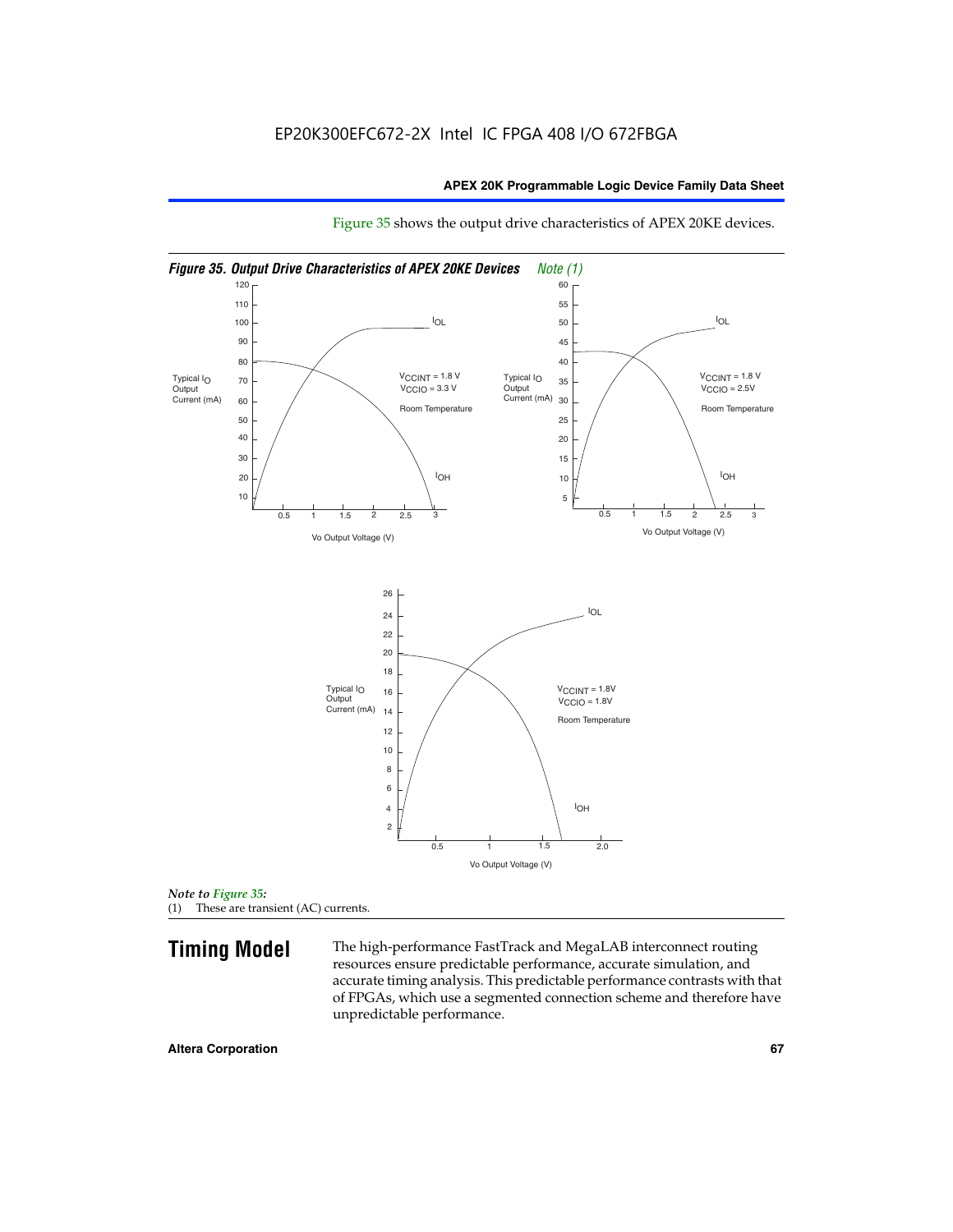All specifications are always representative of worst-case supply voltage and junction temperature conditions. All output-pin-timing specifications are reported for maximum driver strength.

Figure  $36$  shows the  $f_{MAX}$  timing model for APEX 20K devices.



Figure 37 shows the  $f_{MAX}$  timing model for APEX 20KE devices. These parameters can be used to estimate  $f_{MAX}$  for multiple levels of logic. Quartus II software timing analysis should be used for more accurate timing information.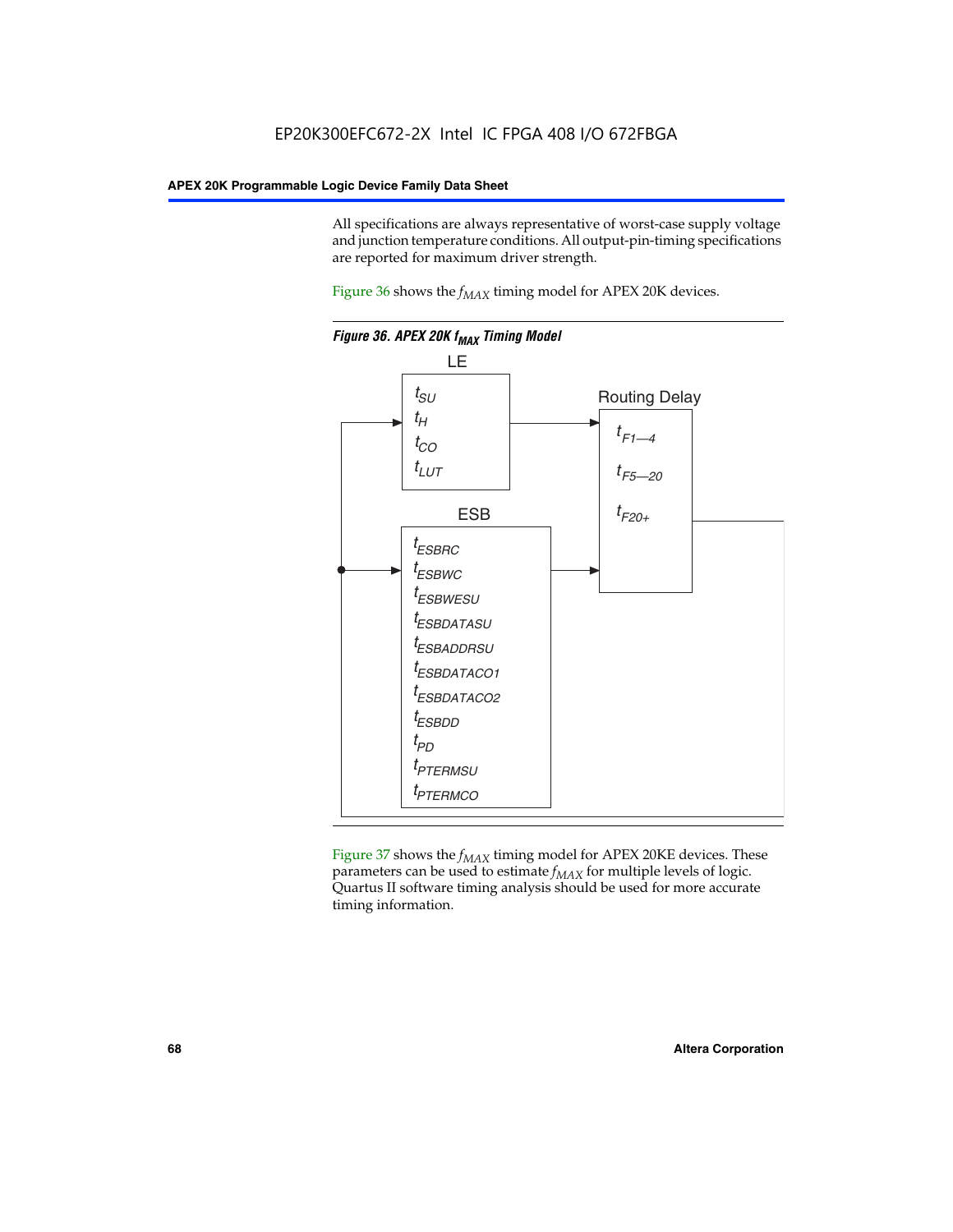

**Figure 37. APEX 20KE f<sub>MAX</sub> Timing Model**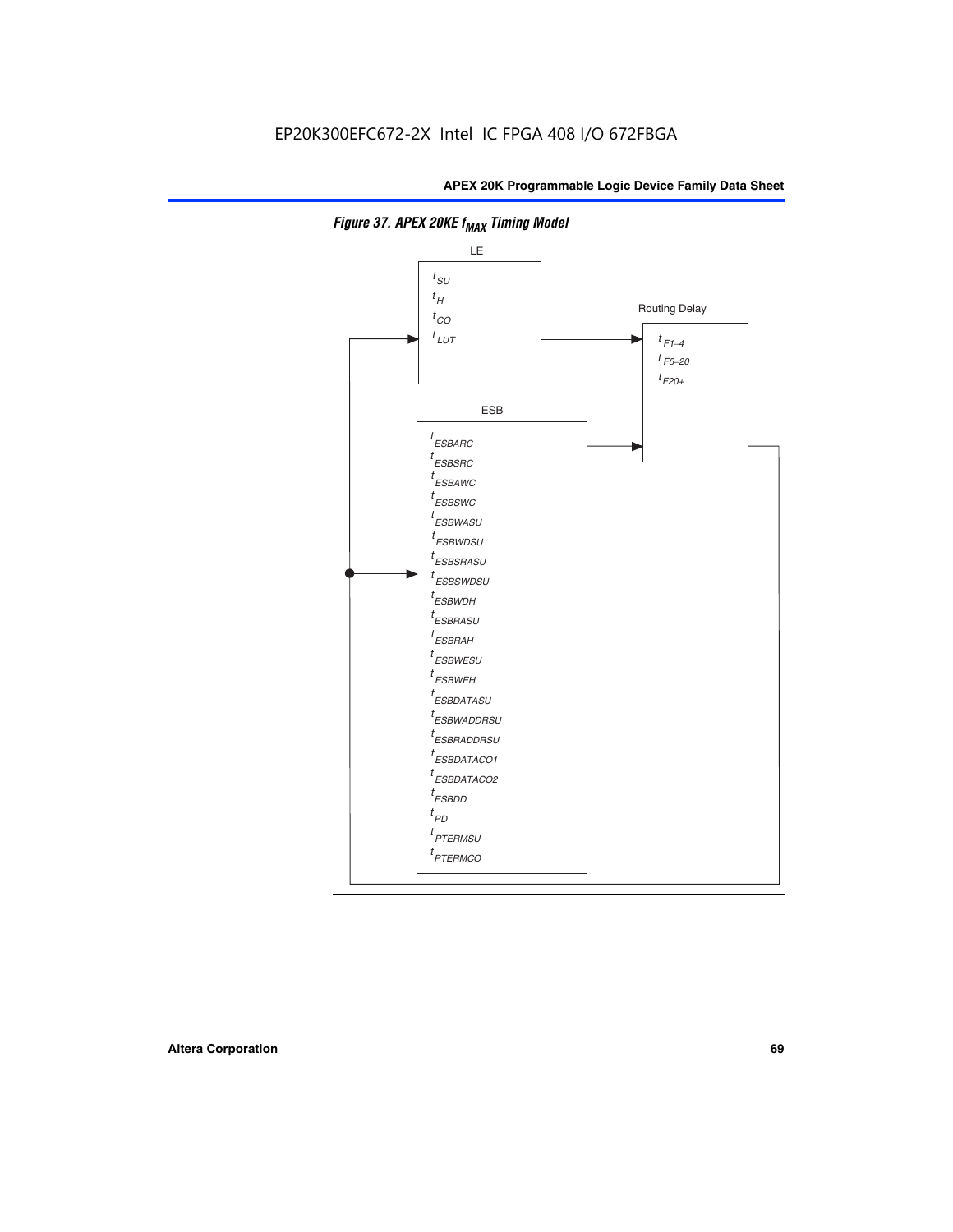Figures 38 and 39 show the asynchronous and synchronous timing waveforms, respectively, for the ESB macroparameters in Table 31.



*Figure 38. ESB Asynchronous Timing Waveforms*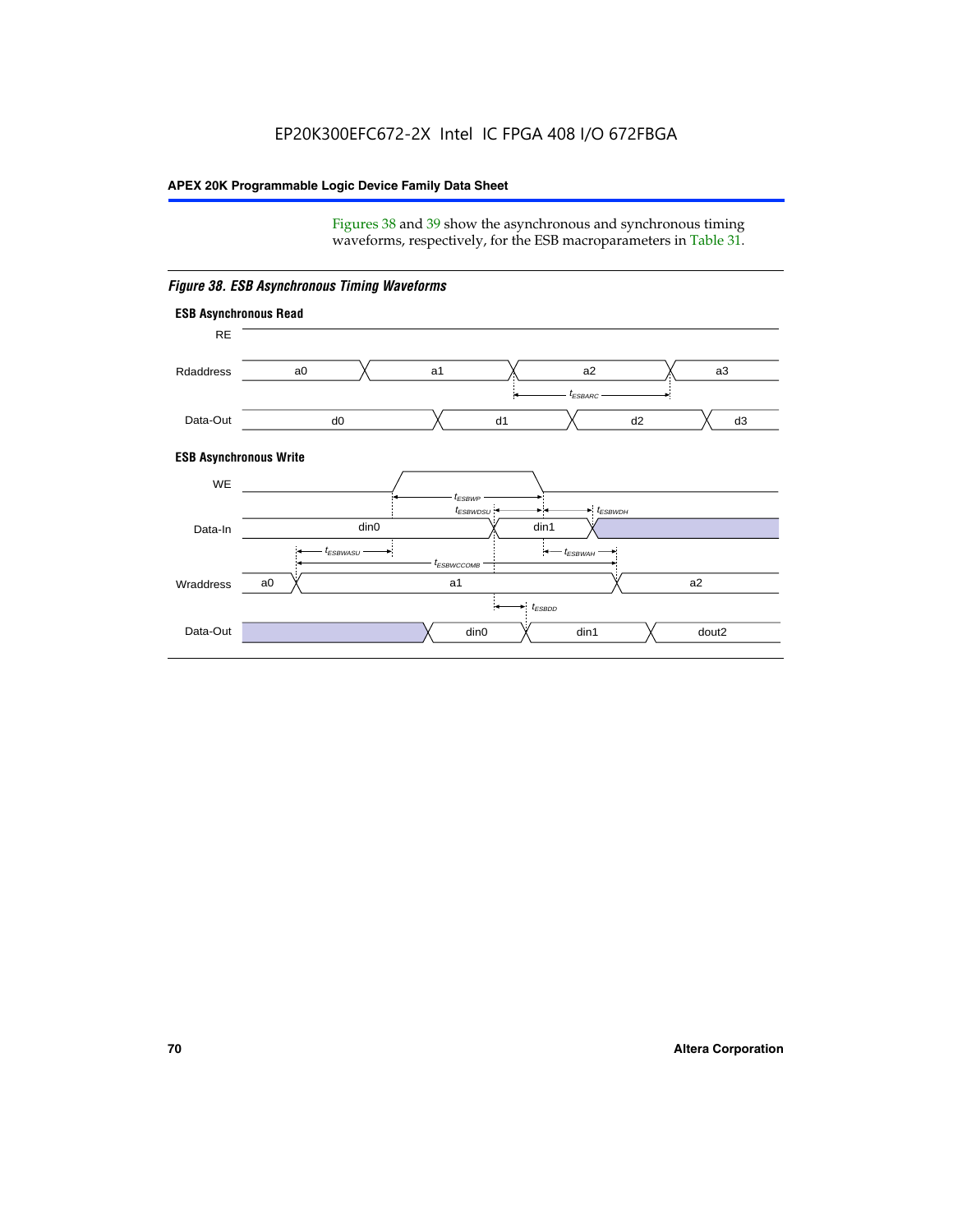# EP20K300EFC672-2X Intel IC FPGA 408 I/O 672FBGA

# **APEX 20K Programmable Logic Device Family Data Sheet**



# *Figure 39. ESB Synchronous Timing Waveforms*

# **ESB Synchronous Write (ESB Output Registers Used)**



Figure 40 shows the timing model for bidirectional I/O pin timing.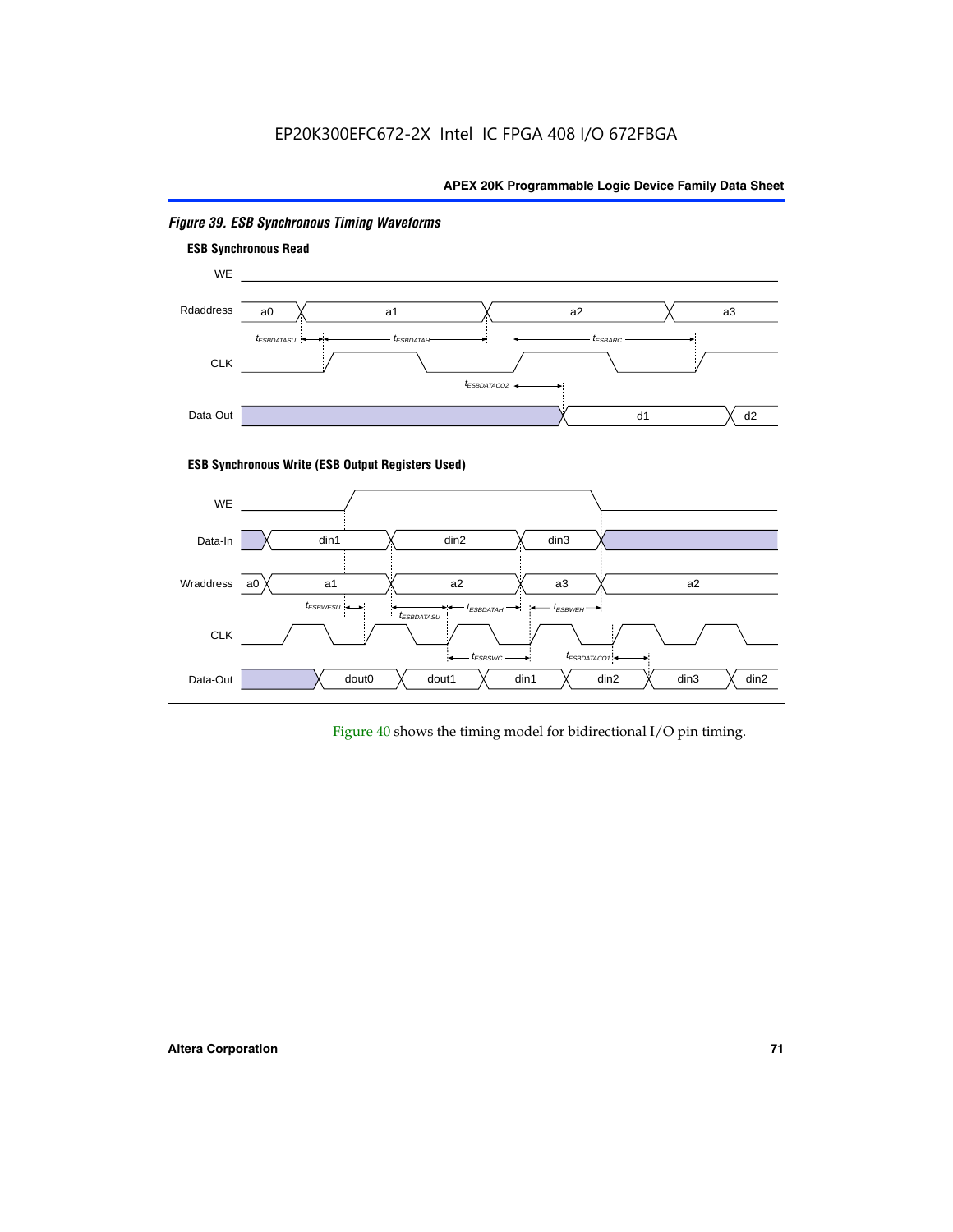

### *Figure 40. Synchronous Bidirectional Pin External Timing*

# *Notes to Figure 40:*

- The output enable and input registers are LE registers in the LAB adjacent to a bidirectional row pin. The output enable register is set with "Output Enable Routing= Signal-Pin" option in the Quartus II software.
- (2) The LAB adjacent input register is set with "Decrease Input Delay to Internal Cells= Off". This maintains a zero hold time for lab adjacent registers while giving a fast, position independent setup time. A faster setup time with zero hold time is possible by setting "Decrease Input Delay to Internal Cells= ON" and moving the input register farther away from the bidirectional pin. The exact position where zero hold occurs with the minimum setup time, varies with device density and speed grade.

Table 31 describes the  $f_{MAX}$  timing parameters shown in Figure 36 on page 68.

| Table 31. APEX 20K f <sub>MAX</sub> Timing Parameters<br>(Part 1 of 2) |                                                                |  |  |  |  |
|------------------------------------------------------------------------|----------------------------------------------------------------|--|--|--|--|
| Symbol                                                                 | <b>Parameter</b><br>LE register setup time before clock        |  |  |  |  |
| $t_{\text{SU}}$                                                        |                                                                |  |  |  |  |
| $t_H$                                                                  | LE register hold time after clock                              |  |  |  |  |
| $t_{CO}$                                                               | LE register clock-to-output delay                              |  |  |  |  |
| t <sub>LUT</sub>                                                       | LUT delay for data-in                                          |  |  |  |  |
| <sup>t</sup> ESBRC                                                     | ESB Asynchronous read cycle time                               |  |  |  |  |
| <sup>t</sup> ESBWC                                                     | ESB Asynchronous write cycle time                              |  |  |  |  |
| <sup>t</sup> ESBWESU                                                   | ESB WE setup time before clock when using input register       |  |  |  |  |
| <sup>t</sup> ESBDATASU                                                 | ESB data setup time before clock when using input register     |  |  |  |  |
| <sup>t</sup> ESBDATAH                                                  | ESB data hold time after clock when using input register       |  |  |  |  |
| <sup>t</sup> ESBADDRSU                                                 | ESB address setup time before clock when using input registers |  |  |  |  |
| ESBDATACO1                                                             | ESB clock-to-output delay when using output registers          |  |  |  |  |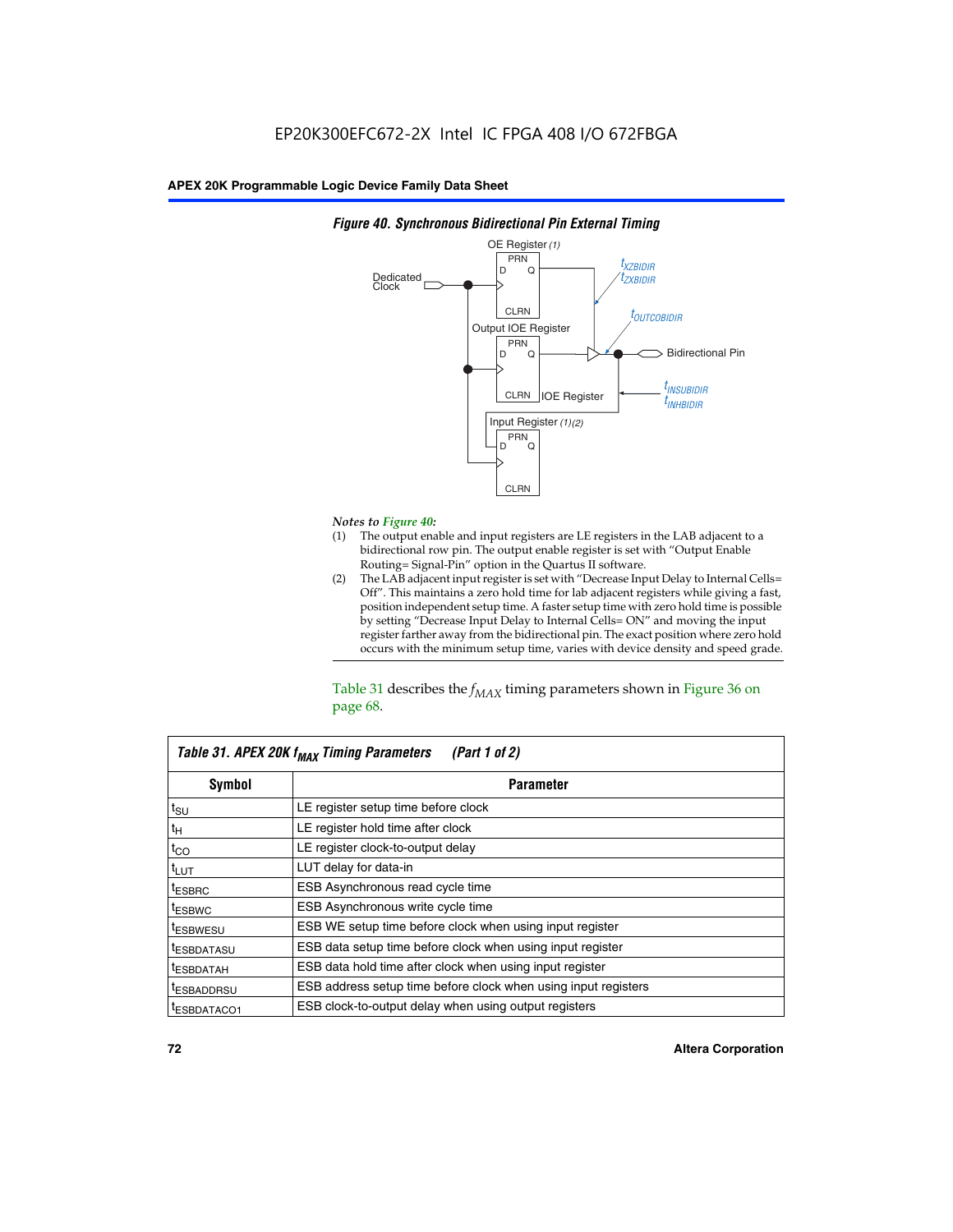| Table 31. APEX 20K f <sub>MAX</sub> Timing Parameters<br>(Part 2 of 2) |                                                    |  |  |  |  |
|------------------------------------------------------------------------|----------------------------------------------------|--|--|--|--|
| Symbol                                                                 | <b>Parameter</b>                                   |  |  |  |  |
| t <sub>ESBDATACO2</sub>                                                | ESB clock-to-output delay without output registers |  |  |  |  |
| <sup>t</sup> ESBDD                                                     | ESB data-in to data-out delay for RAM mode         |  |  |  |  |
| t <sub>PD</sub>                                                        | ESB macrocell input to non-registered output       |  |  |  |  |
| <sup>t</sup> PTERMSU                                                   | ESB macrocell register setup time before clock     |  |  |  |  |
| <sup>t</sup> PTERMCO                                                   | ESB macrocell register clock-to-output delay       |  |  |  |  |
| $t_{F1-4}$                                                             | Fanout delay using local interconnect              |  |  |  |  |
| $t_{F5-20}$                                                            | Fanout delay using MegaLab Interconnect            |  |  |  |  |
| $t_{F20+}$                                                             | Fanout delay using FastTrack Interconnect          |  |  |  |  |
| $t_{CH}$                                                               | Minimum clock high time from clock pin             |  |  |  |  |
| $t_{CL}$                                                               | Minimum clock low time from clock pin              |  |  |  |  |
| t <sub>CLRP</sub>                                                      | LE clear pulse width                               |  |  |  |  |
| t <sub>PREP</sub>                                                      | LE preset pulse width                              |  |  |  |  |
| <sup>t</sup> ESBCH                                                     | Clock high time                                    |  |  |  |  |
| <sup>t</sup> ESBCL                                                     | Clock low time                                     |  |  |  |  |
| <sup>t</sup> ESBWP                                                     | Write pulse width                                  |  |  |  |  |
| <sup>t</sup> ESBRP                                                     | Read pulse width                                   |  |  |  |  |

### Tables 32 and 33 describe APEX 20K external timing parameters.

| Table 32. APEX 20K External Timing Parameters<br>Note (1) |                                                         |  |  |  |  |
|-----------------------------------------------------------|---------------------------------------------------------|--|--|--|--|
| <b>Symbol</b>                                             | <b>Clock Parameter</b>                                  |  |  |  |  |
| <sup>t</sup> insu                                         | Setup time with global clock at IOE register            |  |  |  |  |
| $t_{\mathsf{INH}}$                                        | Hold time with global clock at IOE register             |  |  |  |  |
| toutco                                                    | Clock-to-output delay with global clock at IOE register |  |  |  |  |

| Table 33. APEX 20K External Bidirectional Timing Parameters<br>Note (1) |                                                                                                |              |  |  |  |
|-------------------------------------------------------------------------|------------------------------------------------------------------------------------------------|--------------|--|--|--|
| Symbol<br><b>Conditions</b><br><b>Parameter</b>                         |                                                                                                |              |  |  |  |
| <sup>I</sup> INSUBIDIR                                                  | Setup time for bidirectional pins with global clock at same-row or same-<br>column LE register |              |  |  |  |
| <sup>t</sup> INHBIDIR                                                   | Hold time for bidirectional pins with global clock at same-row or same-<br>column LE register  |              |  |  |  |
| <sup>t</sup> OUTCOBIDIR                                                 | Clock-to-output delay for bidirectional pins with global clock at IOE<br>register              | $C1 = 10 pF$ |  |  |  |
| <sup>t</sup> xzbidir                                                    | Synchronous IOE output buffer disable delay                                                    | $C1 = 10 pF$ |  |  |  |
| <sup>I</sup> ZXBIDIR                                                    | Synchronous IOE output buffer enable delay, slow slew rate $=$ off                             | $C1 = 10 pF$ |  |  |  |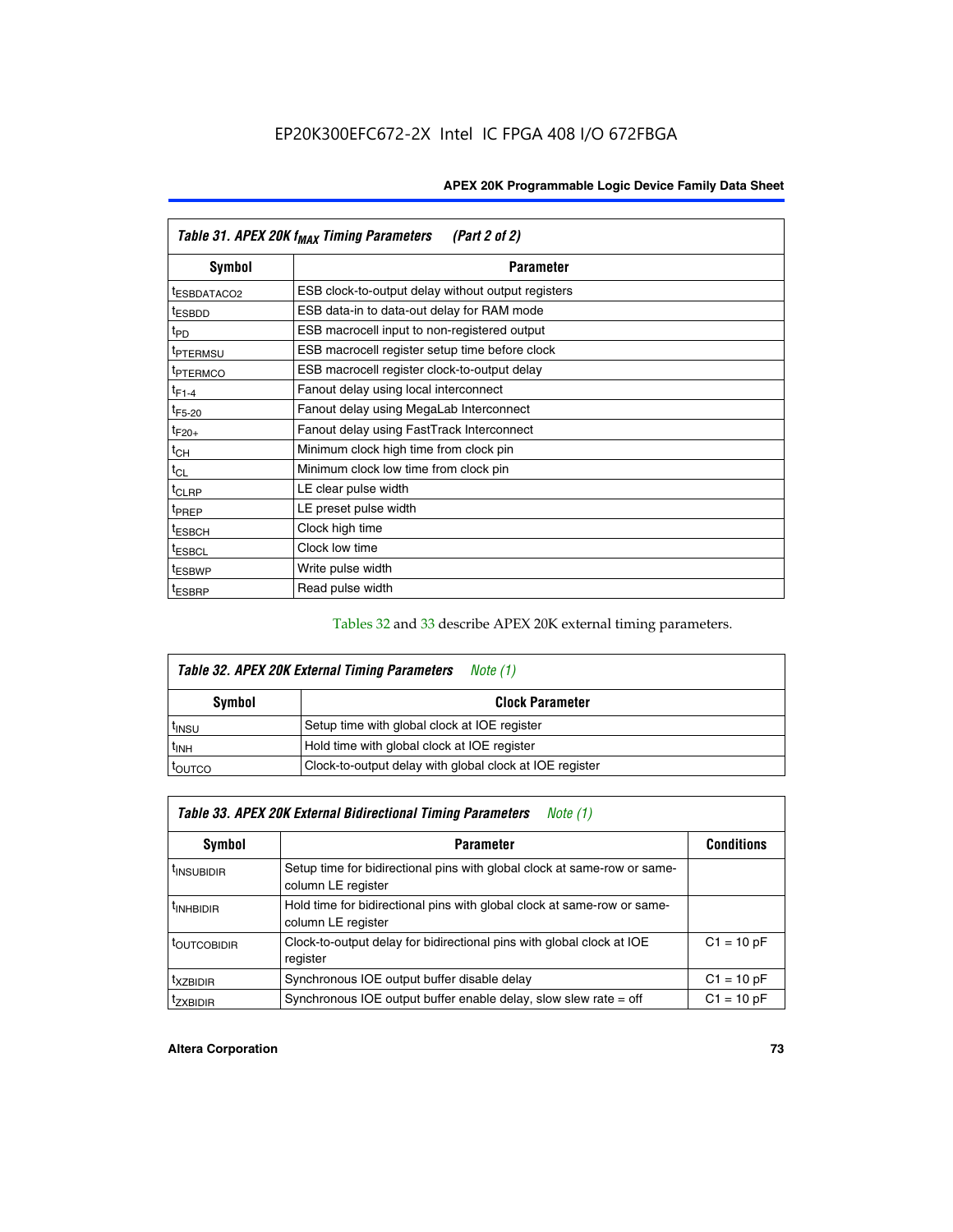$\mathbf{r}$ 

#### *Note to Tables 32 and 33:*

(1) These timing parameters are sample-tested only.

Tables 34 through 37 show APEX 20KE LE, ESB, routing, and functional timing microparameters for the  $f_{MAX}$  timing model.

| <b>Table 34. APEX 20KE LE Timing Microparameters</b> |                                     |  |  |  |  |
|------------------------------------------------------|-------------------------------------|--|--|--|--|
| Symbol<br><b>Parameter</b>                           |                                     |  |  |  |  |
| t <sub>SU</sub>                                      | LE register setup time before clock |  |  |  |  |
| $t_H$                                                | LE register hold time after clock   |  |  |  |  |
| $t_{CO}$                                             | LE register clock-to-output delay   |  |  |  |  |
| <b>LUT</b>                                           | LUT delay for data-in to data-out   |  |  |  |  |

| Table 35. APEX 20KE ESB Timing Microparameters |                                                                        |  |  |  |
|------------------------------------------------|------------------------------------------------------------------------|--|--|--|
| Symbol                                         | <b>Parameter</b>                                                       |  |  |  |
| t <sub>ESBARC</sub>                            | ESB Asynchronous read cycle time                                       |  |  |  |
| <sup>t</sup> ESBSRC                            | <b>ESB Synchronous read cycle time</b>                                 |  |  |  |
| t <sub>ESBAWC</sub>                            | ESB Asynchronous write cycle time                                      |  |  |  |
| t <sub>ESBSWC</sub>                            | ESB Synchronous write cycle time                                       |  |  |  |
| tESBWASU                                       | ESB write address setup time with respect to WE                        |  |  |  |
| <sup>t</sup> ESBWAH                            | ESB write address hold time with respect to WE                         |  |  |  |
| t <sub>ESBWDSU</sub>                           | ESB data setup time with respect to WE                                 |  |  |  |
| <sup>t</sup> ESBWDH                            | ESB data hold time with respect to WE                                  |  |  |  |
| tESBRASU                                       | ESB read address setup time with respect to RE                         |  |  |  |
| t <sub>ESBRAH</sub>                            | ESB read address hold time with respect to RE                          |  |  |  |
| <sup>t</sup> ESBWESU                           | ESB WE setup time before clock when using input register               |  |  |  |
| <sup>t</sup> ESBWEH                            | ESB WE hold time after clock when using input register                 |  |  |  |
| <sup>t</sup> ESBDATASU                         | ESB data setup time before clock when using input register             |  |  |  |
| t <sub>ESBDATAH</sub>                          | ESB data hold time after clock when using input register               |  |  |  |
| <sup>t</sup> ESBWADDRSU                        | ESB write address setup time before clock when using input             |  |  |  |
|                                                | registers                                                              |  |  |  |
| tESBRADDRSU                                    | ESB read address setup time before clock when using input<br>registers |  |  |  |
| t <sub>ESBDATACO1</sub>                        | ESB clock-to-output delay when using output registers                  |  |  |  |
| t <sub>ESBDATACO2</sub>                        | ESB clock-to-output delay without output registers                     |  |  |  |
| $t_{ESBDD}$                                    | ESB data-in to data-out delay for RAM mode                             |  |  |  |
| $t_{PD}$                                       | ESB Macrocell input to non-registered output                           |  |  |  |
| t <sub>PTERMSU</sub>                           | ESB Macrocell register setup time before clock                         |  |  |  |
| t <sub>PTERMCO</sub>                           | ESB Macrocell register clock-to-output delay                           |  |  |  |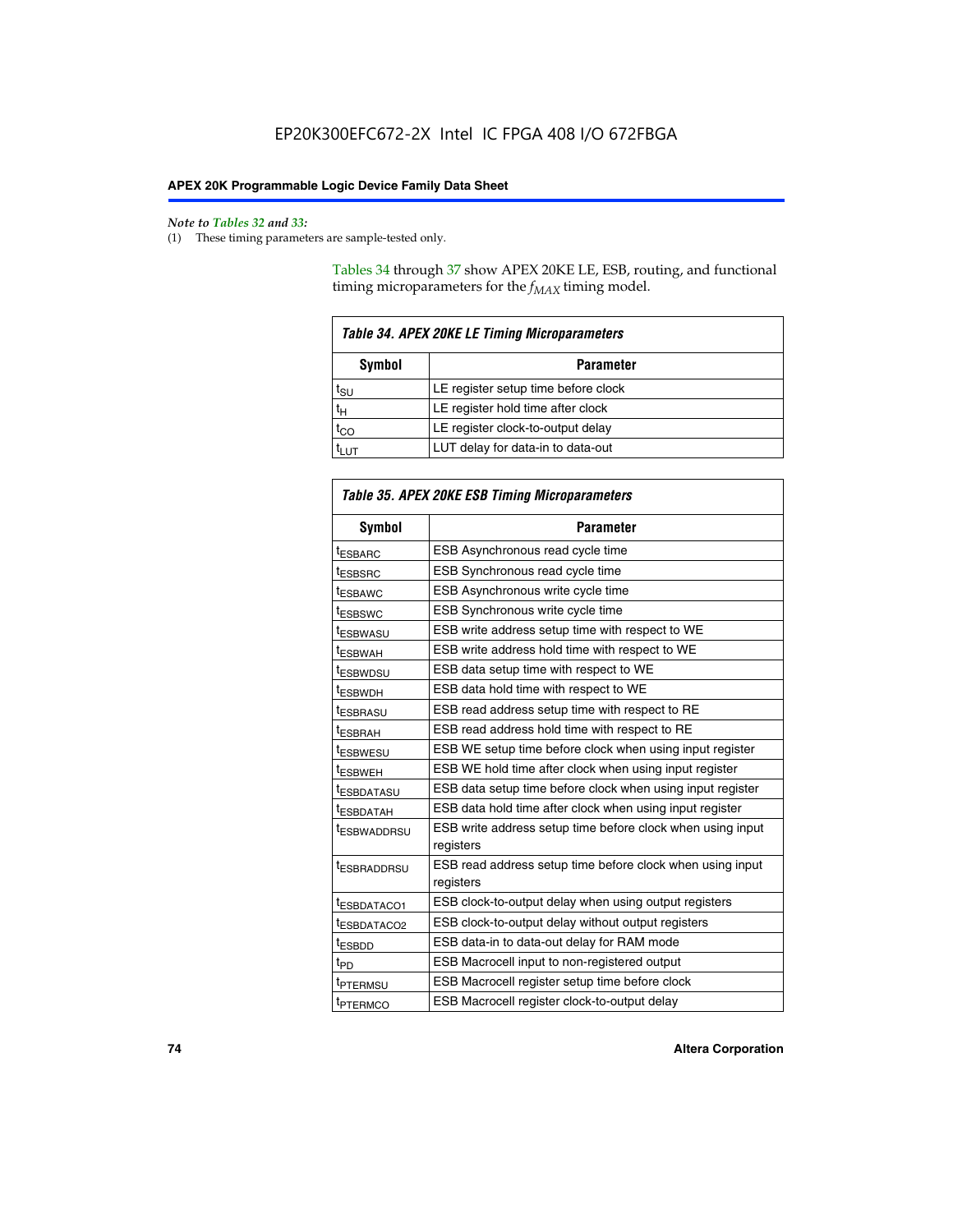| <b>Table 36. APEX 20KE Routing Timing Microparameters</b><br>Note (1) |                                                    |  |  |  |  |
|-----------------------------------------------------------------------|----------------------------------------------------|--|--|--|--|
| Symbol<br><b>Parameter</b>                                            |                                                    |  |  |  |  |
| $t_{F1-4}$                                                            | Fanout delay using Local Interconnect              |  |  |  |  |
| $t_{F5-20}$                                                           | Fanout delay estimate using MegaLab Interconnect   |  |  |  |  |
| $t_{F20+}$                                                            | Fanout delay estimate using FastTrack Interconnect |  |  |  |  |

#### *Note to Table 36:*

(1) These parameters are worst-case values for typical applications. Post-compilation timing simulation and timing analysis are required to determine actual worst-case performance.

| Symbol        | <b>Parameter</b>                       |
|---------------|----------------------------------------|
| <b>TCH</b>    | Minimum clock high time from clock pin |
| <b>TCL</b>    | Minimum clock low time from clock pin  |
| <b>TCLRP</b>  | LE clear Pulse Width                   |
| <b>TPREP</b>  | LE preset pulse width                  |
| <b>TESBCH</b> | Clock high time for ESB                |
| <b>TESBCL</b> | Clock low time for ESB                 |
| <b>TESBWP</b> | Write pulse width                      |
| <b>TESBRP</b> | Read pulse width                       |

### *Table 37. APEX 20KE Functional Timing Microparameters*

Tables 38 and 39 describe the APEX 20KE external timing parameters.

| Table 38. APEX 20KE External Timing Parameters<br>Note (1) |                                                                |              |  |  |  |
|------------------------------------------------------------|----------------------------------------------------------------|--------------|--|--|--|
| <b>Clock Parameter</b><br>Symbol<br><b>Conditions</b>      |                                                                |              |  |  |  |
| <sup>t</sup> insu                                          | Setup time with global clock at IOE input register             |              |  |  |  |
| $t_{\text{INH}}$                                           | Hold time with global clock at IOE input register              |              |  |  |  |
| toutco                                                     | Clock-to-output delay with global clock at IOE output register | $C1 = 10 pF$ |  |  |  |
| <sup>t</sup> INSUPLL                                       | Setup time with PLL clock at IOE input register                |              |  |  |  |
| <sup>t</sup> INHPLL                                        | Hold time with PLL clock at IOE input register                 |              |  |  |  |
| <sup>I</sup> OUTCOPLL                                      | Clock-to-output delay with PLL clock at IOE output register    | $C1 = 10 pF$ |  |  |  |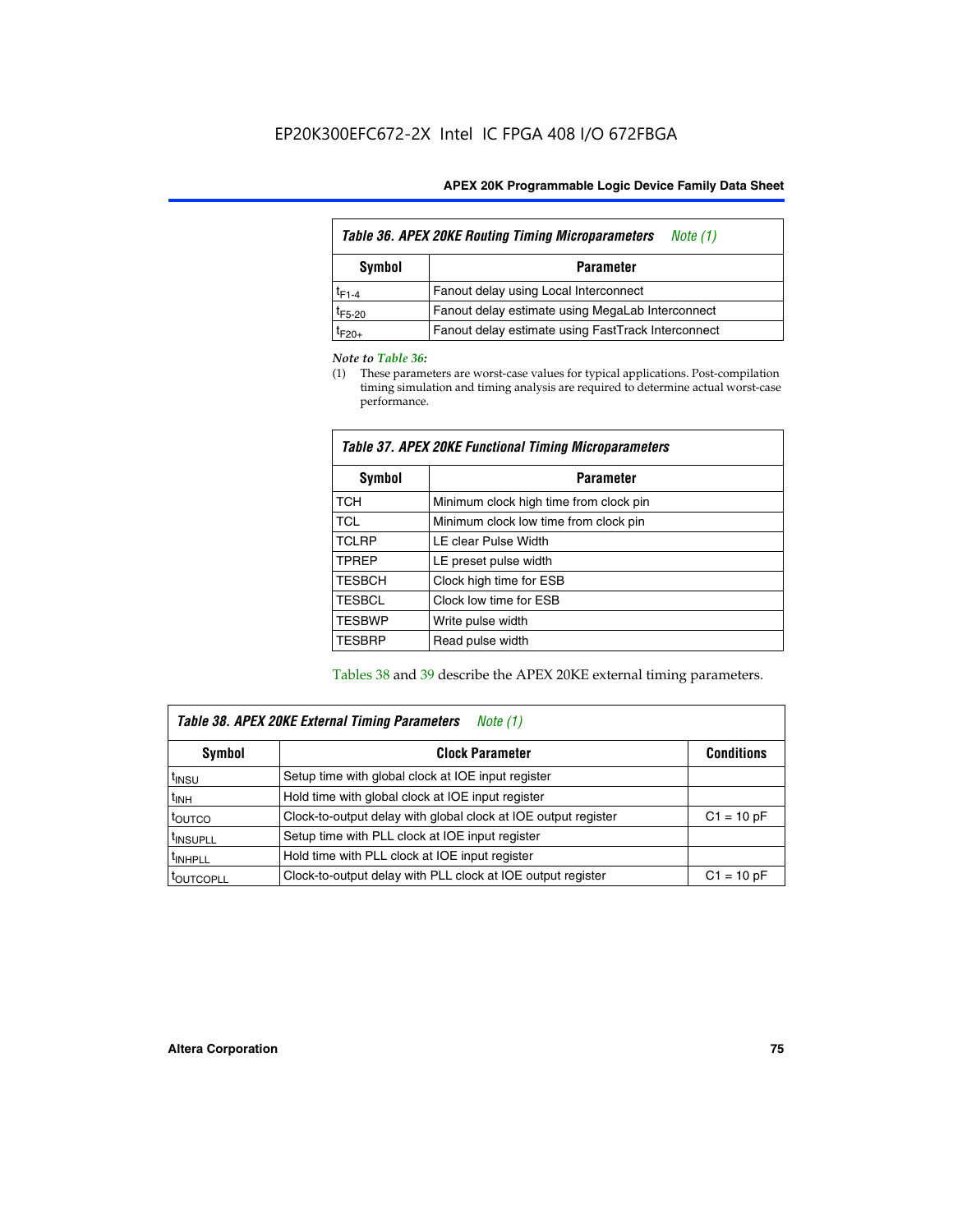| Table 39. APEX 20KE External Bidirectional Timing Parameters<br>Note $(1)$ |                                                                                                          |              |  |  |  |  |  |  |
|----------------------------------------------------------------------------|----------------------------------------------------------------------------------------------------------|--------------|--|--|--|--|--|--|
| <b>Symbol</b>                                                              | <b>Conditions</b><br><b>Parameter</b>                                                                    |              |  |  |  |  |  |  |
| <sup>t</sup> INSUBIDIR                                                     | Setup time for bidirectional pins with global clock at LAB adjacent Input<br>Register                    |              |  |  |  |  |  |  |
| <sup>t</sup> INHBIDIR                                                      | Hold time for bidirectional pins with global clock at LAB adjacent Input<br>Register                     |              |  |  |  |  |  |  |
| <b><i>LOUTCOBIDIR</i></b>                                                  | $C1 = 10 pF$<br>Clock-to-output delay for bidirectional pins with global clock at IOE output<br>register |              |  |  |  |  |  |  |
| t <sub>XZBIDIR</sub>                                                       | $C1 = 10 pF$<br>Synchronous Output Enable Register to output buffer disable delay                        |              |  |  |  |  |  |  |
| <sup>t</sup> zxbidir                                                       | Synchronous Output Enable Register output buffer enable delay                                            | $C1 = 10 pF$ |  |  |  |  |  |  |
| <sup>I</sup> INSUBIDIRPLL                                                  | Setup time for bidirectional pins with PLL clock at LAB adjacent Input<br>Register                       |              |  |  |  |  |  |  |
| <sup>t</sup> INHBIDIRPLL                                                   | Hold time for bidirectional pins with PLL clock at LAB adjacent Input<br>Register                        |              |  |  |  |  |  |  |
| <sup>t</sup> OUTCOBIDIRPLL                                                 | Clock-to-output delay for bidirectional pins with PLL clock at IOE output<br>register                    | $C1 = 10 pF$ |  |  |  |  |  |  |
| <sup>t</sup> XZBIDIRPLL                                                    | Synchronous Output Enable Register to output buffer disable delay with<br><b>PLL</b>                     | $C1 = 10 pF$ |  |  |  |  |  |  |
| <sup>I</sup> ZXBIDIRPLL                                                    | Synchronous Output Enable Register output buffer enable delay with PLL                                   | $C1 = 10 pF$ |  |  |  |  |  |  |

*Note to Tables 38 and 39:*

(1) These timing parameters are sample-tested only.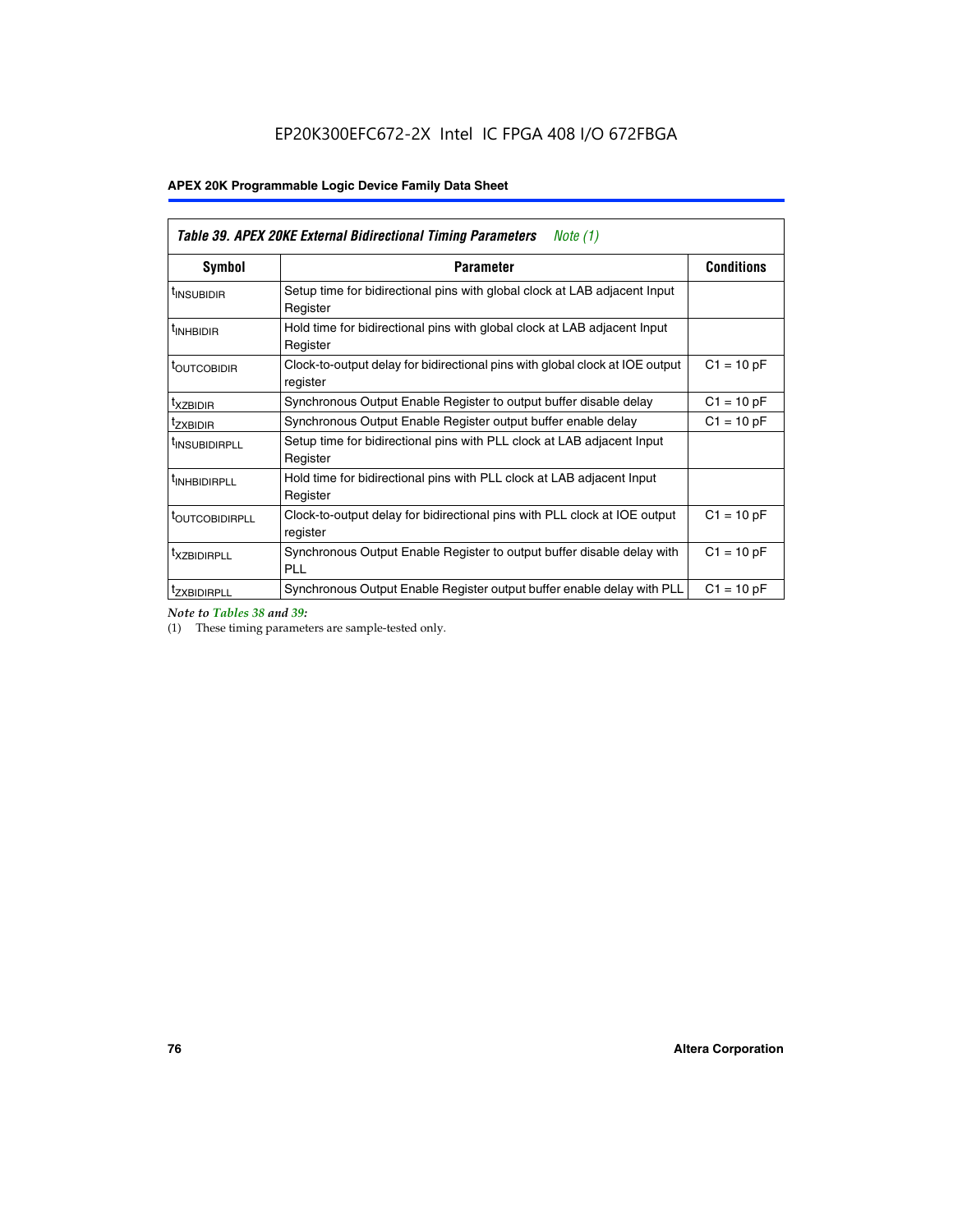Tables 40 through 42 show the **f<sub>MAX</sub>** timing parameters for EP20K100, EP20K200, and EP20K400 APEX 20K devices.

| Table 40. EP20K100 f <sub>MAX</sub> Timing Parameters |                |     |                |     |                |            |              |
|-------------------------------------------------------|----------------|-----|----------------|-----|----------------|------------|--------------|
| <b>Symbol</b>                                         | -1 Speed Grade |     | -2 Speed Grade |     | -3 Speed Grade |            | <b>Units</b> |
|                                                       | Min            | Max | Min            | Max | Min            | <b>Max</b> |              |
| t <sub>su</sub>                                       | 0.5            |     | 0.6            |     | 0.8            |            | ns           |
| $t_H$                                                 | 0.7            |     | 0.8            |     | 1.0            |            | ns           |
| $t_{CO}$                                              |                | 0.3 |                | 0.4 |                | 0.5        | ns           |
| $t_{LUT}$                                             |                | 0.8 |                | 1.0 |                | 1.3        | ns           |
| <sup>t</sup> ESBRC                                    |                | 1.7 |                | 2.1 |                | 2.4        | ns           |
| t <sub>ESBWC</sub>                                    |                | 5.7 |                | 6.9 |                | 8.1        | ns           |
| t <sub>ESBWESU</sub>                                  | 3.3            |     | 3.9            |     | 4.6            |            | ns           |
| <sup>t</sup> ESBDATASU                                | 2.2            |     | 2.7            |     | 3.1            |            | ns           |
| <sup>t</sup> ESBDATAH                                 | 0.6            |     | 0.8            |     | 0.9            |            | ns           |
| <sup>t</sup> ESBADDRSU                                | 2.4            |     | 2.9            |     | 3.3            |            | ns           |
| <sup>t</sup> ESBDATACO1                               |                | 1.3 |                | 1.6 |                | 1.8        | ns           |
| <sup>t</sup> ESBDATACO2                               |                | 2.6 |                | 3.1 |                | 3.6        | ns           |
| t <sub>ESBDD</sub>                                    |                | 2.5 |                | 3.3 |                | 3.6        | ns           |
| $t_{PD}$                                              |                | 2.5 |                | 3.0 |                | 3.6        | ns           |
| <b>TPTERMSU</b>                                       | 2.3            |     | 2.6            |     | 3.2            |            | ns           |
| t <sub>PTERMCO</sub>                                  |                | 1.5 |                | 1.8 |                | 2.1        | ns           |
| $t_{F1-4}$                                            |                | 0.5 |                | 0.6 |                | 0.7        | ns           |
| $t_{F5-20}$                                           |                | 1.6 |                | 1.7 |                | 1.8        | ns           |
| $t_{F20+}$                                            |                | 2.2 |                | 2.2 |                | 2.3        | ns           |
| $t_{\mathsf{CH}}$                                     | 2.0            |     | 2.5            |     | 3.0            |            | ns           |
| $t_{CL}$                                              | 2.0            |     | 2.5            |     | 3.0            |            | ns           |
| t <sub>CLRP</sub>                                     | 0.3            |     | 0.4            |     | 0.4            |            | ns           |
| t <sub>PREP</sub>                                     | 0.5            |     | 0.5            |     | 0.5            |            | ns           |
| <sup>t</sup> ESBCH                                    | 2.0            |     | 2.5            |     | 3.0            |            | ns           |
| <b><i>LESBCL</i></b>                                  | 2.0            |     | 2.5            |     | 3.0            |            | ns           |
| t <sub>ESBWP</sub>                                    | 1.6            |     | 1.9            |     | 2.2            |            | ns           |
| $t_{ESBRP}$                                           | 1.0            |     | 1.3            |     | 1.4            |            | ns           |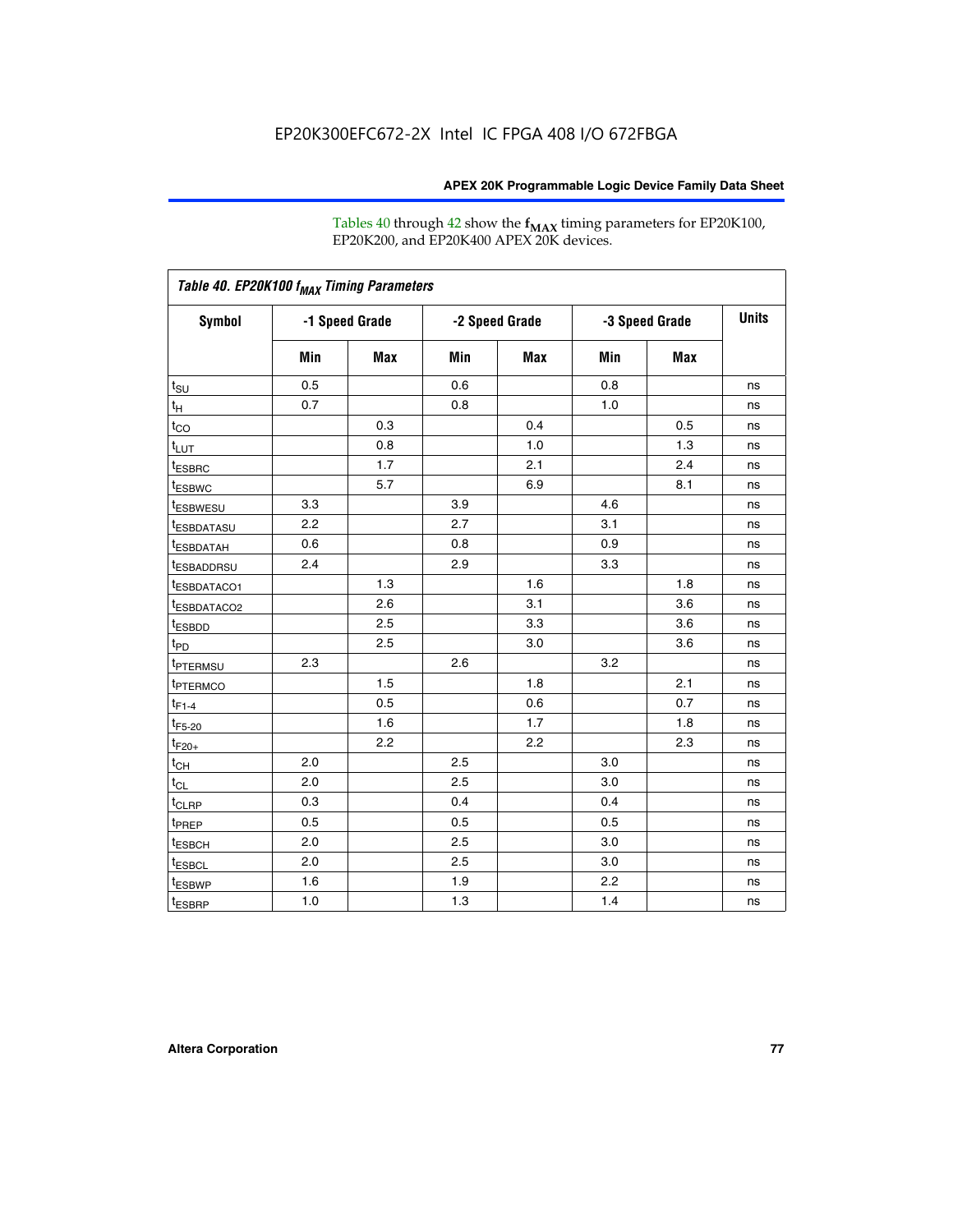| Table 41. EP20K200 f <sub>MAX</sub> Timing Parameters |                |     |     |                |     |                |    |
|-------------------------------------------------------|----------------|-----|-----|----------------|-----|----------------|----|
| Symbol                                                | -1 Speed Grade |     |     | -2 Speed Grade |     | -3 Speed Grade |    |
|                                                       | Min            | Max | Min | <b>Max</b>     | Min | Max            |    |
| $t_{\text{SU}}$                                       | 0.5            |     | 0.6 |                | 0.8 |                | ns |
| $t_H$                                                 | 0.7            |     | 0.8 |                | 1.0 |                | ns |
| $t_{CO}$                                              |                | 0.3 |     | 0.4            |     | 0.5            | ns |
| $t_{LUT}$                                             |                | 0.8 |     | 1.0            |     | 1.3            | ns |
| t <sub>ESBRC</sub>                                    |                | 1.7 |     | 2.1            |     | 2.4            | ns |
| t <sub>ESBWC</sub>                                    |                | 5.7 |     | 6.9            |     | 8.1            | ns |
| t <sub>ESBWESU</sub>                                  | 3.3            |     | 3.9 |                | 4.6 |                | ns |
| <sup>t</sup> ESBDATASU                                | 2.2            |     | 2.7 |                | 3.1 |                | ns |
| t <sub>ESBDATAH</sub>                                 | 0.6            |     | 0.8 |                | 0.9 |                | ns |
| t <sub>ESBADDRSU</sub>                                | 2.4            |     | 2.9 |                | 3.3 |                | ns |
| <u>t<sub>ESBDATACO1</sub></u>                         |                | 1.3 |     | 1.6            |     | 1.8            | ns |
| <sup>t</sup> ESBDATACO2                               |                | 2.6 |     | 3.1            |     | 3.6            | ns |
| t <sub>ESBDD</sub>                                    |                | 2.5 |     | 3.3            |     | 3.6            | ns |
| t <sub>PD</sub>                                       |                | 2.5 |     | 3.0            |     | 3.6            | ns |
| t <sub>PTERMSU</sub>                                  | 2.3            |     | 2.7 |                | 3.2 |                | ns |
| t <sub>PTERMCO</sub>                                  |                | 1.5 |     | 1.8            |     | 2.1            | ns |
| $t_{F1-4}$                                            |                | 0.5 |     | 0.6            |     | 0.7            | ns |
| $t_{F5-20}$                                           |                | 1.6 |     | 1.7            |     | 1.8            | ns |
| $t_{F20+}$                                            |                | 2.2 |     | 2.2            |     | 2.3            | ns |
| $\textnormal{t}_{\textnormal{CH}}$                    | 2.0            |     | 2.5 |                | 3.0 |                | ns |
| $t_{CL}$                                              | 2.0            |     | 2.5 |                | 3.0 |                | ns |
| t <sub>CLRP</sub>                                     | 0.3            |     | 0.4 |                | 0.4 |                | ns |
| t <sub>PREP</sub>                                     | 0.4            |     | 0.5 |                | 0.5 |                | ns |
| t <sub>ESBCH</sub>                                    | 2.0            |     | 2.5 |                | 3.0 |                | ns |
| t <sub>ESBCL</sub>                                    | 2.0            |     | 2.5 |                | 3.0 |                | ns |
| t <sub>ESBWP</sub>                                    | 1.6            |     | 1.9 |                | 2.2 |                | ns |
| t <sub>ESBRP</sub>                                    | 1.0            |     | 1.3 |                | 1.4 |                | ns |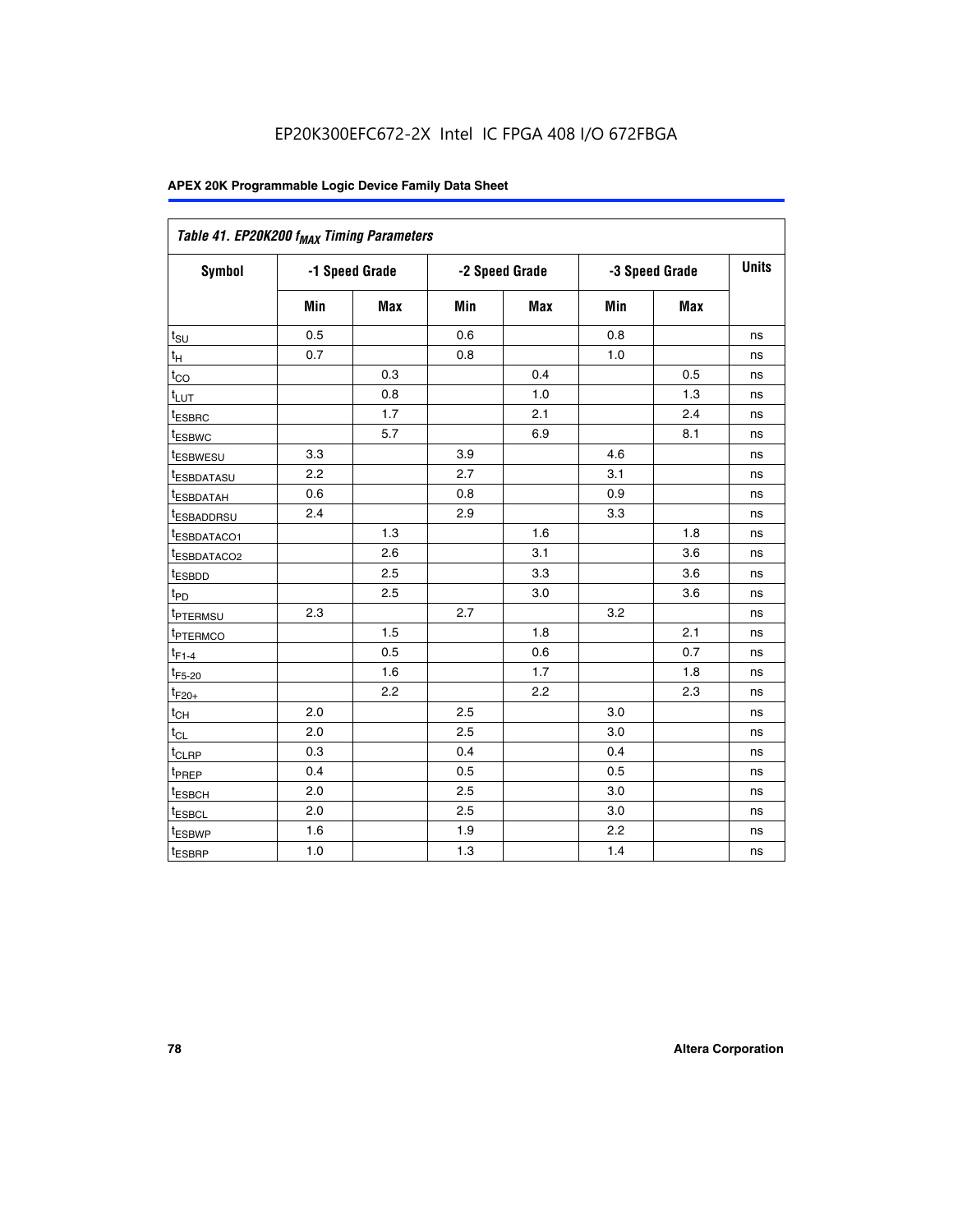|                           | Table 42. EP20K400 f <sub>MAX</sub> Timing Parameters |                |     |                |     |                |              |  |  |  |  |
|---------------------------|-------------------------------------------------------|----------------|-----|----------------|-----|----------------|--------------|--|--|--|--|
| <b>Symbol</b>             |                                                       | -1 Speed Grade |     | -2 Speed Grade |     | -3 Speed Grade | <b>Units</b> |  |  |  |  |
|                           | Min                                                   | <b>Max</b>     | Min | <b>Max</b>     | Min | <b>Max</b>     |              |  |  |  |  |
| $t_{\text{SU}}$           | 0.1                                                   |                | 0.3 |                | 0.6 |                | ns           |  |  |  |  |
| $t_H$                     | 0.5                                                   |                | 0.8 |                | 0.9 |                | ns           |  |  |  |  |
| $t_{CO}$                  |                                                       | 0.1            |     | 0.4            |     | 0.6            | ns           |  |  |  |  |
| $t_{LUT}$                 |                                                       | 1.0            |     | 1.2            |     | 1.4            | ns           |  |  |  |  |
| t <sub>ESBRC</sub>        |                                                       | 1.7            |     | 2.1            |     | 2.4            | ns           |  |  |  |  |
| <b>t</b> <sub>ESBWC</sub> |                                                       | 5.7            |     | 6.9            |     | 8.1            | ns           |  |  |  |  |
| t <sub>ESBWESU</sub>      | 3.3                                                   |                | 3.9 |                | 4.6 |                | ns           |  |  |  |  |
| <sup>t</sup> ESBDATASU    | 2.2                                                   |                | 2.7 |                | 3.1 |                | ns           |  |  |  |  |
| <sup>t</sup> ESBDATAH     | 0.6                                                   |                | 0.8 |                | 0.9 |                | ns           |  |  |  |  |
| <sup>t</sup> ESBADDRSU    | 2.4                                                   |                | 2.9 |                | 3.3 |                | ns           |  |  |  |  |
| <sup>t</sup> ESBDATACO1   |                                                       | 1.3            |     | 1.6            |     | 1.8            | ns           |  |  |  |  |
| t <sub>ESBDATACO2</sub>   |                                                       | 2.5            |     | 3.1            |     | 3.6            | ns           |  |  |  |  |
| t <sub>ESBDD</sub>        |                                                       | 2.5            |     | 3.3            |     | 3.6            | ns           |  |  |  |  |
| t <sub>PD</sub>           |                                                       | 2.5            |     | 3.1            |     | 3.6            | ns           |  |  |  |  |
| t <sub>PTERMSU</sub>      | 1.7                                                   |                | 2.1 |                | 2.4 |                | ns           |  |  |  |  |
| <b><i>EPTERMCO</i></b>    |                                                       | 1.0            |     | 1.2            |     | 1.4            | ns           |  |  |  |  |
| $t_{F1-4}$                |                                                       | 0.4            |     | 0.5            |     | 0.6            | ns           |  |  |  |  |
| $t_{F5-20}$               |                                                       | 2.6            |     | 2.8            |     | 2.9            | ns           |  |  |  |  |
| $t_{F20+}$                |                                                       | 3.7            |     | 3.8            |     | 3.9            | ns           |  |  |  |  |
| $t_{\text{CH}}$           | 2.0                                                   |                | 2.5 |                | 3.0 |                | ns           |  |  |  |  |
| $t_{CL}$                  | 2.0                                                   |                | 2.5 |                | 3.0 |                | ns           |  |  |  |  |
| t <sub>CLRP</sub>         | 0.5                                                   |                | 0.6 |                | 0.8 |                | ns           |  |  |  |  |
| t <sub>PREP</sub>         | 0.5                                                   |                | 0.5 |                | 0.5 |                | ns           |  |  |  |  |
| <sup>t</sup> ESBCH        | 2.0                                                   |                | 2.5 |                | 3.0 |                | ns           |  |  |  |  |
| <b><i>LESBCL</i></b>      | 2.0                                                   |                | 2.5 |                | 3.0 |                | ns           |  |  |  |  |
| t <sub>ESBWP</sub>        | 1.5                                                   |                | 1.9 |                | 2.2 |                | ns           |  |  |  |  |
| t <sub>ESBRP</sub>        | 1.0                                                   |                | 1.2 |                | 1.4 |                | ns           |  |  |  |  |

Tables 43 through 48 show the I/O external and external bidirectional timing parameter values for EP20K100, EP20K200, and EP20K400 APEX 20K devices.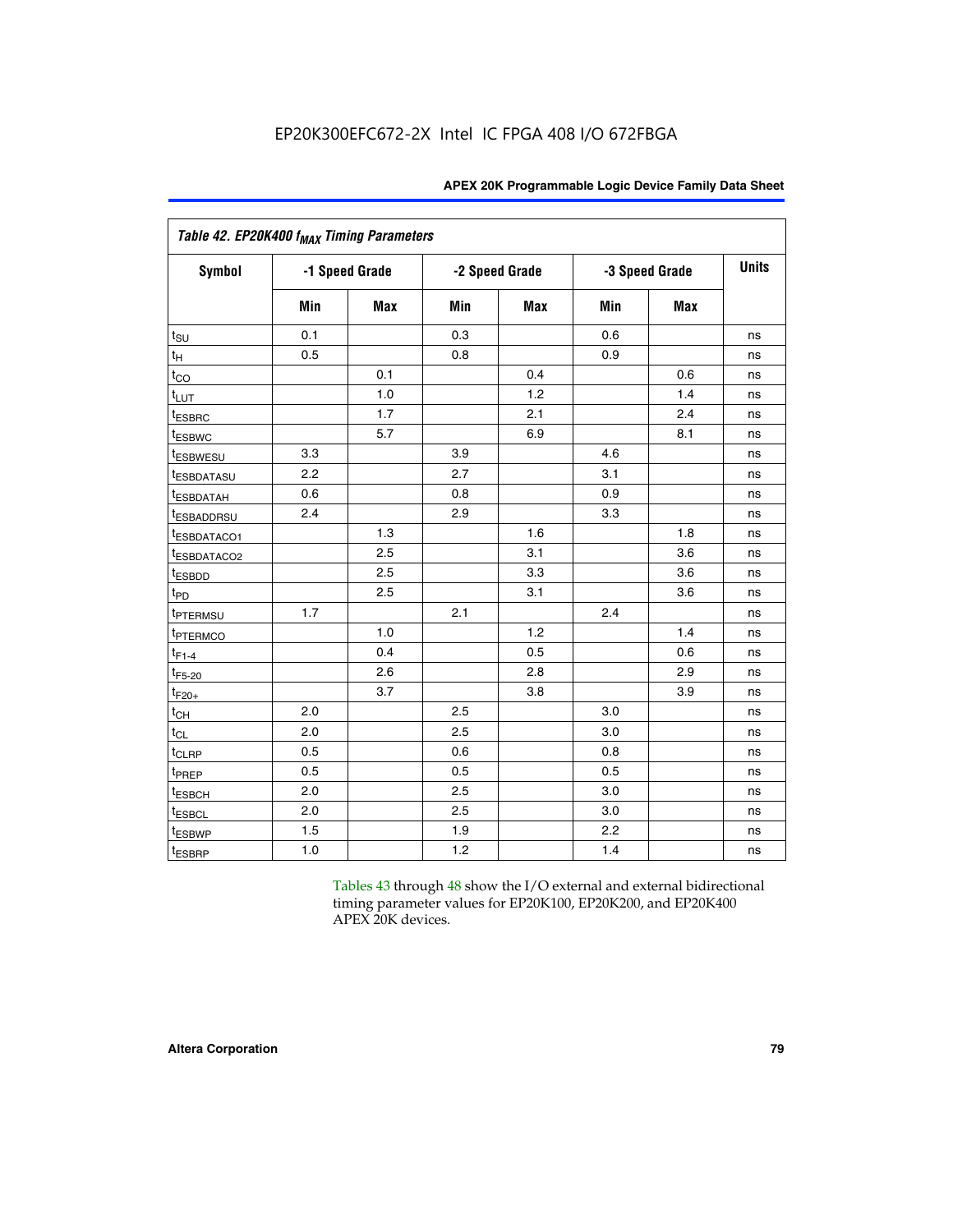| Table 43. EP20K100 External Timing Parameters |     |                |     |                |     |                |             |  |  |  |
|-----------------------------------------------|-----|----------------|-----|----------------|-----|----------------|-------------|--|--|--|
| Symbol                                        |     | -1 Speed Grade |     | -2 Speed Grade |     | -3 Speed Grade | <b>Unit</b> |  |  |  |
|                                               | Min | Max            | Min | <b>Max</b>     | Min | <b>Max</b>     |             |  |  |  |
| $t_{INSU}$ (1)                                | 2.3 |                | 2.8 |                | 3.2 |                | ns          |  |  |  |
| $t_{INH}$ (1)                                 | 0.0 |                | 0.0 |                | 0.0 |                | ns          |  |  |  |
| $t_{\text{OUTCO}}(1)$                         | 2.0 | 4.5            | 2.0 | 4.9            | 2.0 | 6.6            | ns          |  |  |  |
| $t_{INSU}(2)$                                 | 1.1 |                | 1.2 |                |     |                | ns          |  |  |  |
| $t_{INH}$ (2)                                 | 0.0 |                | 0.0 |                |     |                | ns          |  |  |  |
| $t_{\text{OUTCO}}$ (2)                        | 0.5 | 2.7            | 0.5 | 3.1            |     | 4.8            | ns          |  |  |  |

| <b>Table 44. EP20K100 External Bidirectional Timing Parameters</b> |     |                |     |                |     |                |    |
|--------------------------------------------------------------------|-----|----------------|-----|----------------|-----|----------------|----|
| <b>Symbol</b>                                                      |     | -1 Speed Grade |     | -2 Speed Grade |     | -3 Speed Grade |    |
|                                                                    | Min | Max            | Min | Max            | Min | <b>Max</b>     |    |
| $t_{\text{INSUBIDIR}}(1)$                                          | 2.3 |                | 2.8 |                | 3.2 |                | ns |
| $t_{INHBIDIR}$ (1)                                                 | 0.0 |                | 0.0 |                | 0.0 |                | ns |
| <sup>t</sup> OUTCOBIDIR<br>(1)                                     | 2.0 | 4.5            | 2.0 | 4.9            | 2.0 | 6.6            | ns |
| $t_{XZBIDIR}$ (1)                                                  |     | 5.0            |     | 5.9            |     | 6.9            | ns |
| $t_{ZXBIDIR}$ (1)                                                  |     | 5.0            |     | 5.9            |     | 6.9            | ns |
| $t_{INSUBIDIR}$ (2)                                                | 1.0 |                | 1.2 |                |     |                | ns |
| $t_{INHBIDIR}$ (2)                                                 | 0.0 |                | 0.0 |                |     |                | ns |
| <sup>t</sup> OUTCOBIDIR<br>(2)                                     | 0.5 | 2.7            | 0.5 | 3.1            |     |                | ns |
| $t_{XZBIDIR}$ (2)                                                  |     | 4.3            |     | 5.0            |     |                | ns |
| $t_{ZXBIDIR}$ (2)                                                  |     | 4.3            |     | 5.0            |     |                | ns |

| Table 45. EP20K200 External Timing Parameters |                |     |     |                |     |                |             |  |  |  |  |
|-----------------------------------------------|----------------|-----|-----|----------------|-----|----------------|-------------|--|--|--|--|
| <b>Symbol</b>                                 | -1 Speed Grade |     |     | -2 Speed Grade |     | -3 Speed Grade | <b>Unit</b> |  |  |  |  |
|                                               | Min            | Max | Min | Max            | Min | Max            |             |  |  |  |  |
| $t$ <sub>INSU</sub> $(1)$                     | 1.9            |     | 2.3 |                | 2.6 |                | ns          |  |  |  |  |
| $t_{INH}$ (1)                                 | 0.0            |     | 0.0 |                | 0.0 |                | ns          |  |  |  |  |
| $t_{\text{OUTCO}}(1)$                         | 2.0            | 4.6 | 2.0 | 5.6            | 2.0 | 6.8            | ns          |  |  |  |  |
| $t_{INSU}$ (2)                                | 1.1            |     | 1.2 |                |     |                | ns          |  |  |  |  |
| $t_{INH}$ (2)                                 | 0.0            |     | 0.0 |                |     |                | ns          |  |  |  |  |
| $t_{\text{OUTCO}}$ (2)                        | 0.5            | 2.7 | 0.5 | 3.1            |     |                | ns          |  |  |  |  |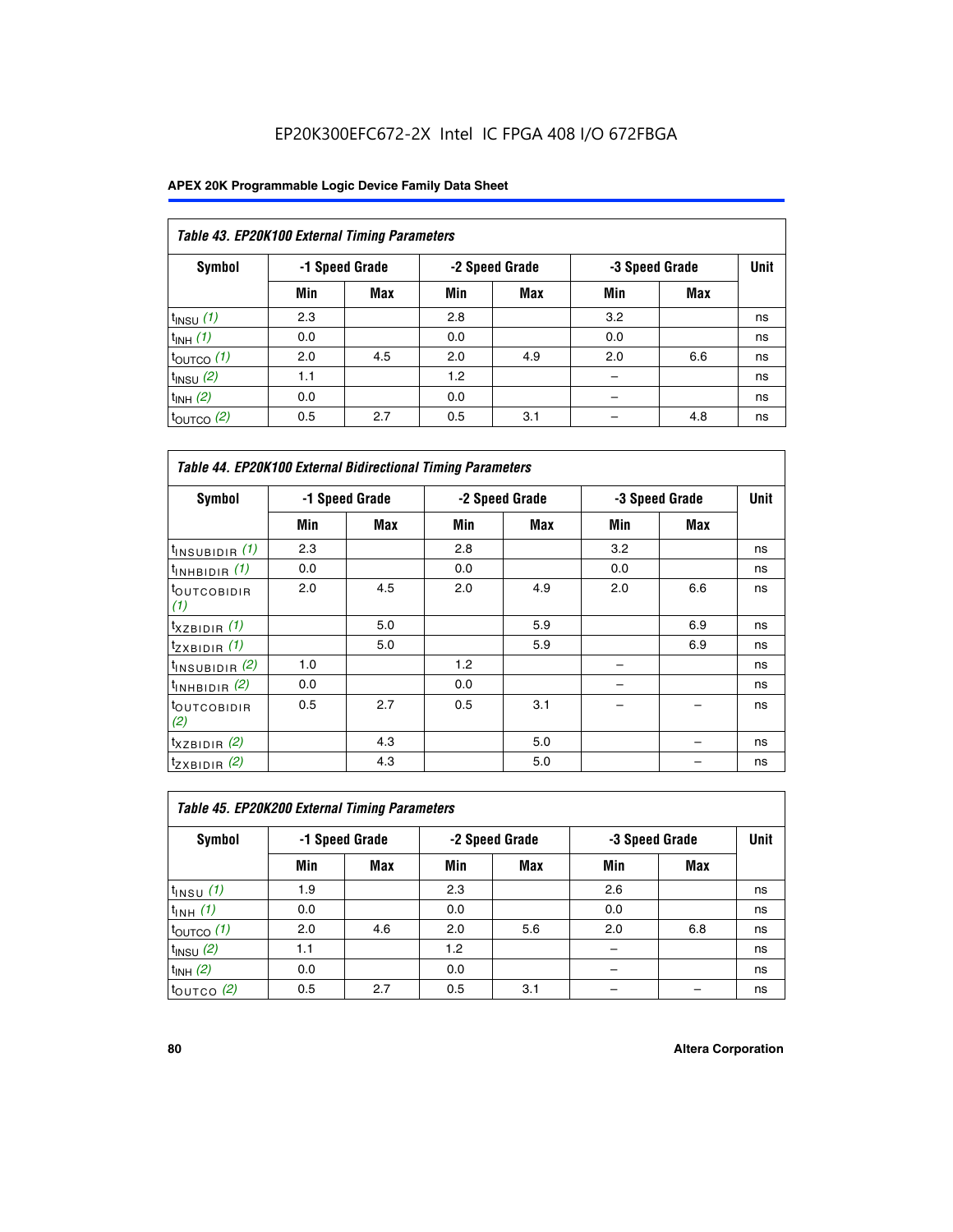| Table 46. EP20K200 External Bidirectional Timing Parameters |     |                |     |                |     |                |             |
|-------------------------------------------------------------|-----|----------------|-----|----------------|-----|----------------|-------------|
| Symbol                                                      |     | -1 Speed Grade |     | -2 Speed Grade |     | -3 Speed Grade | <b>Unit</b> |
|                                                             | Min | Max            | Min | Max            | Min | Max            |             |
| $t_{\text{INSUBIDIR}}(1)$                                   | 1.9 |                | 2.3 |                | 2.6 |                | ns          |
| $t_{INHBIDIR}$ (1)                                          | 0.0 |                | 0.0 |                | 0.0 |                | ns          |
| $t_{\text{OUTCOBIDIR}}(1)$                                  | 2.0 | 4.6            | 2.0 | 5.6            | 2.0 | 6.8            | ns          |
| $t_{XZBIDIR}$ (1)                                           |     | 5.0            |     | 5.9            |     | 6.9            | ns          |
| $t_{ZXBIDIR}$ (1)                                           |     | 5.0            |     | 5.9            |     | 6.9            | ns          |
| $t_{INSUBIDIR}$ (2)                                         | 1.1 |                | 1.2 |                |     |                | ns          |
| $t_{INHBIDIR}$ (2)                                          | 0.0 |                | 0.0 |                |     |                | ns          |
| $t_{\text{OUTCOBIDIR}}$ (2)                                 | 0.5 | 2.7            | 0.5 | 3.1            |     |                | ns          |
| $t_{XZBIDIR}$ (2)                                           |     | 4.3            |     | 5.0            |     |                | ns          |
| $t_{ZXBIDIR}$ (2)                                           |     | 4.3            |     | 5.0            |     |                | ns          |

### *Table 47. EP20K400 External Timing Parameters*

| Symbol                |     | -1 Speed Grade |     | -2 Speed Grade |     | -3 Speed Grade |    |  |
|-----------------------|-----|----------------|-----|----------------|-----|----------------|----|--|
|                       | Min | <b>Max</b>     | Min | <b>Max</b>     | Min | <b>Max</b>     |    |  |
| $t_{INSU}$ (1)        | 1.4 |                | 1.8 |                | 2.0 |                | ns |  |
| $t_{INH}$ (1)         | 0.0 |                | 0.0 |                | 0.0 |                | ns |  |
| $t_{\text{OUTCO}}(1)$ | 2.0 | 4.9            | 2.0 | 6.1            | 2.0 | 7.0            | ns |  |
| $t_{INSU}$ (2)        | 0.4 |                | 1.0 |                |     |                | ns |  |
| $t_{INH}$ (2)         | 0.0 |                | 0.0 |                |     |                | ns |  |
| $t_{\text{OUTCO}}(2)$ | 0.5 | 3.1            | 0.5 | 4.1            |     |                | ns |  |

*Table 48. EP20K400 External Bidirectional Timing Parameters*

| Symbol                      | -1 Speed Grade |     | -2 Speed Grade |            |     | -3 Speed Grade | <b>Unit</b> |
|-----------------------------|----------------|-----|----------------|------------|-----|----------------|-------------|
|                             | Min            | Max | Min            | <b>Max</b> | Min | <b>Max</b>     |             |
| $t_{\text{INSUBIDIR}}(1)$   | 1.4            |     | 1.8            |            | 2.0 |                | ns          |
| $t_{INHBIDIR}$ (1)          | 0.0            |     | 0.0            |            | 0.0 |                | ns          |
| $t_{\text{OUTCOBIDIR}}(1)$  | 2.0            | 4.9 | 2.0            | 6.1        | 2.0 | 7.0            | ns          |
| $t_{XZBIDIR}$ (1)           |                | 7.3 |                | 8.9        |     | 10.3           | ns          |
| $t_{ZXBIDIR}$ (1)           |                | 7.3 |                | 8.9        |     | 10.3           | ns          |
| $t_{\text{INSUBIDIR}}(2)$   | 0.5            |     | 1.0            |            |     |                | ns          |
| $t_{INHBIDIR}$ (2)          | 0.0            |     | 0.0            |            |     |                | ns          |
| $t_{\text{OUTCOBIDIR}}$ (2) | 0.5            | 3.1 | 0.5            | 4.1        |     |                | ns          |
| $t_{XZBIDIR}$ (2)           |                | 6.2 |                | 7.6        |     |                | ns          |
| $t_{ZXBIDIR}$ (2)           |                | 6.2 |                | 7.6        |     |                | ns          |

#### **Altera Corporation 81**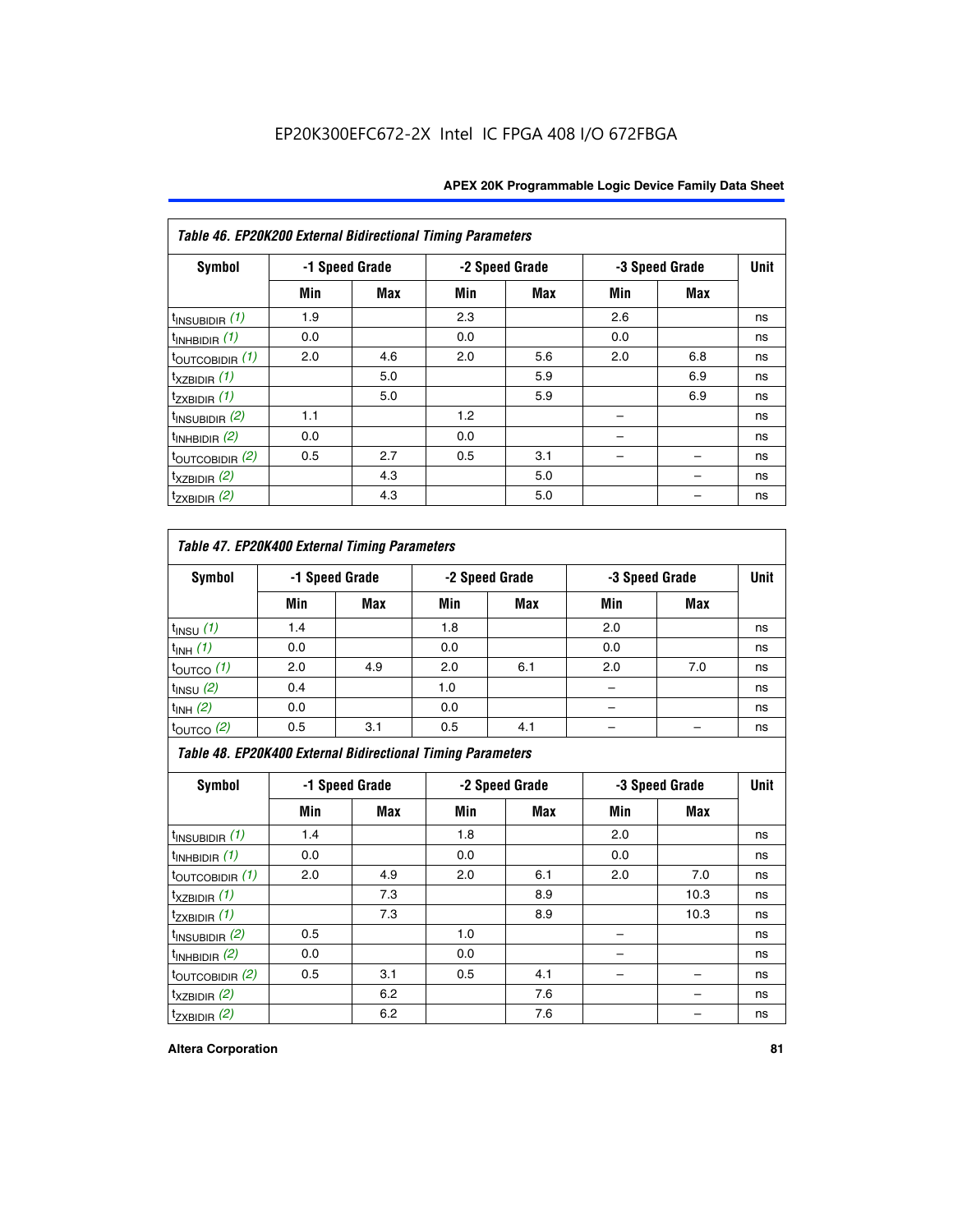#### *Notes to Tables 43 through 48:*

- (1) This parameter is measured without using ClockLock or ClockBoost circuits.
- (2) This parameter is measured using ClockLock or ClockBoost circuits.

Tables 49 through 54 describe  $f_{MAX}$  LE Timing Microparameters,  $f_{MAX}$ ESB Timing Microparameters, *f<sub>MAX</sub>* Routing Delays, Minimum Pulse Width Timing Parameters, External Timing Parameters, and External Bidirectional Timing Parameters for EP20K30E APEX 20KE devices.

| Table 49. EP20K30E f <sub>MAX</sub> LE Timing Microparameters |      |      |      |            |      |      |    |  |  |  |  |
|---------------------------------------------------------------|------|------|------|------------|------|------|----|--|--|--|--|
| <b>Symbol</b>                                                 |      | -1   |      | -2         |      | -3   |    |  |  |  |  |
|                                                               | Min  | Max  | Min  | <b>Max</b> | Min  | Max  |    |  |  |  |  |
| $t_{\text{SU}}$                                               | 0.01 |      | 0.02 |            | 0.02 |      | ns |  |  |  |  |
| $t_H$                                                         | 0.11 |      | 0.16 |            | 0.23 |      | ns |  |  |  |  |
| $t_{CO}$                                                      |      | 0.32 |      | 0.45       |      | 0.67 | ns |  |  |  |  |
| $t_{LUT}$                                                     |      | 0.85 |      | 1.20       |      | 1.77 | ns |  |  |  |  |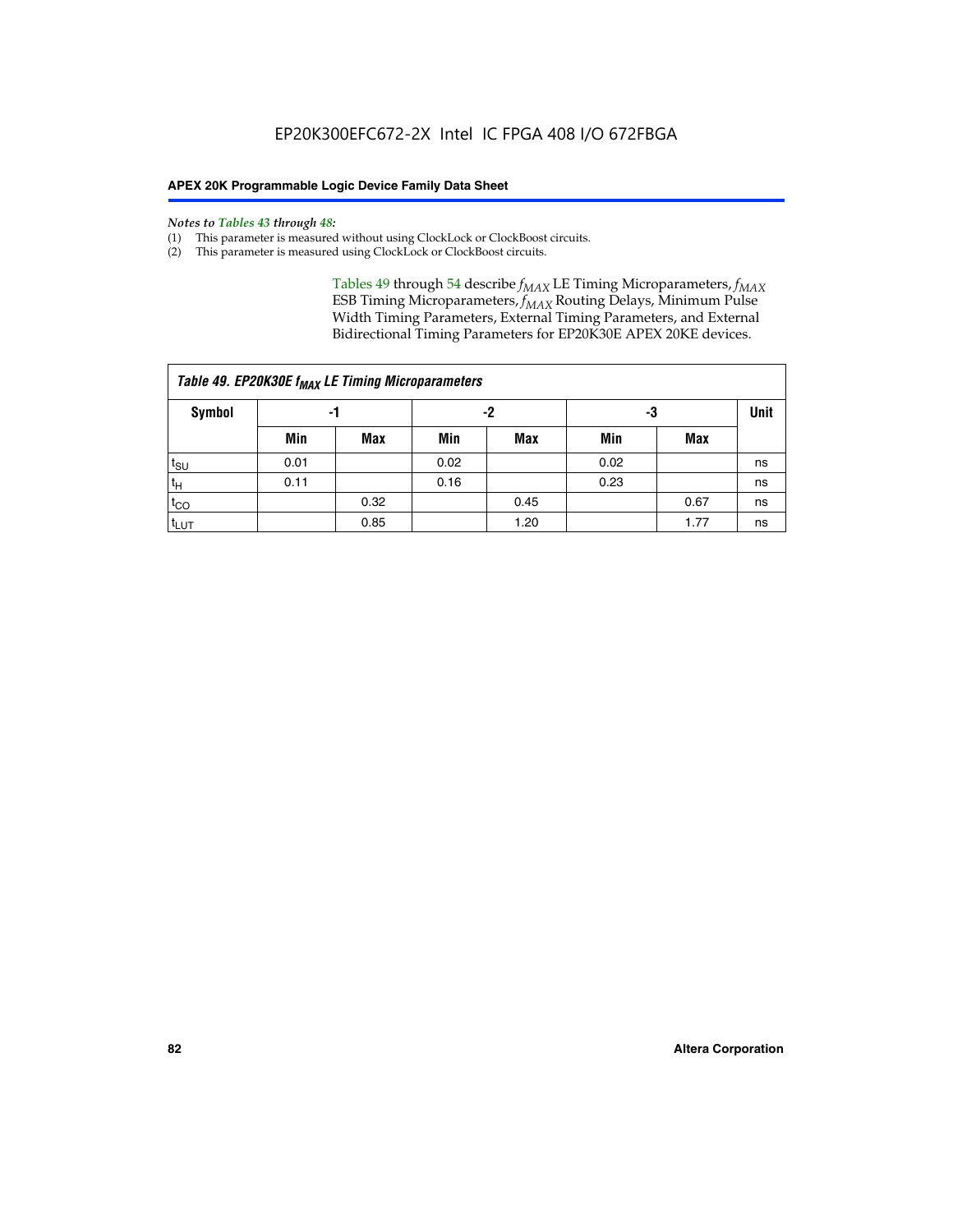| Table 50. EP20K30E f <sub>MAX</sub> ESB Timing Microparameters |      |      |      |      |      |            |             |
|----------------------------------------------------------------|------|------|------|------|------|------------|-------------|
| <b>Symbol</b>                                                  |      | $-1$ |      | $-2$ |      | -3         | <b>Unit</b> |
|                                                                | Min  | Max  | Min  | Max  | Min  | <b>Max</b> |             |
| <sup>t</sup> ESBARC                                            |      | 2.03 |      | 2.86 |      | 4.24       | ns          |
| <sup>t</sup> ESBSRC                                            |      | 2.58 |      | 3.49 |      | 5.02       | ns          |
| <sup>t</sup> ESBAWC                                            |      | 3.88 |      | 5.45 |      | 8.08       | ns          |
| t <sub>ESBSWC</sub>                                            |      | 4.08 |      | 5.35 |      | 7.48       | ns          |
| <sup>t</sup> ESBWASU                                           | 1.77 |      | 2.49 |      | 3.68 |            | ns          |
| <sup>t</sup> ESBWAH                                            | 0.00 |      | 0.00 |      | 0.00 |            | ns          |
| t <sub>ESBWDSU</sub>                                           | 1.95 |      | 2.74 |      | 4.05 |            | ns          |
| <sup>t</sup> ESBWDH                                            | 0.00 |      | 0.00 |      | 0.00 |            | ns          |
| <sup>t</sup> ESBRASU                                           | 1.96 |      | 2.75 |      | 4.07 |            | ns          |
| <sup>t</sup> ESBRAH                                            | 0.00 |      | 0.00 |      | 0.00 |            | ns          |
| <i>t</i> ESBWESU                                               | 1.80 |      | 2.73 |      | 4.28 |            | ns          |
| t <sub>ESBWEH</sub>                                            | 0.00 |      | 0.00 |      | 0.00 |            | ns          |
| <sup>t</sup> ESBDATASU                                         | 0.07 |      | 0.48 |      | 1.17 |            | ns          |
| <sup>I</sup> ESBDATAH                                          | 0.13 |      | 0.13 |      | 0.13 |            | ns          |
| <sup>t</sup> ESBWADDRSU                                        | 0.30 |      | 0.80 |      | 1.64 |            | ns          |
| <sup>I</sup> ESBRADDRSU                                        | 0.37 |      | 0.90 |      | 1.78 |            | ns          |
| ESBDATACO1                                                     |      | 1.11 |      | 1.32 |      | 1.67       | ns          |
| <sup>I</sup> ESBDATACO2                                        |      | 2.65 |      | 3.73 |      | 5.53       | ns          |
| t <sub>ESBDD</sub>                                             |      | 3.88 |      | 5.45 |      | 8.08       | ns          |
| t <sub>PD</sub>                                                |      | 1.91 |      | 2.69 |      | 3.98       | ns          |
| <sup>t</sup> PTERMSU                                           | 1.04 |      | 1.71 |      | 2.82 |            | ns          |
| t <sub>PTERMCO</sub>                                           |      | 1.13 |      | 1.34 |      | 1.69       | ns          |

### **Table 51. EP20K30E f<sub>MAX</sub> Routing Delays**

| Symbol      | - 1 |            | -2  |            | -3  |      | Unit |
|-------------|-----|------------|-----|------------|-----|------|------|
|             | Min | <b>Max</b> | Min | <b>Max</b> | Min | Max  |      |
| $t_{F1-4}$  |     | 0.24       |     | 0.27       |     | 0.31 | ns   |
| $t_{F5-20}$ |     | 1.03       |     | 1.14       |     | 1.30 | ns   |
| $t_{F20+}$  |     | 1.42       |     | 1.54       |     | 1.77 | ns   |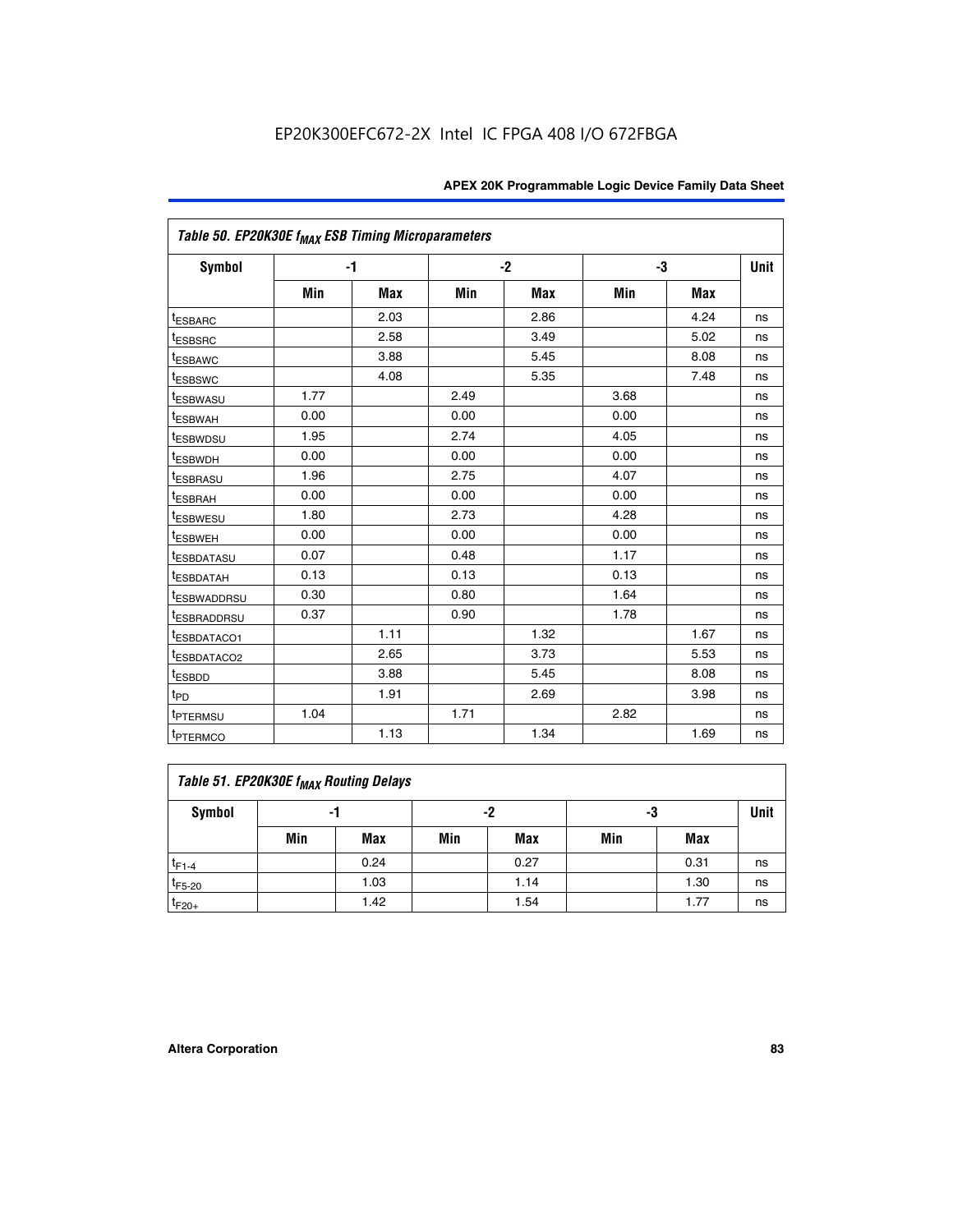### **APEX 20K Programmable Logic Device Family Data Sheet**

|                    | Table 52. EP20K30E Minimum Pulse Width Timing Parameters |            |      |            |      |            |             |  |  |  |  |  |
|--------------------|----------------------------------------------------------|------------|------|------------|------|------------|-------------|--|--|--|--|--|
| <b>Symbol</b>      |                                                          | -1         |      | $-2$       | -3   |            | <b>Unit</b> |  |  |  |  |  |
|                    | Min                                                      | <b>Max</b> | Min  | <b>Max</b> | Min  | <b>Max</b> |             |  |  |  |  |  |
| $t_{CH}$           | 0.55                                                     |            | 0.78 |            | 1.15 |            | ns          |  |  |  |  |  |
| $t_{CL}$           | 0.55                                                     |            | 0.78 |            | 1.15 |            | ns          |  |  |  |  |  |
| $t_{CLRP}$         | 0.22                                                     |            | 0.31 |            | 0.46 |            | ns          |  |  |  |  |  |
| <sup>t</sup> PREP  | 0.22                                                     |            | 0.31 |            | 0.46 |            | ns          |  |  |  |  |  |
| <sup>t</sup> ESBCH | 0.55                                                     |            | 0.78 |            | 1.15 |            | ns          |  |  |  |  |  |
| <sup>t</sup> ESBCL | 0.55                                                     |            | 0.78 |            | 1.15 |            | ns          |  |  |  |  |  |
| <sup>t</sup> ESBWP | 1.43                                                     |            | 2.01 |            | 2.97 |            | ns          |  |  |  |  |  |
| <sup>t</sup> ESBRP | 1.15                                                     |            | 1.62 |            | 2.39 |            | ns          |  |  |  |  |  |

| Table 53. EP20K30E External Timing Parameters |      |            |      |            |                          |            |             |  |  |  |  |
|-----------------------------------------------|------|------------|------|------------|--------------------------|------------|-------------|--|--|--|--|
| <b>Symbol</b>                                 | -1   |            |      | -2         | -3                       |            | <b>Unit</b> |  |  |  |  |
|                                               | Min  | <b>Max</b> | Min  | <b>Max</b> | Min                      | <b>Max</b> |             |  |  |  |  |
| t <sub>INSU</sub>                             | 2.02 |            | 2.13 |            | 2.24                     |            | ns          |  |  |  |  |
| $t_{\text{INH}}$                              | 0.00 |            | 0.00 |            | 0.00                     |            | ns          |  |  |  |  |
| <sup>t</sup> outco                            | 2.00 | 4.88       | 2.00 | 5.36       | 2.00                     | 5.88       | ns          |  |  |  |  |
| <sup>t</sup> INSUPLL                          | 2.11 |            | 2.23 |            |                          |            | ns          |  |  |  |  |
| <sup>t</sup> INHPLL                           | 0.00 |            | 0.00 |            | $\overline{\phantom{a}}$ |            | ns          |  |  |  |  |
| <b>LOUTCOPLL</b>                              | 0.50 | 2.60       | 0.50 | 2.88       | -                        |            | ns          |  |  |  |  |

| Table 54. EP20K30E External Bidirectional Timing Parameters |      |      |      |            |      |            |             |  |  |  |  |
|-------------------------------------------------------------|------|------|------|------------|------|------------|-------------|--|--|--|--|
| Symbol                                                      |      | -1   |      | $-2$       |      | -3         | <b>Unit</b> |  |  |  |  |
|                                                             | Min  | Max  | Min  | <b>Max</b> | Min  | <b>Max</b> |             |  |  |  |  |
| <sup>t</sup> INSUBIDIR                                      | 1.85 |      | 1.77 |            | 1.54 |            | ns          |  |  |  |  |
| <b>INHBIDIR</b>                                             | 0.00 |      | 0.00 |            | 0.00 |            | ns          |  |  |  |  |
| <b>LOUTCOBIDIR</b>                                          | 2.00 | 4.88 | 2.00 | 5.36       | 2.00 | 5.88       | ns          |  |  |  |  |
| <sup>T</sup> XZBIDIR                                        |      | 7.48 |      | 8.46       |      | 9.83       | ns          |  |  |  |  |
| <sup>I</sup> ZXBIDIR                                        |      | 7.48 |      | 8.46       |      | 9.83       | ns          |  |  |  |  |
| <sup>t</sup> INSUBIDIRPLL                                   | 4.12 |      | 4.24 |            |      |            | ns          |  |  |  |  |
| <sup>I</sup> INHBIDIRPLL                                    | 0.00 |      | 0.00 |            |      |            | ns          |  |  |  |  |
| <b>LOUTCOBIDIRPLL</b>                                       | 0.50 | 2.60 | 0.50 | 2.88       |      |            | ns          |  |  |  |  |
| <sup>I</sup> XZBIDIRPLL                                     |      | 5.21 |      | 5.99       |      |            | ns          |  |  |  |  |
| <sup>T</sup> ZXBIDIRPLL                                     |      | 5.21 |      | 5.99       |      |            | ns          |  |  |  |  |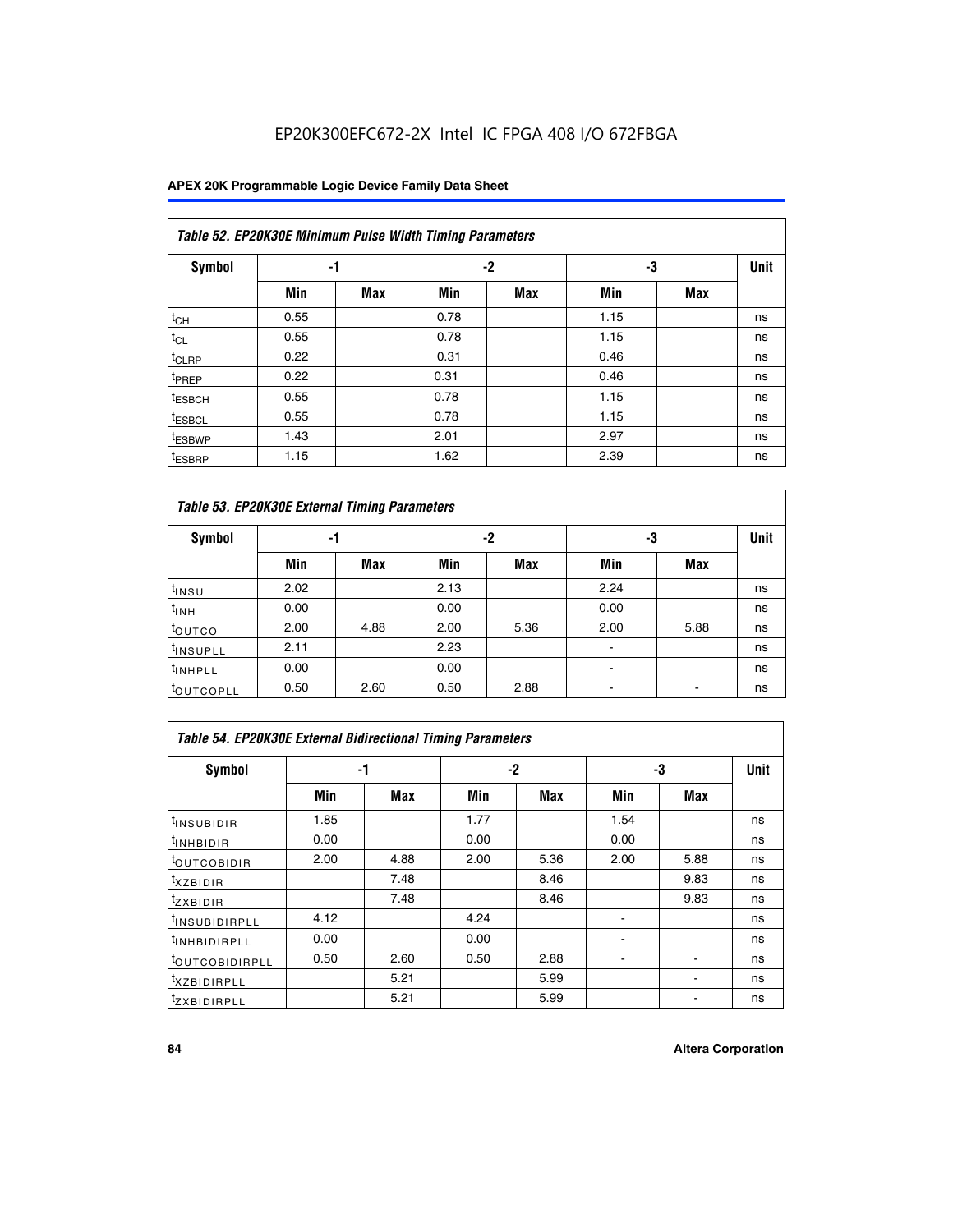Tables 55 through 60 describe *f<sub>MAX</sub>* LE Timing Microparameters, *f<sub>MAX</sub>* ESB Timing Microparameters, *f<sub>MAX</sub>* Routing Delays, Minimum Pulse Width Timing Parameters, External Timing Parameters, and External Bidirectional Timing Parameters for EP20K60E APEX 20KE devices.

| Table 55. EP20K60E f <sub>MAX</sub> LE Timing Microparameters |      |      |      |      |      |             |    |  |  |  |  |
|---------------------------------------------------------------|------|------|------|------|------|-------------|----|--|--|--|--|
| <b>Symbol</b>                                                 |      | -1   |      | -2   | -3   | <b>Unit</b> |    |  |  |  |  |
|                                                               | Min  | Max  | Min  | Max  | Min  | Max         |    |  |  |  |  |
| $t_{\text{SU}}$                                               | 0.17 |      | 0.15 |      | 0.16 |             | ns |  |  |  |  |
| $t_H$                                                         | 0.32 |      | 0.33 |      | 0.39 |             | ns |  |  |  |  |
| $t_{CO}$                                                      |      | 0.29 |      | 0.40 |      | 0.60        | ns |  |  |  |  |
| t <sub>lut</sub>                                              |      | 0.77 |      | 1.07 |      | 1.59        | ns |  |  |  |  |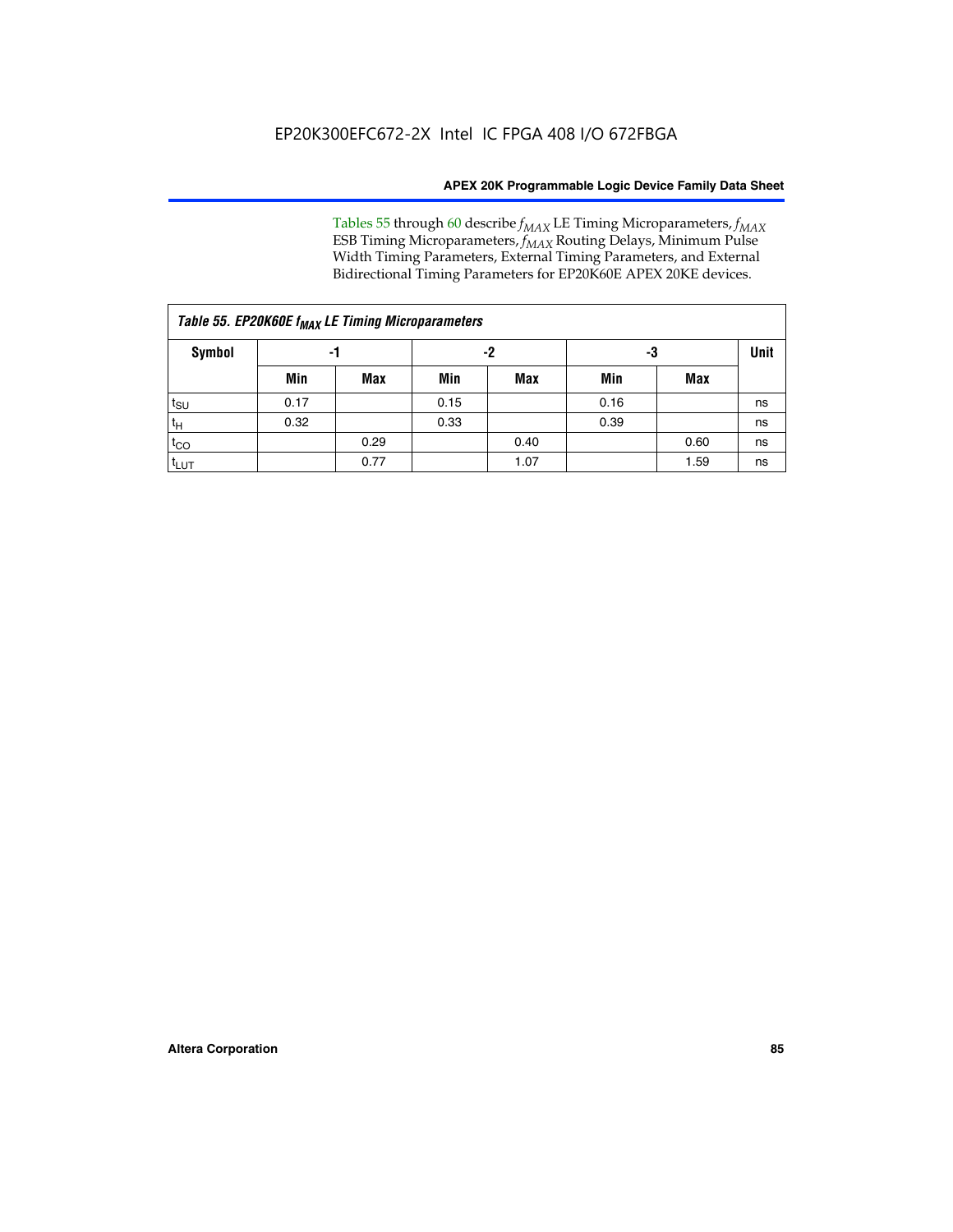| Table 56. EP20K60E f <sub>MAX</sub> ESB Timing Microparameters |      |            |      |            |      |            |             |
|----------------------------------------------------------------|------|------------|------|------------|------|------------|-------------|
| <b>Symbol</b>                                                  | $-1$ |            |      | $-2$       |      | -3         | <b>Unit</b> |
|                                                                | Min  | <b>Max</b> | Min  | <b>Max</b> | Min  | <b>Max</b> |             |
| <sup>t</sup> ESBARC                                            |      | 1.83       |      | 2.57       |      | 3.79       | ns          |
| t <sub>ESBSRC</sub>                                            |      | 2.46       |      | 3.26       |      | 4.61       | ns          |
| <sup>t</sup> ESBAWC                                            |      | 3.50       |      | 4.90       |      | 7.23       | ns          |
| <sup>t</sup> ESBSWC                                            |      | 3.77       |      | 4.90       |      | 6.79       | ns          |
| <sup>t</sup> ESBWASU                                           | 1.59 |            | 2.23 |            | 3.29 |            | ns          |
| <sup>t</sup> ESBWAH                                            | 0.00 |            | 0.00 |            | 0.00 |            | ns          |
| t <sub>ESBWDSU</sub>                                           | 1.75 |            | 2.46 |            | 3.62 |            | ns          |
| <sup>t</sup> ESBWDH                                            | 0.00 |            | 0.00 |            | 0.00 |            | ns          |
| t <sub>ESBRASU</sub>                                           | 1.76 |            | 2.47 |            | 3.64 |            | ns          |
| <sup>t</sup> ESBRAH                                            | 0.00 |            | 0.00 |            | 0.00 |            | ns          |
| t <sub>ESBWESU</sub>                                           | 1.68 |            | 2.49 |            | 3.87 |            | ns          |
| t <sub>ESBWEH</sub>                                            | 0.00 |            | 0.00 |            | 0.00 |            | ns          |
| <sup>t</sup> ESBDATASU                                         | 0.08 |            | 0.43 |            | 1.04 |            | ns          |
| t <sub>ESBDATAH</sub>                                          | 0.13 |            | 0.13 |            | 0.13 |            | ns          |
| <sup>t</sup> ESBWADDRSU                                        | 0.29 |            | 0.72 |            | 1.46 |            | ns          |
| <sup>t</sup> ESBRADDRSU                                        | 0.36 |            | 0.81 |            | 1.58 |            | ns          |
| <sup>I</sup> ESBDATACO1                                        |      | 1.06       |      | 1.24       |      | 1.55       | ns          |
| <sup>t</sup> ESBDATACO2                                        |      | 2.39       |      | 3.35       |      | 4.94       | ns          |
| <sup>t</sup> ESBDD                                             |      | 3.50       |      | 4.90       |      | 7.23       | ns          |
| t <sub>PD</sub>                                                |      | 1.72       |      | 2.41       |      | 3.56       | ns          |
| t <sub>PTERMSU</sub>                                           | 0.99 |            | 1.56 |            | 2.55 |            | ns          |
| t <sub>PTERMCO</sub>                                           |      | 1.07       |      | 1.26       |      | 1.08       | ns          |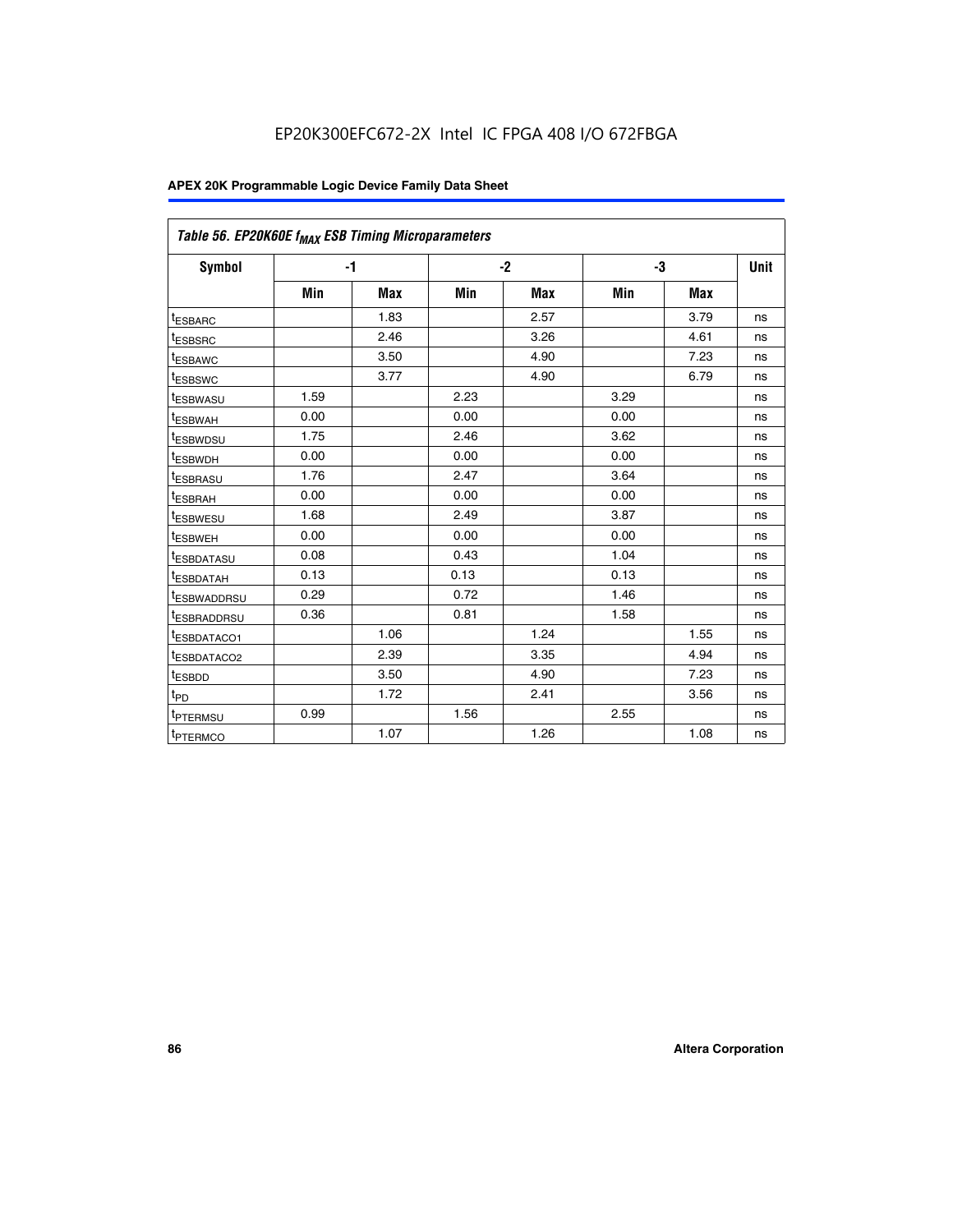| Table 57. EP20K60E f <sub>MAX</sub> Routing Delays |          |      |     |            |     |      |    |  |  |  |
|----------------------------------------------------|----------|------|-----|------------|-----|------|----|--|--|--|
| Symbol                                             | -2<br>-1 |      |     |            |     | -3   |    |  |  |  |
|                                                    | Min      | Max  | Min | <b>Max</b> | Min | Max  |    |  |  |  |
| $t_{F1-4}$                                         |          | 0.24 |     | 0.26       |     | 0.30 | ns |  |  |  |
| $t_{F5-20}$                                        |          | 1.45 |     | 1.58       |     | 1.79 | ns |  |  |  |
| $t_{F20+}$                                         |          | 1.96 |     | 2.14       |     | 2.45 | ns |  |  |  |

|                    | Table 58. EP20K60E Minimum Pulse Width Timing Parameters |            |      |     |      |     |             |  |  |  |  |  |  |
|--------------------|----------------------------------------------------------|------------|------|-----|------|-----|-------------|--|--|--|--|--|--|
| Symbol             |                                                          | -1         |      | -2  |      | -3  | <b>Unit</b> |  |  |  |  |  |  |
|                    | Min                                                      | <b>Max</b> | Min  | Max | Min  | Max |             |  |  |  |  |  |  |
| $t_{CH}$           | 2.00                                                     |            | 2.50 |     | 2.75 |     | ns          |  |  |  |  |  |  |
| $t_{CL}$           | 2.00                                                     |            | 2.50 |     | 2.75 |     | ns          |  |  |  |  |  |  |
| $t_{CLRP}$         | 0.20                                                     |            | 0.28 |     | 0.41 |     | ns          |  |  |  |  |  |  |
| t <sub>PREP</sub>  | 0.20                                                     |            | 0.28 |     | 0.41 |     | ns          |  |  |  |  |  |  |
| <sup>t</sup> ESBCH | 2.00                                                     |            | 2.50 |     | 2.75 |     | ns          |  |  |  |  |  |  |
| <sup>t</sup> ESBCL | 2.00                                                     |            | 2.50 |     | 2.75 |     | ns          |  |  |  |  |  |  |
| <sup>t</sup> ESBWP | 1.29                                                     |            | 1.80 |     | 2.66 |     | ns          |  |  |  |  |  |  |
| <sup>t</sup> ESBRP | 1.04                                                     |            | 1.45 |     | 2.14 |     | ns          |  |  |  |  |  |  |

| <b>Table 59. EP20K60E External Timing Parameters</b> |      |      |      |      |      |      |    |  |  |  |  |
|------------------------------------------------------|------|------|------|------|------|------|----|--|--|--|--|
| Symbol                                               | -1   |      |      | -2   | -3   | Unit |    |  |  |  |  |
|                                                      | Min  | Max  | Min  | Max  | Min  | Max  |    |  |  |  |  |
| $t_{INSU}$                                           | 2.03 |      | 2.12 |      | 2.23 |      | ns |  |  |  |  |
| $t_{INH}$                                            | 0.00 |      | 0.00 |      | 0.00 |      | ns |  |  |  |  |
| toutco                                               | 2.00 | 4.84 | 2.00 | 5.31 | 2.00 | 5.81 | ns |  |  |  |  |
| <sup>t</sup> INSUPLL                                 | 1.12 |      | 1.15 |      | ۰    |      | ns |  |  |  |  |
| <sup>t</sup> INHPLL                                  | 0.00 |      | 0.00 |      | ۰    |      | ns |  |  |  |  |
| toutcopll                                            | 0.50 | 3.37 | 0.50 | 3.69 |      |      | ns |  |  |  |  |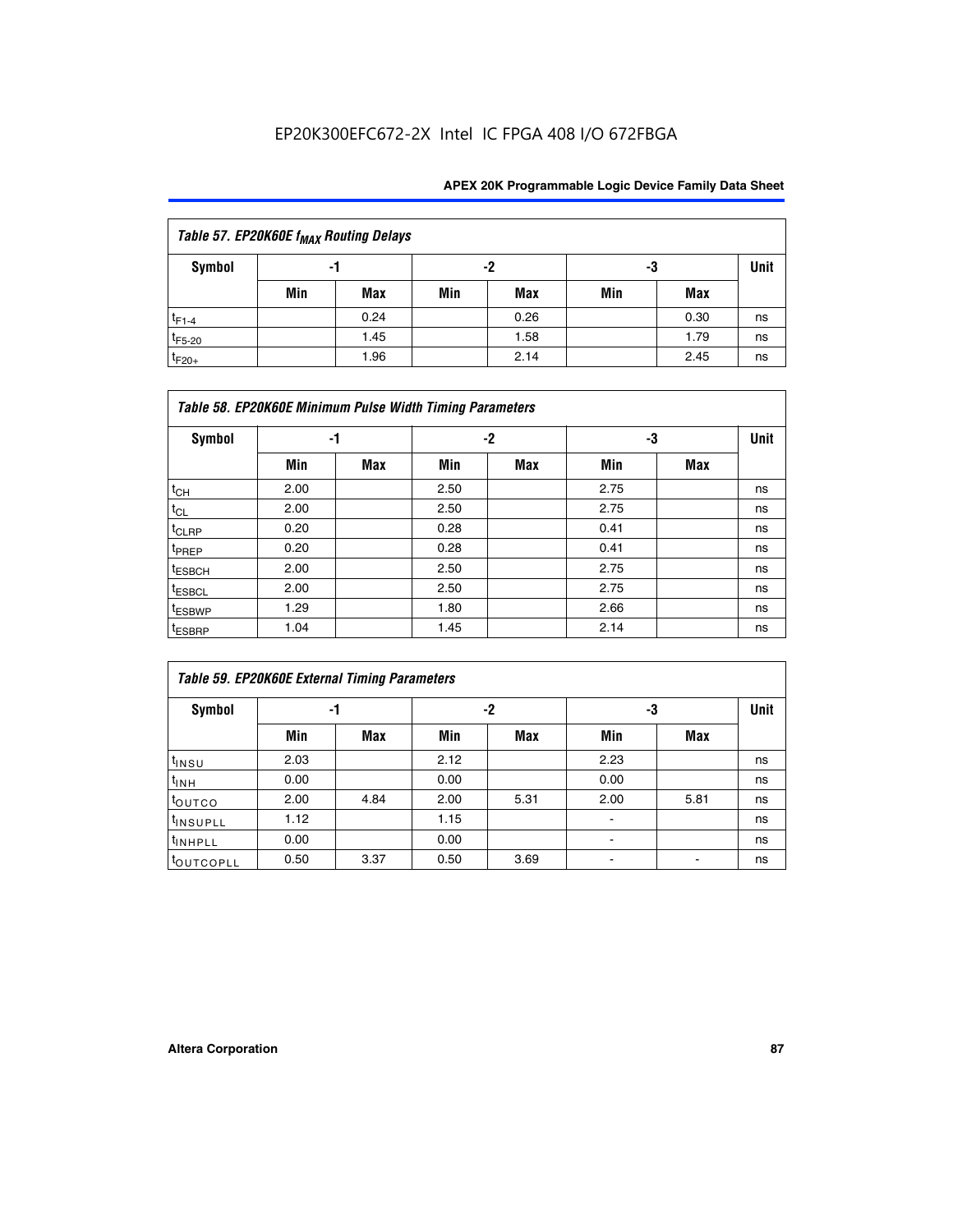| Table 60. EP20K60E External Bidirectional Timing Parameters |      |      |      |      |      |      |             |  |  |  |  |
|-------------------------------------------------------------|------|------|------|------|------|------|-------------|--|--|--|--|
| <b>Symbol</b>                                               |      | -1   |      | $-2$ |      | -3   | <b>Unit</b> |  |  |  |  |
|                                                             | Min  | Max  | Min  | Max  | Min  | Max  |             |  |  |  |  |
| <sup>t</sup> INSUBIDIR                                      | 2.77 |      | 2.91 |      | 3.11 |      | ns          |  |  |  |  |
| <sup>t</sup> INHBIDIR                                       | 0.00 |      | 0.00 |      | 0.00 |      | ns          |  |  |  |  |
| <sup>t</sup> OUTCOBIDIR                                     | 2.00 | 4.84 | 2.00 | 5.31 | 2.00 | 5.81 | ns          |  |  |  |  |
| $t_{XZBIDIR}$                                               |      | 6.47 |      | 7.44 |      | 8.65 | ns          |  |  |  |  |
| <sup>t</sup> zxbidir                                        |      | 6.47 |      | 7.44 |      | 8.65 | ns          |  |  |  |  |
| <sup>t</sup> INSUBIDIRPLL                                   | 3.44 |      | 3.24 |      |      |      | ns          |  |  |  |  |
| <sup>t</sup> INHBIDIRPLL                                    | 0.00 |      | 0.00 |      |      |      | ns          |  |  |  |  |
| t <sub>outcobidirpll</sub>                                  | 0.50 | 3.37 | 0.50 | 3.69 |      |      | ns          |  |  |  |  |
| <sup>t</sup> XZBIDIRPLL                                     |      | 5.00 |      | 5.82 |      |      | ns          |  |  |  |  |
| <sup>t</sup> ZXBIDIRPLL                                     |      | 5.00 |      | 5.82 |      |      | ns          |  |  |  |  |

Tables 61 through 66 describe  $f_{MAX}$  LE Timing Microparameters, *fMAX* ESB Timing Microparameters, *fMAX* Routing Delays, Minimum Pulse Width Timing Parameters, External Timing Parameters, and External Bidirectional Timing Parameters for EP20K100E APEX 20KE devices.

| Table 61. EP20K100E f <sub>MAX</sub> LE Timing Microparameters |      |      |      |            |      |      |             |  |  |  |  |
|----------------------------------------------------------------|------|------|------|------------|------|------|-------------|--|--|--|--|
| <b>Symbol</b>                                                  |      | -1   | $-2$ |            |      | -3   | <b>Unit</b> |  |  |  |  |
|                                                                | Min  | Max  | Min  | <b>Max</b> | Min  | Max  |             |  |  |  |  |
| $t_{\text{SU}}$                                                | 0.25 |      | 0.25 |            | 0.25 |      | ns          |  |  |  |  |
| tμ                                                             | 0.25 |      | 0.25 |            | 0.25 |      | ns          |  |  |  |  |
| $t_{CO}$                                                       |      | 0.28 |      | 0.28       |      | 0.34 | ns          |  |  |  |  |
| t <sub>LUT</sub>                                               |      | 0.80 |      | 0.95       |      | 1.13 | ns          |  |  |  |  |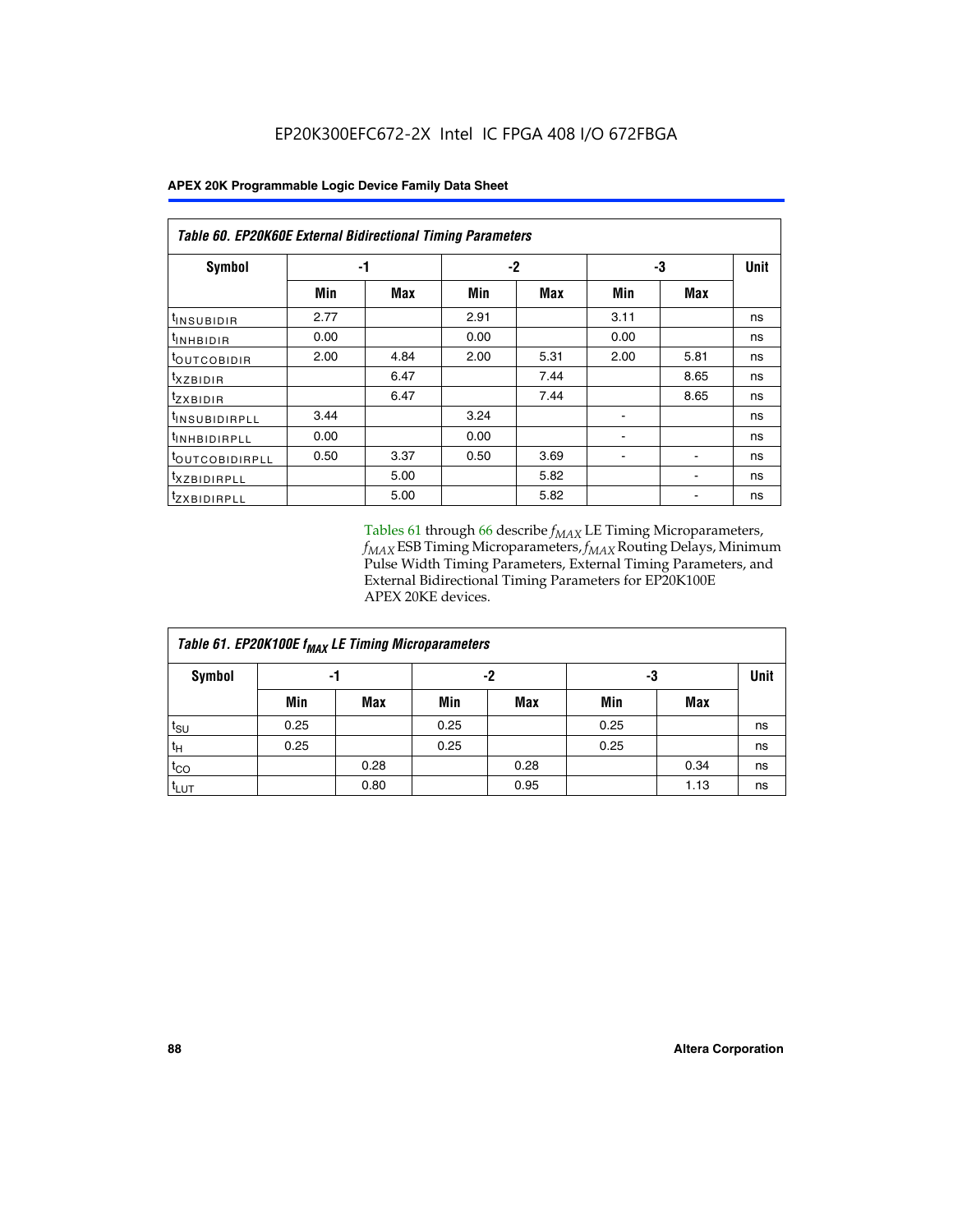| Table 62. EP20K100E f <sub>MAX</sub> ESB Timing Microparameters |         |            |         |            |         |            |             |
|-----------------------------------------------------------------|---------|------------|---------|------------|---------|------------|-------------|
| <b>Symbol</b>                                                   |         | $-1$       |         | $-2$       |         | -3         | <b>Unit</b> |
|                                                                 | Min     | <b>Max</b> | Min     | <b>Max</b> | Min     | <b>Max</b> |             |
| <sup>t</sup> ESBARC                                             |         | 1.61       |         | 1.84       |         | 1.97       | ns          |
| t <sub>ESBSRC</sub>                                             |         | 2.57       |         | 2.97       |         | 3.20       | ns          |
| <sup>t</sup> ESBAWC                                             |         | 0.52       |         | 4.09       |         | 4.39       | ns          |
| <sup>t</sup> ESBSWC                                             |         | 3.17       |         | 3.78       |         | 4.09       | ns          |
| <sup>t</sup> ESBWASU                                            | 0.56    |            | 6.41    |            | 0.63    |            | ns          |
| <b><i>ESBWAH</i></b>                                            | 0.48    |            | 0.54    |            | 0.55    |            | ns          |
| <sup>t</sup> ESBWDSU                                            | 0.71    |            | 0.80    |            | 0.81    |            | ns          |
| <sup>t</sup> ESBWDH                                             | .048    |            | 0.54    |            | 0.55    |            | ns          |
| <sup>t</sup> ESBRASU                                            | 1.57    |            | 1.75    |            | 1.87    |            | ns          |
| t <sub>ESBRAH</sub>                                             | 0.00    |            | 0.00    |            | 0.20    |            | ns          |
| t <sub>ESBWESU</sub>                                            | 1.54    |            | 1.72    |            | 1.80    |            | ns          |
| <sup>I</sup> ESBWEH                                             | 0.00    |            | 0.00    |            | 0.00    |            | ns          |
| <sup>t</sup> ESBDATASU                                          | $-0.16$ |            | $-0.20$ |            | $-0.20$ |            | ns          |
| <sup>t</sup> ESBDATAH                                           | 0.13    |            | 0.13    |            | 0.13    |            | ns          |
| <sup>t</sup> ESBWADDRSU                                         | 0.12    |            | 0.08    |            | 0.13    |            | ns          |
| <sup>t</sup> ESBRADDRSU                                         | 0.17    |            | 0.15    |            | 0.19    |            | ns          |
| ESBDATACO1                                                      |         | 1.20       |         | 1.39       |         | 1.52       | ns          |
| <sup>t</sup> ESBDATACO2                                         |         | 2.54       |         | 2.99       |         | 3.22       | ns          |
| <sup>t</sup> ESBDD                                              |         | 3.06       |         | 3.56       |         | 3.85       | ns          |
| t <sub>PD</sub>                                                 |         | 1.73       |         | 2.02       |         | 2.20       | ns          |
| t <sub>PTERMSU</sub>                                            | 1.11    |            | 1.26    |            | 1.38    |            | ns          |
| t <sub>PTERMCO</sub>                                            |         | 1.19       |         | 1.40       |         | 1.08       | ns          |

| Table 63. EP20K100E f <sub>MAX</sub> Routing Delays |                |      |     |      |     |      |    |  |  |  |
|-----------------------------------------------------|----------------|------|-----|------|-----|------|----|--|--|--|
| Symbol                                              | -2<br>-3<br>-1 |      |     |      |     |      |    |  |  |  |
|                                                     | Min            | Max  | Min | Max  | Min | Max  |    |  |  |  |
| $t_{F1-4}$                                          |                | 0.24 |     | 0.27 |     | 0.29 | ns |  |  |  |
| $t_{F5-20}$                                         |                | 1.04 |     | 1.26 |     | 1.52 | ns |  |  |  |
| $t_{F20+}$                                          |                | 1.12 |     | 1.36 |     | 1.86 | ns |  |  |  |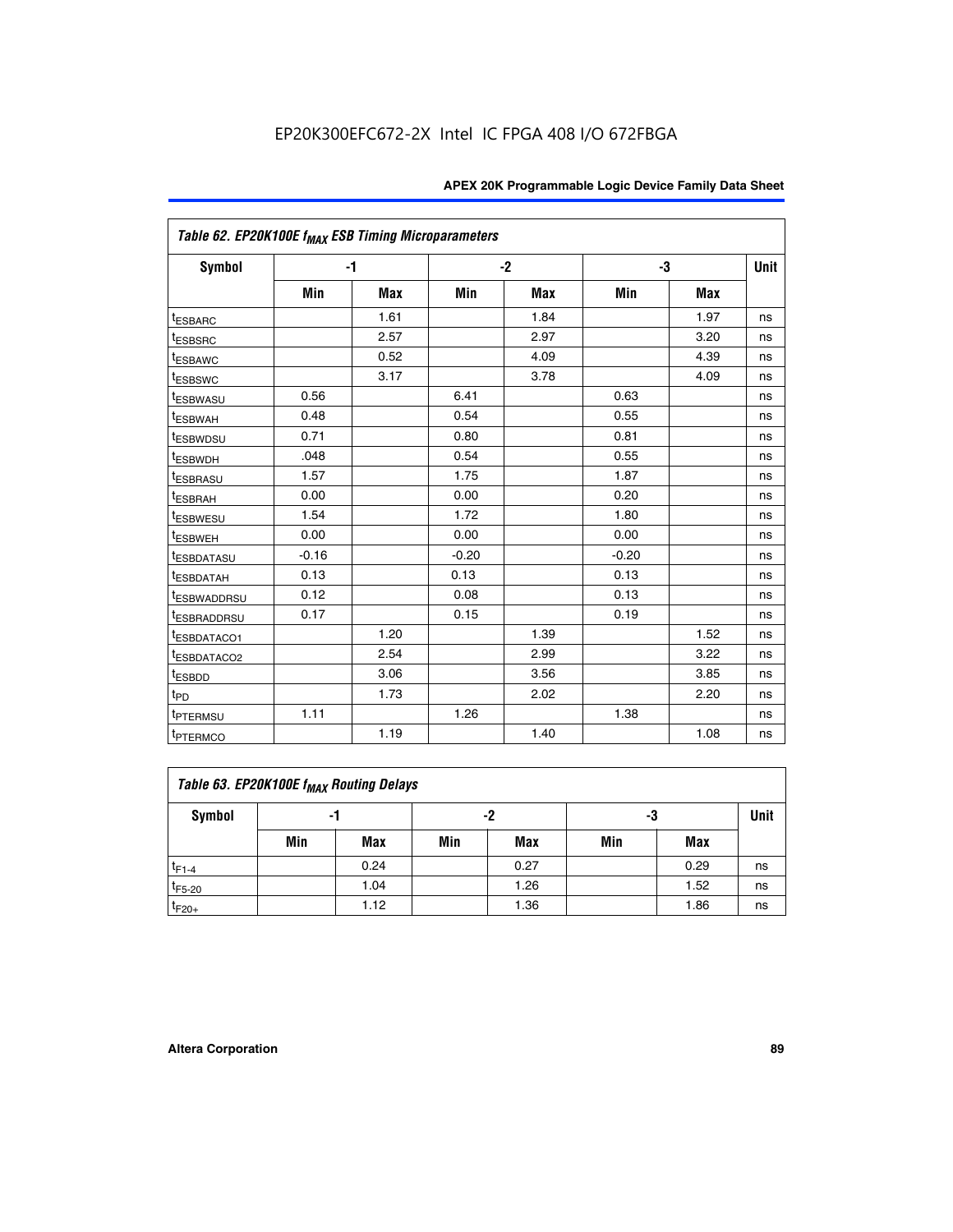### **APEX 20K Programmable Logic Device Family Data Sheet**

|                    | Table 64. EP20K100E Minimum Pulse Width Timing Parameters |            |      |            |      |            |             |  |  |  |  |  |  |
|--------------------|-----------------------------------------------------------|------------|------|------------|------|------------|-------------|--|--|--|--|--|--|
| <b>Symbol</b>      | -1                                                        |            |      | $-2$       | -3   |            | <b>Unit</b> |  |  |  |  |  |  |
|                    | Min                                                       | <b>Max</b> | Min  | <b>Max</b> | Min  | <b>Max</b> |             |  |  |  |  |  |  |
| $t_{CH}$           | 2.00                                                      |            | 2.00 |            | 2.00 |            | ns          |  |  |  |  |  |  |
| $t_{CL}$           | 2.00                                                      |            | 2.00 |            | 2.00 |            | ns          |  |  |  |  |  |  |
| t <sub>CLRP</sub>  | 0.20                                                      |            | 0.20 |            | 0.20 |            | ns          |  |  |  |  |  |  |
| <sup>t</sup> PREP  | 0.20                                                      |            | 0.20 |            | 0.20 |            | ns          |  |  |  |  |  |  |
| <sup>t</sup> ESBCH | 2.00                                                      |            | 2.00 |            | 2.00 |            | ns          |  |  |  |  |  |  |
| <sup>t</sup> ESBCL | 2.00                                                      |            | 2.00 |            | 2.00 |            | ns          |  |  |  |  |  |  |
| <sup>t</sup> ESBWP | 1.29                                                      |            | 1.53 |            | 1.66 |            | ns          |  |  |  |  |  |  |
| <sup>t</sup> ESBRP | 1.11                                                      |            | 1.29 |            | 1.41 |            | ns          |  |  |  |  |  |  |

|                      | Table 65. EP20K100E External Timing Parameters |            |      |            |                |            |    |  |  |  |  |  |  |
|----------------------|------------------------------------------------|------------|------|------------|----------------|------------|----|--|--|--|--|--|--|
| <b>Symbol</b>        | -1                                             |            |      | -2         |                | -3         |    |  |  |  |  |  |  |
|                      | Min                                            | <b>Max</b> | Min  | <b>Max</b> | Min            | <b>Max</b> |    |  |  |  |  |  |  |
| $t_{INSU}$           | 2.23                                           |            | 2.32 |            | 2.43           |            | ns |  |  |  |  |  |  |
| $t_{\rm INH}$        | 0.00                                           |            | 0.00 |            | 0.00           |            | ns |  |  |  |  |  |  |
| toutco               | 2.00                                           | 4.86       | 2.00 | 5.35       | 2.00           | 5.84       | ns |  |  |  |  |  |  |
| <sup>t</sup> INSUPLL | 1.58                                           |            | 1.66 |            |                |            | ns |  |  |  |  |  |  |
| <sup>t</sup> INHPLL  | 0.00                                           |            | 0.00 |            | $\blacksquare$ |            | ns |  |  |  |  |  |  |
| <b>LOUTCOPLL</b>     | 0.50                                           | 2.96       | 0.50 | 3.29       | -              |            | ns |  |  |  |  |  |  |

| <b>Table 66. EP20K100E External Bidirectional Timing Parameters</b> |      |      |      |      |                |      |      |  |  |  |
|---------------------------------------------------------------------|------|------|------|------|----------------|------|------|--|--|--|
| Symbol                                                              |      | -1   |      | $-2$ |                | -3   | Unit |  |  |  |
|                                                                     | Min  | Max  | Min  | Max  | Min            | Max  |      |  |  |  |
| <sup>t</sup> INSUBIDIR                                              | 2.74 |      | 2.96 |      | 3.19           |      | ns   |  |  |  |
| <b>TINHBIDIR</b>                                                    | 0.00 |      | 0.00 |      | 0.00           |      | ns   |  |  |  |
| <b>LOUTCOBIDIR</b>                                                  | 2.00 | 4.86 | 2.00 | 5.35 | 2.00           | 5.84 | ns   |  |  |  |
| <sup>T</sup> XZBIDIR                                                |      | 5.00 |      | 5.48 |                | 5.89 | ns   |  |  |  |
| <sup>T</sup> ZXBIDIR                                                |      | 5.00 |      | 5.48 |                | 5.89 | ns   |  |  |  |
| <sup>t</sup> INSUBIDIRPLL                                           | 4.64 |      | 5.03 |      |                |      | ns   |  |  |  |
| <sup>I</sup> INHBIDIRPLL                                            | 0.00 |      | 0.00 |      | $\blacksquare$ |      | ns   |  |  |  |
| <b><i>LOUTCOBIDIRPLL</i></b>                                        | 0.50 | 2.96 | 0.50 | 3.29 |                |      | ns   |  |  |  |
| <sup>T</sup> XZBIDIRPLL                                             |      | 3.10 |      | 3.42 |                |      | ns   |  |  |  |
| <sup>I</sup> ZXBIDIRPLL                                             |      | 3.10 |      | 3.42 |                |      | ns   |  |  |  |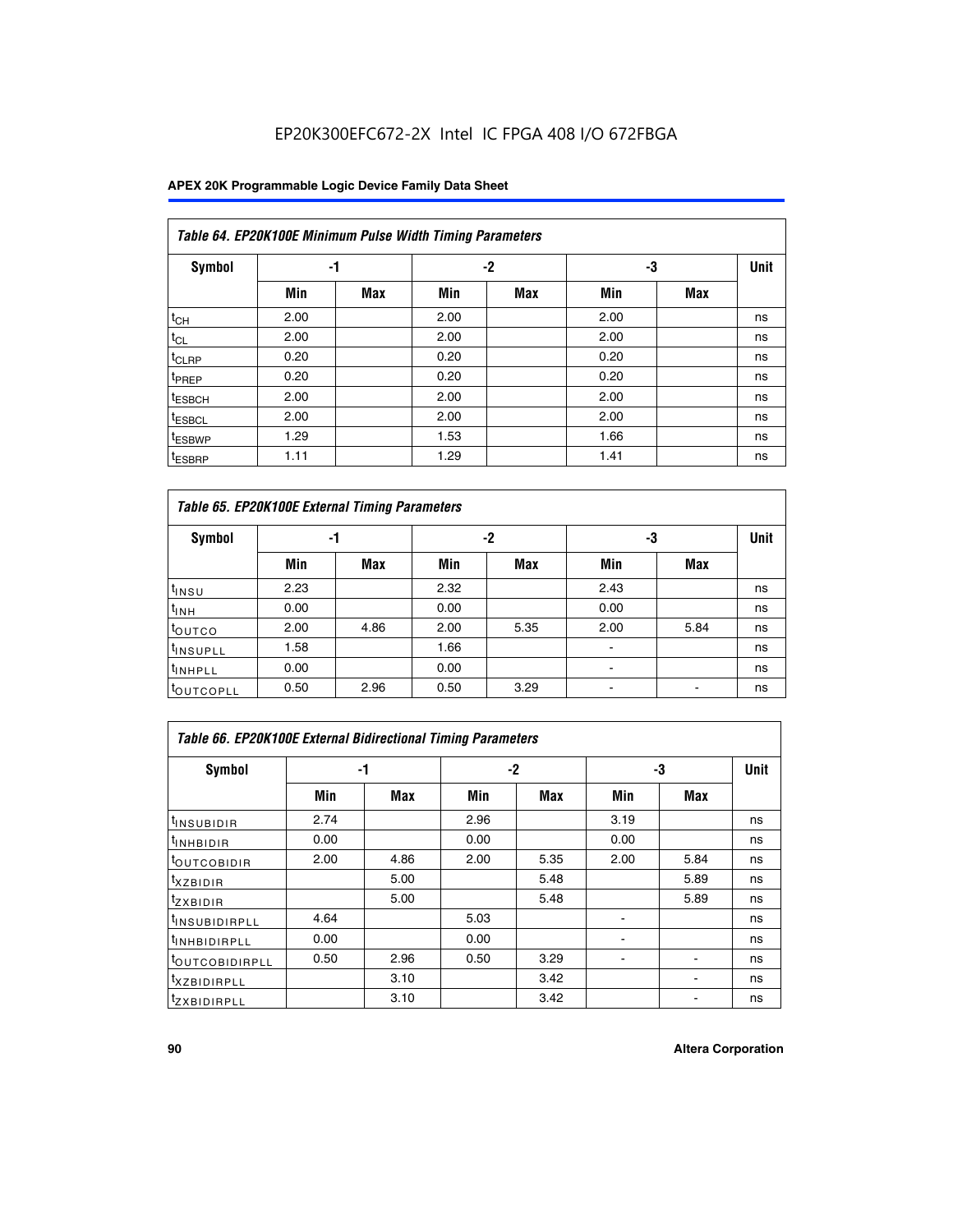Tables 67 through 72 describe *f<sub>MAX</sub>* LE Timing Microparameters, *f<sub>MAX</sub>* ESB Timing Microparameters, *f<sub>MAX</sub>* Routing Delays, Minimum Pulse Width Timing Parameters, External Timing Parameters, and External Bidirectional Timing Parameters for EP20K160E APEX 20KE devices.

| Table 67. EP20K160E f <sub>MAX</sub> LE Timing Microparameters |      |            |      |            |      |      |    |  |  |  |  |
|----------------------------------------------------------------|------|------------|------|------------|------|------|----|--|--|--|--|
| Symbol                                                         |      | -1         |      | -2         |      | -3   |    |  |  |  |  |
|                                                                | Min  | <b>Max</b> | Min  | <b>Max</b> | Min  | Max  |    |  |  |  |  |
| $t_{\text{SU}}$                                                | 0.22 |            | 0.24 |            | 0.26 |      | ns |  |  |  |  |
| $t_H$                                                          | 0.22 |            | 0.24 |            | 0.26 |      | ns |  |  |  |  |
| $t_{CO}$                                                       |      | 0.25       |      | 0.31       |      | 0.35 | ns |  |  |  |  |
| t <sub>lut</sub>                                               |      | 0.69       |      | 0.88       |      | 1.12 | ns |  |  |  |  |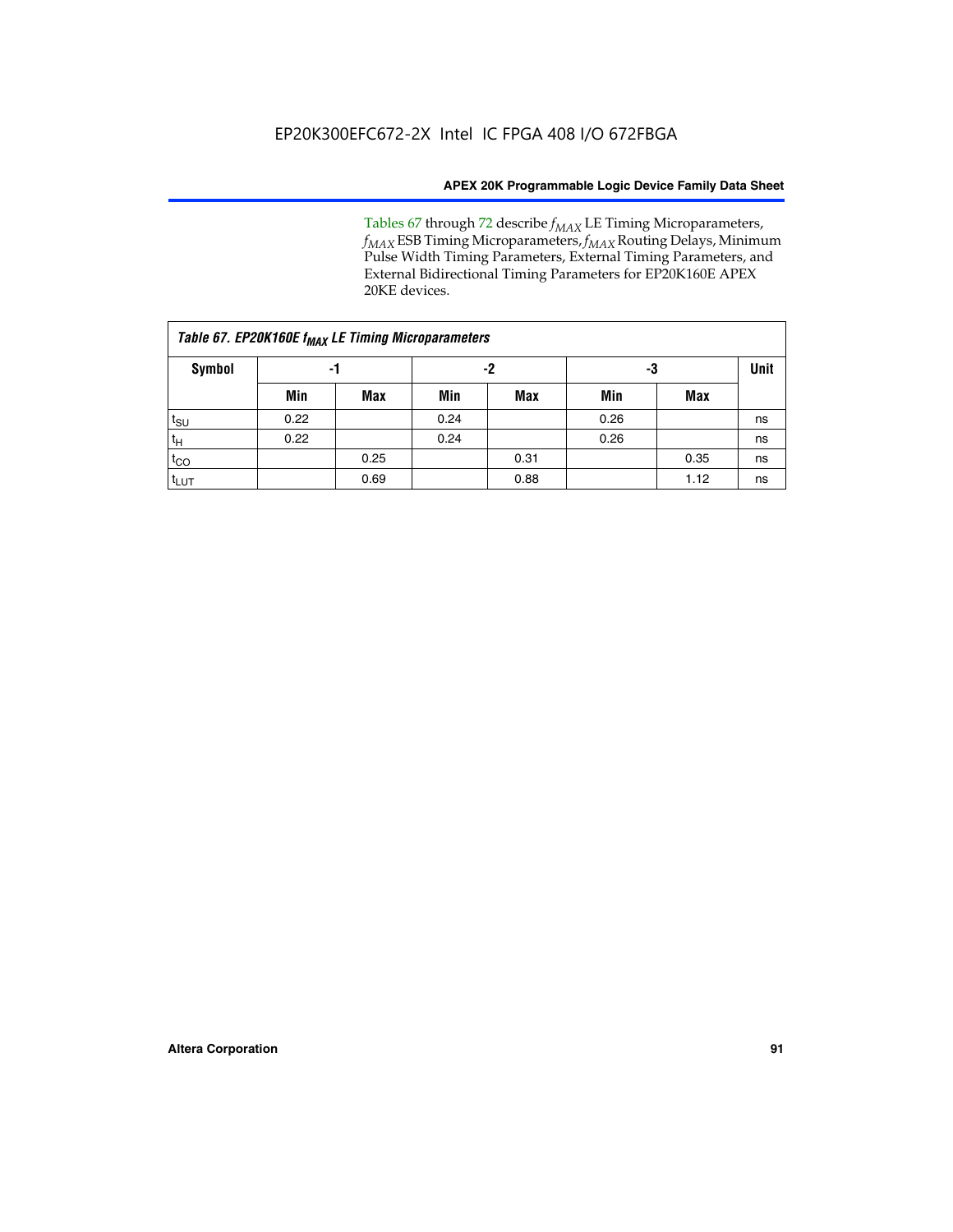| Table 68. EP20K160E f <sub>MAX</sub> ESB Timing Microparameters |         |            |         |            |      |      |      |
|-----------------------------------------------------------------|---------|------------|---------|------------|------|------|------|
| <b>Symbol</b>                                                   | $-1$    |            |         | $-2$       |      | -3   | Unit |
|                                                                 | Min     | <b>Max</b> | Min     | <b>Max</b> | Min  | Max  |      |
| <sup>t</sup> ESBARC                                             |         | 1.65       |         | 2.02       |      | 2.11 | ns   |
| t <sub>ESBSRC</sub>                                             |         | 2.21       |         | 2.70       |      | 3.11 | ns   |
| <sup>t</sup> ESBAWC                                             |         | 3.04       |         | 3.79       |      | 4.42 | ns   |
| t <sub>ESBSWC</sub>                                             |         | 2.81       |         | 3.56       |      | 4.10 | ns   |
| <sup>t</sup> ESBWASU                                            | 0.54    |            | 0.66    |            | 0.73 |      | ns   |
| <sup>t</sup> ESBWAH                                             | 0.36    |            | 0.45    |            | 0.47 |      | ns   |
| t <sub>ESBWDSU</sub>                                            | 0.68    |            | 0.81    |            | 0.94 |      | ns   |
| <sup>t</sup> ESBWDH                                             | 0.36    |            | 0.45    |            | 0.47 |      | ns   |
| t <sub>ESBRASU</sub>                                            | 1.58    |            | 1.87    |            | 2.06 |      | ns   |
| <sup>t</sup> ESBRAH                                             | 0.00    |            | 0.00    |            | 0.01 |      | ns   |
| <sup>t</sup> ESBWESU                                            | 1.41    |            | 1.71    |            | 2.00 |      | ns   |
| t <sub>ESBWEH</sub>                                             | 0.00    |            | 0.00    |            | 0.00 |      | ns   |
| t <sub>ESBDATASU</sub>                                          | $-0.02$ |            | $-0.03$ |            | 0.09 |      | ns   |
| t <sub>ESBDATAH</sub>                                           | 0.13    |            | 0.13    |            | 0.13 |      | ns   |
| t <sub>ESBWADDRSU</sub>                                         | 0.14    |            | 0.17    |            | 0.35 |      | ns   |
| <sup>t</sup> ESBRADDRSU                                         | 0.21    |            | 0.27    |            | 0.43 |      | ns   |
| <sup>I</sup> ESBDATACO1                                         |         | 1.04       |         | 1.30       |      | 1.46 | ns   |
| t <sub>ESBDATACO2</sub>                                         |         | 2.15       |         | 2.70       |      | 3.16 | ns   |
| <sup>t</sup> ESBDD                                              |         | 2.69       |         | 3.35       |      | 3.97 | ns   |
| $t_{\mathsf{PD}}$                                               |         | 1.55       |         | 1.93       |      | 2.29 | ns   |
| t <sub>PTERMSU</sub>                                            | 1.01    |            | 1.23    |            | 1.52 |      | ns   |
| t <sub>PTERMCO</sub>                                            |         | 1.06       |         | 1.32       |      | 1.04 | ns   |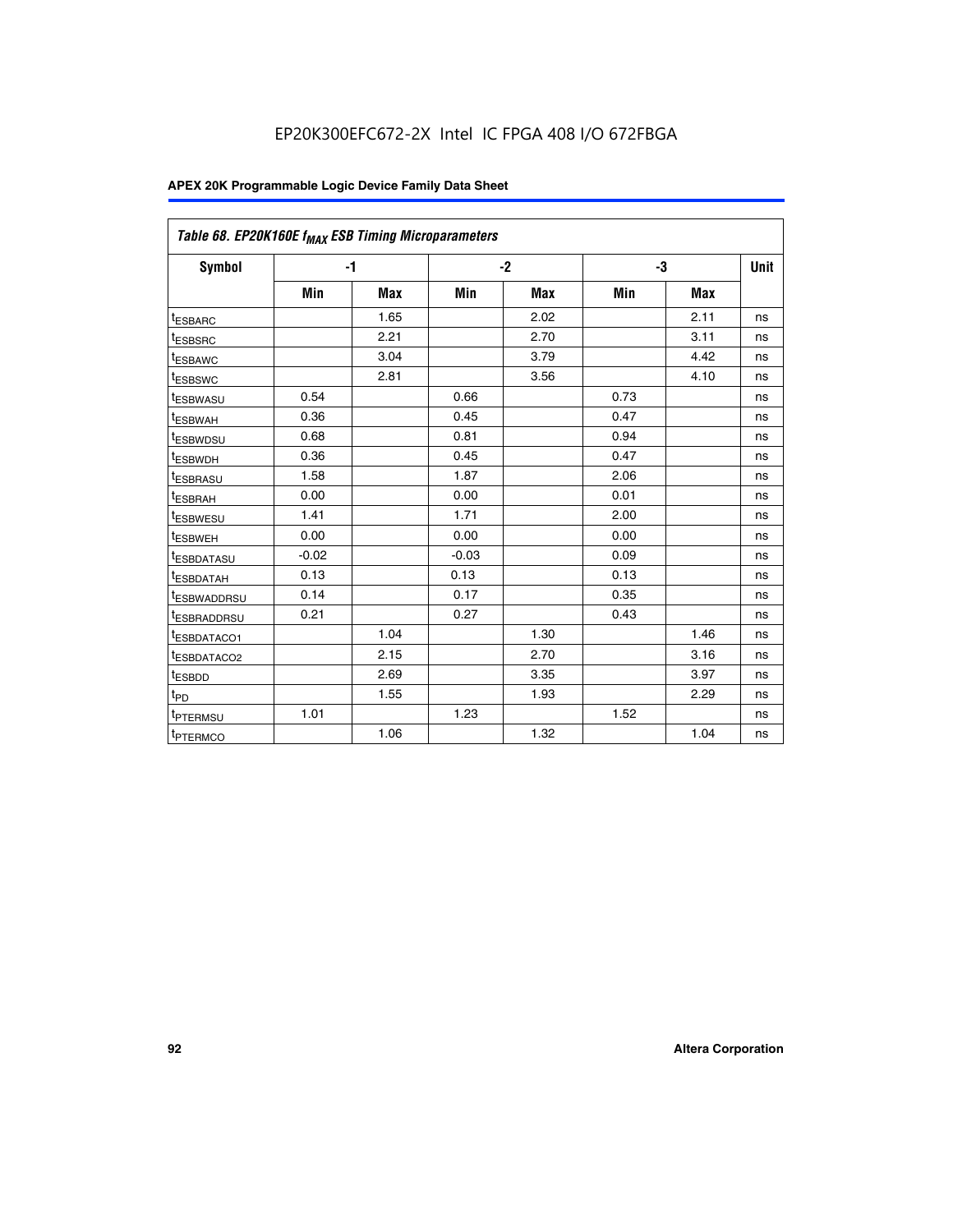| Table 69. EP20K160E f <sub>MAX</sub> Routing Delays |     |      |     |      |     |      |    |  |  |  |  |
|-----------------------------------------------------|-----|------|-----|------|-----|------|----|--|--|--|--|
| Symbol<br>-2<br>-3<br>-1                            |     |      |     |      |     |      |    |  |  |  |  |
|                                                     | Min | Max  | Min | Max  | Min | Max  |    |  |  |  |  |
| $t_{F1-4}$                                          |     | 0.25 |     | 0.26 |     | 0.28 | ns |  |  |  |  |
| $t_{F5-20}$                                         |     | 1.00 |     | 1.18 |     | 1.35 | ns |  |  |  |  |
| $t_{F20+}$                                          |     | 1.95 |     | 2.19 |     | 2.30 | ns |  |  |  |  |

|                    | Table 70. EP20K160E Minimum Pulse Width Timing Parameters |     |      |     |      |     |             |  |  |  |  |  |
|--------------------|-----------------------------------------------------------|-----|------|-----|------|-----|-------------|--|--|--|--|--|
| <b>Symbol</b>      | -1                                                        |     |      | -2  | -3   |     | <b>Unit</b> |  |  |  |  |  |
|                    | Min                                                       | Max | Min  | Max | Min  | Max |             |  |  |  |  |  |
| $t_{CH}$           | 1.34                                                      |     | 1.43 |     | 1.55 |     | ns          |  |  |  |  |  |
| $t_{CL}$           | 1.34                                                      |     | 1.43 |     | 1.55 |     | ns          |  |  |  |  |  |
| $t_{CLRP}$         | 0.18                                                      |     | 0.19 |     | 0.21 |     | ns          |  |  |  |  |  |
| t <sub>PREP</sub>  | 0.18                                                      |     | 0.19 |     | 0.21 |     | ns          |  |  |  |  |  |
| <sup>t</sup> ESBCH | 1.34                                                      |     | 1.43 |     | 1.55 |     | ns          |  |  |  |  |  |
| <sup>t</sup> ESBCL | 1.34                                                      |     | 1.43 |     | 1.55 |     | ns          |  |  |  |  |  |
| <sup>t</sup> ESBWP | 1.15                                                      |     | 1.45 |     | 1.73 |     | ns          |  |  |  |  |  |
| <sup>t</sup> ESBRP | 0.93                                                      |     | 1.15 |     | 1.38 |     | ns          |  |  |  |  |  |

| Table 71. EP20K160E External Timing Parameters |      |      |      |      |                |      |    |  |  |  |  |
|------------------------------------------------|------|------|------|------|----------------|------|----|--|--|--|--|
| Symbol                                         | -1   |      |      | -2   | -3             | Unit |    |  |  |  |  |
|                                                | Min  | Max  | Min  | Max  | Min            | Max  |    |  |  |  |  |
| $t_{INSU}$                                     | 2.23 |      | 2.34 |      | 2.47           |      | ns |  |  |  |  |
| $t_{INH}$                                      | 0.00 |      | 0.00 |      | 0.00           |      | ns |  |  |  |  |
| toutco                                         | 2.00 | 5.07 | 2.00 | 5.59 | 2.00           | 6.13 | ns |  |  |  |  |
| <sup>t</sup> INSUPLL                           | 2.12 |      | 2.07 |      | $\blacksquare$ |      | ns |  |  |  |  |
| <sup>t</sup> INHPLL                            | 0.00 |      | 0.00 |      | ۰              |      | ns |  |  |  |  |
| toutcopll                                      | 0.50 | 3.00 | 0.50 | 3.35 |                |      | ns |  |  |  |  |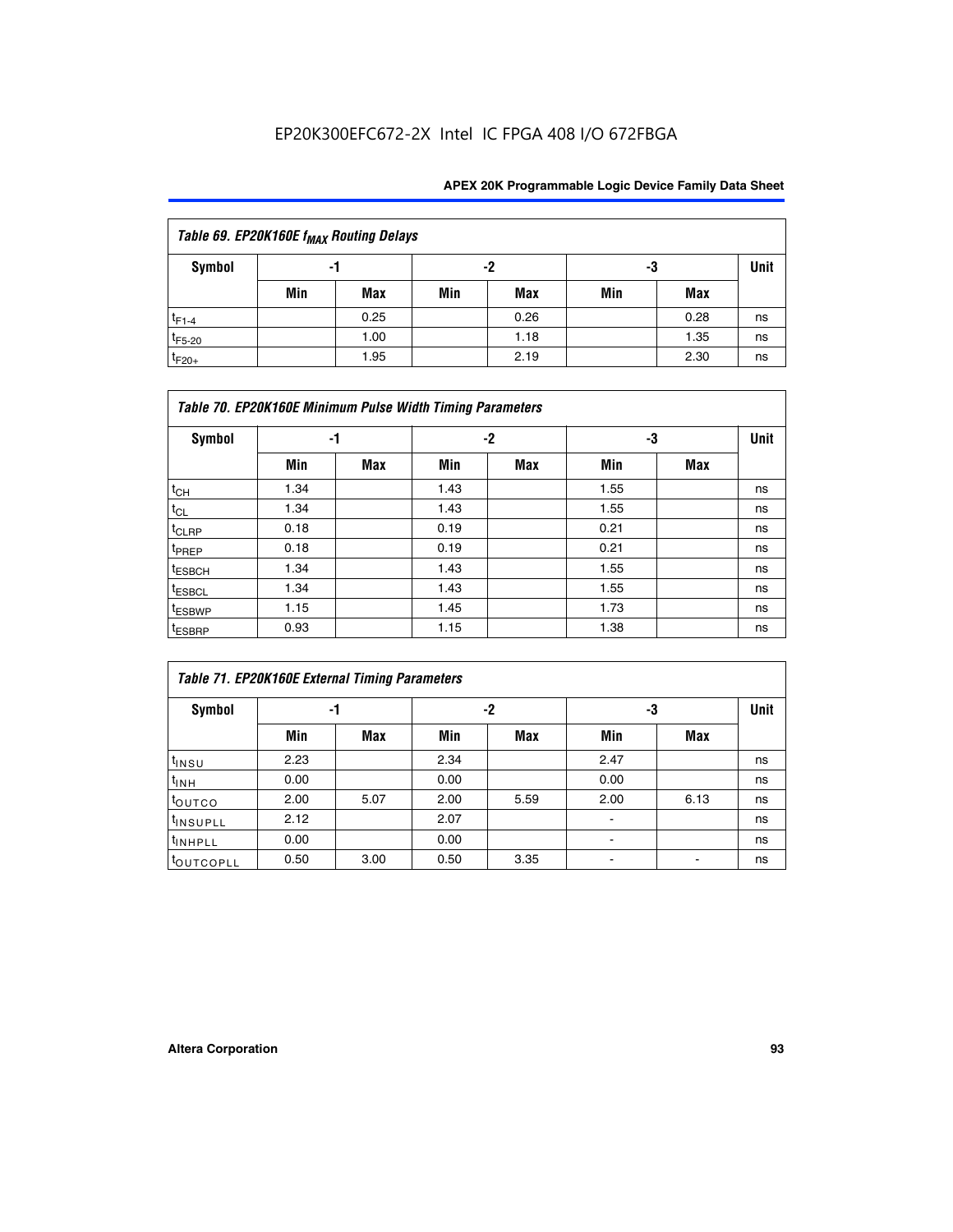| Table 72. EP20K160E External Bidirectional Timing Parameters |      |            |      |      |                          |                |      |
|--------------------------------------------------------------|------|------------|------|------|--------------------------|----------------|------|
| Symbol                                                       |      | -1         |      | $-2$ |                          | -3             | Unit |
|                                                              | Min  | <b>Max</b> | Min  | Max  | Min                      | <b>Max</b>     |      |
| <sup>t</sup> INSUBIDIR                                       | 2.86 |            | 3.24 |      | 3.54                     |                | ns   |
| <sup>t</sup> INHBIDIR                                        | 0.00 |            | 0.00 |      | 0.00                     |                | ns   |
| <sup>t</sup> OUTCOBIDIR                                      | 2.00 | 5.07       | 2.00 | 5.59 | 2.00                     | 6.13           | ns   |
| $t_{XZBIDIR}$                                                |      | 7.43       |      | 8.23 |                          | 8.58           | ns   |
| $t_{Z}$ <i>x</i> BIDIR                                       |      | 7.43       |      | 8.23 |                          | 8.58           | ns   |
| <sup>t</sup> INSUBIDIRPLL                                    | 4.93 |            | 5.48 |      |                          |                | ns   |
| <sup>t</sup> INHBIDIRPLL                                     | 0.00 |            | 0.00 |      | $\overline{\phantom{0}}$ |                | ns   |
| <b><i>LOUTCOBIDIRPLL</i></b>                                 | 0.50 | 3.00       | 0.50 | 3.35 | ۰                        | $\blacksquare$ | ns   |
| <sup>t</sup> XZBIDIRPLL                                      |      | 5.36       |      | 5.99 |                          | ۰              | ns   |
| <sup>t</sup> ZXBIDIRPLL                                      |      | 5.36       |      | 5.99 |                          |                | ns   |

Tables 73 through 78 describe  $f_{MAX}$  LE Timing Microparameters,  $f_{MAX}$ ESB Timing Microparameters, *f<sub>MAX</sub>* Routing Delays, Minimum Pulse Width Timing Parameters, External Timing Parameters, and External Bidirectional Timing Parameters for EP20K200E APEX 20KE devices.

| Table 73. EP20K200E f <sub>MAX</sub> LE Timing Microparameters |      |            |      |            |      |      |    |  |  |  |  |  |
|----------------------------------------------------------------|------|------------|------|------------|------|------|----|--|--|--|--|--|
| <b>Symbol</b>                                                  |      | -1         |      | -2         |      | -3   |    |  |  |  |  |  |
|                                                                | Min  | <b>Max</b> | Min  | <b>Max</b> | Min  | Max  |    |  |  |  |  |  |
| $t_{\text{SU}}$                                                | 0.23 |            | 0.24 |            | 0.26 |      | ns |  |  |  |  |  |
| tμ                                                             | 0.23 |            | 0.24 |            | 0.26 |      | ns |  |  |  |  |  |
| $t_{CO}$                                                       |      | 0.26       |      | 0.31       |      | 0.36 | ns |  |  |  |  |  |
| t <sub>LUT</sub>                                               |      | 0.70       |      | 0.90       |      | 1.14 | ns |  |  |  |  |  |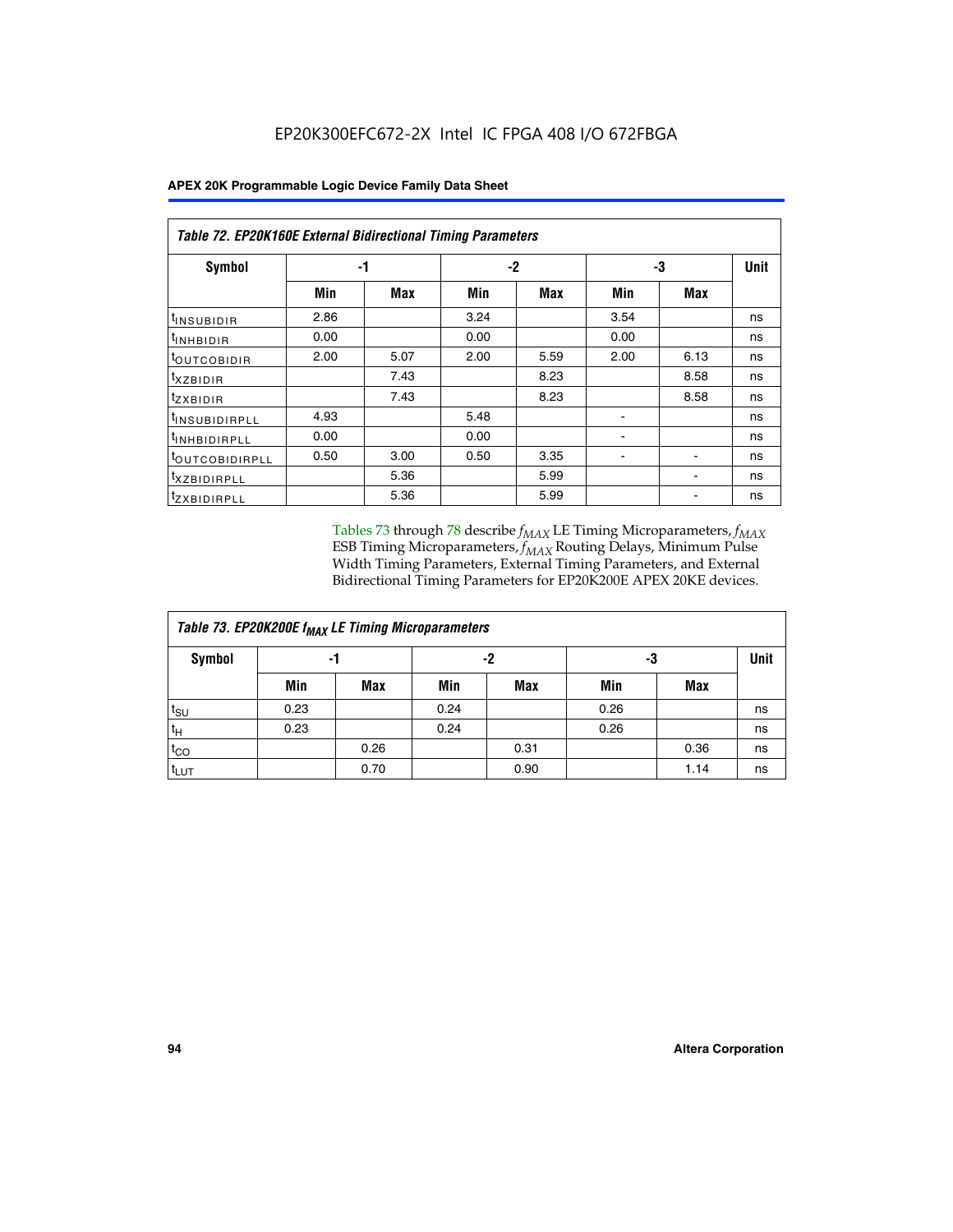| Table 74. EP20K200E f <sub>MAX</sub> ESB Timing Microparameters |         |            |         |            |      |            |      |
|-----------------------------------------------------------------|---------|------------|---------|------------|------|------------|------|
| Symbol                                                          | $-1$    |            |         | $-2$       |      | -3         | Unit |
|                                                                 | Min     | <b>Max</b> | Min     | <b>Max</b> | Min  | <b>Max</b> |      |
| <sup>t</sup> ESBARC                                             |         | 1.68       |         | 2.06       |      | 2.24       | ns   |
| <sup>t</sup> ESBSRC                                             |         | 2.27       |         | 2.77       |      | 3.18       | ns   |
| t <sub>ESBAWC</sub>                                             |         | 3.10       |         | 3.86       |      | 4.50       | ns   |
| <sup>t</sup> ESBSWC                                             |         | 2.90       |         | 3.67       |      | 4.21       | ns   |
| t <sub>ESBWASU</sub>                                            | 0.55    |            | 0.67    |            | 0.74 |            | ns   |
| <sup>t</sup> ESBWAH                                             | 0.36    |            | 0.46    |            | 0.48 |            | ns   |
| <sup>t</sup> ESBWDSU                                            | 0.69    |            | 0.83    |            | 0.95 |            | ns   |
| t <sub>ESBWDH</sub>                                             | 0.36    |            | 0.46    |            | 0.48 |            | ns   |
| <sup>t</sup> ESBRASU                                            | 1.61    |            | 1.90    |            | 2.09 |            | ns   |
| <sup>t</sup> ESBRAH                                             | 0.00    |            | 0.00    |            | 0.01 |            | ns   |
| <i>t</i> ESBWESU                                                | 1.42    |            | 1.71    |            | 2.01 |            | ns   |
| <sup>t</sup> ESBWEH                                             | 0.00    |            | 0.00    |            | 0.00 |            | ns   |
| <sup>t</sup> ESBDATASU                                          | $-0.06$ |            | $-0.07$ |            | 0.05 |            | ns   |
| <sup>I</sup> ESBDATAH                                           | 0.13    |            | 0.13    |            | 0.13 |            | ns   |
| <sup>t</sup> ESBWADDRSU                                         | 0.11    |            | 0.13    |            | 0.31 |            | ns   |
| <sup>t</sup> ESBRADDRSU                                         | 0.18    |            | 0.23    |            | 0.39 |            | ns   |
| <sup>t</sup> ESBDATACO1                                         |         | 1.09       |         | 1.35       |      | 1.51       | ns   |
| <sup>t</sup> ESBDATACO <sub>2</sub>                             |         | 2.19       |         | 2.75       |      | 3.22       | ns   |
| t <sub>ESBDD</sub>                                              |         | 2.75       |         | 3.41       |      | 4.03       | ns   |
| $t_{\text{PD}}$                                                 |         | 1.58       |         | 1.97       |      | 2.33       | ns   |
| <sup>t</sup> PTERMSU                                            | 1.00    |            | 1.22    |            | 1.51 |            | ns   |
| t <sub>PTERMCO</sub>                                            |         | 1.10       |         | 1.37       |      | 1.09       | ns   |

| Table 75. EP20K200E f <sub>MAX</sub> Routing Delays |     |                |     |            |     |      |    |  |  |  |
|-----------------------------------------------------|-----|----------------|-----|------------|-----|------|----|--|--|--|
| Symbol                                              |     | -2<br>-3<br>-1 |     |            |     |      |    |  |  |  |
|                                                     | Min | Max            | Min | <b>Max</b> | Min | Max  |    |  |  |  |
| $t_{F1-4}$                                          |     | 0.25           |     | 0.27       |     | 0.29 | ns |  |  |  |
| $t_{F5-20}$                                         |     | 1.02           |     | 1.20       |     | 1.41 | ns |  |  |  |
| $t_{F20+}$                                          |     | 1.99           |     | 2.23       |     | 2.53 | ns |  |  |  |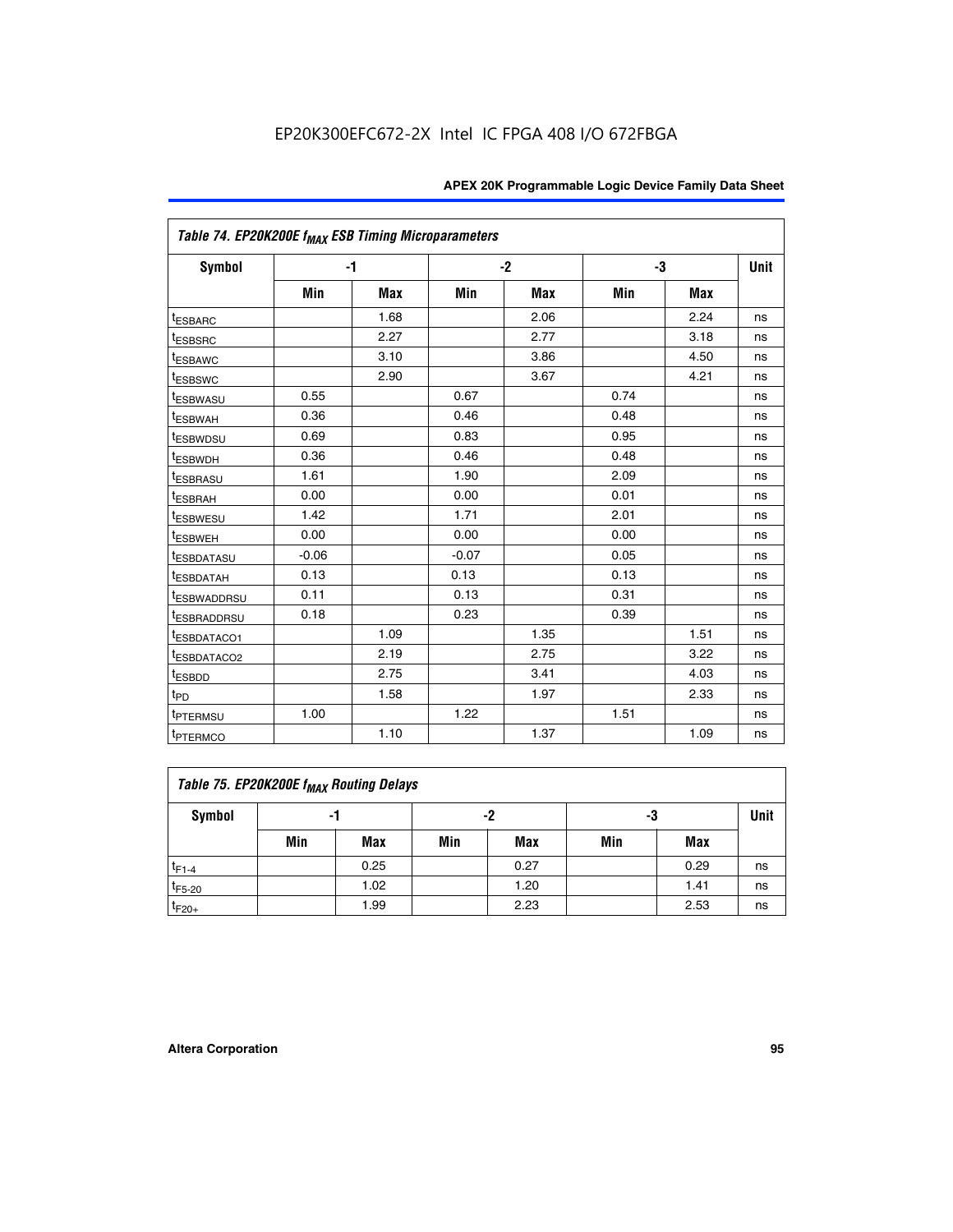| Table 76. EP20K200E Minimum Pulse Width Timing Parameters |      |            |      |            |      |            |             |  |  |  |  |
|-----------------------------------------------------------|------|------------|------|------------|------|------------|-------------|--|--|--|--|
| <b>Symbol</b>                                             | -1   |            |      | $-2$       | -3   |            | <b>Unit</b> |  |  |  |  |
|                                                           | Min  | <b>Max</b> | Min  | <b>Max</b> | Min  | <b>Max</b> |             |  |  |  |  |
| $t_{CH}$                                                  | 1.36 |            | 2.44 |            | 2.65 |            | ns          |  |  |  |  |
| $t_{CL}$                                                  | 1.36 |            | 2.44 |            | 2.65 |            | ns          |  |  |  |  |
| $t_{CLRP}$                                                | 0.18 |            | 0.19 |            | 0.21 |            | ns          |  |  |  |  |
| t <sub>PREP</sub>                                         | 0.18 |            | 0.19 |            | 0.21 |            | ns          |  |  |  |  |
| <sup>t</sup> ESBCH                                        | 1.36 |            | 2.44 |            | 2.65 |            | ns          |  |  |  |  |
| t <sub>ESBCL</sub>                                        | 1.36 |            | 2.44 |            | 2.65 |            | ns          |  |  |  |  |
| <sup>t</sup> ESBWP                                        | 1.18 |            | 1.48 |            | 1.76 |            | ns          |  |  |  |  |
| <sup>t</sup> ESBRP                                        | 0.95 |            | 1.17 |            | 1.41 |            | ns          |  |  |  |  |

|                      | Table 77. EP20K200E External Timing Parameters |            |      |      |      |      |             |  |  |  |  |  |
|----------------------|------------------------------------------------|------------|------|------|------|------|-------------|--|--|--|--|--|
| Symbol               | -1                                             |            |      | -2   | -3   |      | <b>Unit</b> |  |  |  |  |  |
|                      | Min                                            | <b>Max</b> | Min  | Max  | Min  | Max  |             |  |  |  |  |  |
| t <sub>insu</sub>    | 2.24                                           |            | 2.35 |      | 2.47 |      | ns          |  |  |  |  |  |
| $t_{\text{INH}}$     | 0.00                                           |            | 0.00 |      | 0.00 |      | ns          |  |  |  |  |  |
| toutco               | 2.00                                           | 5.12       | 2.00 | 5.62 | 2.00 | 6.11 | ns          |  |  |  |  |  |
| <sup>t</sup> INSUPLL | 2.13                                           |            | 2.07 |      |      |      | ns          |  |  |  |  |  |
| <sup>t</sup> INHPLL  | 0.00                                           |            | 0.00 |      |      |      | ns          |  |  |  |  |  |
| <b>LOUTCOPLL</b>     | 0.50                                           | 3.01       | 0.50 | 3.36 |      |      | ns          |  |  |  |  |  |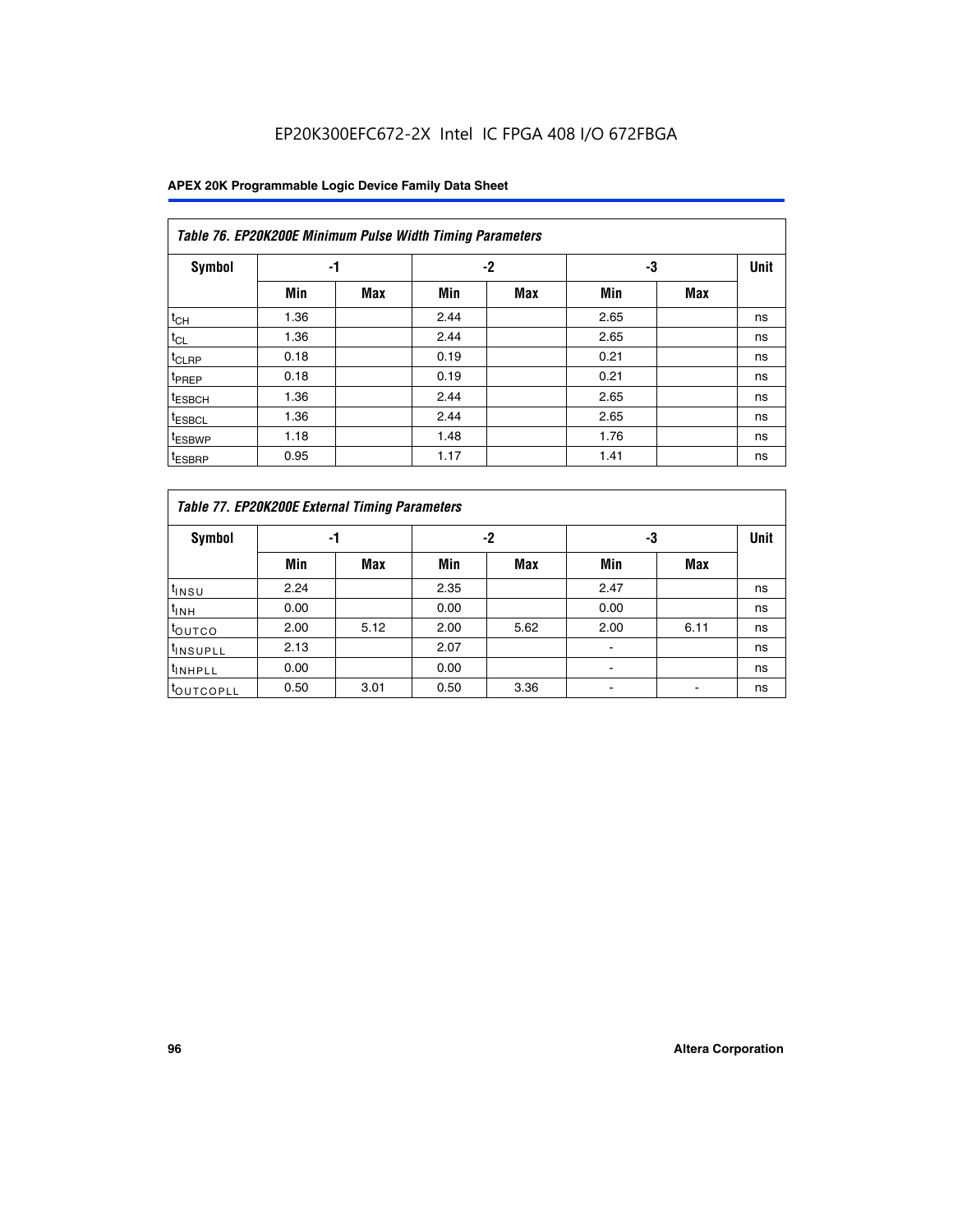| <b>Table 78. EP20K200E External Bidirectional Timing Parameters</b> |      |      |          |      |      |      |    |  |  |  |  |
|---------------------------------------------------------------------|------|------|----------|------|------|------|----|--|--|--|--|
| Symbol                                                              |      | -1   | -3<br>-2 |      |      |      |    |  |  |  |  |
|                                                                     | Min  | Max  | Min      | Max  | Min  | Max  |    |  |  |  |  |
| t <sub>INSUBIDIR</sub>                                              | 2.81 |      | 3.19     |      | 3.54 |      | ns |  |  |  |  |
| t <sub>INHBIDIR</sub>                                               | 0.00 |      | 0.00     |      | 0.00 |      | ns |  |  |  |  |
| toutcobidir                                                         | 2.00 | 5.12 | 2.00     | 5.62 | 2.00 | 6.11 | ns |  |  |  |  |
| <i>txzbidir</i>                                                     |      | 7.51 |          | 8.32 |      | 8.67 | ns |  |  |  |  |
| tzxbidir                                                            |      | 7.51 |          | 8.32 |      | 8.67 | ns |  |  |  |  |
| t <sub>INSUBIDIRPLL</sub>                                           | 3.30 |      | 3.64     |      |      |      | ns |  |  |  |  |
| tINHBIDIRPLL                                                        | 0.00 |      | 0.00     |      |      |      | ns |  |  |  |  |
| toutco <u>bidirpll</u>                                              | 0.50 | 3.01 | 0.50     | 3.36 |      |      | ns |  |  |  |  |
| txzBIDIRPLL                                                         |      | 5.40 |          | 6.05 |      |      | ns |  |  |  |  |
| tzxBIDIRPLL                                                         |      | 5.40 |          | 6.05 |      |      | ns |  |  |  |  |

Tables 79 through 84 describe  $f_{MAX}$  LE Timing Microparameters,  $f_{MAX}$ ESB Timing Microparameters, *f<sub>MAX</sub>* Routing Delays, Minimum Pulse Width Timing Parameters, External Timing Parameters, and External Bidirectional Timing Parameters for EP20K300E APEX 20KE devices.

| Table 79. EP20K300E f <sub>MAX</sub> LE Timing Microparameters |      |            |      |            |      |            |             |  |  |  |  |
|----------------------------------------------------------------|------|------------|------|------------|------|------------|-------------|--|--|--|--|
| <b>Symbol</b>                                                  |      | -1         |      | -2         |      | -3         | <b>Unit</b> |  |  |  |  |
|                                                                | Min  | <b>Max</b> | Min  | <b>Max</b> | Min  | <b>Max</b> |             |  |  |  |  |
| $t_{\text{SU}}$                                                | 0.16 |            | 0.17 |            | 0.18 |            | ns          |  |  |  |  |
| $t_H$                                                          | 0.31 |            | 0.33 |            | 0.38 |            | ns          |  |  |  |  |
| $t_{CO}$                                                       |      | 0.28       |      | 0.38       |      | 0.51       | ns          |  |  |  |  |
| t <sub>LUT</sub>                                               |      | 0.79       |      | 1.07       |      | 1.43       | ns          |  |  |  |  |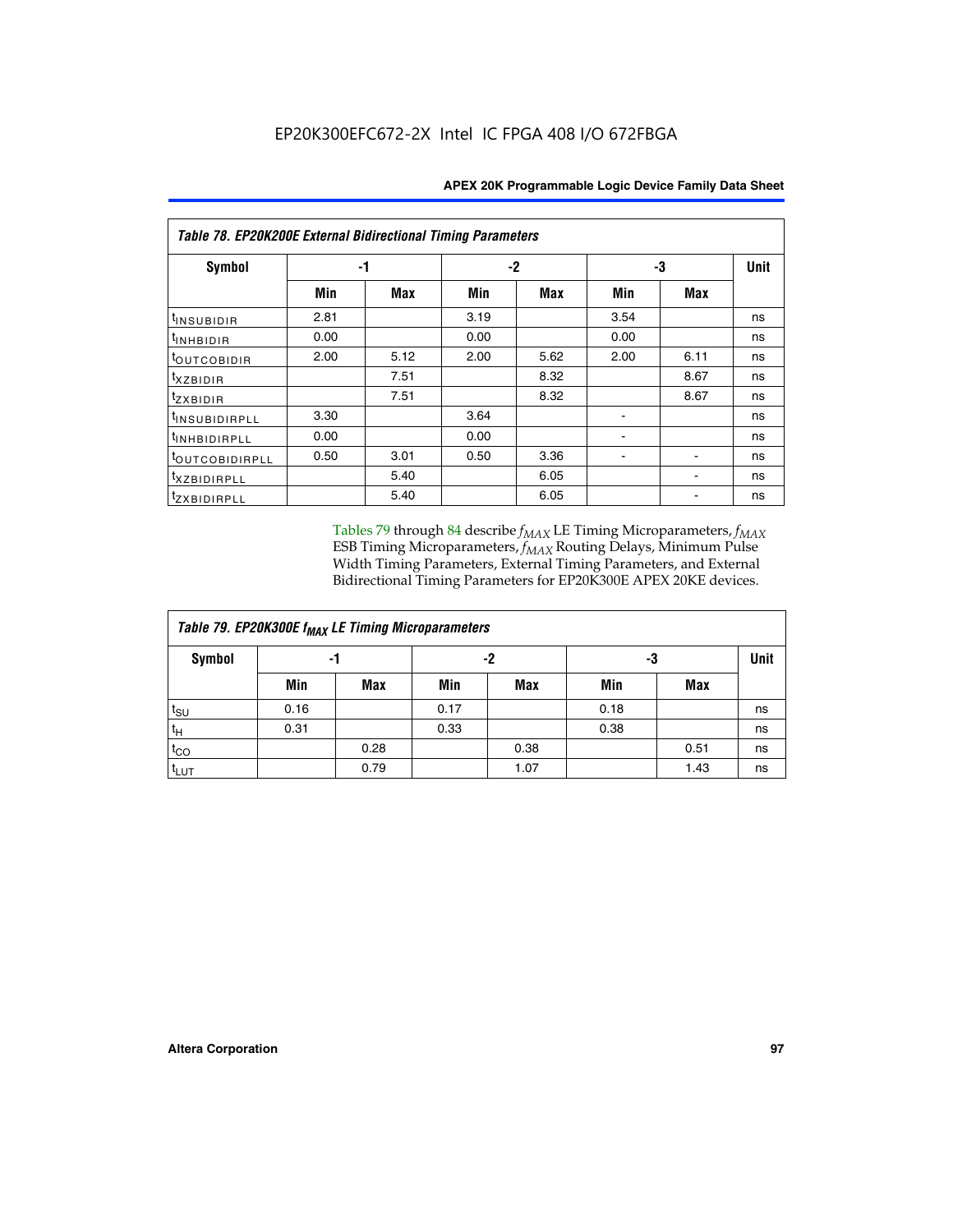| Table 80. EP20K300E f <sub>MAX</sub> ESB Timing Microparameters |      |            |      |            |      |            |      |
|-----------------------------------------------------------------|------|------------|------|------------|------|------------|------|
| Symbol                                                          |      | -1         |      | $-2$       |      | -3         | Unit |
|                                                                 | Min  | <b>Max</b> | Min  | <b>Max</b> | Min  | <b>Max</b> |      |
| t <sub>ESBARC</sub>                                             |      | 1.79       |      | 2.44       |      | 3.25       | ns   |
| t <sub>ESBSRC</sub>                                             |      | 2.40       |      | 3.12       |      | 4.01       | ns   |
| t <sub>ESBAWC</sub>                                             |      | 3.41       |      | 4.65       |      | 6.20       | ns   |
| t <sub>ESBSWC</sub>                                             |      | 3.68       |      | 4.68       |      | 5.93       | ns   |
| <sup>I</sup> ESBWASU                                            | 1.55 |            | 2.12 |            | 2.83 |            | ns   |
| <sup>t</sup> ESBWAH                                             | 0.00 |            | 0.00 |            | 0.00 |            | ns   |
| <sup>I</sup> ESBWDSU                                            | 1.71 |            | 2.33 |            | 3.11 |            | ns   |
| <sup>t</sup> ESBWDH                                             | 0.00 |            | 0.00 |            | 0.00 |            | ns   |
| <sup>t</sup> ESBRASU                                            | 1.72 |            | 2.34 |            | 3.13 |            | ns   |
| t <sub>ESBRAH</sub>                                             | 0.00 |            | 0.00 |            | 0.00 |            | ns   |
| <sup>t</sup> ESBWESU                                            | 1.63 |            | 2.36 |            | 3.28 |            | ns   |
| <sup>t</sup> ESBWEH                                             | 0.00 |            | 0.00 |            | 0.00 |            | ns   |
| t <sub>ESBDATASU</sub>                                          | 0.07 |            | 0.39 |            | 0.80 |            | ns   |
| <sup>t</sup> ESBDATAH                                           | 0.13 |            | 0.13 |            | 0.13 |            | ns   |
| <sup>t</sup> ESBWADDRSU                                         | 0.27 |            | 0.67 |            | 1.17 |            | ns   |
| <sup>t</sup> ESBRADDRSU                                         | 0.34 |            | 0.75 |            | 1.28 |            | ns   |
| <sup>I</sup> ESBDATACO1                                         |      | 1.03       |      | 1.20       |      | 1.40       | ns   |
| <sup>t</sup> ESBDATACO2                                         |      | 2.33       |      | 3.18       |      | 4.24       | ns   |
| <sup>t</sup> ESBDD                                              |      | 3.41       |      | 4.65       |      | 6.20       | ns   |
| t <sub>PD</sub>                                                 |      | 1.68       |      | 2.29       |      | 3.06       | ns   |
| t <sub>PTERMSU</sub>                                            | 0.96 |            | 1.48 |            | 2.14 |            | ns   |
| t <sub>PTERMCO</sub>                                            |      | 1.05       |      | 1.22       |      | 1.42       | ns   |

| Table 81. EP20K300E f <sub>MAX</sub> Routing Delays |                |      |     |      |     |      |    |  |  |  |
|-----------------------------------------------------|----------------|------|-----|------|-----|------|----|--|--|--|
| Symbol                                              | -2<br>-3<br>-1 |      |     |      |     |      |    |  |  |  |
|                                                     | Min            | Max  | Min | Max  | Min | Max  |    |  |  |  |
| $t_{F1-4}$                                          |                | 0.22 |     | 0.24 |     | 0.26 | ns |  |  |  |
| $t_{F5-20}$                                         |                | 1.33 |     | 1.43 |     | 1.58 | ns |  |  |  |
| $t_{F20+}$                                          |                | 3.63 |     | 3.93 |     | 4.35 | ns |  |  |  |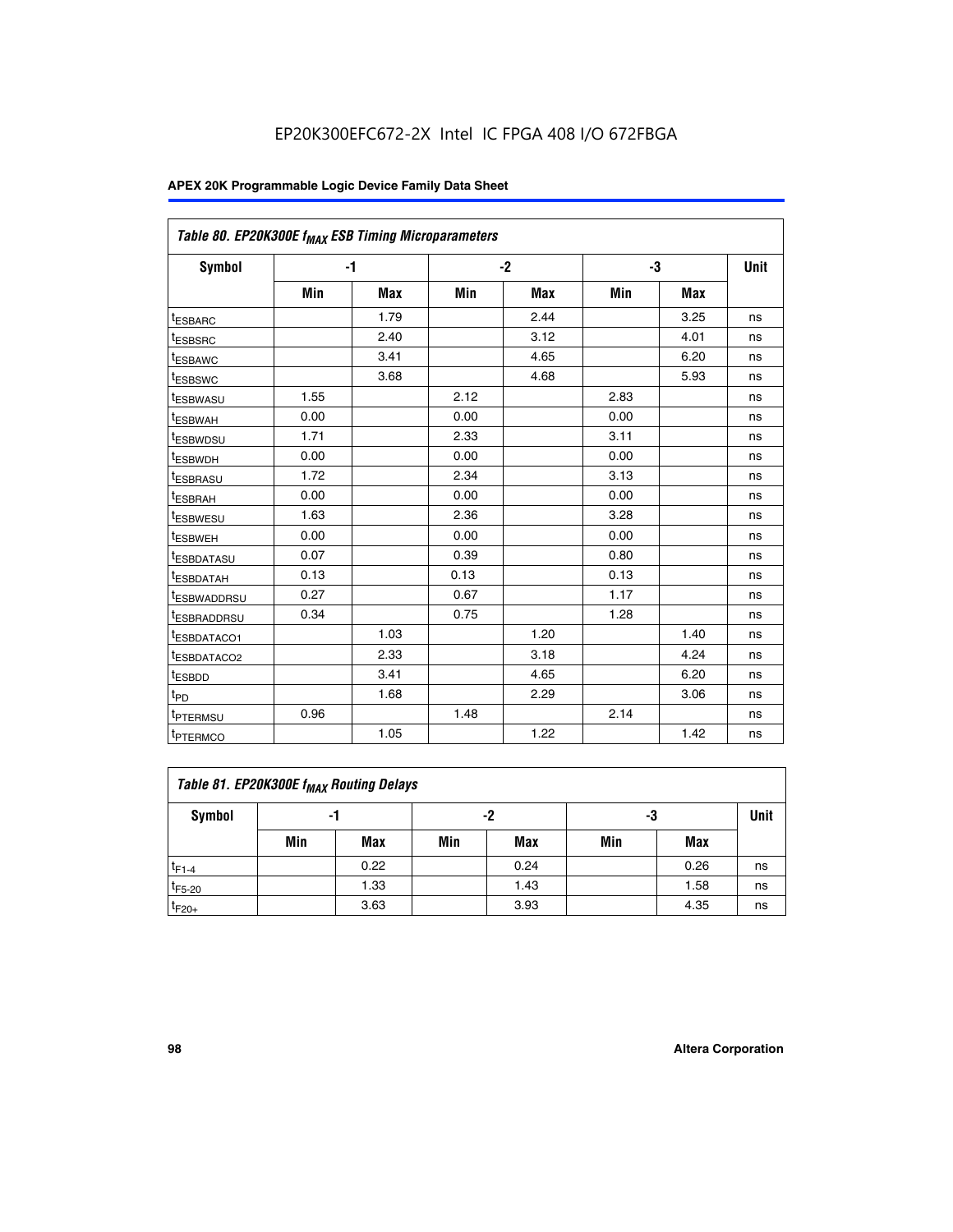| Table 82. EP20K300E Minimum Pulse Width Timing Parameters |      |            |      |      |      |     |             |  |  |  |
|-----------------------------------------------------------|------|------------|------|------|------|-----|-------------|--|--|--|
| <b>Symbol</b>                                             | -1   |            |      | $-2$ | -3   |     | <b>Unit</b> |  |  |  |
|                                                           | Min  | <b>Max</b> | Min  | Max  | Min  | Max |             |  |  |  |
| $t_{CH}$                                                  | 1.25 |            | 1.43 |      | 1.67 |     | ns          |  |  |  |
| $t_{CL}$                                                  | 1.25 |            | 1.43 |      | 1.67 |     | ns          |  |  |  |
| t <sub>CLRP</sub>                                         | 0.19 |            | 0.26 |      | 0.35 |     | ns          |  |  |  |
| t <sub>PREP</sub>                                         | 0.19 |            | 0.26 |      | 0.35 |     | ns          |  |  |  |
| t <sub>ESBCH</sub>                                        | 1.25 |            | 1.43 |      | 1.67 |     | ns          |  |  |  |
| <sup>t</sup> ESBCL                                        | 1.25 |            | 1.43 |      | 1.67 |     | ns          |  |  |  |
| <sup>t</sup> ESBWP                                        | 1.25 |            | 1.71 |      | 2.28 |     | ns          |  |  |  |
| <sup>t</sup> ESBRP                                        | 1.01 |            | 1.38 |      | 1.84 |     | ns          |  |  |  |

| Table 83. EP20K300E External Timing Parameters |      |      |      |      |      |            |             |  |  |  |  |
|------------------------------------------------|------|------|------|------|------|------------|-------------|--|--|--|--|
| Symbol                                         |      | -1   |      | -2   | -3   |            | <b>Unit</b> |  |  |  |  |
|                                                | Min  | Max  | Min  | Max  | Min  | <b>Max</b> |             |  |  |  |  |
| t <sub>INSU</sub>                              | 2.31 |      | 2.44 |      | 2.57 |            | ns          |  |  |  |  |
| $t_{INH}$                                      | 0.00 |      | 0.00 |      | 0.00 |            | ns          |  |  |  |  |
| toutco                                         | 2.00 | 5.29 | 2.00 | 5.82 | 2.00 | 6.24       | ns          |  |  |  |  |
| <sup>t</sup> INSUPLL                           | 1.76 |      | 1.85 |      |      |            | ns          |  |  |  |  |
| <sup>t</sup> INHPLL                            | 0.00 |      | 0.00 |      | -    |            | ns          |  |  |  |  |
| <sup>t</sup> OUTCOPLL                          | 0.50 | 2.65 | 0.50 | 2.95 |      |            | ns          |  |  |  |  |

| Table 84. EP20K300E External Bidirectional Timing Parameters |      |      |      |      |      |      |             |  |  |  |  |
|--------------------------------------------------------------|------|------|------|------|------|------|-------------|--|--|--|--|
| Symbol                                                       |      | -1   |      | -2   |      | -3   | <b>Unit</b> |  |  |  |  |
|                                                              | Min  | Max  | Min  | Max  | Min  | Max  |             |  |  |  |  |
| <sup>t</sup> INSUBIDIR                                       | 2.77 |      | 2.85 |      | 3.11 |      | ns          |  |  |  |  |
| <b>TINHBIDIR</b>                                             | 0.00 |      | 0.00 |      | 0.00 |      | ns          |  |  |  |  |
| <sup>t</sup> OUTCOBIDIR                                      | 2.00 | 5.29 | 2.00 | 5.82 | 2.00 | 6.24 | ns          |  |  |  |  |
| KZBIDIR                                                      |      | 7.59 |      | 8.30 |      | 9.09 | ns          |  |  |  |  |
| $t_{Z}$ <i>x</i> BIDIR                                       |      | 7.59 |      | 8.30 |      | 9.09 | ns          |  |  |  |  |
| <sup>I</sup> INSUBIDIRPLL                                    | 2.50 |      | 2.76 |      |      |      | ns          |  |  |  |  |
| <sup>t</sup> INHBIDIRPLL                                     | 0.00 |      | 0.00 |      |      |      | ns          |  |  |  |  |
| <b><i>LOUTCOBIDIRPLL</i></b>                                 | 0.50 | 2.65 | 0.50 | 2.95 |      |      | ns          |  |  |  |  |
| <sup>T</sup> XZBIDIRPLL                                      |      | 5.00 |      | 5.43 |      |      | ns          |  |  |  |  |
| <sup>t</sup> ZXBIDIRPLL                                      |      | 5.00 |      | 5.43 |      |      | ns          |  |  |  |  |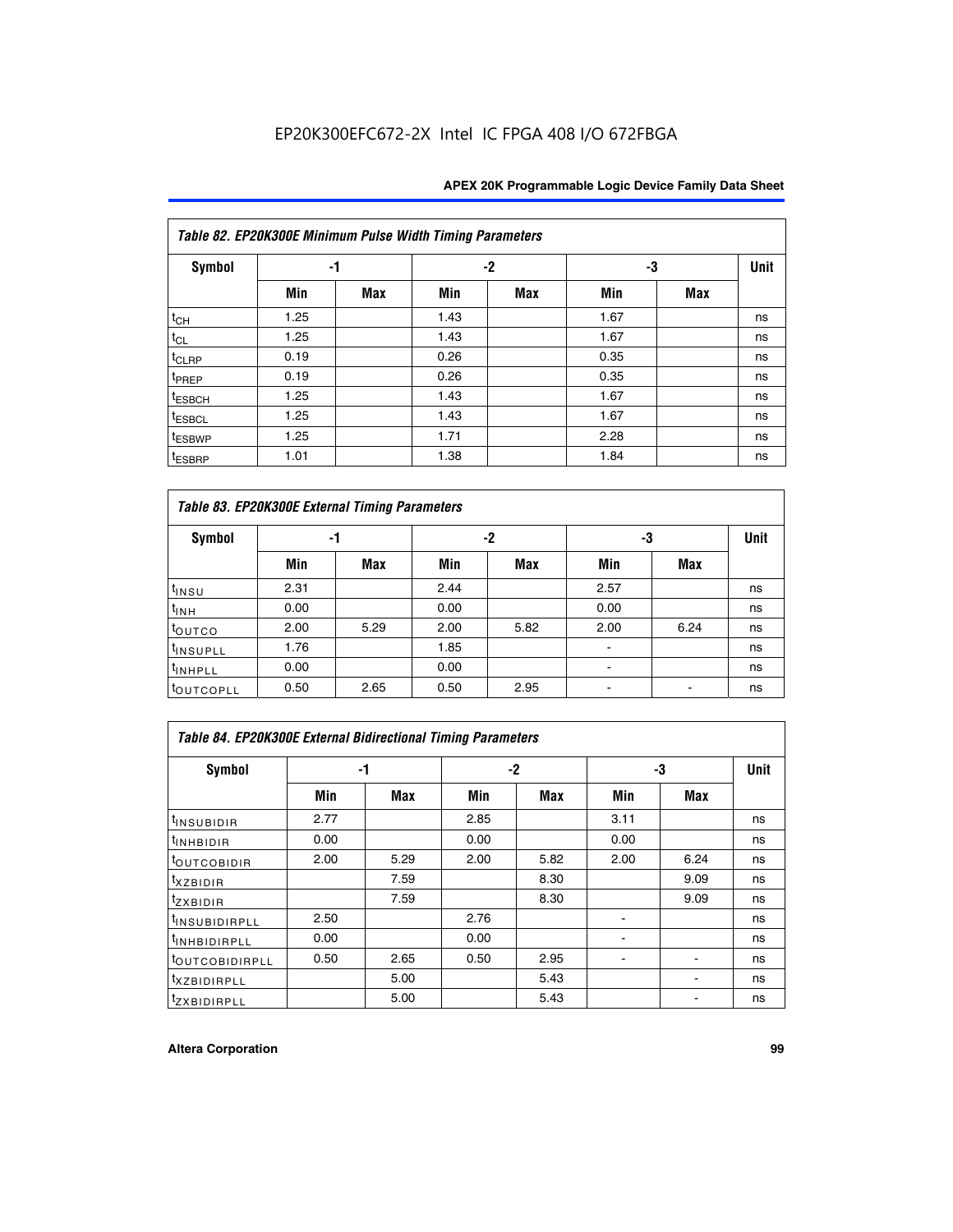Tables 85 through 90 describe  $f_{MAX}$  LE Timing Microparameters,  $f_{MAX}$ ESB Timing Microparameters, *f<sub>MAX</sub>* Routing Delays, Minimum Pulse Width Timing Parameters, External Timing Parameters, and External Bidirectional Timing Parameters for EP20K400E APEX 20KE devices.

|                  | Table 85. EP20K400E f <sub>MAX</sub> LE Timing Microparameters |      |      |            |      |      |      |  |  |  |  |  |
|------------------|----------------------------------------------------------------|------|------|------------|------|------|------|--|--|--|--|--|
| Symbol           | -2 Speed Grade<br>-1 Speed Grade<br>-3 Speed Grade             |      |      |            |      |      | Unit |  |  |  |  |  |
|                  | Min                                                            | Max  | Min  | <b>Max</b> | Min  | Max  |      |  |  |  |  |  |
| $t_{\text{SU}}$  | 0.23                                                           |      | 0.23 |            | 0.23 |      | ns   |  |  |  |  |  |
| $t_H$            | 0.23                                                           |      | 0.23 |            | 0.23 |      | ns   |  |  |  |  |  |
| $t_{CO}$         |                                                                | 0.25 |      | 0.29       |      | 0.32 | ns   |  |  |  |  |  |
| t <sub>LUT</sub> |                                                                | 0.70 |      | 0.83       |      | 1.01 | ns   |  |  |  |  |  |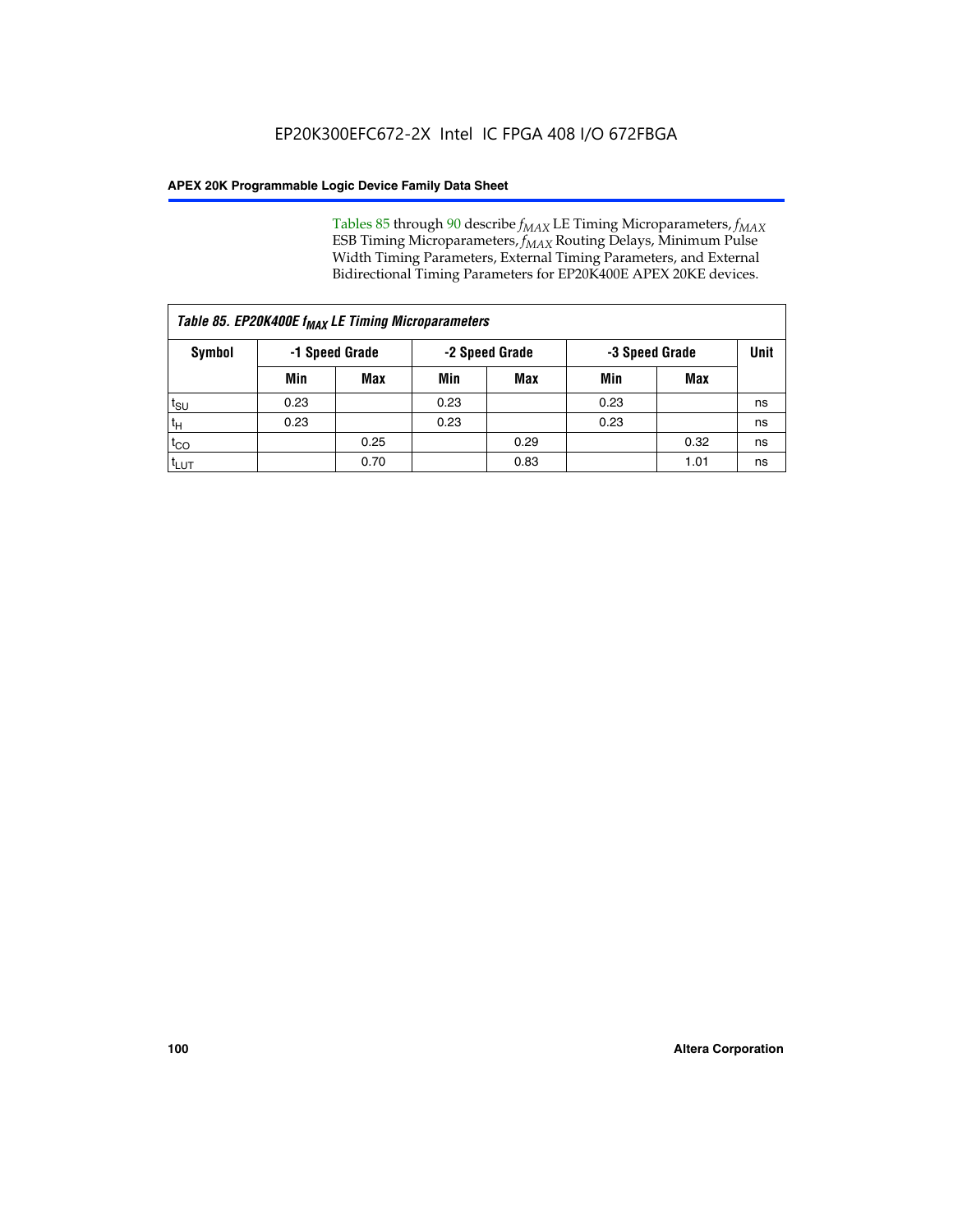|                         | Table 86. EP20K400E f <sub>MAX</sub> ESB Timing Microparameters |                |         |                |         |                |             |  |  |  |  |
|-------------------------|-----------------------------------------------------------------|----------------|---------|----------------|---------|----------------|-------------|--|--|--|--|
| Symbol                  |                                                                 | -1 Speed Grade |         | -2 Speed Grade |         | -3 Speed Grade | <b>Unit</b> |  |  |  |  |
|                         | Min                                                             | <b>Max</b>     | Min     | <b>Max</b>     | Min     | <b>Max</b>     |             |  |  |  |  |
| <sup>t</sup> ESBARC     |                                                                 | 1.67           |         | 1.91           |         | 1.99           | ns          |  |  |  |  |
| <sup>t</sup> ESBSRC     |                                                                 | 2.30           |         | 2.66           |         | 2.93           | ns          |  |  |  |  |
| <sup>t</sup> ESBAWC     |                                                                 | 3.09           |         | 3.58           |         | 3.99           | ns          |  |  |  |  |
| <sup>t</sup> ESBSWC     |                                                                 | 3.01           |         | 3.65           |         | 4.05           | ns          |  |  |  |  |
| <sup>t</sup> ESBWASU    | 0.54                                                            |                | 0.63    |                | 0.65    |                | ns          |  |  |  |  |
| t <sub>ESBWAH</sub>     | 0.36                                                            |                | 0.43    |                | 0.42    |                | ns          |  |  |  |  |
| <sup>t</sup> ESBWDSU    | 0.69                                                            |                | 0.77    |                | 0.84    |                | ns          |  |  |  |  |
| <sup>t</sup> ESBWDH     | 0.36                                                            |                | 0.43    |                | 0.42    |                | ns          |  |  |  |  |
| <sup>t</sup> ESBRASU    | 1.61                                                            |                | 1.77    |                | 1.86    |                | ns          |  |  |  |  |
| <sup>t</sup> ESBRAH     | 0.00                                                            |                | 0.00    |                | 0.01    |                | ns          |  |  |  |  |
| t <sub>ESBWESU</sub>    | 1.35                                                            |                | 1.47    |                | 1.61    |                | ns          |  |  |  |  |
| t <sub>ESBWEH</sub>     | 0.00                                                            |                | 0.00    |                | 0.00    |                | ns          |  |  |  |  |
| <sup>I</sup> ESBDATASU  | $-0.18$                                                         |                | $-0.30$ |                | $-0.27$ |                | ns          |  |  |  |  |
| <b>ESBDATAH</b>         | 0.13                                                            |                | 0.13    |                | 0.13    |                | ns          |  |  |  |  |
| <sup>t</sup> ESBWADDRSU | $-0.02$                                                         |                | $-0.11$ |                | $-0.03$ |                | ns          |  |  |  |  |
| t <sub>ESBRADDRSU</sub> | 0.06                                                            |                | $-0.01$ |                | $-0.05$ |                | ns          |  |  |  |  |
| <sup>t</sup> ESBDATACO1 |                                                                 | 1.16           |         | 1.40           |         | 1.54           | ns          |  |  |  |  |
| <sup>I</sup> ESBDATACO2 |                                                                 | 2.18           |         | 2.55           |         | 2.85           | ns          |  |  |  |  |
| <sup>t</sup> ESBDD      |                                                                 | 2.73           |         | 3.17           |         | 3.58           | ns          |  |  |  |  |
| $t_{\mathsf{PD}}$       |                                                                 | 1.57           |         | 1.83           |         | 2.07           | ns          |  |  |  |  |
| t <sub>PTERMSU</sub>    | 0.92                                                            |                | 0.99    |                | 1.18    |                | ns          |  |  |  |  |
| <sup>t</sup> PTERMCO    |                                                                 | 1.18           |         | 1.43           |         | 1.17           | ns          |  |  |  |  |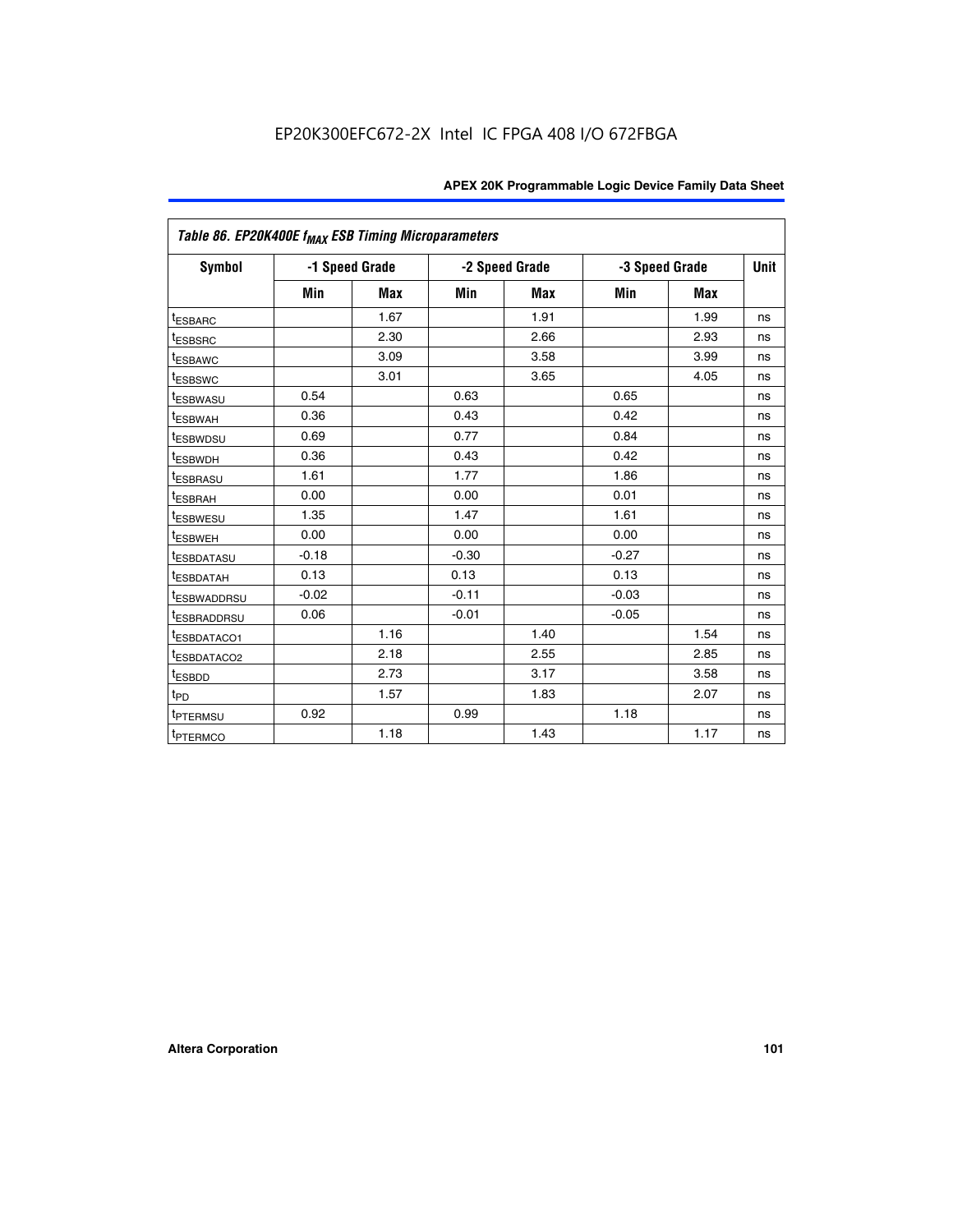| Table 87. EP20K400E f <sub>MAX</sub> Routing Delays |                                                    |            |     |      |     |      |      |  |  |  |
|-----------------------------------------------------|----------------------------------------------------|------------|-----|------|-----|------|------|--|--|--|
| Symbol                                              | -1 Speed Grade<br>-2 Speed Grade<br>-3 Speed Grade |            |     |      |     |      | Unit |  |  |  |
|                                                     | Min                                                | <b>Max</b> | Min | Max  | Min | Max  |      |  |  |  |
| $t_{F1-4}$                                          |                                                    | 0.25       |     | 0.25 |     | 0.26 | ns   |  |  |  |
| $t_{F5-20}$                                         |                                                    | 1.01       |     | 1.12 |     | 1.25 | ns   |  |  |  |
| $t_{F20+}$                                          |                                                    | 3.71       |     | 3.92 |     | 4.17 | ns   |  |  |  |

|                    | Table 88. EP20K400E Minimum Pulse Width Timing Parameters |                |      |                |                |     |             |  |  |  |  |  |
|--------------------|-----------------------------------------------------------|----------------|------|----------------|----------------|-----|-------------|--|--|--|--|--|
| Symbol             |                                                           | -1 Speed Grade |      | -2 Speed Grade | -3 Speed Grade |     | <b>Unit</b> |  |  |  |  |  |
|                    | Min                                                       | <b>Max</b>     | Min  | Max            | Min            | Max |             |  |  |  |  |  |
| $t_{CH}$           | 1.36                                                      |                | 2.22 |                | 2.35           |     | ns          |  |  |  |  |  |
| $t_{CL}$           | 1.36                                                      |                | 2.26 |                | 2.35           |     | ns          |  |  |  |  |  |
| $t_{CLRP}$         | 0.18                                                      |                | 0.18 |                | 0.19           |     | ns          |  |  |  |  |  |
| <sup>t</sup> PREP  | 0.18                                                      |                | 0.18 |                | 0.19           |     | ns          |  |  |  |  |  |
| <sup>t</sup> ESBCH | 1.36                                                      |                | 2.26 |                | 2.35           |     | ns          |  |  |  |  |  |
| <sup>t</sup> ESBCL | 1.36                                                      |                | 2.26 |                | 2.35           |     | ns          |  |  |  |  |  |
| <sup>t</sup> ESBWP | 1.17                                                      |                | 1.38 |                | 1.56           |     | ns          |  |  |  |  |  |
| <sup>t</sup> ESBRP | 0.94                                                      |                | 1.09 |                | 1.25           |     | ns          |  |  |  |  |  |

| Table 89. EP20K400E External Timing Parameters |                |      |      |                |                          |      |             |  |  |  |  |
|------------------------------------------------|----------------|------|------|----------------|--------------------------|------|-------------|--|--|--|--|
| Symbol                                         | -1 Speed Grade |      |      | -2 Speed Grade | -3 Speed Grade           |      | <b>Unit</b> |  |  |  |  |
|                                                | Min            | Max  | Min  | <b>Max</b>     | Min                      | Max  |             |  |  |  |  |
| t <sub>INSU</sub>                              | 2.51           |      | 2.64 |                | 2.77                     |      | ns          |  |  |  |  |
| $t_{INH}$                                      | 0.00           |      | 0.00 |                | 0.00                     |      | ns          |  |  |  |  |
| toutco                                         | 2.00           | 5.25 | 2.00 | 5.79           | 2.00                     | 6.32 | ns          |  |  |  |  |
| <sup>t</sup> INSUPLL                           | 3.221          |      | 3.38 |                |                          |      | ns          |  |  |  |  |
| I <sup>t</sup> INHPLL                          | 0.00           |      | 0.00 |                | $\overline{\phantom{0}}$ |      | ns          |  |  |  |  |
| toutcopll                                      | 0.50           | 2.25 | 0.50 | 2.45           |                          |      | ns          |  |  |  |  |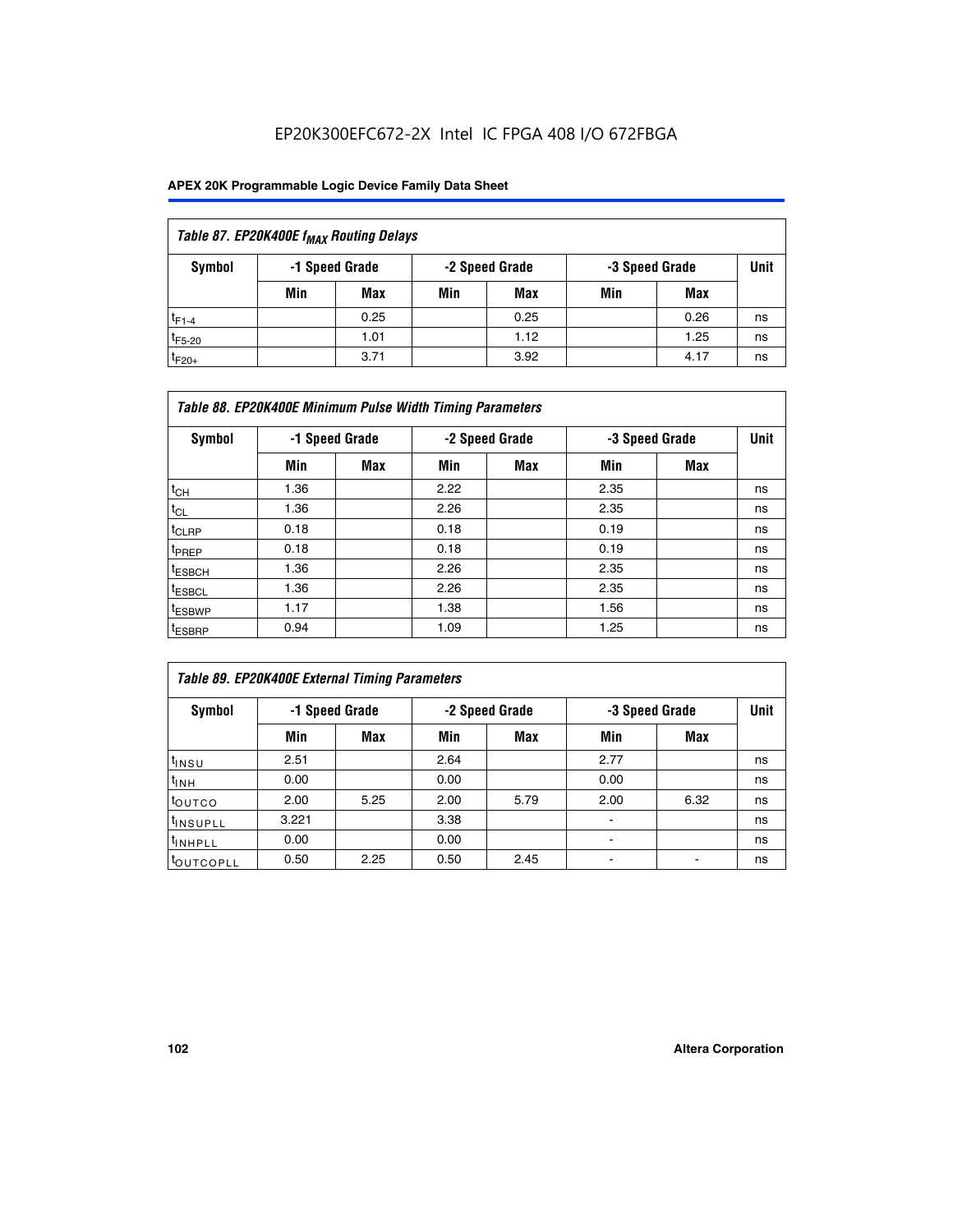| Table 90. EP20K400E External Bidirectional Timing Parameters |                |            |      |                |      |                |      |  |  |  |  |
|--------------------------------------------------------------|----------------|------------|------|----------------|------|----------------|------|--|--|--|--|
| Symbol                                                       | -1 Speed Grade |            |      | -2 Speed Grade |      | -3 Speed Grade | Unit |  |  |  |  |
|                                                              | Min            | <b>Max</b> | Min  | <b>Max</b>     | Min  | Max            |      |  |  |  |  |
| $t_{INSUBIDIR}$                                              | 2.93           |            | 3.23 |                | 3.44 |                | ns   |  |  |  |  |
| t <sub>INHBIDIR</sub>                                        | 0.00           |            | 0.00 |                | 0.00 |                | ns   |  |  |  |  |
| t <sub>outcobidir</sub>                                      | 2.00           | 5.25       | 2.00 | 5.79           | 2.00 | 6.32           | ns   |  |  |  |  |
| <i>txzbidir</i>                                              |                | 5.95       |      | 6.77           |      | 7.12           | ns   |  |  |  |  |
| tzxbidir                                                     |                | 5.95       |      | 6.77           |      | 7.12           | ns   |  |  |  |  |
| t <sub>INSUBIDIRPLL</sub>                                    | 4.31           |            | 4.76 |                |      |                | ns   |  |  |  |  |
| tINHBIDIRPLL                                                 | 0.00           |            | 0.00 |                |      |                | ns   |  |  |  |  |
| toutco <u>bidirpll</u>                                       | 0.50           | 2.25       | 0.50 | 2.45           |      |                | ns   |  |  |  |  |
| <sup>t</sup> xzbidirpll                                      |                | 2.94       |      | 3.43           |      |                | ns   |  |  |  |  |
| tzxBIDIRPLL                                                  |                | 2.94       |      | 3.43           |      |                | ns   |  |  |  |  |

Tables 91 through 96 describe  $f_{MAX}$  LE Timing Microparameters,  $f_{MAX}$ ESB Timing Microparameters, *f<sub>MAX</sub>* Routing Delays, Minimum Pulse Width Timing Parameters, External Timing Parameters, and External Bidirectional Timing Parameters for EP20K600E APEX 20KE devices.

| Table 91. EP20K600E f <sub>MAX</sub> LE Timing Microparameters |                |            |                |            |                |      |             |  |  |  |  |
|----------------------------------------------------------------|----------------|------------|----------------|------------|----------------|------|-------------|--|--|--|--|
| Symbol                                                         | -1 Speed Grade |            | -2 Speed Grade |            | -3 Speed Grade |      | <b>Unit</b> |  |  |  |  |
|                                                                | Min            | <b>Max</b> | Min            | <b>Max</b> | Min            | Max  |             |  |  |  |  |
| $t_{\sf SU}$                                                   | 0.16           |            | 0.16           |            | 0.17           |      | ns          |  |  |  |  |
| $t_H$                                                          | 0.29           |            | 0.33           |            | 0.37           |      | ns          |  |  |  |  |
| $t_{CO}$                                                       |                | 0.65       |                | 0.38       |                | 0.49 | ns          |  |  |  |  |
| <sup>t</sup> LUT                                               |                | 0.70       |                | 1.00       |                | 1.30 | ns          |  |  |  |  |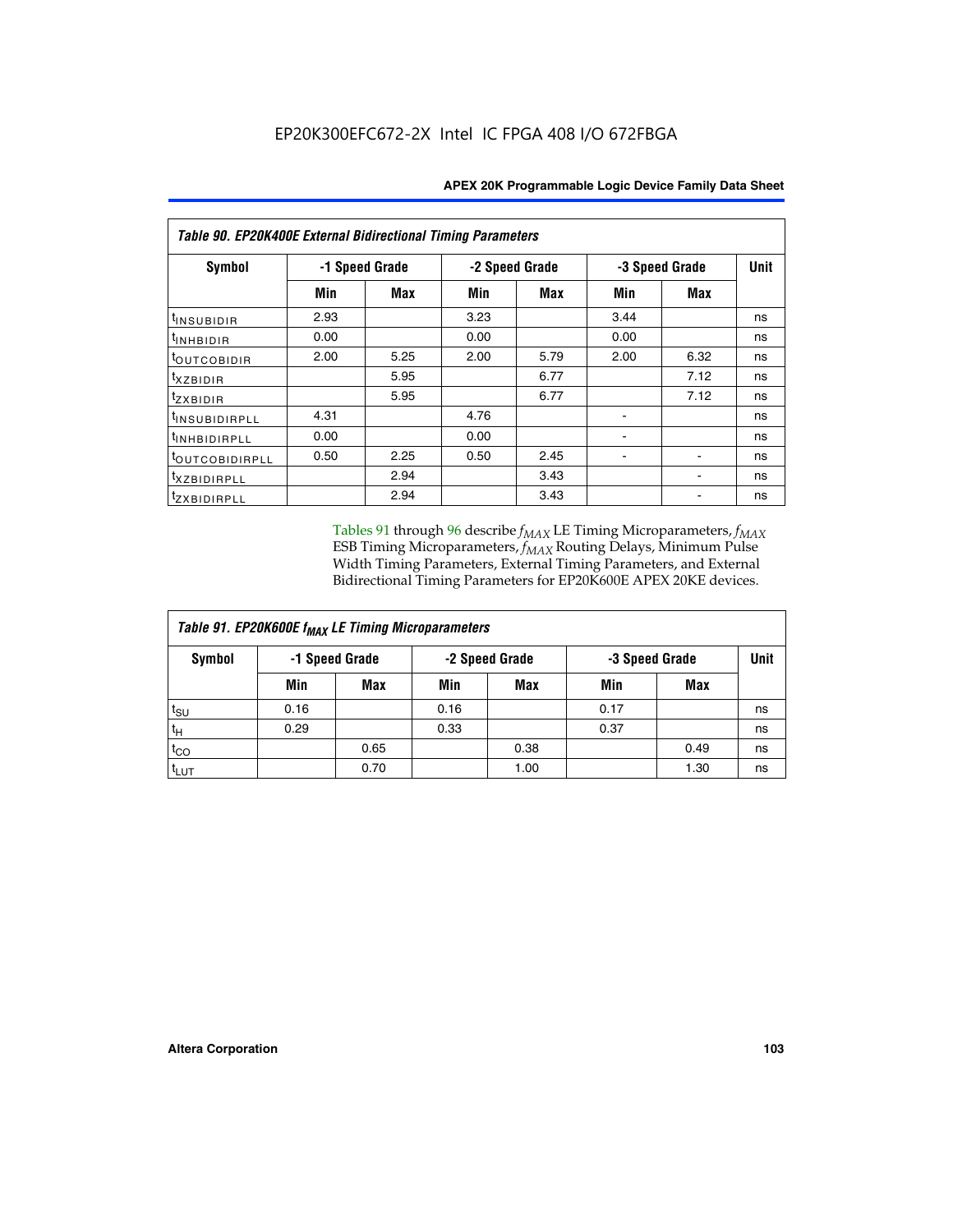| Table 92. EP20K600E f <sub>MAX</sub> ESB Timing Microparameters |         |                |      |                |      |                |             |
|-----------------------------------------------------------------|---------|----------------|------|----------------|------|----------------|-------------|
| <b>Symbol</b>                                                   |         | -1 Speed Grade |      | -2 Speed Grade |      | -3 Speed Grade | <b>Unit</b> |
|                                                                 | Min     | <b>Max</b>     | Min  | <b>Max</b>     | Min  | <b>Max</b>     |             |
| t <sub>ESBARC</sub>                                             |         | 1.67           |      | 2.39           |      | 3.11           | ns          |
| t <sub>ESBSRC</sub>                                             |         | 2.27           |      | 3.07           |      | 3.86           | ns          |
| <sup>t</sup> ESBAWC                                             |         | 3.19           |      | 4.56           |      | 5.93           | ns          |
| t <sub>ESBSWC</sub>                                             |         | 3.51           |      | 4.62           |      | 5.72           | ns          |
| <sup>t</sup> ESBWASU                                            | 1.46    |                | 2.08 |                | 2.70 |                | ns          |
| t <sub>ESBWAH</sub>                                             | 0.00    |                | 0.00 |                | 0.00 |                | ns          |
| t <sub>ESBWDSU</sub>                                            | 1.60    |                | 2.29 |                | 2.97 |                | ns          |
| <sup>t</sup> ESBWDH                                             | 0.00    |                | 0.00 |                | 0.00 |                | ns          |
| <sup>t</sup> ESBRASU                                            | 1.61    |                | 2.30 |                | 2.99 |                | ns          |
| t <sub>ESBRAH</sub>                                             | 0.00    |                | 0.00 |                | 0.00 |                | ns          |
| t <sub>ESBWESU</sub>                                            | 1.49    |                | 2.30 |                | 3.11 |                | ns          |
| <sup>t</sup> ESBWEH                                             | 0.00    |                | 0.00 |                | 0.00 |                | ns          |
| <sup>t</sup> ESBDATASU                                          | $-0.01$ |                | 0.35 |                | 0.71 |                | ns          |
| <sup>t</sup> ESBDATAH                                           | 0.13    |                | 0.13 |                | 0.13 |                | ns          |
| <sup>t</sup> ESBWADDRSU                                         | 0.19    |                | 0.62 |                | 1.06 |                | ns          |
| <sup>t</sup> ESBRADDRSU                                         | 0.25    |                | 0.71 |                | 1.17 |                | ns          |
| <sup>I</sup> ESBDATACO1                                         |         | 1.01           |      | 1.19           |      | 1.37           | ns          |
| <sup>t</sup> ESBDATACO2                                         |         | 2.18           |      | 3.12           |      | 4.05           | ns          |
| <sup>t</sup> ESBDD                                              |         | 3.19           |      | 4.56           |      | 5.93           | ns          |
| t <sub>PD</sub>                                                 |         | 1.57           |      | 2.25           |      | 2.92           | ns          |
| t <sub>PTERMSU</sub>                                            | 0.85    |                | 1.43 |                | 2.01 |                | ns          |
| t <sub>PTERMCO</sub>                                            |         | 1.03           |      | 1.21           |      | 1.39           | ns          |

| Table 93. EP20K600E f <sub>MAX</sub> Routing Delays |                |      |                |      |                |      |      |  |  |  |  |  |
|-----------------------------------------------------|----------------|------|----------------|------|----------------|------|------|--|--|--|--|--|
| Symbol                                              | -1 Speed Grade |      | -2 Speed Grade |      | -3 Speed Grade |      | Unit |  |  |  |  |  |
|                                                     | Min            | Max  | Min            | Max  | Min            | Max  |      |  |  |  |  |  |
| $t_{F1-4}$                                          |                | 0.22 |                | 0.25 |                | 0.26 | ns   |  |  |  |  |  |
| $t_{F5-20}$                                         |                | 1.26 |                | 1.39 |                | 1.52 | ns   |  |  |  |  |  |
| $t_{F20+}$                                          |                | 3.51 |                | 3.88 |                | 4.26 | ns   |  |  |  |  |  |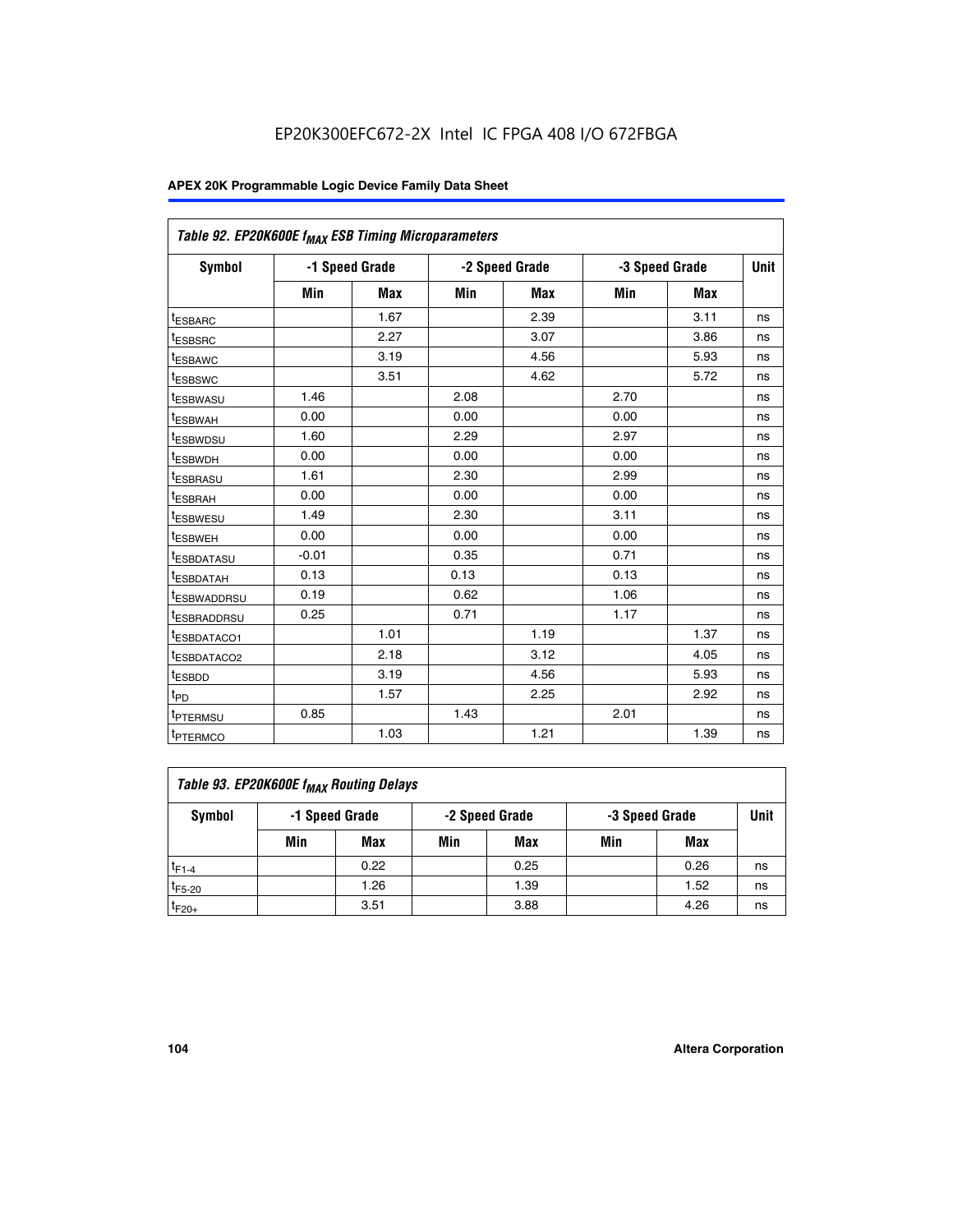| Table 94. EP20K600E Minimum Pulse Width Timing Parameters |      |                |      |                |      |                |             |  |  |  |  |
|-----------------------------------------------------------|------|----------------|------|----------------|------|----------------|-------------|--|--|--|--|
| Symbol                                                    |      | -1 Speed Grade |      | -2 Speed Grade |      | -3 Speed Grade | <b>Unit</b> |  |  |  |  |
|                                                           | Min  | Max            | Min  | Max            | Min  | <b>Max</b>     |             |  |  |  |  |
| $t_{CH}$                                                  | 2.00 |                | 2.50 |                | 2.75 |                | ns          |  |  |  |  |
| $t_{CL}$                                                  | 2.00 |                | 2.50 |                | 2.75 |                | ns          |  |  |  |  |
| $t_{CLRP}$                                                | 0.18 |                | 0.26 |                | 0.34 |                | ns          |  |  |  |  |
| t <sub>PREP</sub>                                         | 0.18 |                | 0.26 |                | 0.34 |                | ns          |  |  |  |  |
| <sup>t</sup> ESBCH                                        | 2.00 |                | 2.50 |                | 2.75 |                | ns          |  |  |  |  |
| <sup>t</sup> ESBCL                                        | 2.00 |                | 2.50 |                | 2.75 |                | ns          |  |  |  |  |
| <sup>t</sup> ESBWP                                        | 1.17 |                | 1.68 |                | 2.18 |                | ns          |  |  |  |  |
| <sup>t</sup> ESBRP                                        | 0.95 |                | 1.35 |                | 1.76 |                | ns          |  |  |  |  |

| Table 95. EP20K600E External Timing Parameters |                |      |      |                |                          |                |    |  |  |  |  |  |
|------------------------------------------------|----------------|------|------|----------------|--------------------------|----------------|----|--|--|--|--|--|
| Symbol                                         | -1 Speed Grade |      |      | -2 Speed Grade |                          | -3 Speed Grade |    |  |  |  |  |  |
|                                                | Min            | Max  | Min  | Max            | Min                      | <b>Max</b>     |    |  |  |  |  |  |
| t <sub>insu</sub>                              | 2.74           |      | 2.74 |                | 2.87                     |                | ns |  |  |  |  |  |
| $t_{INH}$                                      | 0.00           |      | 0.00 |                | 0.00                     |                | ns |  |  |  |  |  |
| toutco                                         | 2.00           | 5.51 | 2.00 | 6.06           | 2.00                     | 6.61           | ns |  |  |  |  |  |
| <sup>t</sup> INSUPLL                           | 1.86           |      | 1.96 |                |                          |                | ns |  |  |  |  |  |
| <sup>t</sup> INHPLL                            | 0.00           |      | 0.00 |                | $\overline{\phantom{a}}$ |                | ns |  |  |  |  |  |
| <sup>t</sup> OUTCOPLL                          | 0.50           | 2.62 | 0.50 | 2.91           |                          |                | ns |  |  |  |  |  |

| <b>Table 96. EP20K600E External Bidirectional Timing Parameters</b> |                |            |      |                |                |                              |    |  |  |  |  |
|---------------------------------------------------------------------|----------------|------------|------|----------------|----------------|------------------------------|----|--|--|--|--|
| Symbol                                                              | -1 Speed Grade |            |      | -2 Speed Grade | -3 Speed Grade | <b>Unit</b>                  |    |  |  |  |  |
|                                                                     | Min            | <b>Max</b> | Min  | Max            | Min            | <b>Max</b>                   |    |  |  |  |  |
| t <sub>INSUBIDIR</sub>                                              | 0.64           |            | 0.98 |                | 1.08           |                              | ns |  |  |  |  |
| $t_{\rm INHBIDIR}$                                                  | 0.00           |            | 0.00 |                | 0.00           |                              | ns |  |  |  |  |
| <sup>t</sup> OUTCOBIDIR                                             | 2.00           | 5.51       | 2.00 | 6.06           | 2.00           | 6.61                         | ns |  |  |  |  |
| $txz$ BIDIR                                                         |                | 6.10       |      | 6.74           |                | 7.10                         | ns |  |  |  |  |
| $t_{Z}$ <i>x</i> BIDIR                                              |                | 6.10       |      | 6.74           |                | 7.10                         | ns |  |  |  |  |
| <sup>t</sup> INSUBIDIRPLL                                           | 2.26           |            | 2.68 |                |                |                              | ns |  |  |  |  |
| <sup>t</sup> INHBIDIRPLL                                            | 0.00           |            | 0.00 |                |                |                              | ns |  |  |  |  |
| <b><i>LOUTCOBIDIRPLL</i></b>                                        | 0.50           | 2.62       | 0.50 | 2.91           |                |                              | ns |  |  |  |  |
| <sup>t</sup> xzbidirpll                                             |                | 3.21       |      | 3.59           |                | $\qquad \qquad \blacksquare$ | ns |  |  |  |  |
| <i>t</i> zxbidirpll                                                 |                | 3.21       |      | 3.59           |                |                              | ns |  |  |  |  |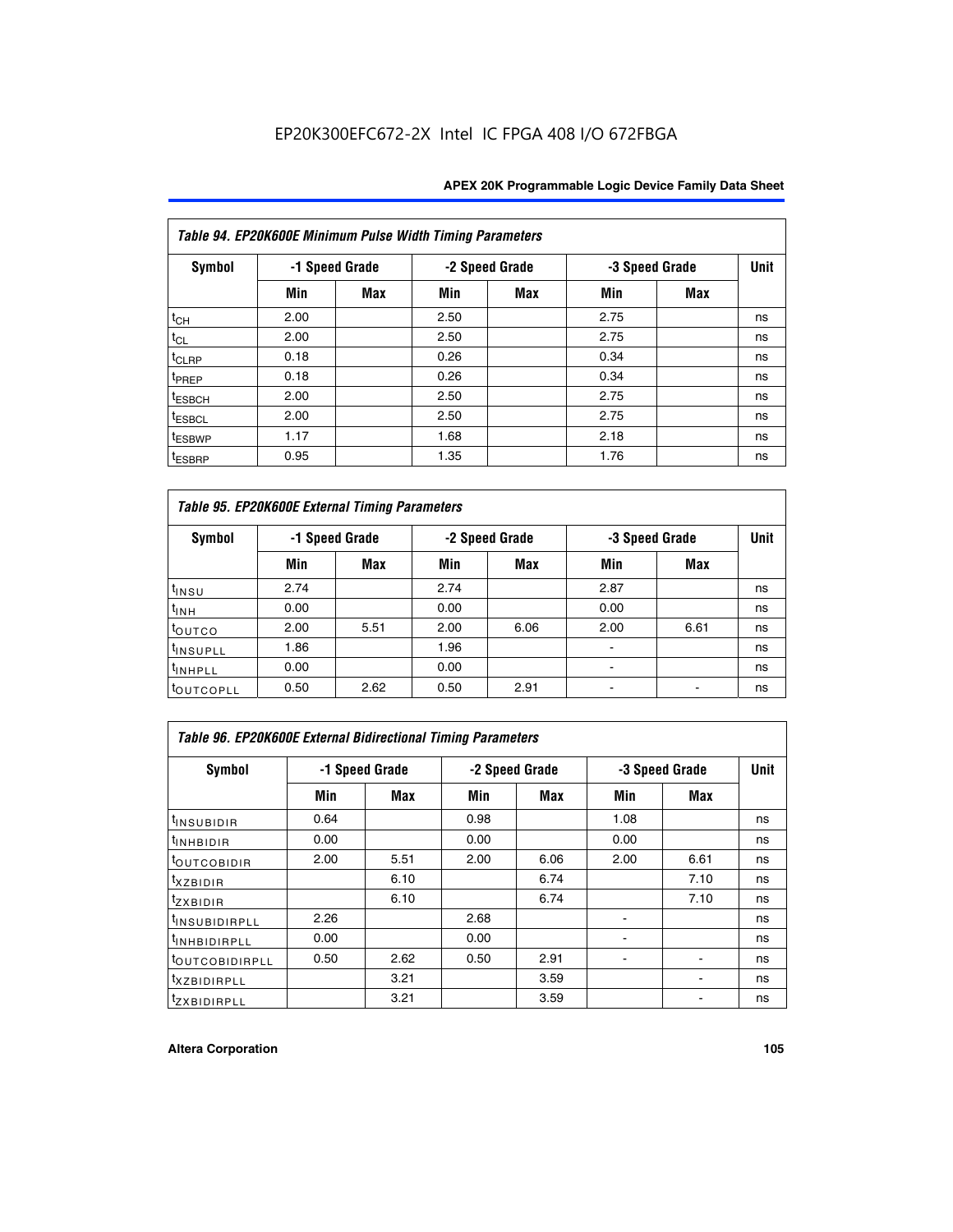Tables 97 through 102 describe  $f_{MAX}$  LE Timing Microparameters,  $f_{MAX}$ ESB Timing Microparameters, *f<sub>MAX</sub>* Routing Delays, Minimum Pulse Width Timing Parameters, External Timing Parameters, and External Bidirectional Timing Parameters for EP20K1000E APEX 20KE devices.

| Table 97. EP20K1000E f <sub>MAX</sub> LE Timing Microparameters |                |            |                |            |                |      |      |  |  |  |  |
|-----------------------------------------------------------------|----------------|------------|----------------|------------|----------------|------|------|--|--|--|--|
| Symbol                                                          | -1 Speed Grade |            | -2 Speed Grade |            | -3 Speed Grade |      | Unit |  |  |  |  |
|                                                                 | Min            | <b>Max</b> | Min            | <b>Max</b> | Min            | Max  |      |  |  |  |  |
| $t_{\text{SU}}$                                                 | 0.25           |            | 0.25           |            | 0.25           |      | ns   |  |  |  |  |
| $t_H$                                                           | 0.25           |            | 0.25           |            | 0.25           |      | ns   |  |  |  |  |
| $t_{CO}$                                                        |                | 0.28       |                | 0.32       |                | 0.33 | ns   |  |  |  |  |
| t <sub>LUT</sub>                                                |                | 0.80       |                | 0.95       |                | 1.13 | ns   |  |  |  |  |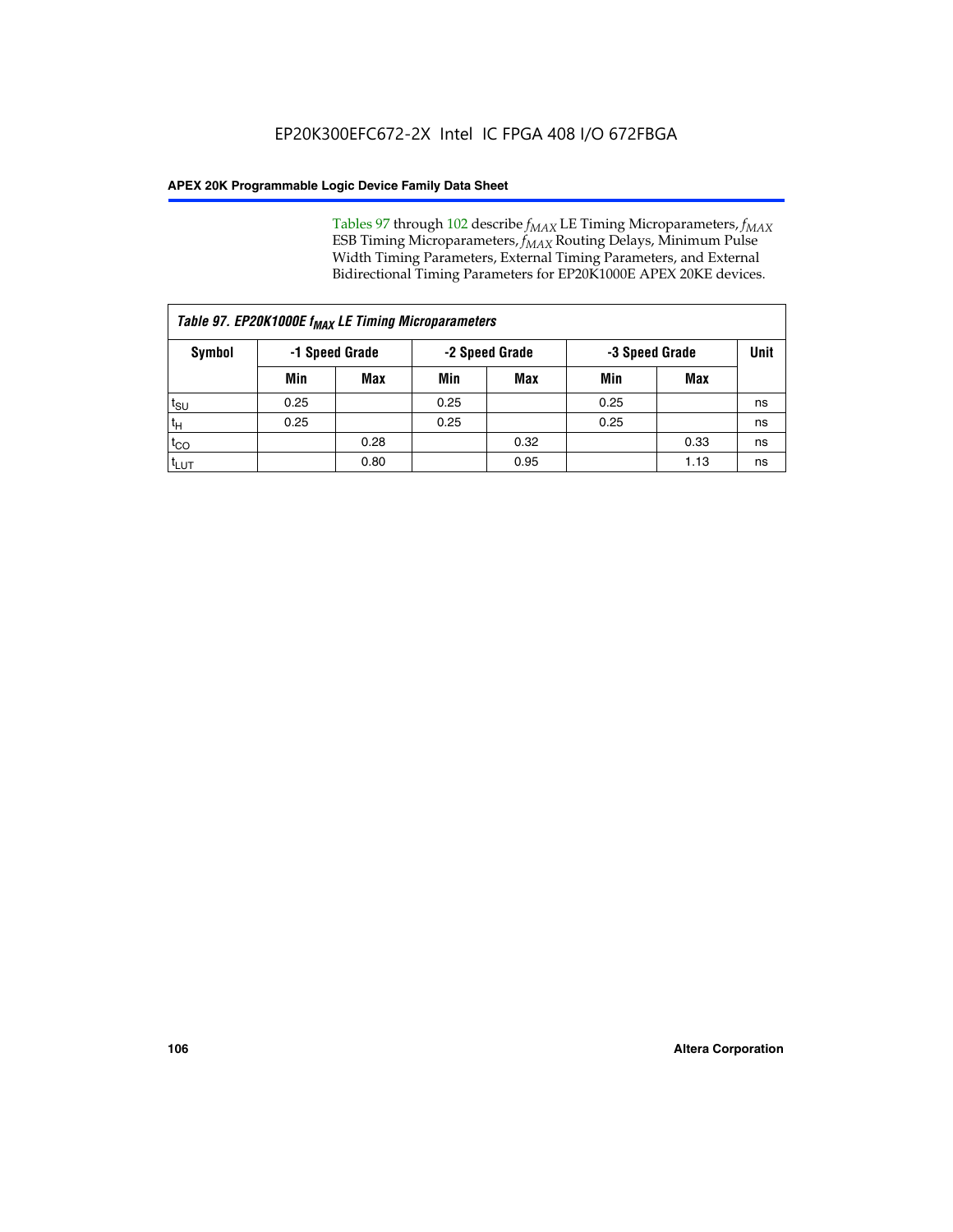| Table 98. EP20K1000E f <sub>MAX</sub> ESB Timing Microparameters |      |                |      |                |      |                |             |
|------------------------------------------------------------------|------|----------------|------|----------------|------|----------------|-------------|
| Symbol                                                           |      | -1 Speed Grade |      | -2 Speed Grade |      | -3 Speed Grade | <b>Unit</b> |
|                                                                  | Min  | <b>Max</b>     | Min  | <b>Max</b>     | Min  | <b>Max</b>     |             |
| <sup>t</sup> ESBARC                                              |      | 1.78           |      | 2.02           |      | 1.95           | ns          |
| <sup>t</sup> ESBSRC                                              |      | 2.52           |      | 2.91           |      | 3.14           | ns          |
| <sup>t</sup> ESBAWC                                              |      | 3.52           |      | 4.11           |      | 4.40           | ns          |
| <sup>t</sup> ESBSWC                                              |      | 3.23           |      | 3.84           |      | 4.16           | ns          |
| t <sub>ESBWASU</sub>                                             | 0.62 |                | 0.67 |                | 0.61 |                | ns          |
| <sup>t</sup> ESBWAH                                              | 0.41 |                | 0.55 |                | 0.55 |                | ns          |
| <sup>t</sup> ESBWDSU                                             | 0.77 |                | 0.79 |                | 0.81 |                | ns          |
| <sup>t</sup> ESBWDH                                              | 0.41 |                | 0.55 |                | 0.55 |                | ns          |
| <sup>t</sup> ESBRASU                                             | 1.74 |                | 1.92 |                | 1.85 |                | ns          |
| <sup>t</sup> ESBRAH                                              | 0.00 |                | 0.01 |                | 0.23 |                | ns          |
| <sup>t</sup> ESBWESU                                             | 2.07 |                | 2.28 |                | 2.41 |                | ns          |
| t <sub>ESBWEH</sub>                                              | 0.00 |                | 0.00 |                | 0.00 |                | ns          |
| <sup>t</sup> ESBDATASU                                           | 0.25 |                | 0.27 |                | 0.29 |                | ns          |
| <sup>t</sup> ESBDATAH                                            | 0.13 |                | 0.13 |                | 0.13 |                | ns          |
| <sup>t</sup> ESBWADDRSU                                          | 0.11 |                | 0.04 |                | 0.11 |                | ns          |
| <sup>t</sup> ESBRADDRSU                                          | 0.14 |                | 0.11 |                | 0.16 |                | ns          |
| <sup>t</sup> ESBDATACO1                                          |      | 1.29           |      | 1.50           |      | 1.63           | ns          |
| <sup>I</sup> ESBDATACO2                                          |      | 2.55           |      | 2.99           |      | 3.22           | ns          |
| <sup>t</sup> ESBDD                                               |      | 3.12           |      | 3.57           |      | 3.85           | ns          |
| $t_{\text{PD}}$                                                  |      | 1.84           |      | 2.13           |      | 2.32           | ns          |
| t <sub>PTERMSU</sub>                                             | 1.08 |                | 1.19 |                | 1.32 |                | ns          |
| <sup>t</sup> PTERMCO                                             |      | 1.31           |      | 1.53           |      | 1.66           | ns          |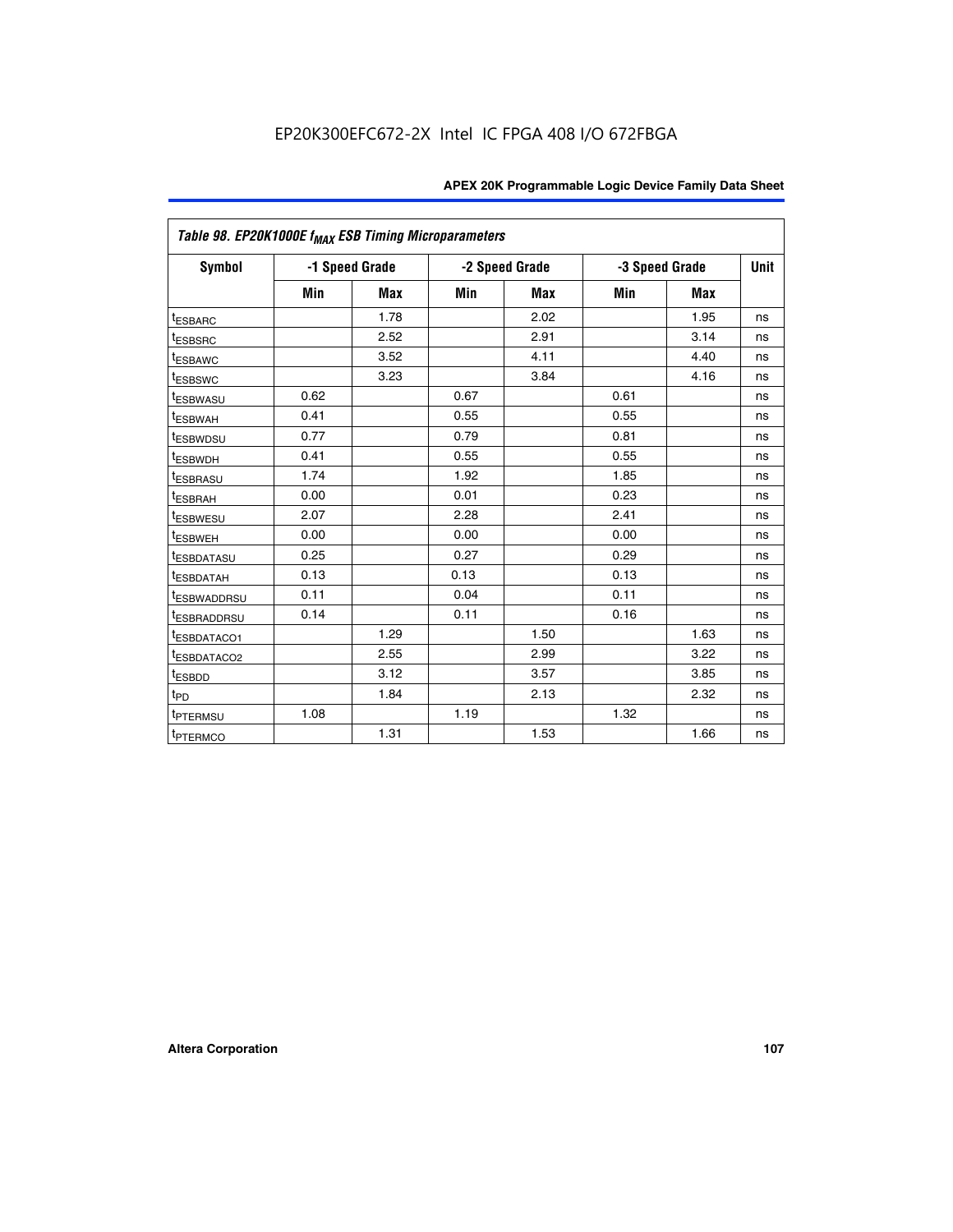## EP20K300EFC672-2X Intel IC FPGA 408 I/O 672FBGA

## **APEX 20K Programmable Logic Device Family Data Sheet**

| Table 99. EP20K1000E f <sub>MAX</sub> Routing Delays |                                                    |            |     |      |     |      |    |  |  |  |  |
|------------------------------------------------------|----------------------------------------------------|------------|-----|------|-----|------|----|--|--|--|--|
| Symbol                                               | -1 Speed Grade<br>-2 Speed Grade<br>-3 Speed Grade |            |     |      |     |      |    |  |  |  |  |
|                                                      | Min                                                | <b>Max</b> | Min | Max  | Min | Max  |    |  |  |  |  |
| $t_{F1-4}$                                           |                                                    | 0.27       |     | 0.27 |     | 0.27 | ns |  |  |  |  |
| $t_{F5-20}$                                          |                                                    | 1.45       |     | 1.63 |     | 1.75 | ns |  |  |  |  |
| $t_{F20+}$                                           |                                                    | 4.15       |     | 4.33 |     | 4.97 | ns |  |  |  |  |

|                    | Table 100. EP20K1000E Minimum Pulse Width Timing Parameters |            |      |                |      |                |             |  |  |  |  |  |
|--------------------|-------------------------------------------------------------|------------|------|----------------|------|----------------|-------------|--|--|--|--|--|
| Symbol             | -1 Speed Grade                                              |            |      | -2 Speed Grade |      | -3 Speed Grade | <b>Unit</b> |  |  |  |  |  |
|                    | Min                                                         | <b>Max</b> | Min  | Max            | Min  | Max            |             |  |  |  |  |  |
| $t_{CH}$           | 1.25                                                        |            | 1.43 |                | 1.67 |                | ns          |  |  |  |  |  |
| $t_{CL}$           | 1.25                                                        |            | 1.43 |                | 1.67 |                | ns          |  |  |  |  |  |
| t <sub>CLRP</sub>  | 0.20                                                        |            | 0.20 |                | 0.20 |                | ns          |  |  |  |  |  |
| <sup>t</sup> PREP  | 0.20                                                        |            | 0.20 |                | 0.20 |                | ns          |  |  |  |  |  |
| <sup>t</sup> ESBCH | 1.25                                                        |            | 1.43 |                | 1.67 |                | ns          |  |  |  |  |  |
| <sup>t</sup> ESBCL | 1.25                                                        |            | 1.43 |                | 1.67 |                | ns          |  |  |  |  |  |
| <sup>t</sup> ESBWP | 1.28                                                        |            | 1.51 |                | 1.65 |                | ns          |  |  |  |  |  |
| <sup>t</sup> ESBRP | 1.11                                                        |            | 1.29 |                | 1.41 |                | ns          |  |  |  |  |  |

| Table 101. EP20K1000E External Timing Parameters |      |                |      |                                  |                          |      |    |  |             |  |  |  |
|--------------------------------------------------|------|----------------|------|----------------------------------|--------------------------|------|----|--|-------------|--|--|--|
| Symbol                                           |      | -1 Speed Grade |      | -2 Speed Grade<br>-3 Speed Grade |                          |      |    |  | <b>Unit</b> |  |  |  |
|                                                  | Min  | Max            | Min  | <b>Max</b>                       | Min                      | Max  |    |  |             |  |  |  |
| t <sub>INSU</sub>                                | 2.70 |                | 2.84 |                                  | 2.97                     |      | ns |  |             |  |  |  |
| $t_{INH}$                                        | 0.00 |                | 0.00 |                                  | 0.00                     |      | ns |  |             |  |  |  |
| toutco                                           | 2.00 | 5.75           | 2.00 | 6.33                             | 2.00                     | 6.90 | ns |  |             |  |  |  |
| <sup>t</sup> INSUPLL                             | 1.64 |                | 2.09 |                                  | ۰                        |      | ns |  |             |  |  |  |
| I <sup>t</sup> INHPLL                            | 0.00 |                | 0.00 |                                  | $\overline{\phantom{a}}$ |      | ns |  |             |  |  |  |
| toutcopll                                        | 0.50 | 2.25           | 0.50 | 2.99                             | -                        |      | ns |  |             |  |  |  |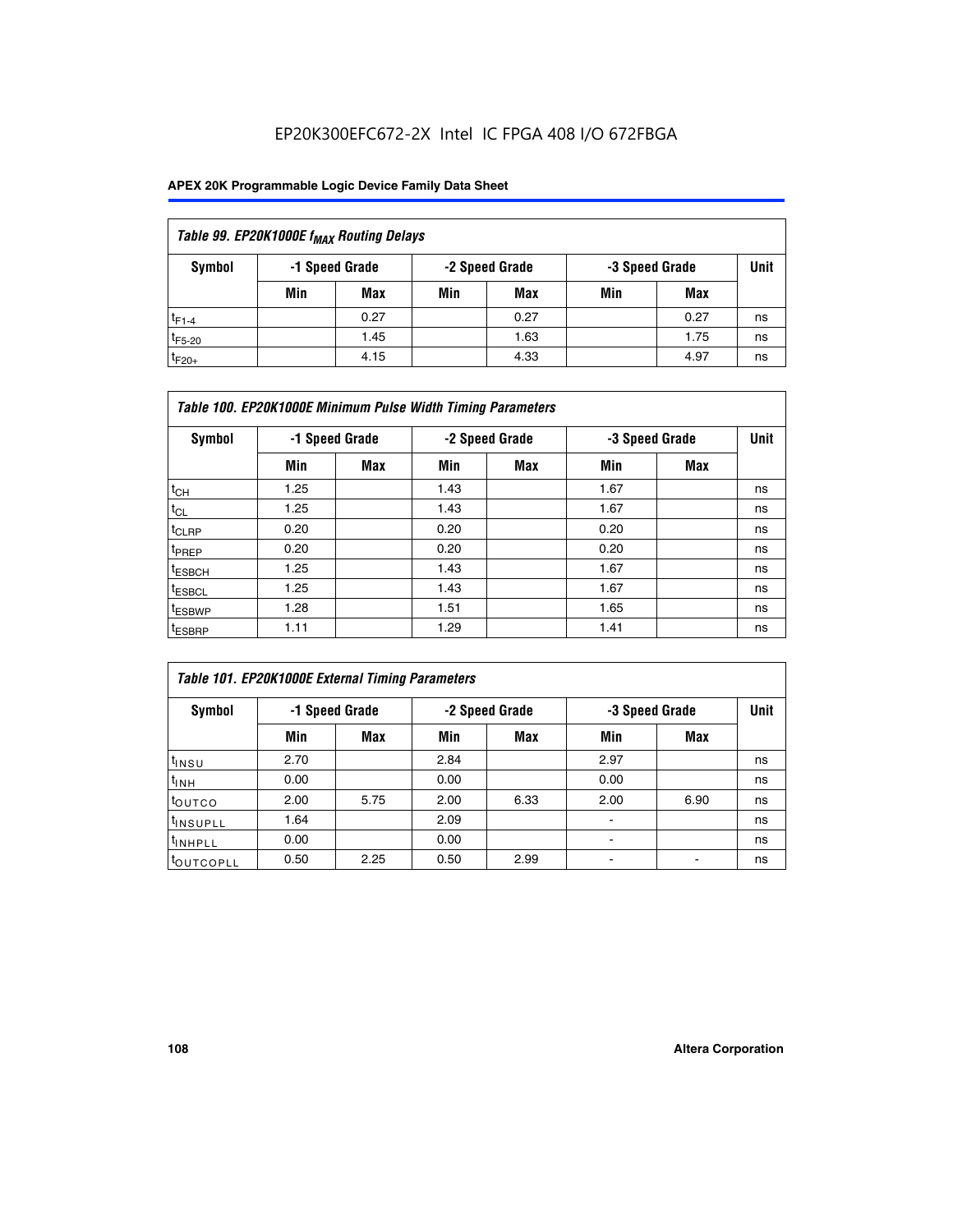| Table 102. EP20K1000E External Bidirectional Timing Parameters |                |      |      |                |                |             |    |  |  |  |
|----------------------------------------------------------------|----------------|------|------|----------------|----------------|-------------|----|--|--|--|
| Symbol                                                         | -1 Speed Grade |      |      | -2 Speed Grade | -3 Speed Grade | <b>Unit</b> |    |  |  |  |
|                                                                | Min            | Max  | Min  | Max            | Min            | <b>Max</b>  |    |  |  |  |
| t <sub>INSUBIDIR</sub>                                         | 3.22           |      | 3.33 |                | 3.51           |             | ns |  |  |  |
| $t_{INHBIDIR}$                                                 | 0.00           |      | 0.00 |                | 0.00           |             | ns |  |  |  |
| <sup>t</sup> outcobidir                                        | 2.00           | 5.75 | 2.00 | 6.33           | 2.00           | 6.90        | ns |  |  |  |
| <i>txzbidir</i>                                                |                | 6.31 |      | 7.09           |                | 7.76        | ns |  |  |  |
| tzxbidir                                                       |                | 6.31 |      | 7.09           |                | 7.76        | ns |  |  |  |
| t <sub>INSUBIDIRPL</sub> L                                     | 3.25           |      | 3.26 |                |                |             | ns |  |  |  |
| tINHBIDIRPLL                                                   | 0.00           |      | 0.00 |                |                |             | ns |  |  |  |
| toutcobidirpll                                                 | 0.50           | 2.25 | 0.50 | 2.99           |                |             | ns |  |  |  |
| <i>txzBIDIRPLL</i>                                             |                | 2.81 |      | 3.80           |                |             | ns |  |  |  |
| tzxBIDIRPLL                                                    |                | 2.81 |      | 3.80           |                |             | ns |  |  |  |

Tables 103 through 108 describe  $f_{MAX}$  LE Timing Microparameters,  $f_{MAX}$ ESB Timing Microparameters, *f<sub>MAX</sub>* Routing Delays, Minimum Pulse Width Timing Parameters, External Timing Parameters, and External Bidirectional Timing Parameters for EP20K1500E APEX 20KE devices.

| Table 103. EP20K1500E f <sub>MAX</sub> LE Timing Microparameters |                                                    |      |      |            |      |      |    |  |  |  |  |
|------------------------------------------------------------------|----------------------------------------------------|------|------|------------|------|------|----|--|--|--|--|
| Symbol                                                           | -2 Speed Grade<br>-1 Speed Grade<br>-3 Speed Grade |      |      |            |      | Unit |    |  |  |  |  |
|                                                                  | Min                                                | Max  | Min  | <b>Max</b> | Min  | Max  |    |  |  |  |  |
| $t_{\text{SU}}$                                                  | 0.25                                               |      | 0.25 |            | 0.25 |      | ns |  |  |  |  |
| $t_H$                                                            | 0.25                                               |      | 0.25 |            | 0.25 |      | ns |  |  |  |  |
| $t_{CO}$                                                         |                                                    | 0.28 |      | 0.32       |      | 0.33 | ns |  |  |  |  |
| t <sub>LUT</sub>                                                 |                                                    | 0.80 |      | 0.95       |      | 1.13 | ns |  |  |  |  |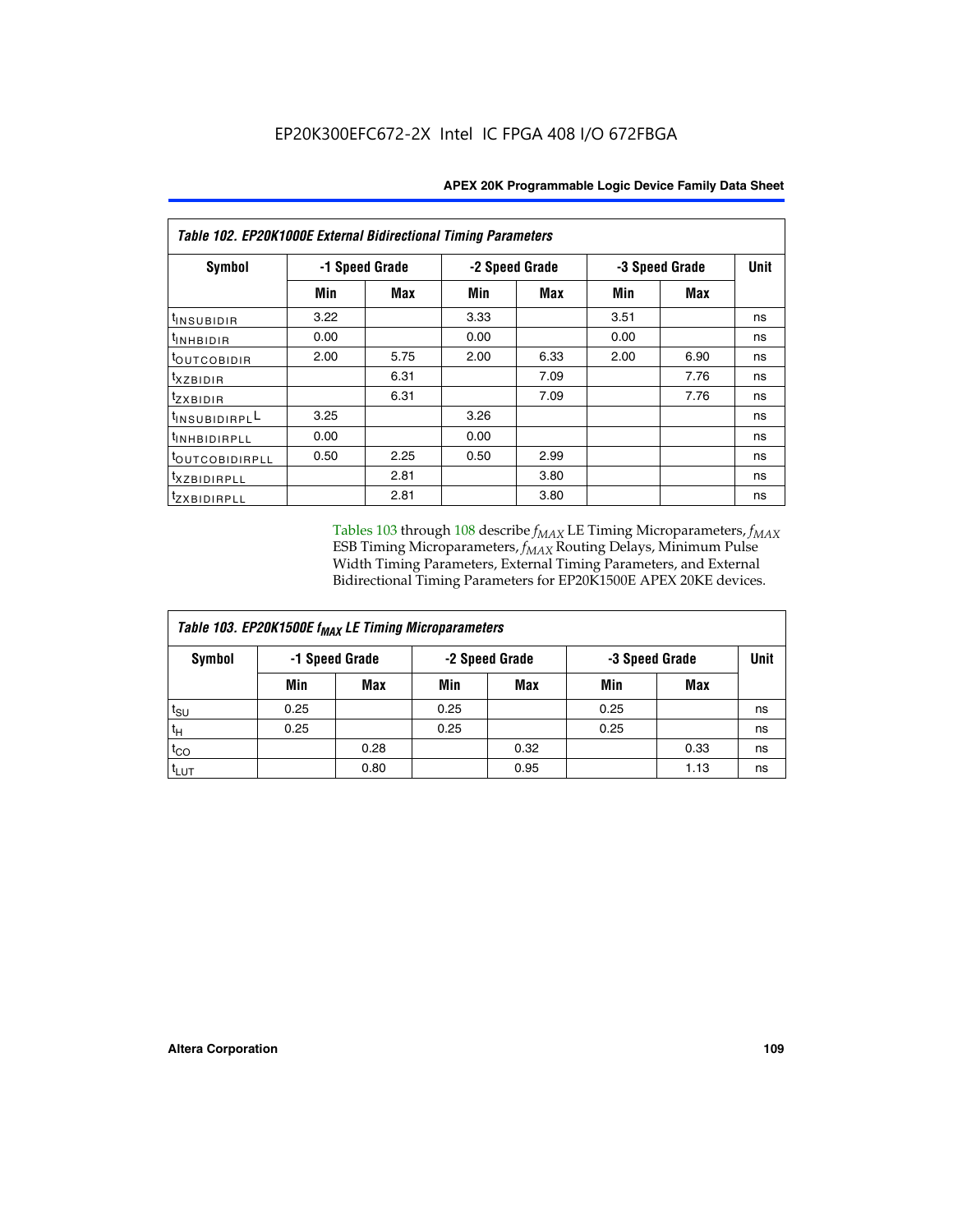| Table 104. EP20K1500E f <sub>MAX</sub> ESB Timing Microparameters |      |                |            |                |      |                |             |
|-------------------------------------------------------------------|------|----------------|------------|----------------|------|----------------|-------------|
| <b>Symbol</b>                                                     |      | -1 Speed Grade |            | -2 Speed Grade |      | -3 Speed Grade | <b>Unit</b> |
|                                                                   | Min  | <b>Max</b>     | <b>Min</b> | Max            | Min  | Max            |             |
| <sup>t</sup> ESBARC                                               |      | 1.78           |            | 2.02           |      | 1.95           | ns          |
| t <sub>ESBSRC</sub>                                               |      | 2.52           |            | 2.91           |      | 3.14           | ns          |
| <sup>t</sup> ESBAWC                                               |      | 3.52           |            | 4.11           |      | 4.40           | ns          |
| t <sub>ESBSWC</sub>                                               |      | 3.23           |            | 3.84           |      | 4.16           | ns          |
| t <sub>ESBWASU</sub>                                              | 0.62 |                | 0.67       |                | 0.61 |                | ns          |
| t <sub>ESBWAH</sub>                                               | 0.41 |                | 0.55       |                | 0.55 |                | ns          |
| <sup>t</sup> ESBWDSU                                              | 0.77 |                | 0.79       |                | 0.81 |                | ns          |
| t <sub>ESBWDH</sub>                                               | 0.41 |                | 0.55       |                | 0.55 |                | ns          |
| <sup>t</sup> ESBRASU                                              | 1.74 |                | 1.92       |                | 1.85 |                | ns          |
| <sup>t</sup> ESBRAH                                               | 0.00 |                | 0.01       |                | 0.23 |                | ns          |
| <sup>t</sup> ESBWESU                                              | 2.07 |                | 2.28       |                | 2.41 |                | ns          |
| <sup>t</sup> ESBWEH                                               | 0.00 |                | 0.00       |                | 0.00 |                | ns          |
| <sup>t</sup> ESBDATASU                                            | 0.25 |                | 0.27       |                | 0.29 |                | ns          |
| <sup>t</sup> ESBDATAH                                             | 0.13 |                | 0.13       |                | 0.13 |                | ns          |
| <sup>t</sup> ESBWADDRSU                                           | 0.11 |                | 0.04       |                | 0.11 |                | ns          |
| t <sub>ESBRADDRSU</sub>                                           | 0.14 |                | 0.11       |                | 0.16 |                | ns          |
| <sup>I</sup> ESBDATACO1                                           |      | 1.29           |            | 1.50           |      | 1.63           | ns          |
| <sup>t</sup> ESBDATACO2                                           |      | 2.55           |            | 2.99           |      | 3.22           | ns          |
| <sup>t</sup> ESBDD                                                |      | 3.12           |            | 3.57           |      | 3.85           | ns          |
| t <sub>PD</sub>                                                   |      | 1.84           |            | 2.13           |      | 2.32           | ns          |
| t <sub>PTERMSU</sub>                                              | 1.08 |                | 1.19       |                | 1.32 |                | ns          |
| t <sub>PTERMCO</sub>                                              |      | 1.31           |            | 1.53           |      | 1.66           | ns          |

| Table 105. EP20K1500E f <sub>MAX</sub> Routing Delays |     |                |     |                |     |                |    |  |  |  |
|-------------------------------------------------------|-----|----------------|-----|----------------|-----|----------------|----|--|--|--|
| Symbol                                                |     | -1 Speed Grade |     | -2 Speed Grade |     | -3 Speed Grade |    |  |  |  |
|                                                       | Min | Max            | Min | Max            | Min | Max            |    |  |  |  |
| $t_{F1-4}$                                            |     | 0.28           |     | 0.28           |     | 0.28           | ns |  |  |  |
| $t_{F5-20}$                                           |     | 1.36           |     | 1.50           |     | 1.62           | ns |  |  |  |
| $t_{F20+}$                                            |     | 4.43           |     | 4.48           |     | 5.07           | ns |  |  |  |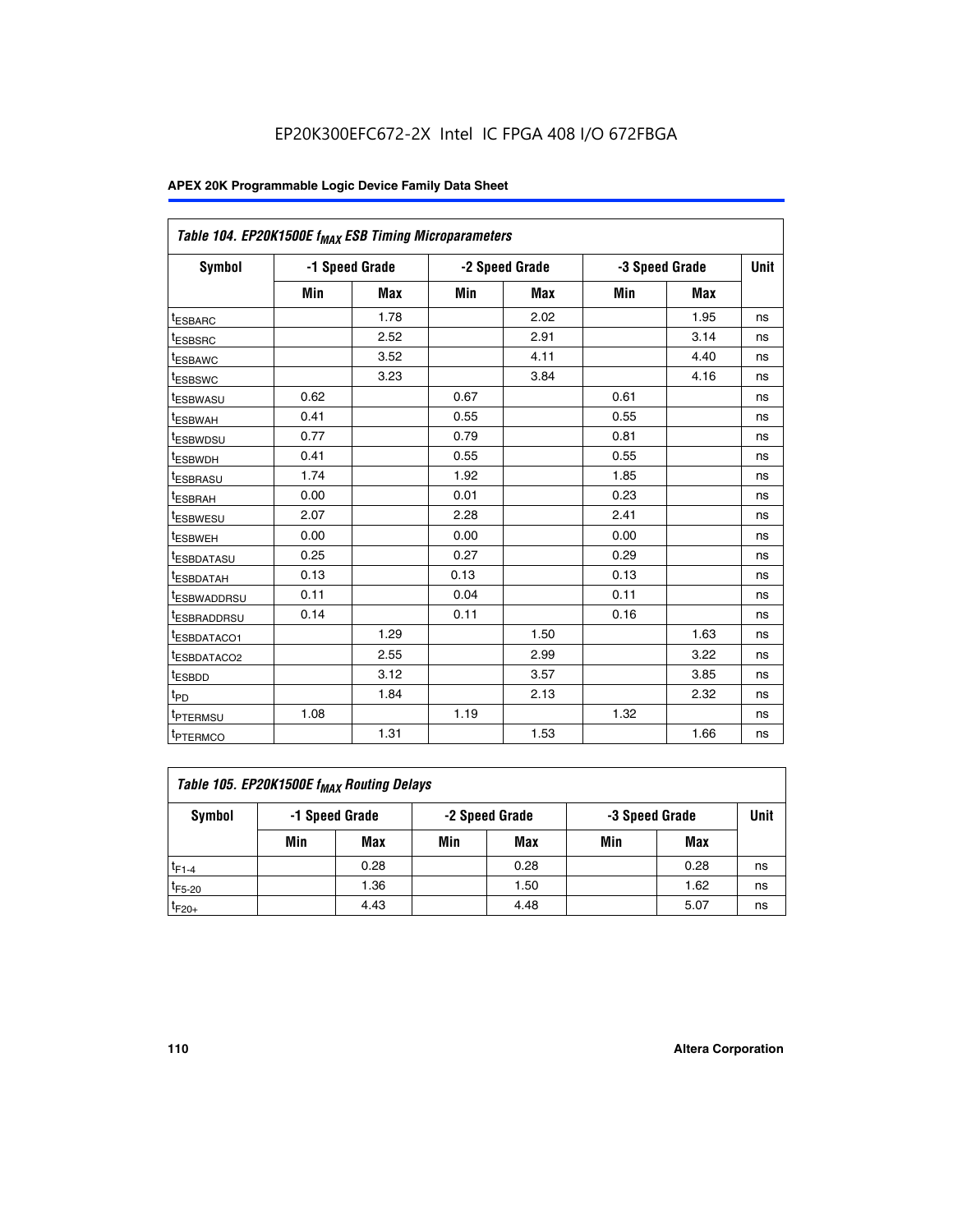|                    | Table 106. EP20K1500E Minimum Pulse Width Timing Parameters |                |      |                |                |            |             |  |  |  |  |  |
|--------------------|-------------------------------------------------------------|----------------|------|----------------|----------------|------------|-------------|--|--|--|--|--|
| Symbol             |                                                             | -1 Speed Grade |      | -2 Speed Grade | -3 Speed Grade |            | <b>Unit</b> |  |  |  |  |  |
|                    | Min                                                         | <b>Max</b>     | Min  | Max            | Min            | <b>Max</b> |             |  |  |  |  |  |
| $t_{CH}$           | 1.25                                                        |                | 1.43 |                | 1.67           |            | ns          |  |  |  |  |  |
| $t_{CL}$           | 1.25                                                        |                | 1.43 |                | 1.67           |            | ns          |  |  |  |  |  |
| t <sub>CLRP</sub>  | 0.20                                                        |                | 0.20 |                | 0.20           |            | ns          |  |  |  |  |  |
| <sup>t</sup> PREP  | 0.20                                                        |                | 0.20 |                | 0.20           |            | ns          |  |  |  |  |  |
| <sup>t</sup> ESBCH | 1.25                                                        |                | 1.43 |                | 1.67           |            | ns          |  |  |  |  |  |
| <sup>t</sup> ESBCL | 1.25                                                        |                | 1.43 |                | 1.67           |            | ns          |  |  |  |  |  |
| <sup>t</sup> ESBWP | 1.28                                                        |                | 1.51 |                | 1.65           |            | ns          |  |  |  |  |  |
| <sup>t</sup> ESBRP | 1.11                                                        |                | 1.29 |                | 1.41           |            | ns          |  |  |  |  |  |

|                       | Table 107. EP20K1500E External Timing Parameters |            |      |                |      |                |             |  |  |  |  |  |
|-----------------------|--------------------------------------------------|------------|------|----------------|------|----------------|-------------|--|--|--|--|--|
| Symbol                | -1 Speed Grade                                   |            |      | -2 Speed Grade |      | -3 Speed Grade | <b>Unit</b> |  |  |  |  |  |
|                       | Min                                              | <b>Max</b> | Min  | <b>Max</b>     | Min  | Max            |             |  |  |  |  |  |
| t <sub>insu</sub>     | 3.09                                             |            | 3.30 |                | 3.58 |                | ns          |  |  |  |  |  |
| $t_{INH}$             | 0.00                                             |            | 0.00 |                | 0.00 |                | ns          |  |  |  |  |  |
| toutco                | 2.00                                             | 6.18       | 2.00 | 6.81           | 2.00 | 7.36           | ns          |  |  |  |  |  |
| <sup>t</sup> INSUPLL  | 1.94                                             |            | 2.08 |                |      |                | ns          |  |  |  |  |  |
| <sup>t</sup> INHPLL   | 0.00                                             |            | 0.00 |                |      |                | ns          |  |  |  |  |  |
| <sup>t</sup> OUTCOPLL | 0.50                                             | 2.67       | 0.50 | 2.99           |      |                | ns          |  |  |  |  |  |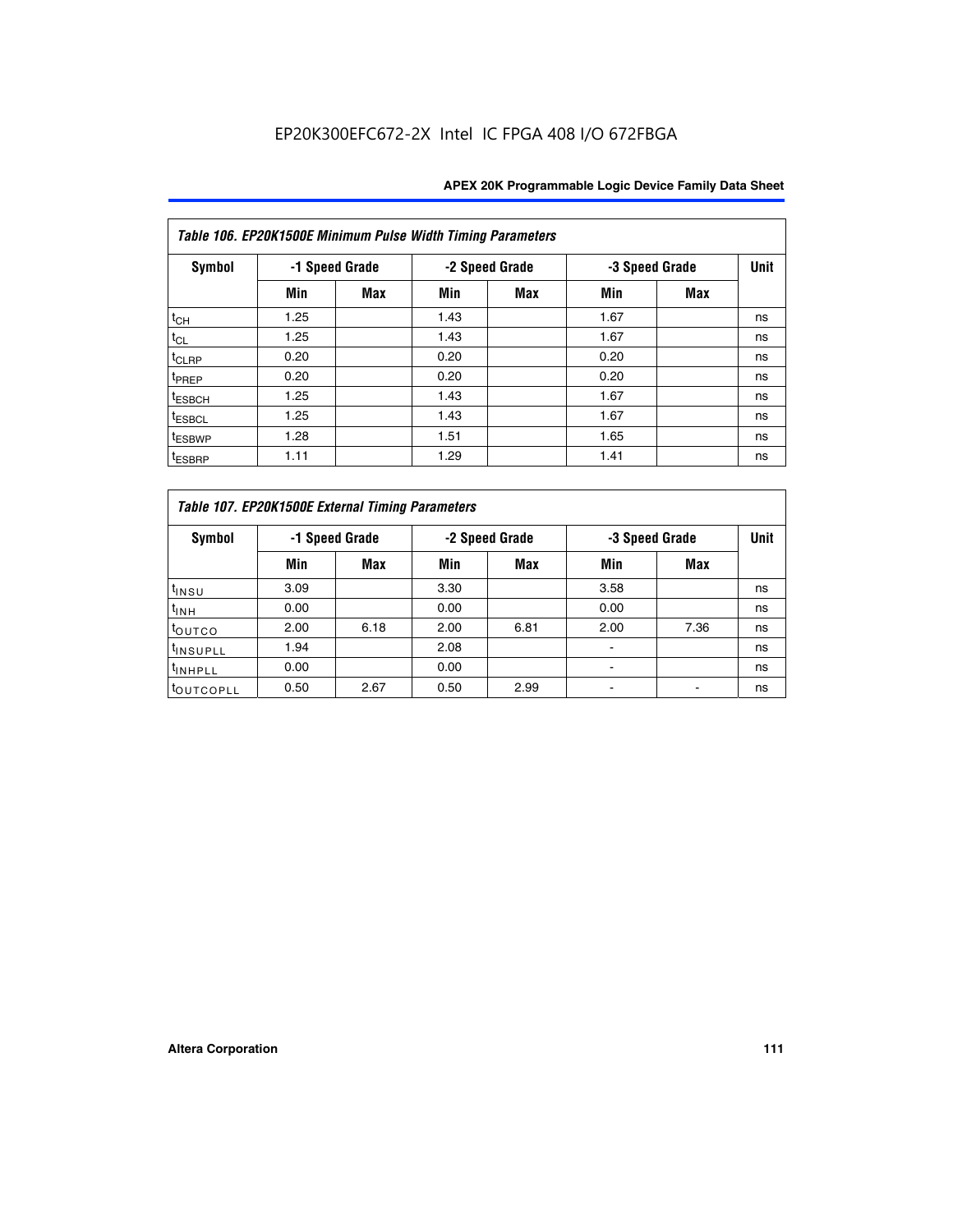|                              | Table 108. EP20K1500E External Bidirectional Timing Parameters |      |                |      |                |      |    |  |  |  |  |
|------------------------------|----------------------------------------------------------------|------|----------------|------|----------------|------|----|--|--|--|--|
| Symbol                       | -1 Speed Grade                                                 |      | -2 Speed Grade |      | -3 Speed Grade | Unit |    |  |  |  |  |
|                              | Min                                                            | Max  | Min            | Max  | Min            | Max  |    |  |  |  |  |
| <sup>t</sup> INSUBIDIR       | 3.47                                                           |      | 3.68           |      | 3.99           |      | ns |  |  |  |  |
| <b>TINHBIDIR</b>             | 0.00                                                           |      | 0.00           |      | 0.00           |      | ns |  |  |  |  |
| <sup>t</sup> OUTCOBIDIR      | 2.00                                                           | 6.18 | 2.00           | 6.81 | 2.00           | 7.36 | ns |  |  |  |  |
| $txz$ BIDIR                  |                                                                | 6.91 |                | 7.62 |                | 8.38 | ns |  |  |  |  |
| <sup>t</sup> zxbidir         |                                                                | 6.91 |                | 7.62 |                | 8.38 | ns |  |  |  |  |
| <sup>t</sup> INSUBIDIRPLL    | 3.05                                                           |      | 3.26           |      |                |      | ns |  |  |  |  |
| <sup>t</sup> INHBIDIRPLL     | 0.00                                                           |      | 0.00           |      |                |      | ns |  |  |  |  |
| <b><i>LOUTCOBIDIRPLL</i></b> | 0.50                                                           | 2.67 | 0.50           | 2.99 |                |      | ns |  |  |  |  |
| <sup>T</sup> XZBIDIRPLL      |                                                                | 3.41 |                | 3.80 |                |      | ns |  |  |  |  |
| <sup>t</sup> zxbidirpll      |                                                                | 3.41 |                | 3.80 |                |      | ns |  |  |  |  |

Tables 109 and 110 show selectable I/O standard input and output delays for APEX 20KE devices. If you select an I/O standard input or output delay other than LVCMOS, add or subtract the selected speed grade to or from the LVCMOS value.

| Table 109. Selectable I/O Standard Input Delays |     |                |     |                |     |                |     |  |  |  |
|-------------------------------------------------|-----|----------------|-----|----------------|-----|----------------|-----|--|--|--|
| <b>Symbol</b>                                   |     | -1 Speed Grade |     | -2 Speed Grade |     | -3 Speed Grade |     |  |  |  |
|                                                 | Min | Max            | Min | Max            | Min | Max            | Min |  |  |  |
| <b>LVCMOS</b>                                   |     | 0.00           |     | 0.00           |     | 0.00           | ns  |  |  |  |
| <b>LVTTL</b>                                    |     | 0.00           |     | 0.00           |     | 0.00           | ns  |  |  |  |
| 2.5V                                            |     | 0.00           |     | 0.04           |     | 0.05           | ns  |  |  |  |
| 1.8V                                            |     | $-0.11$        |     | 0.03           |     | 0.04           | ns  |  |  |  |
| PCI                                             |     | 0.01           |     | 0.09           |     | 0.10           | ns  |  |  |  |
| $GTL+$                                          |     | $-0.24$        |     | $-0.23$        |     | $-0.19$        | ns  |  |  |  |
| SSTL-3 Class I                                  |     | $-0.32$        |     | $-0.21$        |     | $-0.47$        | ns  |  |  |  |
| SSTL-3 Class II                                 |     | $-0.08$        |     | 0.03           |     | $-0.23$        | ns  |  |  |  |
| SSTL-2 Class I                                  |     | $-0.17$        |     | $-0.06$        |     | $-0.32$        | ns  |  |  |  |
| SSTL-2 Class II                                 |     | $-0.16$        |     | $-0.05$        |     | $-0.31$        | ns  |  |  |  |
| <b>LVDS</b>                                     |     | $-0.12$        |     | $-0.12$        |     | $-0.12$        | ns  |  |  |  |
| <b>CTT</b>                                      |     | 0.00           |     | 0.00           |     | 0.00           | ns  |  |  |  |
| <b>AGP</b>                                      |     | 0.00           |     | 0.00           |     | 0.00           | ns  |  |  |  |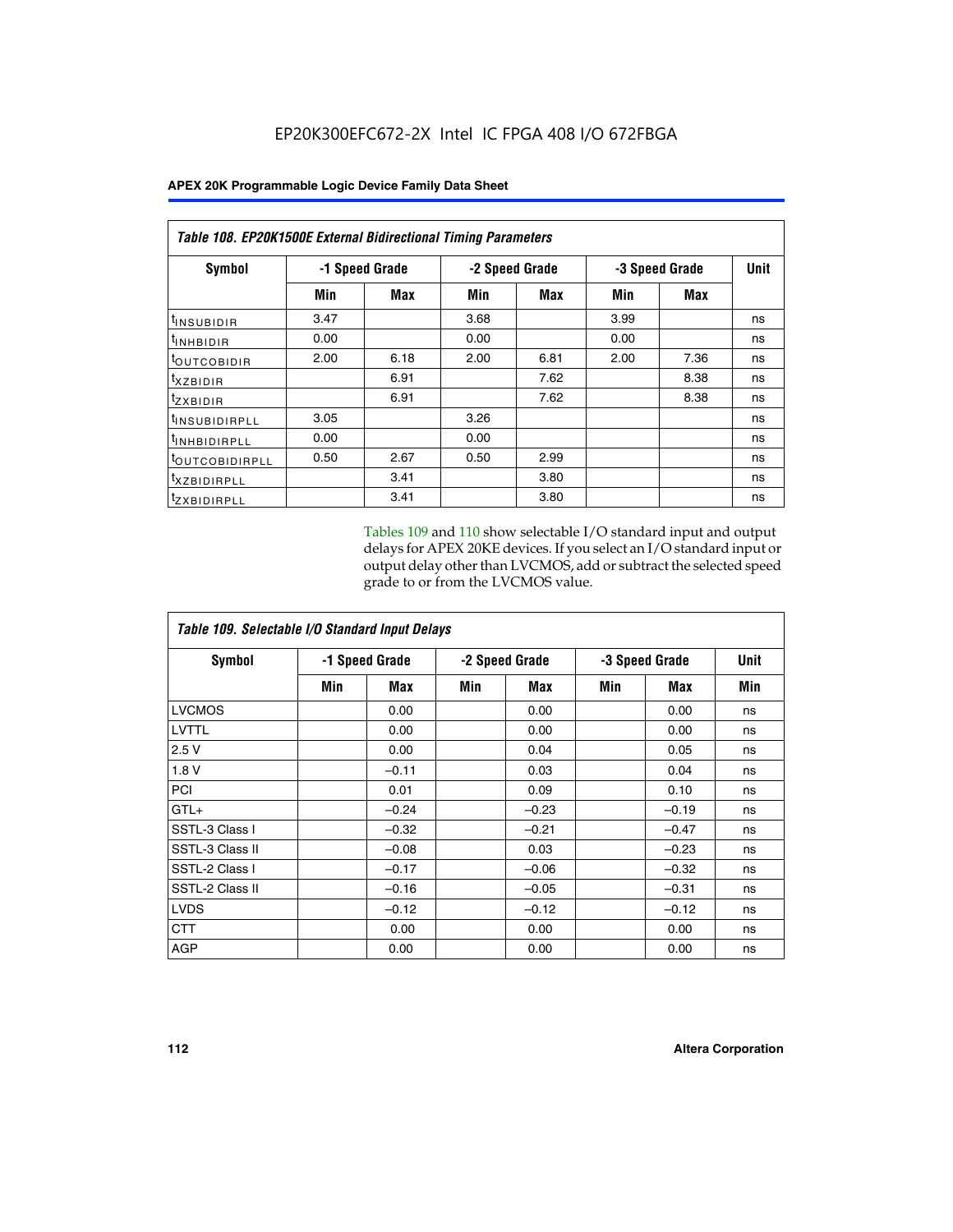| Table 110. Selectable I/O Standard Output Delays |     |                |                |         |                |         |      |  |  |  |  |
|--------------------------------------------------|-----|----------------|----------------|---------|----------------|---------|------|--|--|--|--|
| <b>Symbol</b>                                    |     | -1 Speed Grade | -2 Speed Grade |         | -3 Speed Grade |         | Unit |  |  |  |  |
|                                                  | Min | Max            | Min            | Max     | Min            | Max     | Min  |  |  |  |  |
| <b>LVCMOS</b>                                    |     | 0.00           |                | 0.00    |                | 0.00    | ns   |  |  |  |  |
| LVTTL                                            |     | 0.00           |                | 0.00    |                | 0.00    | ns   |  |  |  |  |
| 2.5V                                             |     | 0.00           |                | 0.09    |                | 0.10    | ns   |  |  |  |  |
| 1.8 V                                            |     | 2.49           |                | 2.98    |                | 3.03    | ns   |  |  |  |  |
| PCI                                              |     | $-0.03$        |                | 0.17    |                | 0.16    | ns   |  |  |  |  |
| $GTL+$                                           |     | 0.75           |                | 0.75    |                | 0.76    | ns   |  |  |  |  |
| SSTL-3 Class I                                   |     | 1.39           |                | 1.51    |                | 1.50    | ns   |  |  |  |  |
| SSTL-3 Class II                                  |     | 1.11           |                | 1.23    |                | 1.23    | ns   |  |  |  |  |
| SSTL-2 Class I                                   |     | 1.35           |                | 1.48    |                | 1.47    | ns   |  |  |  |  |
| SSTL-2 Class II                                  |     | 1.00           |                | 1.12    |                | 1.12    | ns   |  |  |  |  |
| <b>LVDS</b>                                      |     | $-0.48$        |                | $-0.48$ |                | $-0.48$ | ns   |  |  |  |  |
| <b>CTT</b>                                       |     | 0.00           |                | 0.00    |                | 0.00    | ns   |  |  |  |  |
| <b>AGP</b>                                       |     | 0.00           |                | 0.00    |                | 0.00    | ns   |  |  |  |  |

# **Power Consumption**

To estimate device power consumption, use the interactive power calculator on the Altera web site at **http://www.altera.com**.

# **Configuration & Operation**

The APEX 20K architecture supports several configuration schemes. This section summarizes the device operating modes and available device configuration schemes.

## **Operating Modes**

The APEX architecture uses SRAM configuration elements that require configuration data to be loaded each time the circuit powers up. The process of physically loading the SRAM data into the device is called configuration. During initialization, which occurs immediately after configuration, the device resets registers, enables I/O pins, and begins to operate as a logic device. The I/O pins are tri-stated during power-up, and before and during configuration. Together, the configuration and initialization processes are called *command mode*; normal device operation is called *user mode*.

Before and during device configuration, all I/O pins are pulled to  $V_{\text{CCTO}}$ by a built-in weak pull-up resistor.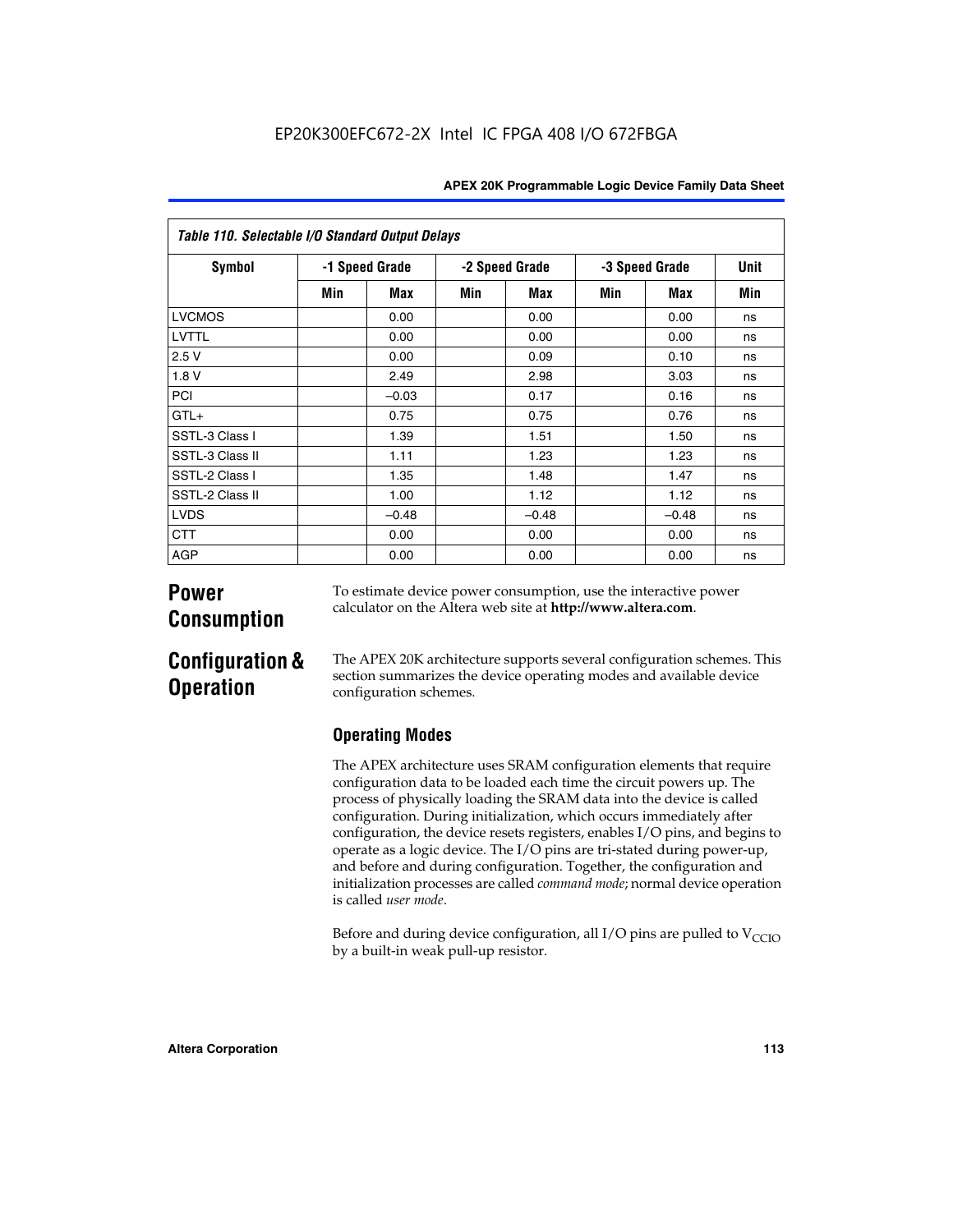SRAM configuration elements allow APEX 20K devices to be reconfigured in-circuit by loading new configuration data into the device. Real-time reconfiguration is performed by forcing the device into command mode with a device pin, loading different configuration data, reinitializing the device, and resuming usermode operation. In-field upgrades can be performed by distributing new configuration files.

## **Configuration Schemes**

The configuration data for an APEX 20K device can be loaded with one of five configuration schemes (see Table 111), chosen on the basis of the target application. An EPC2 or EPC16 configuration device, intelligent controller, or the JTAG port can be used to control the configuration of an APEX 20K device. When a configuration device is used, the system can configure automatically at system power-up.

Multiple APEX 20K devices can be configured in any of five configuration schemes by connecting the configuration enable (nCE) and configuration enable output (nCEO) pins on each device.

| <b>Table 111. Data Sources for Configuration</b> |                                                                                             |
|--------------------------------------------------|---------------------------------------------------------------------------------------------|
| <b>Configuration Scheme</b>                      | Data Source                                                                                 |
| Configuration device                             | EPC1, EPC2, EPC16 configuration devices                                                     |
| Passive serial (PS)                              | MasterBlaster or ByteBlasterMV download cable or serial data source                         |
| Passive parallel asynchronous (PPA)              | Parallel data source                                                                        |
| Passive parallel synchronous (PPS)               | Parallel data source                                                                        |
| <b>JTAG</b>                                      | MasterBlaster or ByteBlasterMV download cable or a microprocessor<br>with a Jam or JBC File |



**For more information on configuration, see Application Note 116** *(Configuring APEX 20K, FLEX 10K, & FLEX 6000 Devices.)*

**Device Pin-Outs** See the Altera web site **(http://www.altera.com)** or the *Altera Digital Library* for pin-out information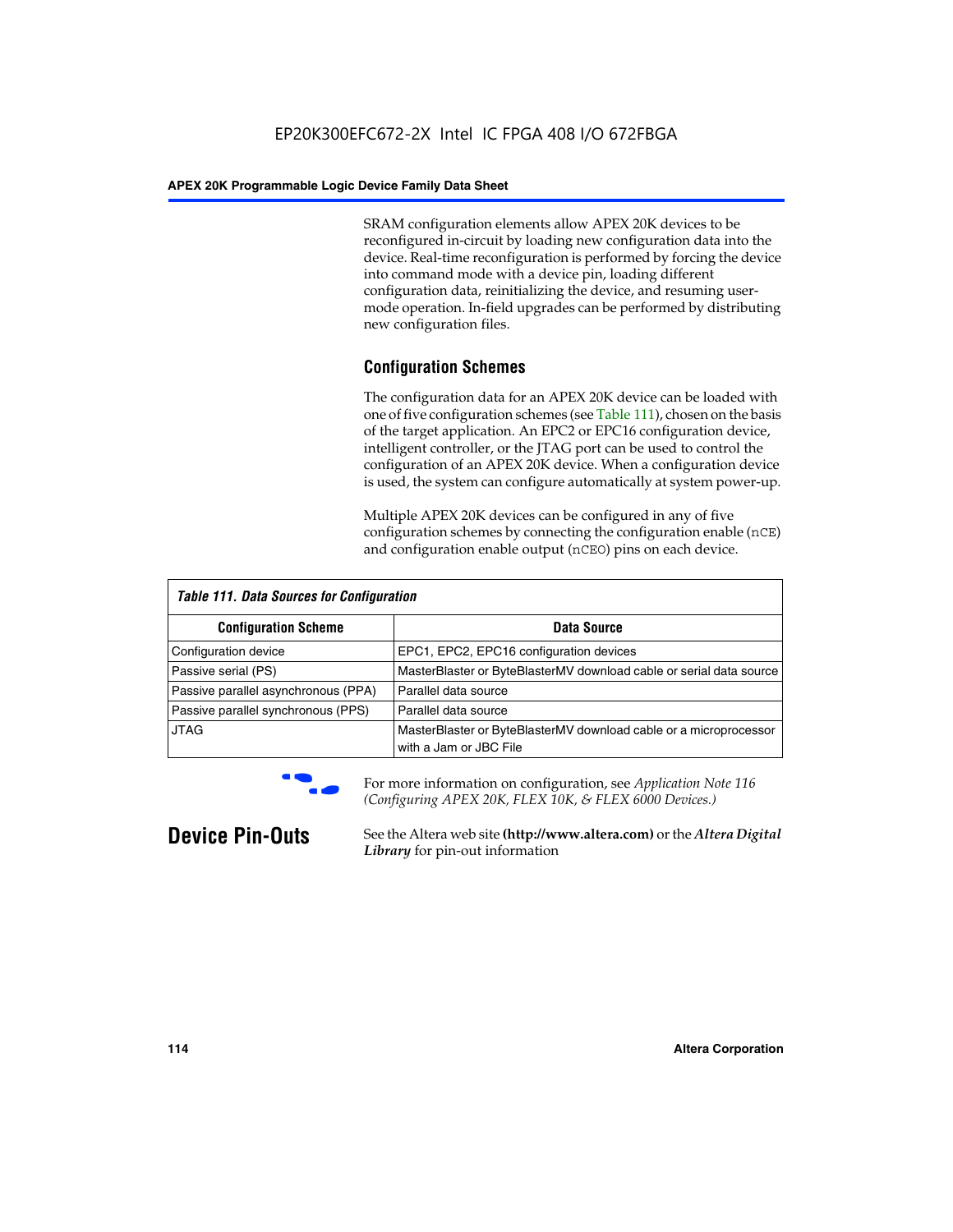### **Revision History** The information contained in the *APEX 20K Programmable Logic Device Family Data Sheet* version 5.1 supersedes information published in previous versions.

## **Version 5.1**

*APEX 20K Programmable Logic Device Family Data Sheet* version 5.1 contains the following changes:

- In version 5.0, the VI input voltage spec was updated in Table 28 on page 63.
- In version 5.0, *Note* (5) to Tables 27 through 30 was revised.
- Added *Note* (2) to Figure 21 on page 33.

## **Version 5.0**

*APEX 20K Programmable Logic Device Family Data Sheet* version 5.0 contains the following changes:

- Updated Tables 23 through 26. Removed 2.5-V operating condition tables because all APEX 20K devices are now 5.0-V tolerant.
- Updated conditions in Tables 33, 38 and 39.
- Updated data for t<sub>ESBDATAH</sub> parameter.

## **Version 4.3**

*APEX 20K Programmable Logic Device Family Data Sheet* version 4.3 contains the following changes:

- Updated Figure 20.
- Updated *Note (2)* to Table 13.
- Updated notes to Tables 27 through 30.

## **Version 4.2**

*APEX 20K Programmable Logic Device Family Data Sheet* version 4.2 contains the following changes:

- Updated Figure 29.
- Updated *Note (1)* to Figure 29.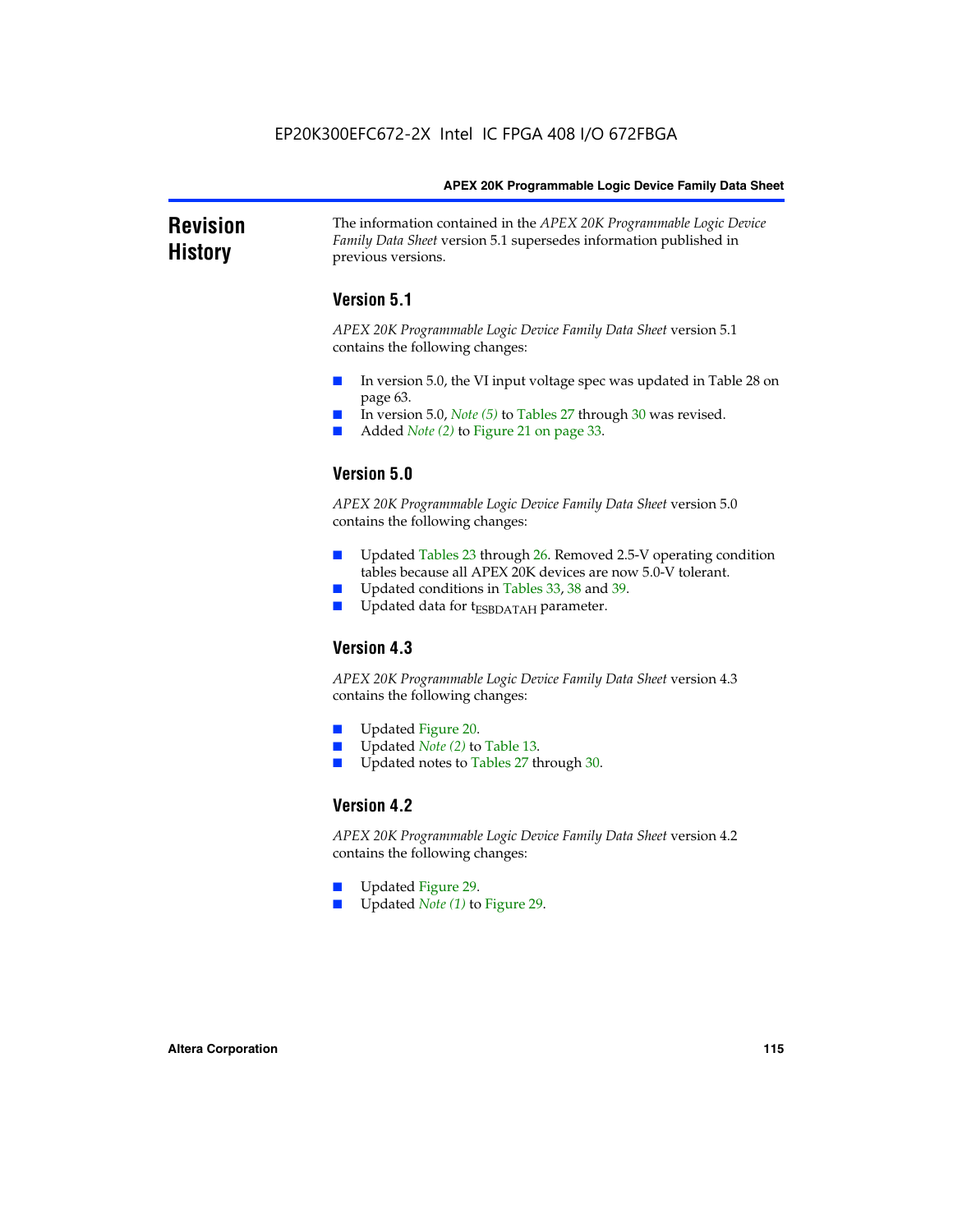## **Version 4.1**

*APEX 20K Programmable Logic Device Family Data Sheet* version 4.1 contains the following changes:

- *t<sub>ESBWEH</sub>* added to Figure 37 and Tables 35, 50, 56, 62, 68, 74, 86, 92, 97, and 104.
- Updated EP20K300E device internal and external timing numbers in Tables 79 through 84.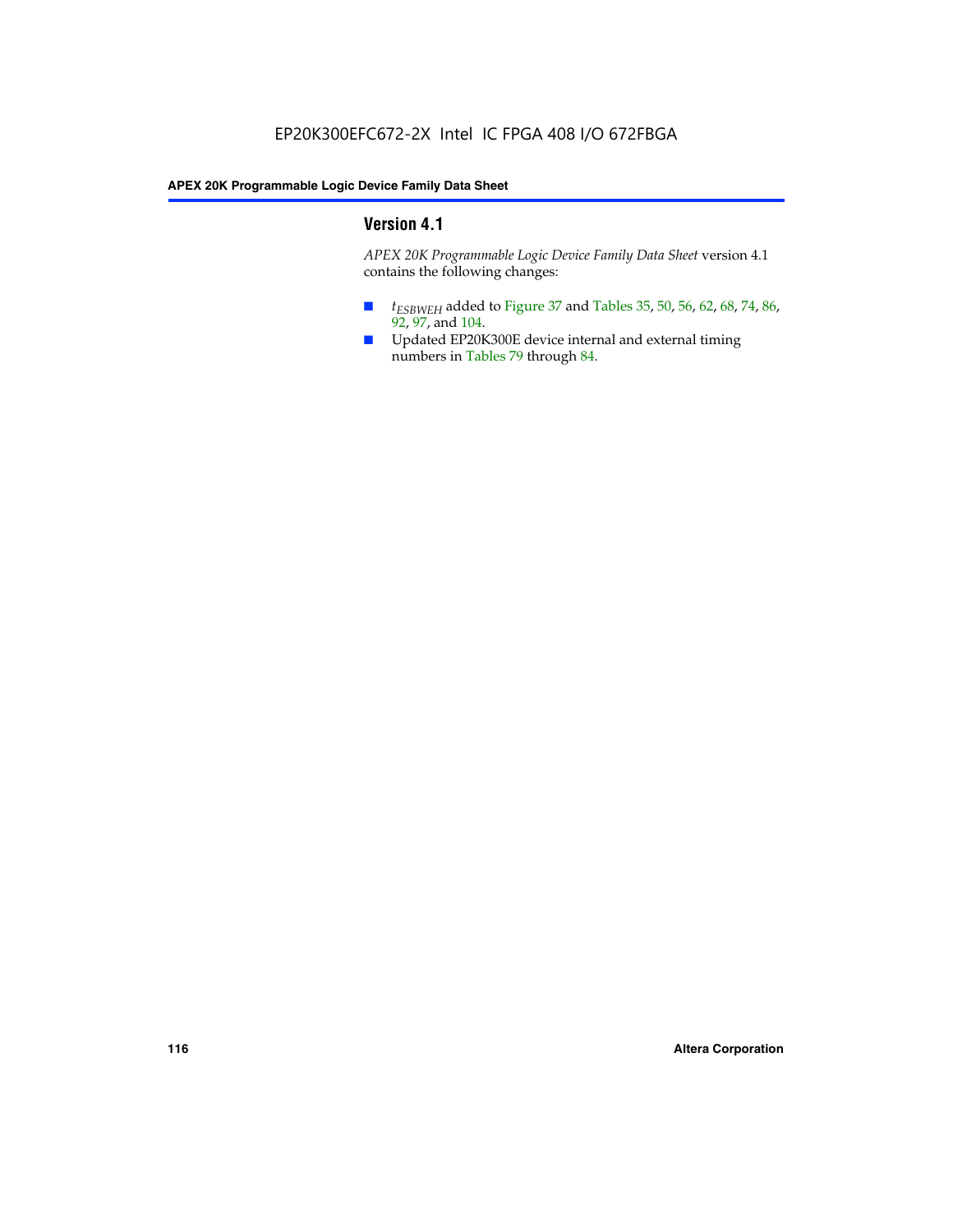

101 Innovation Drive San Jose, CA 95134 (408) 544-7000 http://www.altera.com Applications Hotline: (800) 800-EPLD Customer Marketing: (408) 544-7104 Literature Services: lit\_req@altera.com

Copyright © 2004 Altera Corporation. All rights reserved. Altera, The Programmable Solutions Company, the stylized Altera logo, specific device designations, and all other words and logos that are identified as trademarks and/or service marks are, unless noted otherwise, the trademarks and service marks of Altera Corporation in the U.S. and other countries. All other product or service names are the property of their respective holders. Altera products are protected under numerous U.S. and foreign patents and pending applications, mask work rights, and copyrights. Altera warrants performance of its semiconductor products to current specifications in accordance with Altera's standard warranty, but reserves the right to make changes

to any products and services at any time without notice. Altera assumes no responsibility or liability arising out of the application or use of any information, product, or service described herein except as expressly agreed to in writing by Altera Corporation. Altera customers are advised to obtain the latest version of device specifications before relying on any published information and before placing orders for products or services.



**117 Altera Corporation**